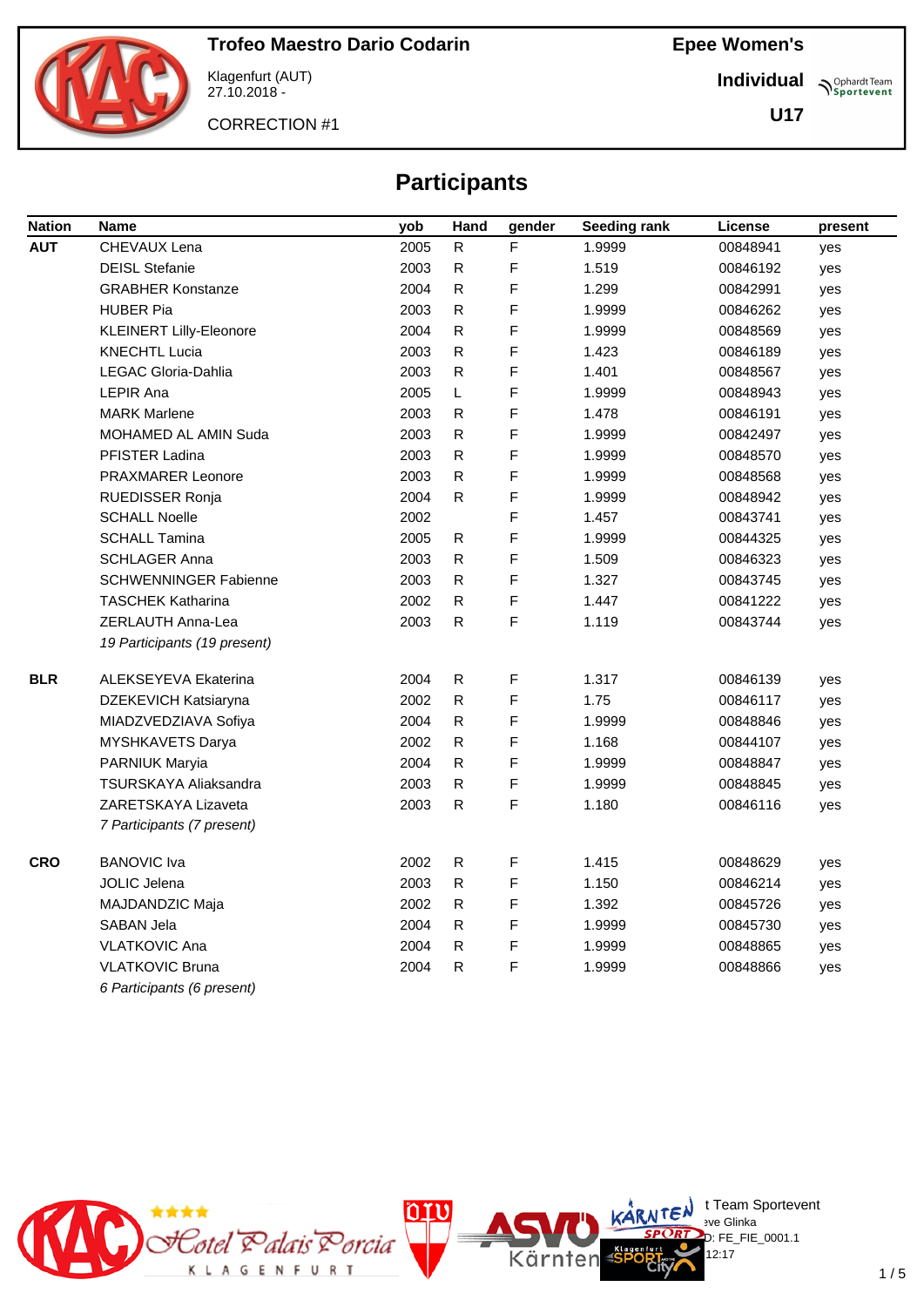

Klagenfurt (AUT) 27.10.2018 -

CORRECTION #1

**Epee Women's**

**Individual Supplemant** Team

**U17**

| <b>Nation</b> | <b>Name</b>                  | yob  | Hand         | gender | Seeding rank | License  | present |
|---------------|------------------------------|------|--------------|--------|--------------|----------|---------|
| <b>CZE</b>    | AIGERMANOVA Gabriela         | 2002 | L            | F      | 1.186        | 00845853 | yes     |
|               | BIELESZOVA Veronika          | 2002 | L            | F      | 1.38         | 00838484 | yes     |
|               | <b>CMEJRKOVA Klara</b>       | 2002 | R            | F      | 1.428        | 00845878 | yes     |
|               | <b>HAVLINOVA Tereza</b>      | 2003 | R            | F      | 1.517        | 00846194 | yes     |
|               | MIROVSKA Eliska              | 2004 | R            | F      | 1.9999       | 00848791 | yes     |
|               | NOVACKOVA Dominika           | 2003 | R            | F      | 1.9999       | 00848790 | yes     |
|               | PROKSIKOVA Patricie          | 2002 | R            | F      | 1.238        | 00844027 | yes     |
|               | STEHNEJOVA Tereza            | 2003 | L            | F      | 1.9999       | 00848792 | yes     |
|               | VOLAKOVA Hana                | 2002 | R            | F      | 1.233        | 00843777 | yes     |
|               | 9 Participants (9 present)   |      |              |        |              |          |         |
| <b>DEN</b>    | <b>FLEDELIUS Kamma</b>       | 2002 | R            | F      | 1.356        | 00847800 | yes     |
|               | <b>TRUDSOE Ria</b>           | 2003 | R            | F      | 1.367        | 00847801 | yes     |
|               | 2 Participants (2 present)   |      |              |        |              |          |         |
| <b>ESP</b>    | <b>GREPPI</b> Sara           | 2004 |              | F      | 1.291        | 00848022 | yes     |
|               | RAPOSO Dana                  | 2002 |              | F      | 1.248        | 00845391 | yes     |
|               | 2 Participants (2 present)   |      |              |        |              |          |         |
| <b>EST</b>    | <b>BOBROVA Elizaveta</b>     | 2005 | R            | F      | 1.9999       | 00847850 | yes     |
|               | MELLES Anne-Mai              | 2003 | R            | F      | 1.439        | 00842326 | yes     |
|               | <b>NILISK Kristiin</b>       | 2004 | R            | F      | 1.303        | 00846390 | yes     |
|               | PRELA Anna                   | 2002 | R            | F      | 1.77         | 00842177 | yes     |
|               | <b>TRUUSE Gabriela</b>       | 2004 | L            | F      | 1.52         | 00844202 | yes     |
|               | 5 Participants (5 present)   |      |              |        |              |          |         |
| <b>FIN</b>    | POYSTI Laura                 | 2002 | R            | F      | 1.196        | 00839647 | yes     |
|               | SOHLBERG Oona                | 2002 | R            | F      | 1.290        | 00843855 | yes     |
|               | <b>TERHO Liisa</b>           | 2002 | R            | F      | 1.158        | 00841102 | yes     |
|               | 3 Participants (3 present)   |      |              |        |              |          |         |
| <b>GER</b>    | <b>BERNSTEIN Katharina</b>   | 2003 | R            | F      | 1.9999       | 00848895 | yes     |
|               | <b>BRUMANN Sarah</b>         | 2004 | R            | F      | 1.9999       | 00848900 | yes     |
|               | <b>GOLDMANN Lara</b>         | 2002 | R            | F      | 1.176        | 00844531 | yes     |
|               | <b>JUETTEN Svenja</b>        | 2004 | R            | F      | 1.344        | 00846484 | yes     |
|               | <b>LOEFLATH Amelie</b>       | 2002 | $\mathsf{R}$ | F      | 1.9999       | 00848901 | yes     |
|               | <b>MARSCHALL Laura</b>       | 2002 | L            | F      | 1.9999       | 00848894 | yes     |
|               | <b>MARX Charlotte</b>        | 2005 | R            | F      | 1.364        | 00845525 | yes     |
|               | PAGENSTECHER Nina            | 2002 | L            | F      | 1.9999       | 00843621 | yes     |
|               | <b>PRINZ Nele</b>            | 2004 | R            | F      | 1.9999       | 00848899 | yes     |
|               | <b>ROPKE Greta</b>           | 2002 | R            | F      | 1.117        | 00843622 | yes     |
|               | <b>SCHMID Linda</b>          | 2003 | R            | F      | 1.490        | 00846485 | yes     |
|               | <b>WEDEL Floria</b>          | 2003 | R            | F      | 1.435        | 00846489 | yes     |
|               | 12 Participants (12 present) |      |              |        |              |          |         |



 $\bigcup_{v \in \mathcal{F}} \mathbb{I}$  Team Sportevent

 $12:17$ 

.<br>D: FE\_FIE\_0001.1

**N'Y'License:** Bye Glinka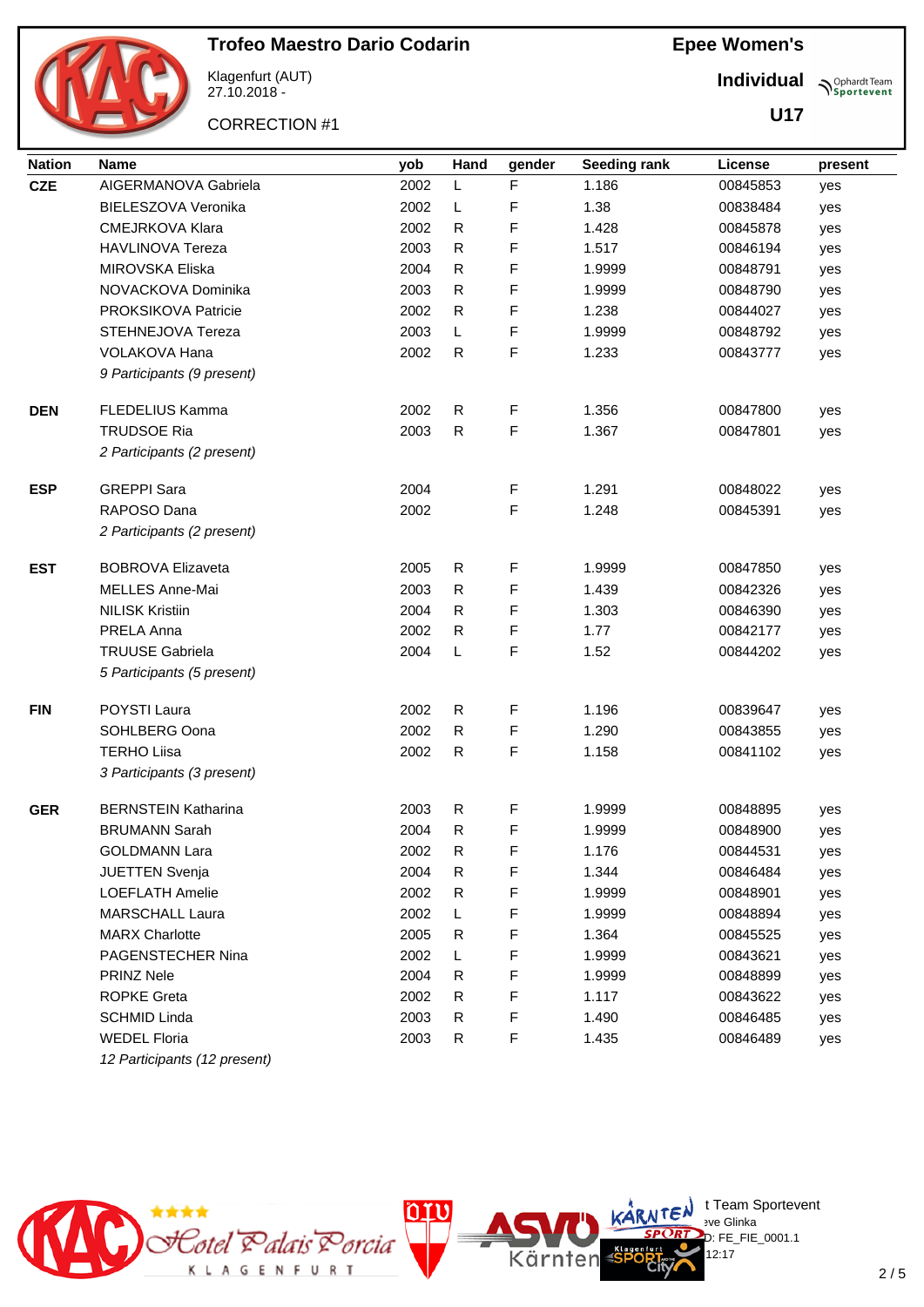

Klagenfurt (AUT) 27.10.2018 -

CORRECTION #1

**Epee Women's**

**Individual Supplemant** Team

**U17**

| <b>Nation</b> | <b>Name</b>                                                   | yob  | Hand         | gender      | Seeding rank | License  | present |
|---------------|---------------------------------------------------------------|------|--------------|-------------|--------------|----------|---------|
| <b>GRE</b>    | CHRISTOU Theodora                                             | 2002 | $\mathsf{R}$ | F           | 1.182        | 00842586 | yes     |
|               | <b>DELIDIMITRIOU Smaragda</b>                                 | 2003 | R            | F           | 1.9999       | 00847861 | yes     |
|               | <b>KARAMPINI Eirini</b>                                       | 2002 | L            | F           | 1.100        | 00841014 | yes     |
|               | KOLETSOU Evrydiki                                             | 2003 | R            | F           | 1.9999       | 00848799 | yes     |
|               | <b>KRITOULI Styliani</b>                                      | 2003 | R.           | F           | 1.303        | 00842584 | yes     |
|               | RODOPOULOU Nefeli                                             | 2003 | R            | F           | 1.154        | 00842585 | yes     |
|               | 6 Participants (6 present)                                    |      |              |             |              |          |         |
| <b>HUN</b>    | <b>DEMENY Kata</b>                                            | 2002 | R            | F           | 1.438        | 00845858 | yes     |
|               | <b>KOLLAR Kincso</b>                                          | 2002 | R            | F           | 1.178        | 00847219 | yes     |
|               | <b>SALAMON Reka</b>                                           | 2004 | L            | F           | 1.45         | 00848653 | yes     |
|               | <b>TANTMANN Evelin</b>                                        | 2002 | ${\sf R}$    | F           | 1.459        | 00844731 | yes     |
|               | 4 Participants (4 present)                                    |      |              |             |              |          |         |
| <b>ITA</b>    | <b>AMENDUNI Valentina</b>                                     | 2003 | R            | F           | 1.9999       | 00848770 | yes     |
|               | <b>BARATTA Margherita</b>                                     | 2003 | L            | F           | 1.14         | 00844529 | yes     |
|               | <b>BERARDELLI Lavinia</b>                                     | 2003 | R            | F           | 1.93         | 00846674 | yes     |
|               | <b>BILLI Sofia</b>                                            | 2002 | L            | F           | 1.109        | 00841141 | yes     |
|               | <b>BRINI Domitilla</b>                                        | 2002 | R            | F           | 1.50         | 00842021 | yes     |
|               | <b>BRUNELLI Matilde</b>                                       | 2002 |              | F           | 1.465        | 00846675 | yes     |
|               | <b>BUSCHINI Arianna</b>                                       | 2002 | R            | F           | 1.63         | 00840854 | yes     |
|               | <b>CAFORIO Gaia</b>                                           | 2003 |              | F           | 1.8          | 00847896 | yes     |
|               | <b>CENA Marzia</b>                                            | 2002 | L            | F           | 1.9          | 00844251 | yes     |
|               | <b>CORNALBA Carlotta</b>                                      | 2003 | R.           | F           | 1.97         | 00843851 | yes     |
|               | <b>CRESTA Laura</b>                                           | 2002 | R            | F           | 1.67         | 00846111 | yes     |
|               | DE PICCOLI Chiara                                             | 2003 | R            | F           | 1.16         | 00845441 | yes     |
|               | <b>FRANCHINI Alice</b>                                        | 2002 | R            | F           | 1.217        | 00848103 | yes     |
|               | MACCAGNO Carola                                               | 2003 | $\mathsf{R}$ | F           | 1.89         | 00845418 | yes     |
|               | PAULIS Lucrezia                                               | 2003 | R            | F           | 1.70         | 00847897 | yes     |
|               | PELA' Matilde                                                 | 2003 | R            | F           | 1.54         | 00843250 | yes     |
|               | PENNISI Alessandra                                            | 2002 | L            | F           | 1.80         | 00846644 | yes     |
|               | PIERACCIANI Alice                                             | 2002 | R            | F           | 1.33         | 00840799 | yes     |
|               | STELLA Sophia Eloisa                                          | 2003 | L            | F           | 1.86         | 00848104 | yes     |
|               | VERDESCA Liliana                                              | 2003 | L            | F           | 1.71         | 00843945 | yes     |
|               | 20 Participants (20 present)                                  |      |              |             |              |          |         |
| <b>LUX</b>    | <b>ZENS Anna</b>                                              | 2003 | $\mathsf{R}$ | F           | 1.58         | 00847758 | yes     |
|               | 1 Participants (1 present)                                    |      |              |             |              |          |         |
| <b>MDA</b>    | <b>BERDIANU</b> Ionela                                        | 2004 | $\mathsf{R}$ | $\mathsf F$ | 1.212        | 00845550 | yes     |
|               | 1 Participants (1 present)                                    |      |              |             |              |          |         |
| <b>NED</b>    | GYOVAI Lilla Kinga                                            | 2004 |              | F           | 1.9999       | 00848271 | yes     |
|               | 1 Participants (1 present)                                    |      |              |             |              |          |         |
| PHI           | <b>SAYSON Samantha Beatrice</b><br>1 Participants (1 present) | 2003 | $\mathsf{R}$ | F           | 1.9999       | 00848179 | yes     |



 $\bigcup_{v \in \mathcal{F}} \mathbb{I}$  Team Sportevent

 $12:17$ 

D: FE\_FIE\_0001.1

**N'Y'License:** Bye Glinka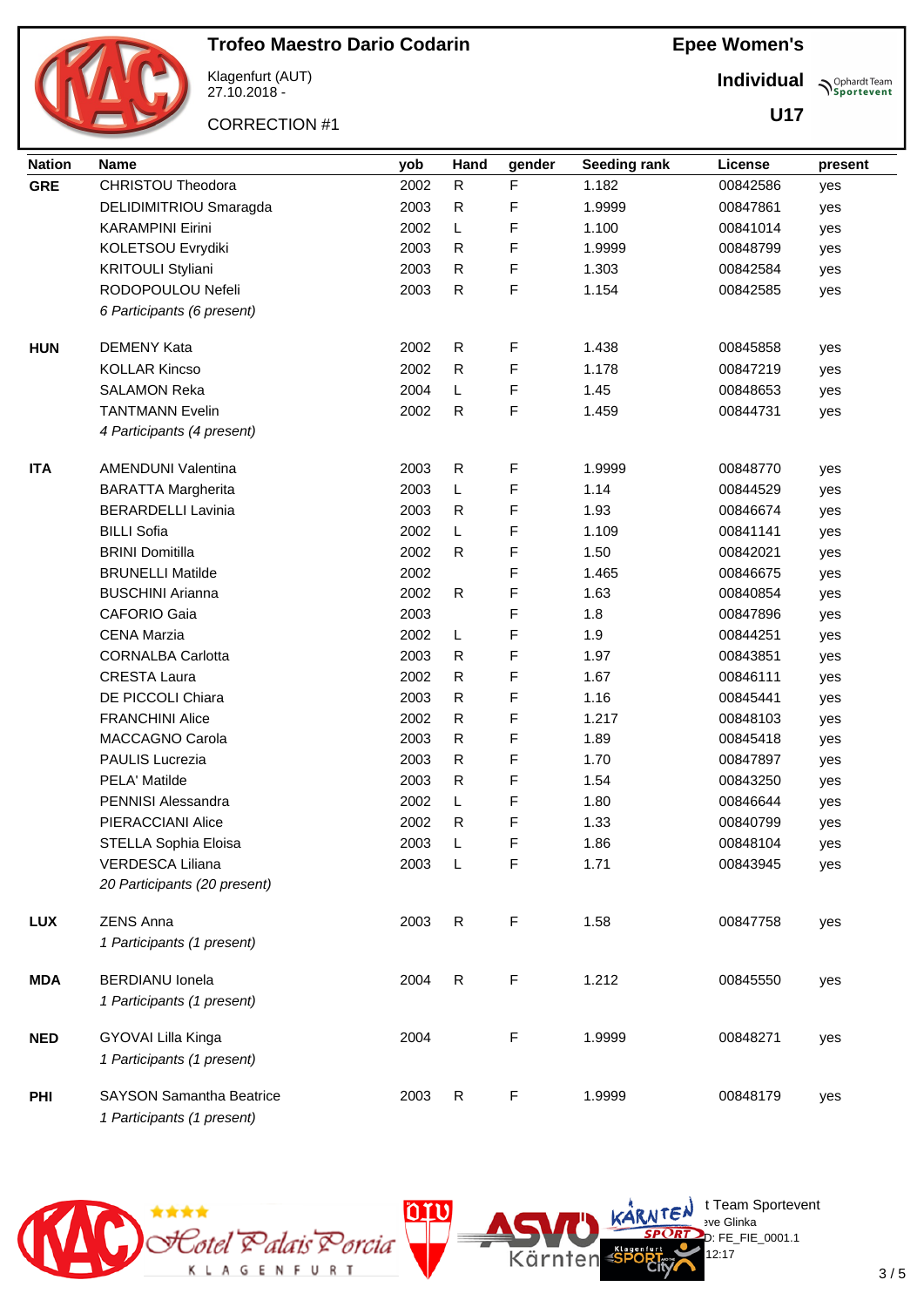

Klagenfurt (AUT) 27.10.2018 -

CORRECTION #1

**Epee Women's**

**Individual Supplemant** Team

**U17**

| <b>Nation</b> | <b>Name</b>                    | yob  | Hand         | gender      | <b>Seeding rank</b> | License  | present |
|---------------|--------------------------------|------|--------------|-------------|---------------------|----------|---------|
| <b>POL</b>    | FRYSTACKA Petrycja             | 2003 |              | F           | 1.184               | 00841906 | yes     |
|               | GWOZDZ Julia                   | 2002 | $\mathsf{R}$ | F           | 1.101               | 00841882 | yes     |
|               | <b>HALEMBA Antonina</b>        | 2006 | R            | F           | 1.9999              | 00848769 | yes     |
|               | JANELLI Zofia                  | 2002 | R            | F           | 1.68                | 00841876 | yes     |
|               | <b>KLASIK Alicja</b>           | 2004 | R            | F           | 1.10                | 00843729 | yes     |
|               | <b>KLUGHARDT Gloria</b>        | 2003 | R            | F           | 1.153               | 00846029 | yes     |
|               | <b>KORKUS Emilia</b>           | 2004 | $\mathsf{R}$ | $\mathsf F$ | 1.207               | 00847311 | yes     |
|               | <b>OSADNIK Maja</b>            | 2004 | R            | F           | 1.286               | 00847337 | yes     |
|               | OSTROWSKA Alicja               | 2003 | $\mathsf{R}$ | F           | 1.481               | 00847276 | yes     |
|               | PEKALA Beata                   | 2002 | R            | F           | 1.343               | 00841907 | yes     |
|               | PIEJAK Zofia                   | 2003 | $\mathsf{R}$ | F           | 1.426               | 00847340 | yes     |
|               | PIOTROWSKA Aleksandra          | 2003 | R            | F           | 1.487               | 00846523 | yes     |
|               | RAKOCZY Natalia                | 2002 | R            | F           | 1.185               | 00846217 | yes     |
|               | <b>SABALSKA Ewelina</b>        | 2003 | L            | F           | 1.239               | 00841910 | yes     |
|               | STASZULONEK Karolina           | 2002 | R            | F           | 1.19                | 00841905 | yes     |
|               | <b>WIECZOREK Anna</b>          | 2003 | R            | $\mathsf F$ | 1.487               | 00847310 | yes     |
|               | <b>WIKTOR Weronika</b>         | 2002 | R            | F           | 1.179               | 00841866 | yes     |
|               | ZACHOROWSKA Aleksandra         | 2002 | R            | F           | 1.433               | 00846216 | yes     |
|               | ZGRYZNIAK Kinga                | 2003 | R            | F           | 1.95                | 00841909 | yes     |
|               | ZIETEK Patrycja                | 2002 | $\mathsf{R}$ | $\mathsf F$ | 1.164               | 00841884 | yes     |
|               | 20 Participants (20 present)   |      |              |             |                     |          |         |
| <b>ROU</b>    | <b>AXINTE Renata</b>           | 2004 | R            | F           | 1.227               | 00847188 | yes     |
|               | <b>BALACEANU Iulia</b>         | 2003 | R            | F           | 1.268               | 00847187 | yes     |
|               | <b>CONSTANTINESCU Cristina</b> | 2002 | R            | F           | 1.6                 | 00840593 | yes     |
|               | <b>CRACIUN Maria</b>           | 2003 | $\mathsf{R}$ | F           | 1.309               | 00846259 | yes     |
|               | <b>DRAGHICI Ioana</b>          | 2004 | R            | F           | 1.81                | 00842688 | yes     |
|               | <b>GHICA Andrada</b>           | 2003 | R            | F           | 1.22                | 00840595 | yes     |
|               | <b>ION Theodora</b>            | 2004 | R            | F           | 1.126               | 00846258 | yes     |
|               | KATO Zsofia                    | 2002 | R            | $\mathsf F$ | 1.113               | 00839483 | yes     |
|               | <b>MELINTESCU Ana Maria</b>    | 2003 | R            | F           | 1.27                | 00840594 | yes     |
|               | <b>MOROIANU Bianca</b>         | 2003 | R            | F           | 1.23                | 00843264 | yes     |
|               | <b>NURCIU Elena</b>            | 2004 | $\mathsf{R}$ | F           | 1.229               | 00846257 | yes     |
|               | <b>OLTEANU Daria</b>           | 2003 | $\mathsf{R}$ | F           | 1.203               | 00844480 | yes     |
|               | <b>STAN Irina</b>              | 2002 | $\mathsf{R}$ | F           | 1.161               | 00842689 | yes     |
|               | <b>STANESCU Melissa</b>        | 2003 | R            | F           | 1.275               | 00848752 | yes     |
|               | <b>TATARU Georgiana</b>        | 2003 | $\mathsf{R}$ | $\mathsf F$ | 1.217               | 00848754 | yes     |
|               | ZOTA Diana                     | 2003 | $\mathsf{R}$ | F           | 1.76                | 00842691 | yes     |
|               | 16 Participants (16 present)   |      |              |             |                     |          |         |
| <b>SLO</b>    | FIGELJ Eva                     | 2003 | $\mathsf R$  | $\mathsf F$ | 1.9999              | 00848822 | yes     |
|               | 1 Participants (1 present)     |      |              |             |                     |          |         |
| <b>SRB</b>    | <b>ANTIC Teodora</b>           | 2003 | R            | F.          | 1.282               | 00845781 | yes     |
|               | <b>KECMAN Milica</b>           | 2002 | $\mathsf{R}$ | $\mathsf F$ | 1.41                | 00840630 | yes     |
|               | <b>KRSMANOVIC Gala</b>         | 2003 | $\mathsf{R}$ | $\mathsf F$ | 1.283               | 00845813 | yes     |
|               | 3 Participants (3 present)     |      |              |             |                     |          |         |



 $\bigcup_{v \in \mathcal{F}} \mathbb{I}$  Team Sportevent

 $12:17$ 

D: FE\_FIE\_0001.1

**N'Y'License:** Bye Glinka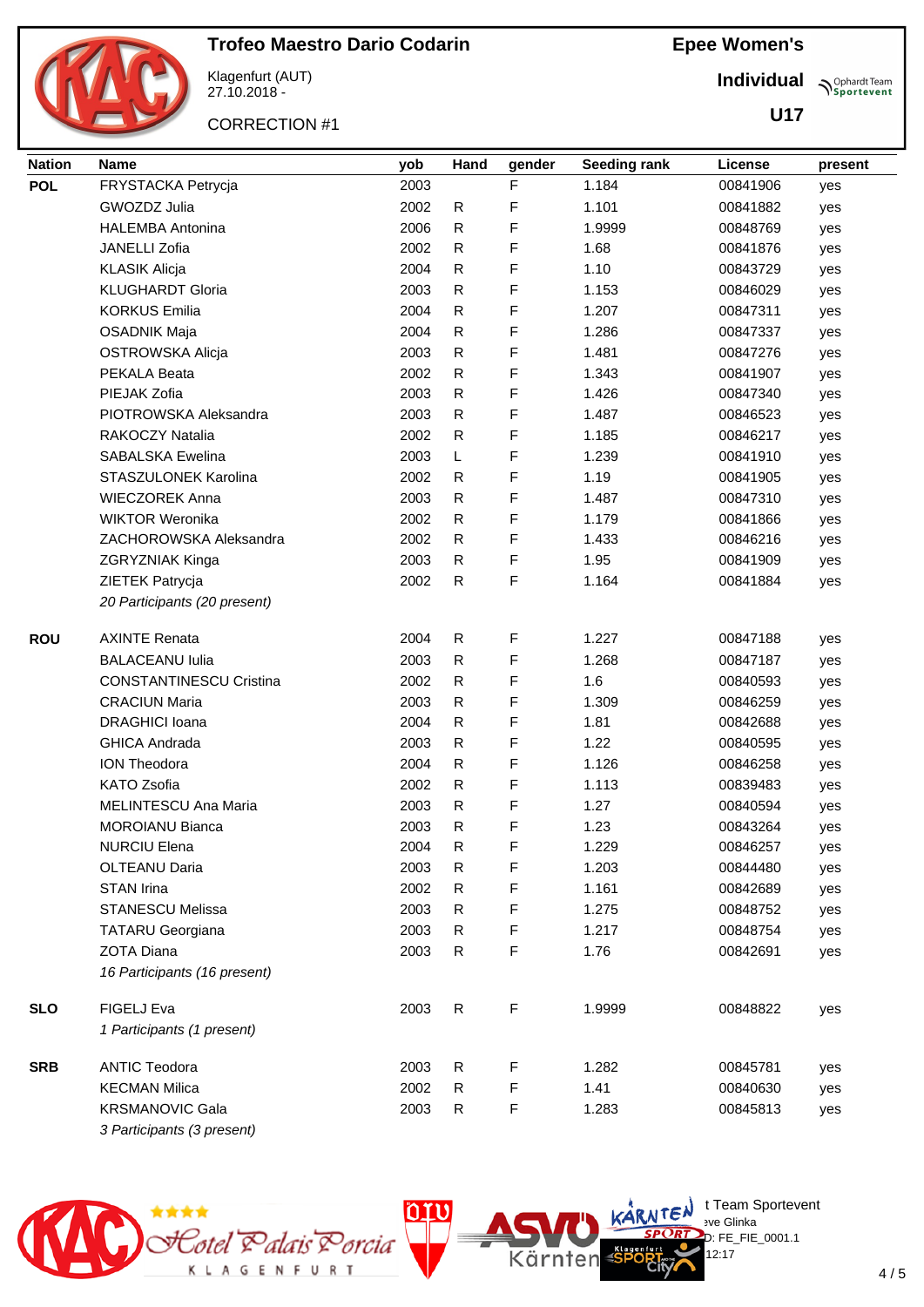

Klagenfurt (AUT) 27.10.2018 -

CORRECTION #1

**Epee Women's**

**Individual Supplemant** Team

**U17**

| <b>Nation</b> | <b>Name</b>                  | yob  | Hand         | gender | Seeding rank | License  | present |
|---------------|------------------------------|------|--------------|--------|--------------|----------|---------|
| <b>UKR</b>    | CHERNYSHOVA Anna             | 2002 | ${\sf R}$    | F      | 1.5          | 00838651 | yes     |
|               | HULIAIHRODSKA Yana           | 2003 | $\mathsf{R}$ | F      | 1.264        | 00845779 | yes     |
|               | KULESHOVA Polina             | 2003 | $\mathsf{R}$ | F      | 1.298        | 00848750 | yes     |
|               | LAZARENKO OLEKSANDRA         | 2004 | L            | F      | 1.72         | 00845816 | yes     |
|               | MAKARUSHCHENKO Kseniia       | 2003 | L            | F      | 1.87         | 00848733 | yes     |
|               | <b>MAZUR Yeva</b>            | 2003 | $\mathsf{R}$ | F      | 1.61         | 00845532 | yes     |
|               | <b>MONIA Daryna</b>          | 2003 | $\mathsf{R}$ | F      | 1.9999       | 00848867 | yes     |
|               | SADOVA Dariia                | 2002 | L            | F      | 1.7          | 00840732 | yes     |
|               | SYNYTSA Olena-Khanna         | 2004 | $\mathsf R$  | F      | 1.90         | 00845815 | yes     |
|               | TOLMACHOVA Olha              | 2003 | $\mathsf{R}$ | F      | 1.162        | 00844744 | yes     |
|               | <b>TVERDOKHLIB Sofiya</b>    | 2004 | $\mathsf{R}$ | F      | 1.396        | 00848676 | yes     |
|               | VOLOSHYNA Mariya             | 2002 | $\mathsf{R}$ | F      | 1.259        | 00844745 | yes     |
|               | YEVDOKYMOVA Mariia           | 2003 | $\mathsf{R}$ | F      | 1.240        | 00841926 | yes     |
|               | 13 Participants (13 present) |      |              |        |              |          |         |
| <b>USA</b>    | <b>BOYS Nishta</b>           | 2003 | $\mathsf{R}$ | F      | 1.9999       | 00847769 | yes     |
|               | <b>BULAVKO Sofya</b>         | 2002 | $\mathsf{R}$ | F      | 1.236        | 00842761 | yes     |
|               | <b>CANDREVA Greta</b>        | 2002 | $\mathsf R$  | F      | 1.3          | 00836493 | yes     |
|               | CHOI Lyla                    | 2003 | $\mathsf R$  | F      | 1.9999       | 00847814 | yes     |
|               | CHU Audrey                   | 2002 | $\mathsf R$  | F      | 1.9999       | 00848089 | yes     |
|               | GAO Aretha                   | 2002 | $\mathsf{R}$ | F      | 1.9999       | 00848177 | yes     |
|               | <b>HUSISIAN Hadley</b>       | 2003 | $\mathsf{R}$ | F      | 1.9999       | 00848087 | yes     |
|               | <b>JOYCE Michaela</b>        | 2004 | L            | F      | 1.277        | 00847244 | yes     |
|               | <b>KHAMIS Yasmine</b>        | 2006 | R.           | F      | 1.29         | 00847745 | yes     |
|               | KHROL Jaclyn                 | 2003 | R            | F      | 1.43         | 00843177 | yes     |
|               | <b>LIN Jessica</b>           | 2003 | L            | F      | 1.122        | 00844493 | yes     |
|               | <b>LURYE Sarah</b>           | 2002 | $\mathsf{R}$ | F      | 1.99         | 00844521 | yes     |
|               | MALDONADO Pilar              | 2004 | $\mathsf{R}$ | F      | 1.9999       | 00847793 | yes     |
|               | PATURU Meghana               | 2004 | $\mathsf{R}$ | F      | 1.9999       | 00848176 | yes     |
|               | PIRKOWSKI Amanda             | 2002 | $\mathsf{R}$ | F      | 1.26         | 00841618 | yes     |
|               | <b>PYO Yunice</b>            | 2002 | $\mathsf{R}$ | F      | 1.9999       | 00847455 | yes     |
|               | RAUSCH Ariana                | 2002 | L            | F      | 1.28         | 00842801 | yes     |
|               | <b>ROBLES Elena</b>          | 2004 | R            | F      | 1.9999       | 00847821 | yes     |
|               | YAMANAKA Mina                | 2002 | L            | F      | 1.18         | 00842897 | yes     |
|               | <b>YEU Irene</b>             | 2002 | $\mathsf{R}$ | F      | 1.60         | 00845595 | yes     |
|               | 20 Participants (20 present) |      |              |        |              |          |         |
|               |                              |      |              |        |              |          |         |

22 Nations, 172 Participants (172 present)

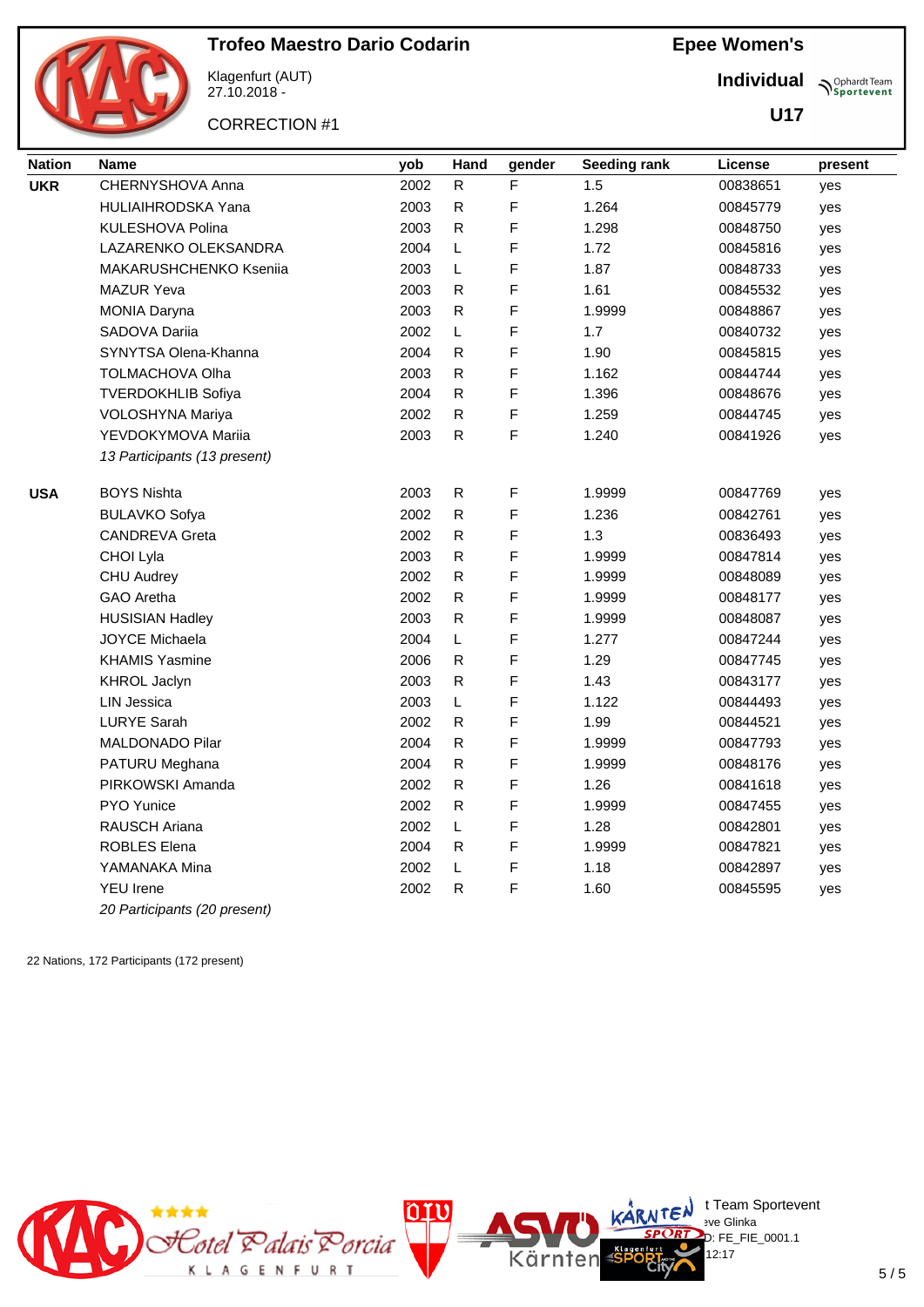**Individual Sportevent** 

**U17**



Klagenfurt (AUT) 27.10.2018 -

**OFFICIAL** 

# **Initial seeding**

|     | <b>Place Seeding</b> |       | points Nation Name |                                |                   | gender present |
|-----|----------------------|-------|--------------------|--------------------------------|-------------------|----------------|
| 1.  | 1 0 0 3              | 168.0 | <b>USA</b>         | <b>CANDREVA Greta</b>          | F                 | yes            |
| 2.  | 1 0 0 5              | 154.0 | <b>UKR</b>         | CHERNYSHOVA Anna               | F                 | yes            |
| 3.  | 1 0 0 6              | 149.0 | ROU                | <b>CONSTANTINESCU Cristina</b> | F                 | yes            |
| 4.  | 1 0 0 7              | 149.0 | <b>UKR</b>         | SADOVA Dariia                  | F                 | yes            |
| 5.  | 1 0 0 8              | 146.0 | <b>ITA</b>         | <b>CAFORIO Gaia</b>            | F                 | yes            |
| 6.  | 1 0 0 9              | 143.0 | <b>ITA</b>         | <b>CENA Marzia</b>             | F                 | yes            |
| 7.  | 1 0 1 0              | 136.0 | POL                | <b>KLASIK Alicja</b>           | F                 | yes            |
| 8.  | 1 0 1 4              | 104.0 | <b>ITA</b>         | <b>BARATTA Margherita</b>      | F                 | yes            |
| 9.  | 1 0 1 6              | 94.0  | <b>ITA</b>         | DE PICCOLI Chiara              | F                 | yes            |
| 10. | 1018                 | 90.0  | <b>USA</b>         | YAMANAKA Mina                  | F                 | yes            |
| 11. | 1 0 1 9              | 89.0  | POL                | STASZULONEK Karolina           | F                 | yes            |
| 12. | 1 0 2 2              | 76.0  | <b>ROU</b>         | <b>GHICA Andrada</b>           | F                 | yes            |
| 13. | 1 0 2 3              | 72.0  | <b>ROU</b>         | <b>MOROIANU Bianca</b>         | F                 | yes            |
| 14. | 1 0 2 6              | 72.0  | <b>USA</b>         | PIRKOWSKI Amanda               | F                 | yes            |
| 15. | 1 0 2 7              | 68.0  | <b>ROU</b>         | MELINTESCU Ana Maria           | F                 | yes            |
| 16. | 1 0 28               | 66.0  | <b>USA</b>         | <b>RAUSCH Ariana</b>           | F                 | yes            |
| 17. | 1 0 2 9              | 65.0  | <b>USA</b>         | <b>KHAMIS Yasmine</b>          | F                 | yes            |
| 18. | 1 0 3 3              | 60.0  | <b>ITA</b>         | PIERACCIANI Alice              | F                 | yes            |
| 19. | 1 0 3 8              | 50.0  | CZE                | BIELESZOVA Veronika            | F                 | yes            |
| 20. | 1 0 4 1              | 45.0  | <b>SRB</b>         | <b>KECMAN Milica</b>           | F                 | yes            |
| 21. | 1 0 4 3              | 42.0  | <b>USA</b>         | <b>KHROL Jaclyn</b>            | F                 | yes            |
| 22. | 1 0 4 5              | 42.0  | <b>HUN</b>         | <b>SALAMON Reka</b>            | F                 | yes            |
| 23. | 1 0 5 0              | 40.0  | <b>ITA</b>         | <b>BRINI Domitilla</b>         | F                 | yes            |
| 24. | 1 0 5 2              | 38.0  | <b>EST</b>         | <b>TRUUSE Gabriela</b>         | F                 | yes            |
| 25. | 1 0 5 4              | 38.0  | <b>ITA</b>         | PELA' Matilde                  | F                 | yes            |
| 26. | 1 0 5 8              | 37.0  | <b>LUX</b>         | <b>ZENS Anna</b>               | F                 | yes            |
| 27. | 1 0 6 0              | 36.0  | <b>USA</b>         | <b>YEU Irene</b>               | F                 | yes            |
| 28. | 1 0 6 1              | 36.0  | <b>UKR</b>         | <b>MAZUR Yeva</b>              | F                 | yes            |
| 29. | 1 0 6 3              | 35.0  | <b>ITA</b>         | <b>BUSCHINI Arianna</b>        | F                 | yes            |
| 30. | 1 0 6 7              | 35.0  | ITA                | <b>CRESTA Laura</b>            | F                 | yes            |
| 31. | 1 0 6 8              | 34.0  | POL                | JANELLI Zofia                  | F                 | yes            |
| 32. | 1 0 7 0              | 32.0  | <b>ITA</b>         | PAULIS Lucrezia                | F                 | yes            |
| 33. | 1 0 7 1              | 30.0  | <b>ITA</b>         | VERDESCA Liliana               | F                 | yes            |
| 34. | 1 0 7 2              | 30.0  | <b>UKR</b>         | LAZARENKO OLEKSANDRA           | F                 | yes            |
| 35. | 1 0 7 5              | 29.0  | <b>BLR</b>         | DZEKEVICH Katsiaryna           | F                 | yes            |
| 36. | 1 0 7 6              | 29.0  | <b>ROU</b>         | <b>ZOTA Diana</b>              | F                 | yes            |
| 37. | 1 0 7 7              | 28.0  | <b>EST</b>         | PRELA Anna                     | F                 | yes            |
| 38. | 1 0 8 0              | 27.0  | <b>ITA</b>         | PENNISI Alessandra             | F                 | yes            |
| 39. | 1 0 8 1              | 26.0  | ROU                | <b>DRAGHICI</b> Ioana          | F                 | yes            |
| 40. | 1 0 8 6              | 24.0  | ITA                | STELLA Sophia Eloisa           | F                 | yes            |
| 41. | 1 0 8 7              | 24.0  | <b>UKR</b>         | MAKARUSHCHENKO Kseniia         | F                 | yes            |
| 42. | 1 0 8 9              | 24.0  | <b>ITA</b>         | <b>MACCAGNO Carola</b>         | F                 | yes            |
| 43. | 1 0 9 0              | 24.0  | <b>UKR</b>         | SYNYTSA Olena-Khanna           | F                 | yes            |
| 44. | 1 0 9 3              | 23.0  | ITA                | <b>BERARDELLI Lavinia</b>      | F                 | yes            |
| 45. | 1 0 9 5              | 23.0  | <b>POL</b>         | ZGRYZNIAK Kinga                | F                 | yes            |
| 46. | 1 0 9 7              | 22.0  | <b>ITA</b>         | <b>CORNALBA Carlotta</b>       | F                 | yes            |
|     |                      |       |                    | <b>ntis</b>                    | t Team Sportevent |                |

DIV

Kärnten

<u>Potel BalaisBorcia</u>

K L A G E N F U R T

**N'Y'License:** Bye Glinka .<br>D: FE\_FIE\_0001.1

18:46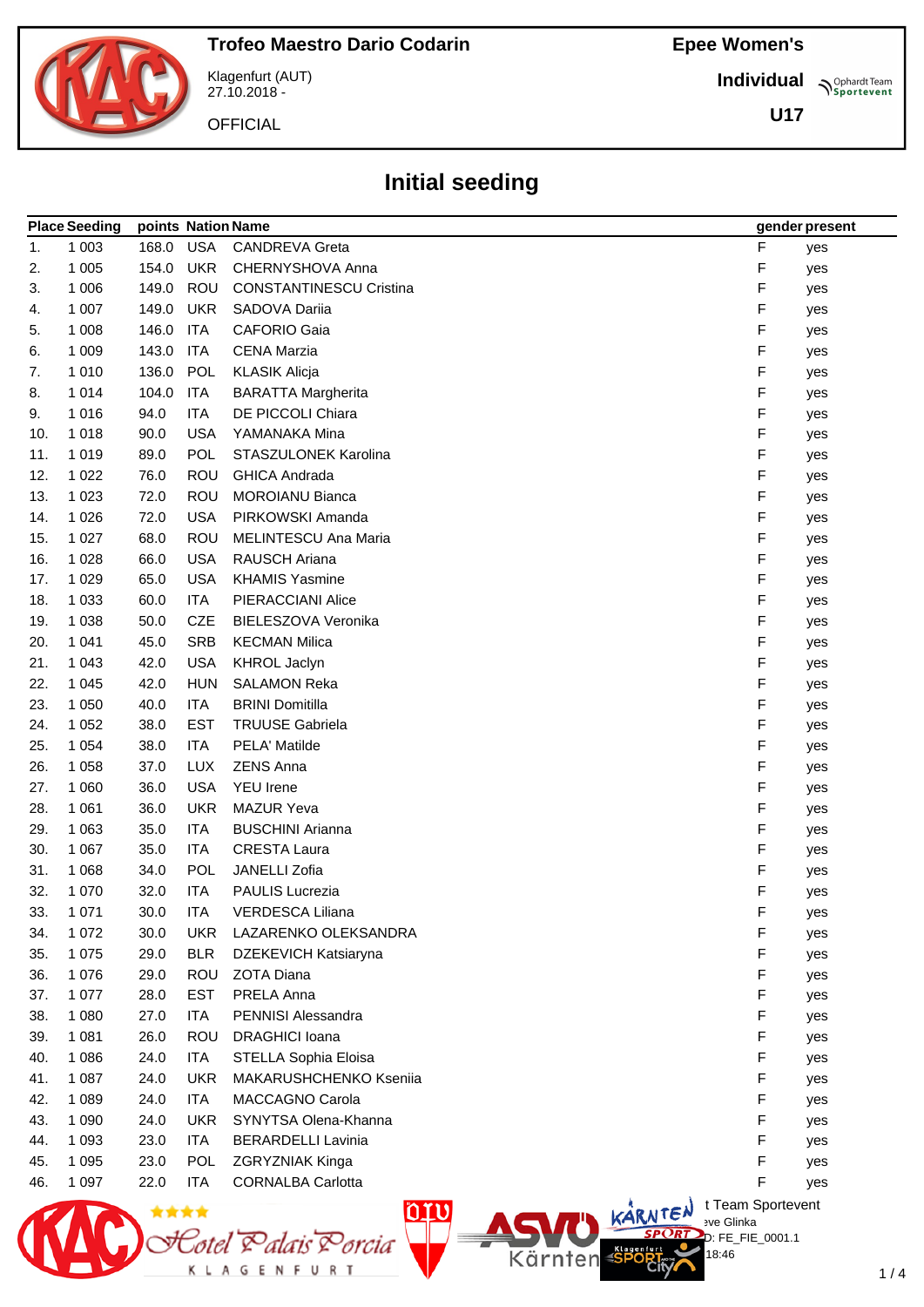**Epee Women's**



Klagenfurt (AUT) 27.10.2018 -

**OFFICIAL** 

**Individual Supplemant** Team

**U17**

|     | <b>Place Seeding</b> |      | points Nation Name |                                                   |   | gender present |
|-----|----------------------|------|--------------------|---------------------------------------------------|---|----------------|
| 47. | 1 0 9 9              | 21.0 | <b>USA</b>         | <b>LURYE Sarah</b>                                | F | yes            |
| 48. | 1 100                | 21.0 | GRE                | <b>KARAMPINI Eirini</b>                           | F | yes            |
| 49. | 1 1 0 1              | 21.0 | POL                | GWOZDZ Julia                                      | F | yes            |
| 50. | 1 1 0 9              | 18.0 | <b>ITA</b>         | <b>BILLI Sofia</b>                                | F | yes            |
| 51. | 1 1 1 3              | 18.0 | <b>ROU</b>         | KATO Zsofia                                       | F | yes            |
| 52. | 1 1 1 7              | 16.0 | <b>GER</b>         | <b>ROPKE Greta</b>                                | F | yes            |
| 53. | 1 1 1 9              | 16.0 | <b>AUT</b>         | ZERLAUTH Anna-Lea                                 | F | yes            |
| 54. | 1 1 2 2              | 15.0 | <b>USA</b>         | <b>LIN Jessica</b>                                | F | yes            |
| 55. | 1 1 2 6              | 15.0 | <b>ROU</b>         | ION Theodora                                      | F | yes            |
| 56. | 1 1 5 0              | 12.0 | <b>CRO</b>         | JOLIC Jelena                                      | F | yes            |
| 57. | 1 1 5 3              | 12.0 | <b>POL</b>         | <b>KLUGHARDT Gloria</b>                           | F | yes            |
| 58. | 1 1 5 4              | 12.0 | <b>GRE</b>         | RODOPOULOU Nefeli                                 | F | yes            |
| 59. | 1 1 5 8              | 12.0 | <b>FIN</b>         | <b>TERHO Liisa</b>                                | F | yes            |
| 60. | 1 1 6 1              | 12.0 | <b>ROU</b>         | <b>STAN Irina</b>                                 | F | yes            |
| 61. | 1 1 6 2              | 12.0 | <b>UKR</b>         | TOLMACHOVA Olha                                   | F | yes            |
| 62. | 1 1 6 4              | 12.0 | POL                | ZIETEK Patrycja                                   | F | yes            |
| 63. | 1 1 6 8              | 11.0 | <b>BLR</b>         | MYSHKAVETS Darya                                  | F | yes            |
| 64. | 1 1 7 6              | 9.0  | <b>GER</b>         | <b>GOLDMANN Lara</b>                              | F | yes            |
| 65. | 1 1 7 8              | 9.0  | <b>HUN</b>         | <b>KOLLAR Kincso</b>                              | F | yes            |
| 66. | 1 1 7 9              | 9.0  | POL                | <b>WIKTOR Weronika</b>                            | F | yes            |
| 67. | 1 1 8 0              | 9.0  | <b>BLR</b>         | ZARETSKAYA Lizaveta                               | F | yes            |
| 68. | 1 1 8 2              | 9.0  | <b>GRE</b>         | CHRISTOU Theodora                                 | F | yes            |
| 69. | 1 1 8 4              | 9.0  | POL                | FRYSTACKA Petrycja                                | F | yes            |
| 70. | 1 1 8 5              | 9.0  | POL                | RAKOCZY Natalia                                   | F | yes            |
| 71. | 1 1 8 6              | 9.0  | <b>CZE</b>         | AIGERMANOVA Gabriela                              | F | yes            |
| 72. | 1 1 9 6              | 8.0  | <b>FIN</b>         | POYSTI Laura                                      | F | yes            |
| 73. | 1 203                | 6.0  | <b>ROU</b>         | <b>OLTEANU Daria</b>                              | F | yes            |
| 74. | 1 207                | 6.0  | POL                | <b>KORKUS Emilia</b>                              | F | yes            |
| 75. | 1 2 1 2              | 6.0  | <b>MDA</b>         | <b>BERDIANU</b> lonela                            | F | yes            |
| 76. | 1 2 1 7              | 6.0  | <b>ROU</b>         | <b>TATARU Georgiana</b>                           | F | yes            |
| 77. | 1 2 1 7              | 6.0  | <b>ITA</b>         | <b>FRANCHINI Alice</b>                            | F | yes            |
| 78. | 1 2 2 7              | 6.0  | ROU                | <b>AXINTE Renata</b>                              | F | yes            |
| 79. | 1 2 2 9              | 6.0  |                    | ROU NURCIU Elena                                  | F | yes            |
| 80. | 1 2 3 3              | 6.0  | <b>CZE</b>         | VOLAKOVA Hana                                     | F | yes            |
| 81. | 1 2 3 6              | 6.0  | <b>USA</b>         | <b>BULAVKO Sofya</b>                              | F | yes            |
| 82. | 1 2 3 8              | 6.0  | <b>CZE</b>         | PROKSIKOVA Patricie                               | F | yes            |
| 83. | 1 2 3 9              | 6.0  | <b>POL</b>         | <b>SABALSKA Ewelina</b>                           | F | yes            |
| 84. | 1 2 4 0              | 6.0  | <b>UKR</b>         | YEVDOKYMOVA Marija                                | F | yes            |
| 85. | 1 2 4 8              | 5.0  | <b>ESP</b>         | RAPOSO Dana                                       | F | yes            |
| 86. | 1 2 5 9              | 3.0  | <b>UKR</b>         | VOLOSHYNA Mariya                                  | F | yes            |
| 87. | 1 2 6 4              | 3.0  | <b>UKR</b>         | HULIAIHRODSKA Yana                                | F | yes            |
| 88. | 1 2 6 8              | 3.0  | <b>ROU</b>         | <b>BALACEANU Iulia</b>                            | F | yes            |
| 89. | 1 2 7 5              | 3.0  | <b>ROU</b>         | <b>STANESCU Melissa</b>                           | F | yes            |
| 90. | 1 2 7 7              | 3.0  | <b>USA</b>         | <b>JOYCE Michaela</b>                             | F | yes            |
| 91. | 1 2 8 2              | 3.0  | <b>SRB</b>         | <b>ANTIC Teodora</b>                              | F | yes            |
| 92. | 1 2 8 3              | 3.0  | <b>SRB</b>         | <b>KRSMANOVIC Gala</b>                            | F | yes            |
| 93. | 1 2 8 6              | 3.0  | <b>POL</b>         | <b>OSADNIK Maja</b>                               | F | yes            |
| 94. | 1 2 9 0              | 3.0  | <b>FIN</b>         | SOHLBERG Oona                                     | F | yes            |
| 95. | 1 2 9 1              | 3.0  | <b>ESP</b>         | <b>GREPPI</b> Sara                                | F | yes            |
|     |                      | **** |                    | t Team Sportevent<br>nru<br>KARNTEN<br>sve Glinka |   |                |
|     |                      |      |                    | $D: FE_FIE_0001.1$<br><sup>s</sup> orcia          |   |                |
|     |                      |      |                    | Klagenfur<br>18:46<br>Kärnten                     |   |                |
|     |                      |      |                    |                                                   |   |                |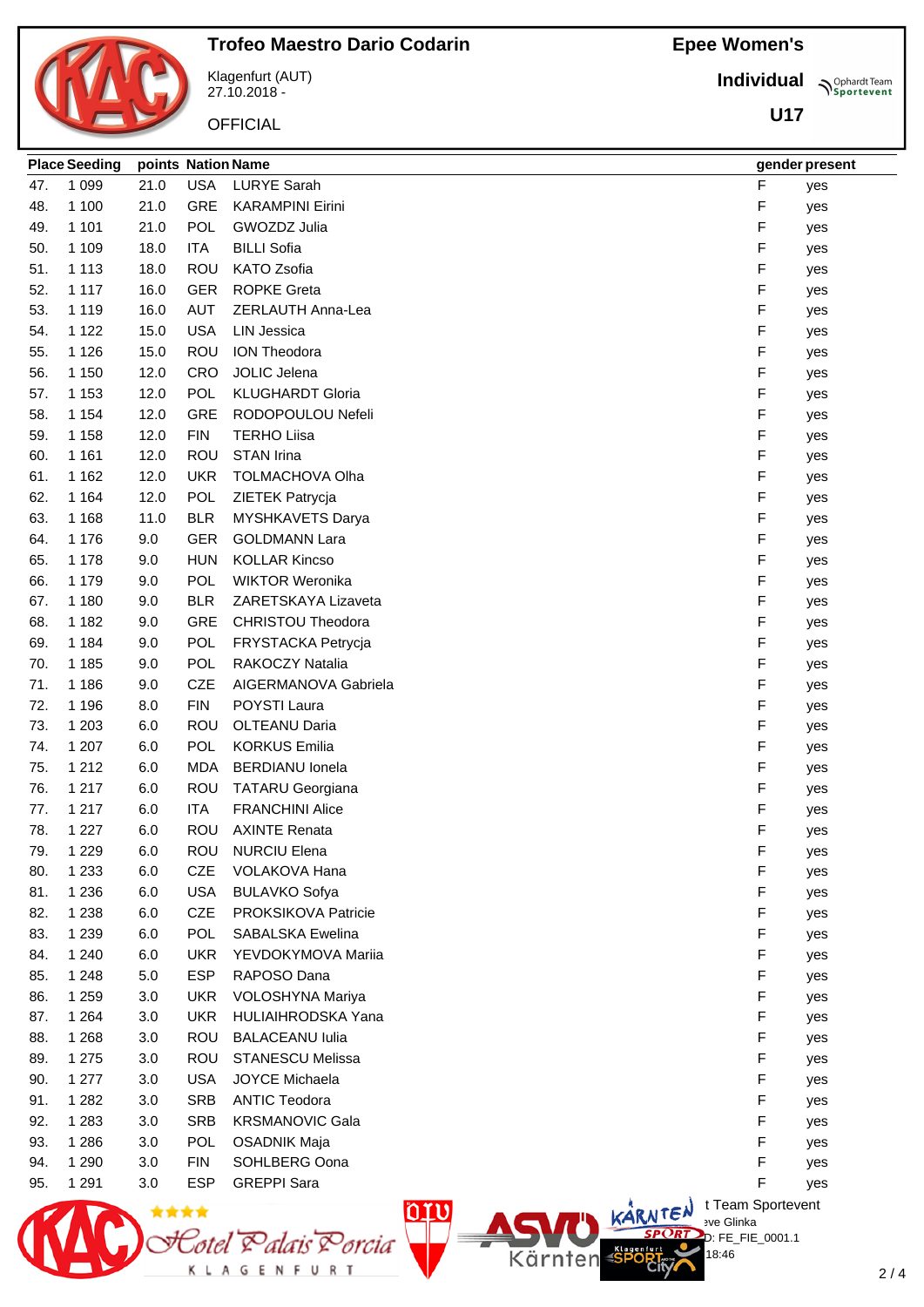# **Epee Women's**

**U17**

**Individual Prophardt Team** 

Klagenfurt (AUT) 27.10.2018 - **OFFICIAL** 

<del>\*\*\*\*</del><br>Eotel Palais Porcia

K L A G E N F U R T

|     | <b>Place Seeding</b> | points Nation Name |            |                              |   | gender present |
|-----|----------------------|--------------------|------------|------------------------------|---|----------------|
| 96. | 1 2 9 8              | 3.0                | <b>UKR</b> | KULESHOVA Polina             | F | yes            |
| 97. | 1 2 9 9              | 3.0                | <b>AUT</b> | <b>GRABHER Konstanze</b>     | F | yes            |
| 98. | 1 3 0 3              | 3.0                | <b>EST</b> | <b>NILISK Kristiin</b>       | F | yes            |
| 99. | 1 3 0 3              | 3.0                | GRE        | <b>KRITOULI Styliani</b>     | F | yes            |
|     | 100. 1 309           | 3.0                | ROU        | <b>CRACIUN Maria</b>         | F | yes            |
|     | 101. 1317            | 3.0                | <b>BLR</b> | ALEKSEYEVA Ekaterina         | F | yes            |
|     | 102. 1327            | 3.0                | <b>AUT</b> | <b>SCHWENNINGER Fabienne</b> | F | yes            |
|     | 103. 1 343           | 3.0                | POL        | PEKALA Beata                 | F | yes            |
|     | 104. 1 344           | 3.0                | <b>GER</b> | <b>JUETTEN Svenja</b>        | F | yes            |
|     | 105. 1356            | 3.0                | <b>DEN</b> | FLEDELIUS Kamma              | F | yes            |
|     | 106. 1364            | 3.0                | <b>GER</b> | <b>MARX Charlotte</b>        | F | yes            |
|     | 107. 1367            | 3.0                | <b>DEN</b> | <b>TRUDSOE Ria</b>           | F | yes            |
|     | 108. 1 392           | 0.0                | CRO        | MAJDANDZIC Maja              | F | yes            |
|     | 109. 1396            | 0.0                | <b>UKR</b> | <b>TVERDOKHLIB Sofiya</b>    | F | yes            |
|     | 110. 1 401           | 0.0                | <b>AUT</b> | LEGAC Gloria-Dahlia          | F | yes            |
|     | 111. 1415            | 0.0                | CRO        | <b>BANOVIC</b> Iva           | F | yes            |
|     | 112. 1 423           | 0.0                | <b>AUT</b> | <b>KNECHTL Lucia</b>         | F | yes            |
|     | 113. 1426            | 0.0                | POL        | PIEJAK Zofia                 | F | yes            |
|     | 114. 1428            | 0.0                | <b>CZE</b> | <b>CMEJRKOVA Klara</b>       | F | yes            |
|     | 115. 1 433           | 0.0                | POL        | ZACHOROWSKA Aleksandra       | F | yes            |
|     | 116. 1 435           | 0.0                | <b>GER</b> | <b>WEDEL Floria</b>          | F | yes            |
|     | 117. 1438            | 0.0                | <b>HUN</b> | <b>DEMENY Kata</b>           | F | yes            |
|     | 118. 1 439           | 0.0                | <b>EST</b> | MELLES Anne-Mai              | F | yes            |
|     | 119. 1447            | 0.0                | AUT        | <b>TASCHEK Katharina</b>     | F | yes            |
|     | 120. 1457            | 0.0                | <b>AUT</b> | <b>SCHALL Noelle</b>         | F | yes            |
|     | 121. 1459            | 0.0                | <b>HUN</b> | <b>TANTMANN Evelin</b>       | F | yes            |
|     | 122. 1465            | 0.0                | <b>ITA</b> | <b>BRUNELLI Matilde</b>      | F | yes            |
|     | 123. 1478            | 0.0                | AUT        | <b>MARK Marlene</b>          | F | yes            |
|     | 124. 1481            | 0.0                | POL        | <b>OSTROWSKA Alicja</b>      | F | yes            |
|     | 125. 1487            | 0.0                | POL        | <b>WIECZOREK Anna</b>        | F | yes            |
|     | 126. 1487            | 0.0                | POL        | PIOTROWSKA Aleksandra        | F | yes            |
|     | 127. 1490            | 0.0                | <b>GER</b> | <b>SCHMID Linda</b>          | F | yes            |
|     | 128. 1509            | 0.0                | <b>AUT</b> | <b>SCHLAGER Anna</b>         | F | yes            |
|     | 129. 1517            | 0.0                | CZE        | <b>HAVLINOVA Tereza</b>      | F | yes            |
|     | 130. 1519            | 0.0                | <b>AUT</b> | <b>DEISL Stefanie</b>        | F | yes            |
| T   | 9 0 0 0              | 0.0                | <b>BLR</b> | PARNIUK Maryia               | F | yes            |
| Т   | 9 0 0 0              | 0.0                | <b>ITA</b> | <b>AMENDUNI Valentina</b>    | F | yes            |
| Т   | 9 0 0 0              | 0.0                | <b>USA</b> | <b>HUSISIAN Hadley</b>       | F | yes            |
| Τ   | 9 0 0 0              | 0.0                | <b>POL</b> | <b>HALEMBA Antonina</b>      | F | yes            |
| Τ   | 9 0 0 0              | 0.0                | <b>USA</b> | <b>ROBLES Elena</b>          | F | yes            |
| Τ   | 9 0 0 0              | 0.0                | <b>GER</b> | LOEFLATH Amelie              | F | yes            |
| Т   | 9 0 0 0              | 0.0                | <b>USA</b> | PATURU Meghana               | F | yes            |
| Т   | 9 0 0 0              | 0.0                | CRO        | <b>VLATKOVIC Bruna</b>       | F | yes            |
| T   | 9 0 0 0              | 0.0                | <b>USA</b> | PYO Yunice                   | F | yes            |
| Т   | 9 0 0 0              | 0.0                | <b>AUT</b> | <b>HUBER Pia</b>             | F | yes            |
| Т   | 9 0 0 0              | 0.0                | <b>AUT</b> | RUEDISSER Ronja              | F | yes            |
| Т   | 9 0 0 0              | 0.0                | <b>AUT</b> | LEPIR Ana                    | F | yes            |
| Т   | 9 0 0 0              | 0.0                | CRO        | SABAN Jela                   | F | yes            |
| Т   | 9 0 0 0              | 0.0                | <b>AUT</b> | PFISTER Ladina               | F | yes            |

**DIU** 

 $\frac{1}{2}$ 

Kärnten

 $\bigcup_{v \in \mathcal{F}} \mathbb{I}$  Team Sportevent

18:46

D: FE\_FIE\_0001.1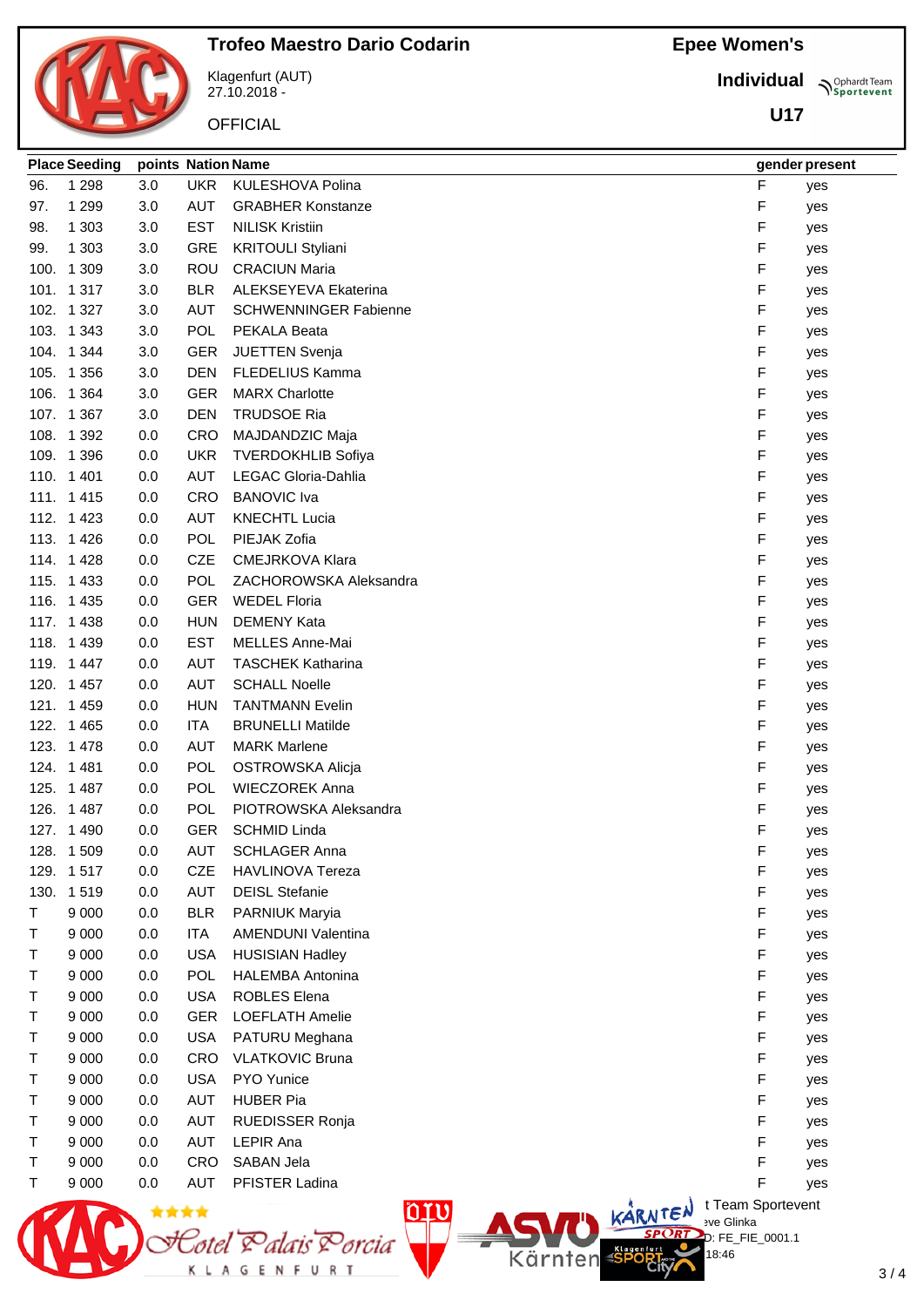# **Epee Women's**

**U17**

**Individual Supplemant** Team



Klagenfurt (AUT) 27.10.2018 -

**OFFICIAL** 

|   | <b>Place Seeding</b> | points Nation Name |            |                                 |   | gender present |
|---|----------------------|--------------------|------------|---------------------------------|---|----------------|
| T | 9 0 0 0              | 0.0                | <b>USA</b> | CHOI Lyla                       | F | yes            |
| Т | 9 0 0 0              | 0.0                | <b>GER</b> | <b>BERNSTEIN Katharina</b>      | F | yes            |
| Т | 9 0 0 0              | 0.0                | <b>BLR</b> | MIADZVEDZIAVA Sofiya            | F | yes            |
| Τ | 9 0 0 0              | 0.0                | <b>USA</b> | <b>CHU Audrey</b>               | F | yes            |
| Τ | 9 0 0 0              | 0.0                | <b>BLR</b> | <b>TSURSKAYA Aliaksandra</b>    | F | yes            |
| Т | 9 0 0 0              | 0.0                | <b>USA</b> | <b>BOYS Nishta</b>              | F | yes            |
| Т | 9 0 0 0              | 0.0                | <b>AUT</b> | CHEVAUX Lena                    | F | yes            |
| T | 9 0 0 0              | 0.0                | <b>GRE</b> | KOLETSOU Evrydiki               | F | yes            |
| T | 9 0 0 0              | 0.0                | <b>CZE</b> | NOVACKOVA Dominika              | F | yes            |
| Т | 9 0 0 0              | 0.0                | PHI        | <b>SAYSON Samantha Beatrice</b> | F | yes            |
| T | 9 0 0 0              | 0.0                | <b>CZE</b> | STEHNEJOVA Tereza               | F | yes            |
| Τ | 9 0 0 0              | 0.0                | <b>AUT</b> | <b>MOHAMED AL AMIN Suda</b>     | F | yes            |
| Τ | 9 0 0 0              | 0.0                | <b>CRO</b> | <b>VLATKOVIC Ana</b>            | F | yes            |
| Т | 9 0 0 0              | 0.0                | <b>NED</b> | GYOVAI Lilla Kinga              | F | yes            |
| T | 9 0 0 0              | 0.0                | <b>GER</b> | <b>PRINZ Nele</b>               | F | yes            |
| Τ | 9 0 0 0              | 0.0                | <b>USA</b> | <b>MALDONADO Pilar</b>          | F | yes            |
| T | 9 0 0 0              | 0.0                | <b>GER</b> | <b>MARSCHALL Laura</b>          | F | yes            |
| Т | 9 0 0 0              | 0.0                | <b>USA</b> | <b>GAO</b> Aretha               | F | yes            |
| Τ | 9 0 0 0              | 0.0                | <b>GER</b> | PAGENSTECHER Nina               | F | yes            |
| Τ | 9 0 0 0              | 0.0                | <b>AUT</b> | <b>SCHALL Tamina</b>            | F | yes            |
| Т | 9 0 0 0              | 0.0                | GRE        | DELIDIMITRIOU Smaragda          | F | yes            |
| Т | 9 0 0 0              | 0.0                | <b>AUT</b> | PRAXMARER Leonore               | F | yes            |
| T | 9 0 0 0              | 0.0                | <b>CZE</b> | <b>MIROVSKA Eliska</b>          | F | yes            |
| T | 9 0 0 0              | 0.0                | <b>UKR</b> | <b>MONIA Daryna</b>             | F | yes            |
| Τ | 9 0 0 0              | 0.0                | <b>GER</b> | <b>BRUMANN Sarah</b>            | F | yes            |
| T | 9 0 0 0              | 0.0                | <b>EST</b> | <b>BOBROVA Elizaveta</b>        | F | yes            |
| T | 9 0 0 0              | 0.0                | <b>AUT</b> | <b>KLEINERT Lilly-Eleonore</b>  | F | yes            |
| т | 9 0 0 0              | 0.0                | <b>SLO</b> | <b>FIGELJ Eva</b>               | F | yes            |

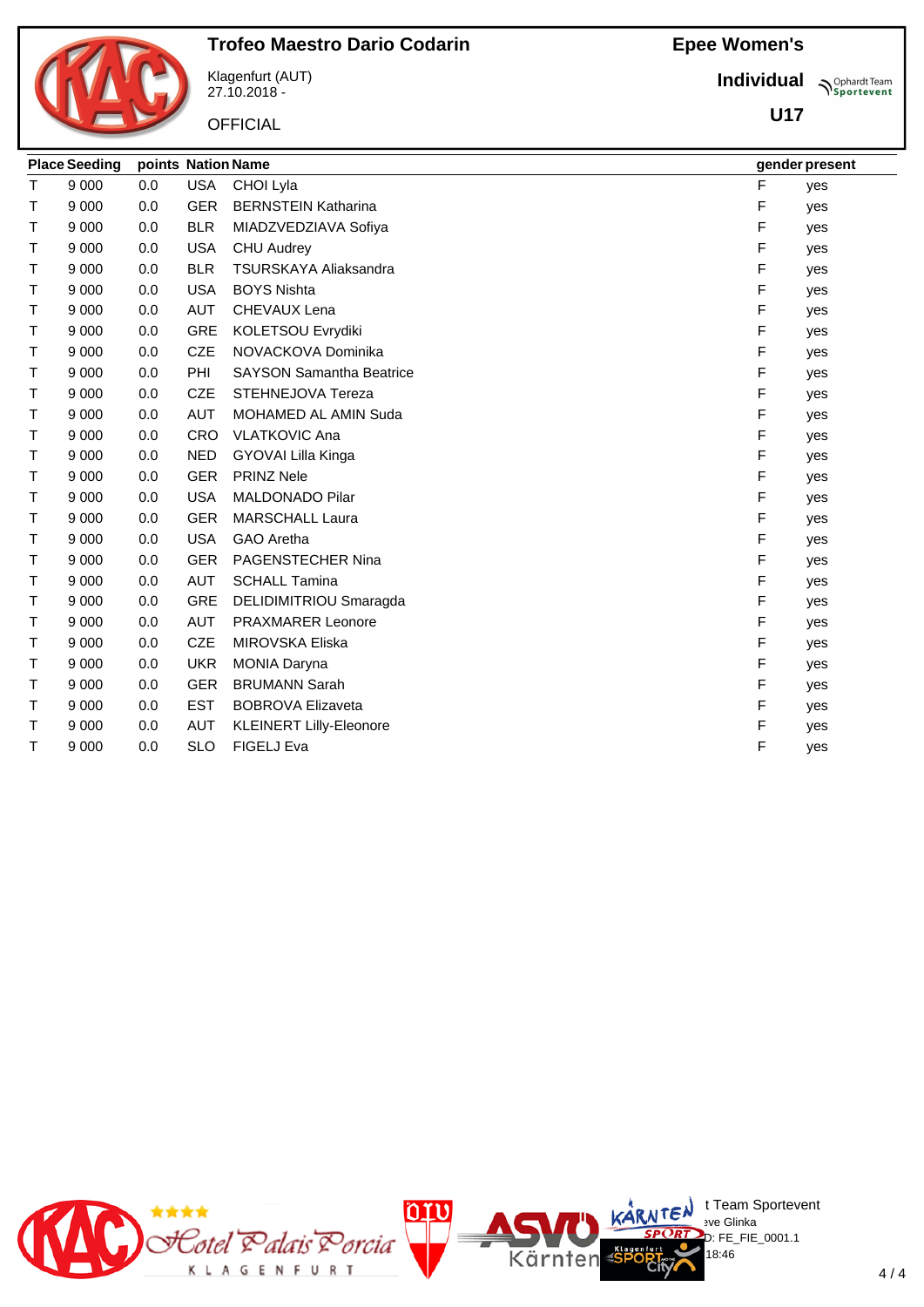

Klagenfurt (AUT) 27.10.2018 -

**OFFICIAL** 

**Epee Women's**

**Individual Supplemant** Team

**U17**

# **Technical directory and other commissions**

Matthias Henkelmann - Observer EFC

Dimitri Pauljev GER Jörg Fiedler GER Steve Glinka GER Karl Robatsch

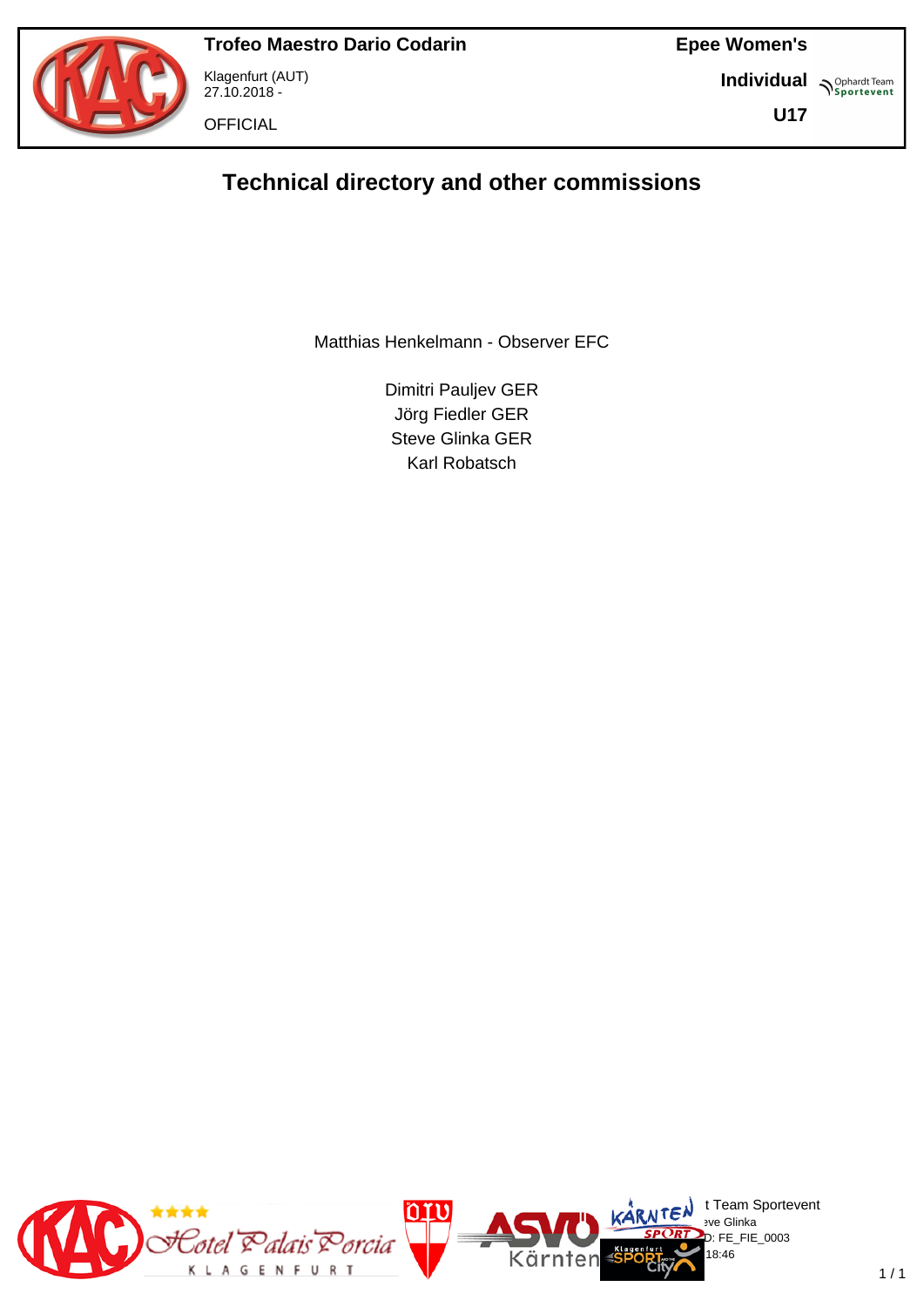**Individual Supplemant** Team

**U17**

**OFFICIAL** 

Klagenfurt (AUT) 27.10.2018 -

# **Format**

#### **Participants** 172 Participants

**1 First round** 27.10. 10:30 172 Participants 22 Pools 7 Pool size 3 Pools 6 Pool size

134 Qualified By index (all equals are qualified) 22.09% Eliminated Parameter Fencing (FIE) rules move to Nation

This round is taken into account for seeding of direct elimination.

Hits: 5 Time: 3 min

#### **2 Direct elimination** 27.10. 12:45

**Table of 256** 134 Qualifiers

Table of 256 Final of 4

Hits: 15 Time: 3 x 3 min

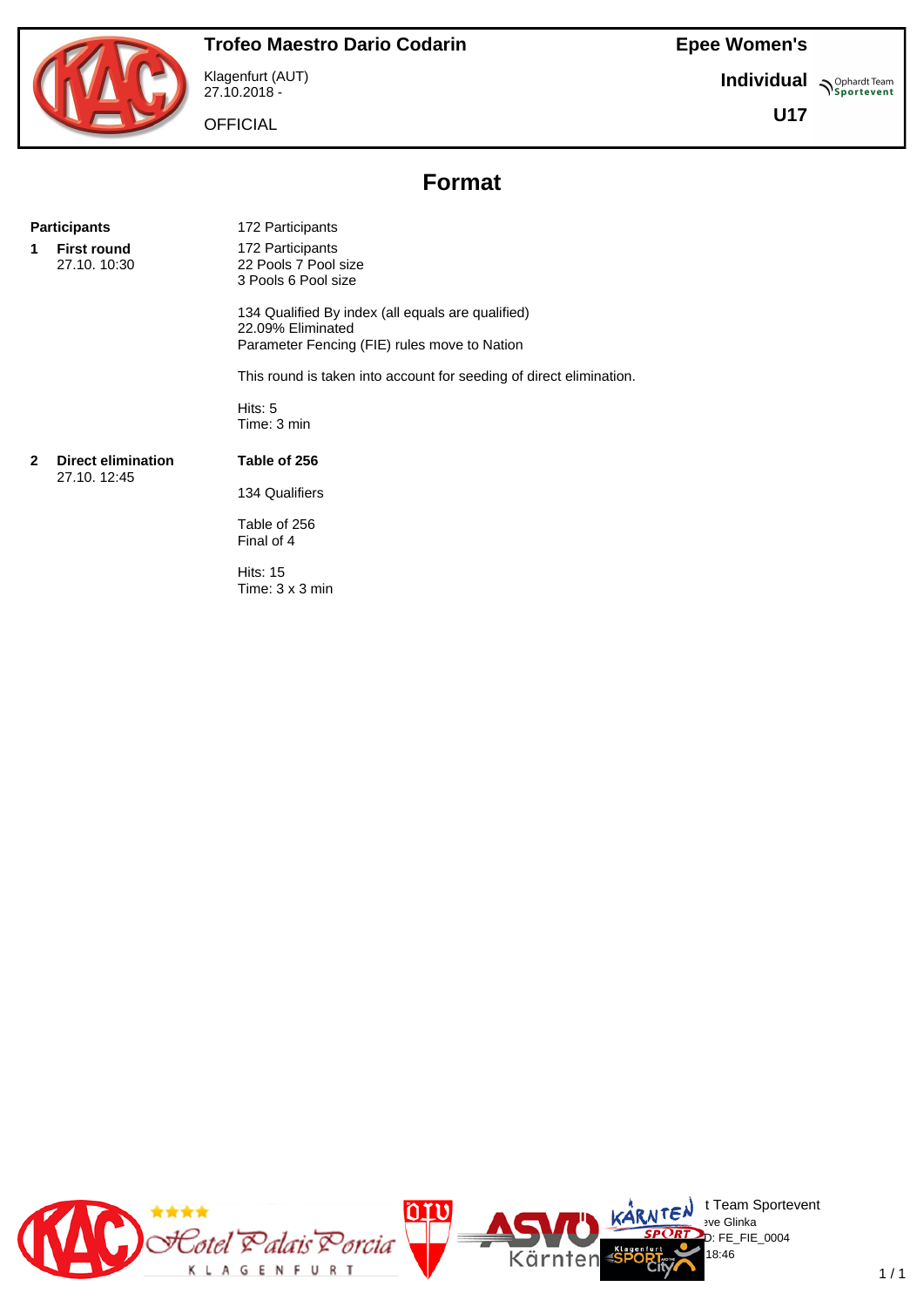

Klagenfurt (AUT) 27.10.2018 -

**Epee Women's**

**Individual Supplemant** Team

**OFFICIAL** 

**U17**

# **First round**

#### **Pool 1 10:30 | Piste 1**

GRYT Maciej, POL

| Name                         |            | <b>Nation</b> | No. 1 |     |       |                                                             | -4 | 5. | -6                |      |   | V TD TR | -11                             | 12 <sup>2</sup> | <b>Place</b>             |
|------------------------------|------------|---------------|-------|-----|-------|-------------------------------------------------------------|----|----|-------------------|------|---|---------|---------------------------------|-----------------|--------------------------|
| KATO Zsofia                  | <b>ROU</b> |               |       |     |       |                                                             |    |    |                   |      |   |         | DO V5 V5 V5 DO D3 3 18 22 0.500 | -4              | $-4.$                    |
| <b>SCHWENNINGER Fabienne</b> | AUT        |               | 2     | V5. |       |                                                             |    |    |                   |      |   |         | D4 V5 V5 D0 D3 3 22 19 0.500    |                 | - 3.                     |
| <b>BILLI Sofia</b>           | ITA.       |               | 3     |     | D3 V5 |                                                             |    |    |                   |      |   |         | D4 D4 D2 V5 2 23 25 0.333       | $-2$            | 5.                       |
| KOLETSOU Evrydiki            | <b>GRE</b> |               | 4     |     |       | D2 D4 V5                                                    |    |    |                   |      |   |         | V5 D2 D4 2 22 28 0.333          | -6              | 6.                       |
| ALEKSEYEVA Ekaterina         | <b>BLR</b> |               | 5     |     |       | D <sub>2</sub> D <sub>0</sub> V <sub>5</sub> D <sub>4</sub> |    |    |                   |      |   |         | D3 D3 1 17 29 0.167             | -12             | -7.                      |
| <b>CANDREVA Greta</b>        | <b>USA</b> |               | 6     |     |       | V5 V5 V5 V5 V5                                              |    |    |                   | V5 6 |   | 30 9    | 1.000                           | 21              | -1.                      |
| NOVACKOVA Dominika           | <b>CZE</b> |               | 7     |     |       |                                                             |    |    | V5 V5 D1 V5 V5 D2 |      | 4 |         | 23 23 0.667                     | 0               | $\overline{\phantom{a}}$ |

#### **Pool 2 10:30 | Piste 2**

MARCUZ Elisa, ITA

| <b>Name</b>              |            | <b>Nation</b> | No. 1         |      |            | 4 |                   | -6 |   | V TD TR | -11                             | 12 <sup>2</sup> | <b>Place</b>     |
|--------------------------|------------|---------------|---------------|------|------------|---|-------------------|----|---|---------|---------------------------------|-----------------|------------------|
| <b>CHU Audrey</b>        | <b>USA</b> |               |               |      |            |   |                   |    |   |         | D2 V5 V5 D4 V5 V5 4 26 19 0.667 |                 | $\overline{2}$ . |
| <b>CRACIUN Maria</b>     | <b>ROU</b> |               | 2             | V5 I |            |   |                   |    |   |         | V5 D2 D4 D2 V5 3 23 23 0.500    | 0               | - 3.             |
| CHEVAUX Lena             | <b>AUT</b> |               | 3             |      | D2 D3      |   |                   |    |   |         | D4 D3 V5 D1 1 18 28 0.167       | -10             | - 7.             |
| <b>ROPKE Greta</b>       | <b>GER</b> |               | 4             |      | D3 V5 V5 1 |   |                   |    |   |         | D2 V5 D3 3 23 25 0.500          | $-2$            | $-4.$            |
| CHERNYSHOVA Anna         | <b>UKR</b> |               | 5 V5 V5 V4 V5 |      |            |   |                   |    |   |         | V5 V5 6 29 18 1.000             |                 | - 1.             |
| GWOZDZ Julia             | <b>POL</b> |               | 6             |      |            |   | D3 V5 D4 D4 D3    |    |   |         | V5 2 24 23 0.333                |                 | -5.              |
| <b>KRITOULI Styliani</b> | <b>GRE</b> |               | 7             |      |            |   | D1 D3 V5 V5 D2 D1 |    | 2 |         | 17 24 0.333                     | -7              | 6.               |

#### **Pool 3 10:30 | Piste 3**

CELLEROVA Michala, SVK , PETRUS Dmytro, UKR

| <b>Name</b>                    |            | <b>Nation</b> | No. 1 |                |                               |             | 4 | 5                                                                                         | 6 |   | V TD TR |                                 | $12 \,$ | <b>Place</b>     |
|--------------------------------|------------|---------------|-------|----------------|-------------------------------|-------------|---|-------------------------------------------------------------------------------------------|---|---|---------|---------------------------------|---------|------------------|
| <b>NILISK Kristiin</b>         | <b>EST</b> |               |       |                |                               |             |   |                                                                                           |   |   |         | V5 V5 D1 D0 D0 V3 3 14 20 0.500 | -6      | 5.               |
| PEKALA Beata                   | <b>POL</b> |               |       | D <sub>2</sub> |                               |             |   |                                                                                           |   |   |         | D4 D3 D2 D3 D4 0 18 30 0.000    | $-12$   | 7.               |
| ZERLAUTH Anna-Lea              | AUT        |               | 3     |                | D <sub>1</sub> V <sub>5</sub> |             |   |                                                                                           |   |   |         | V5 V5 D1 D4 3 21 27 0.500       | -6      | $-4.$            |
| <b>CORNALBA Carlotta</b>       | <b>ITA</b> |               | 4     |                |                               | V5 V5 D4    |   |                                                                                           |   |   |         | V5 D4 V5 4 28 22 0.667          |         | A                |
| <b>BOYS Nishta</b>             | <b>USA</b> |               | 5     |                |                               | V5 V5 D4 D4 |   |                                                                                           |   |   |         | V5 V5 4 28 16 0.667             | 12      | $\overline{2}$ . |
| <b>CONSTANTINESCU Cristina</b> | ROU        |               | 6     |                |                               |             |   | V5 V5 V5 V5 D2                                                                            |   |   |         | V5 5 27 16 0.833                | 11      |                  |
| <b>BERNSTEIN Katharina</b>     | <b>GER</b> |               |       |                |                               |             |   | D <sub>2</sub> V <sub>5</sub> V <sub>5</sub> D <sub>4</sub> D <sub>2</sub> D <sub>3</sub> |   | 2 | 21      | 26 0.333                        | -5      | 6.               |

#### **Pool 4 10:30 | Piste 4**

PIRVULEASA Ovidiu, ROU , SEMEREDY Alexandra, HUN

| <b>Name</b>                     |            | <b>Nation</b> | No. 1 |                               |             | 4 |                   | 5 6 |   | 7 V TD TR    | - 11                            |                      | 12 Place         |
|---------------------------------|------------|---------------|-------|-------------------------------|-------------|---|-------------------|-----|---|--------------|---------------------------------|----------------------|------------------|
| <b>BERARDELLI Lavinia</b>       | ITA        |               |       |                               |             |   |                   |     |   |              | V5 V5 V5 V4 D3 V5 5 27 17 0.833 | 10                   | $\overline{2}$ . |
| <b>JUETTEN Svenja</b>           | <b>GER</b> |               |       | D3 I                          |             |   |                   |     |   |              | D3 D1 D1 D3 V5 1 16 28 0.167    | $-12$                | 6.               |
| TSURSKAYA Aliaksandra           | <b>BLR</b> |               | 3     | D <sub>2</sub> V <sub>5</sub> |             |   |                   |     |   |              | V5 D2 V5 V5 4 24 22 0.667       | $\mathbf{2}^{\circ}$ | - 3.             |
| SADOVA Darija                   | <b>UKR</b> |               | 4     |                               | D2 V5 D4 1  |   |                   |     |   |              | D1 V5 V5 3 22 21 0.500          |                      | 4.               |
| LIN Jessica                     | <b>USA</b> |               | 5     |                               | D3 V5 V5 V5 |   |                   |     |   | V3 V5 5 26 8 | 0.833                           | 18                   | $\overline{1}$ . |
| <b>GRABHER Konstanze</b>        | AUT        |               | 6     |                               |             |   | V5 V5 D4 D3 D0    |     |   |              | V5 3 22 22 0.500                | 0                    | - 5.             |
| <b>SAYSON Samantha Beatrice</b> | PHI        |               |       |                               |             |   | D2 D3 D1 D2 D0 D3 |     | 0 |              | 11 30 0.000                     | -19                  | 7.               |

Kärnten



 $\bigcup_{v \in \mathcal{F}} \mathbb{I}$  Team Sportevent

D: FE\_FIE\_0007  $8:46$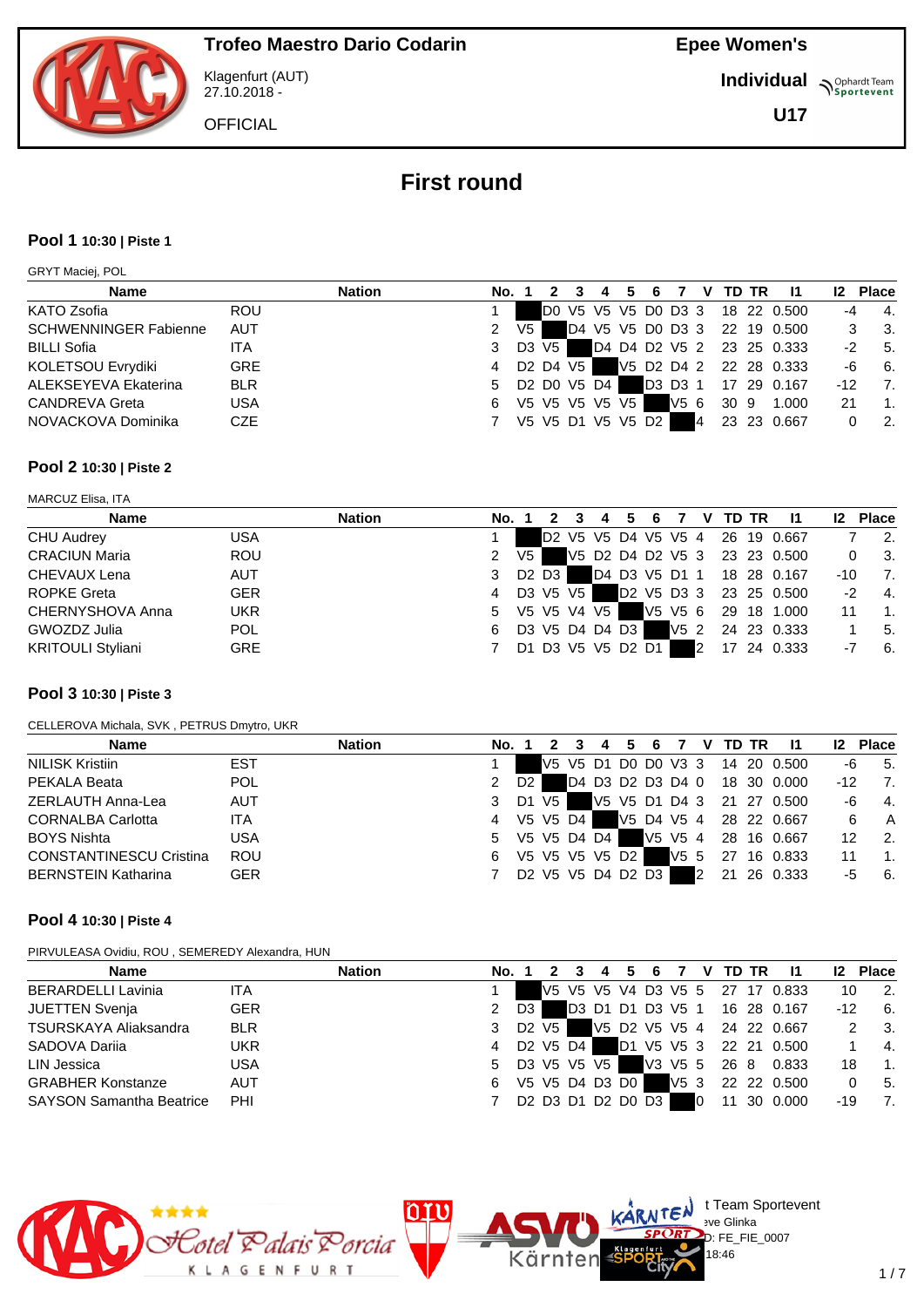

Klagenfurt (AUT) 27.10.2018 -

**OFFICIAL** 

**Epee Women's**

**Individual Supplemant** Team

**U17**

#### **Pool 5 10:30 | Piste 5**

| PAAKKONEN Juhani, FIN, LACH Werner, AUT |            |               |       |       |                     |   |   |            |                  |   |       |                              |                 |              |
|-----------------------------------------|------------|---------------|-------|-------|---------------------|---|---|------------|------------------|---|-------|------------------------------|-----------------|--------------|
| Name                                    |            | <b>Nation</b> | No. 1 |       |                     | 4 | 5 | 6          |                  | v | TD TR | -11                          | 12 <sup>2</sup> | <b>Place</b> |
| <b>ION Theodora</b>                     | <b>ROU</b> |               |       |       | D2 D3 V5 V5 D3 D1 2 |   |   |            |                  |   |       | 19 22 0.333                  | -3              | - 5.         |
| KULESHOVA Polina                        | <b>UKR</b> |               | 2     | V5    |                     |   |   |            |                  |   |       | D4 D1 V5 D3 V5 3 23 22 0.500 |                 | 4.           |
| STEHNEJOVA Tereza                       | <b>CZE</b> |               | 3     | V5 V5 |                     |   |   |            |                  |   |       | D3 D3 D1 D3 2 20 27 0.333    | -7              | 6.           |
| CHOI Lyla                               | <b>USA</b> |               | 4     |       | D2 V5 V5 1          |   |   | V5 D2 V5 4 |                  |   |       | 24 18 0.667                  | 6               | - 3.         |
| FLEDELIUS Kamma                         | <b>DEN</b> |               | 5.    |       | DO D3 V5 D0         |   |   | D4 D1 1    |                  |   |       | 13 28 0.167                  | -15             | 7.           |
| <b>CAFORIO Gaia</b>                     | <b>ITA</b> |               | 6     |       | V5 V5 V5 V5 V5      |   |   |            | D <sub>3</sub> 5 |   |       | 28 18 0.833                  | 10              | -1.          |
| <b>KARAMPINI Eirini</b>                 | <b>GRE</b> |               | 7     |       | V5 D2 V5 D4 V5 V5   |   |   |            |                  | 4 |       | 26 18 0.667                  | 8               | -2.          |

#### **Pool 6 10:30 | Piste 6**

MINCU Madalina, ROU , MILONE Roberto, POL

| <b>Name</b>           |            | <b>Nation</b> | No. |                |                |             |            |                  |   |          | <b>TD TR</b> |                              |    | <b>Place</b>     |
|-----------------------|------------|---------------|-----|----------------|----------------|-------------|------------|------------------|---|----------|--------------|------------------------------|----|------------------|
| <b>MARX Charlotte</b> | GER        |               |     |                |                |             |            |                  |   |          |              | D1 V5 V5 D0 D1 2 12 19 0.400 | -7 | 5.               |
| <b>GREPPI</b> Sara    | <b>ESP</b> |               |     |                |                |             |            |                  |   | $\Omega$ | $\mathbf 0$  | 0.000                        |    | F                |
| MIADZVEDZIAVA Sofiya  | <b>BLR</b> |               | 3   | V5/            |                |             |            |                  |   |          |              | D3 V5 V5 D4 3 22 18 0.600    |    | - 3.             |
| <b>JOLIC Jelena</b>   | <b>CRO</b> |               | 4   | D1 /           | V <sub>5</sub> |             | V5 D0 D2 2 |                  |   |          |              | 13 20 0.400                  | -7 | 4.               |
| MOHAMED AL AMIN Suda  | <b>AUT</b> |               | 5   | D <sub>3</sub> |                | D4 D2       | D1 D4 0    |                  |   |          |              | 14 23 0.000                  | -9 | - 6.             |
| LURYE Sarah           | USA        |               | 6   | V5/            |                | D3 V5 V3    |            | D <sub>2</sub> 3 |   |          |              | 18 11 0.600                  |    | $\overline{2}$ . |
| <b>CENA Marzia</b>    | <b>ITA</b> |               |     | V5.            |                | V5 V5 V5 V5 |            |                  | 5 | 25       | 13           | 1.000                        | 12 | 1.               |

#### **Pool 7 10:30 | Piste 7**

KOVACEVIC Marija, SRB , HORETSKYI Sergii, UKR

| <b>Name</b>            |            | <b>Nation</b> | No. |                |          |                                                                              |         |           |                  | v |            | TD TR |             |     | <b>Place</b>   |
|------------------------|------------|---------------|-----|----------------|----------|------------------------------------------------------------------------------|---------|-----------|------------------|---|------------|-------|-------------|-----|----------------|
| RODOPOULOU Nefeli      | <b>GRE</b> |               |     |                |          | V5 V5 V5 V5 /                                                                |         |           |                  |   | V5 5 25 11 |       | 1.000       | 14  | $\mathbf{1}$ . |
| <b>KLASIK Alicia</b>   | <b>POL</b> |               | 2   | D <sub>2</sub> |          | V3                                                                           | V5 V5 / |           | V54              |   |            |       | 20 12 0.800 | 8   | -2.            |
| <b>MACCAGNO Carola</b> | ITA        |               | 3.  |                | D1 D2    |                                                                              | V5      | V4/       | V5 3             |   | 17         |       | 12 0.600    |     | - 3.           |
| <b>VLATKOVIC Ana</b>   | <b>CRO</b> |               | 4   |                | D3 D0 D1 |                                                                              |         | <b>D4</b> | D <sub>2</sub> 0 |   |            |       | 10 25 0.000 | -15 | 6.             |
| SOHLBERG Oona          | <b>FIN</b> |               | 5.  |                |          | D3 D2 D3 V5                                                                  |         |           | D4 1             |   |            |       | 17 23 0.200 | -6  | - 5.           |
| <b>PFISTER Ladina</b>  | <b>AUT</b> |               | 6   |                |          |                                                                              |         |           |                  |   |            | 0     | 0.000       |     | F              |
| <b>TRUDSOE Ria</b>     | <b>DEN</b> |               |     |                |          | D <sub>2</sub> D <sub>3</sub> D <sub>0</sub> V <sub>5</sub> V <sub>5</sub> / |         |           |                  |   | 15         | -21   | 0.400       | -6  | 4.             |

#### **Pool 8 10:30 | Piste 8**

SEMEREDY Alexandra, HUN , LANGEN Andreas, GER

| <b>Name</b>               |            | <b>Nation</b> | No. 1         |      |                   | 4 | 5 | -6 |         |   | V TD TR | -11                          | 12 <sup>2</sup> | <b>Place</b>                |
|---------------------------|------------|---------------|---------------|------|-------------------|---|---|----|---------|---|---------|------------------------------|-----------------|-----------------------------|
| LEPIR Ana                 | <b>AUT</b> |               |               |      | D1                |   |   |    |         |   |         | D2 D4 D2 D0 D2 0 11 30 0.000 | -19             | $\overline{7}$              |
| <b>STANESCU Melissa</b>   | <b>ROU</b> |               | 2             | V5 I |                   |   |   |    |         |   |         | D2 V4 V5 D3 D3 3 22 21 0.500 |                 | $\mathbf{A}$                |
| MAJDANDZIC Maja           | <b>CRO</b> |               | 3             |      | V5 V5 I           |   |   |    |         |   |         | V5 V5 D1 D4 4 25 20 0.667    | 5               | $\overline{\phantom{a}}$ 3. |
| GYOVAI Lilla Kinga        | <b>NED</b> |               | 4 V5 D2 D4    |      |                   |   |   |    |         |   |         | V5 D1 D0 2 17 27 0.333       | -10             | - 5.                        |
| <b>TERHO Liisa</b>        | <b>FIN</b> |               | 5 V5 D3 D2 D4 |      |                   |   |   |    | D3 D2 1 |   |         | 19 27 0.167                  | -8              | 6 <sub>6</sub>              |
| ZGRYZNIAK Kinga           | <b>POL</b> |               | 6             |      | V5 V5 V5 V5 V5    |   |   |    | D1 5    |   |         | 26 13 0.833                  | 13              | $\overline{2}$              |
| <b>BARATTA Margherita</b> | ITA        |               |               |      | V5 V5 V5 V5 V5 V5 |   |   |    |         | 6 |         | 30 12 1.000                  | 18              | $\overline{1}$              |

Kärnten



 $\bigcup_{v \in \mathcal{F}} \mathbb{I}$  Team Sportevent

 $18:46$ 

D: FE\_FIE\_0007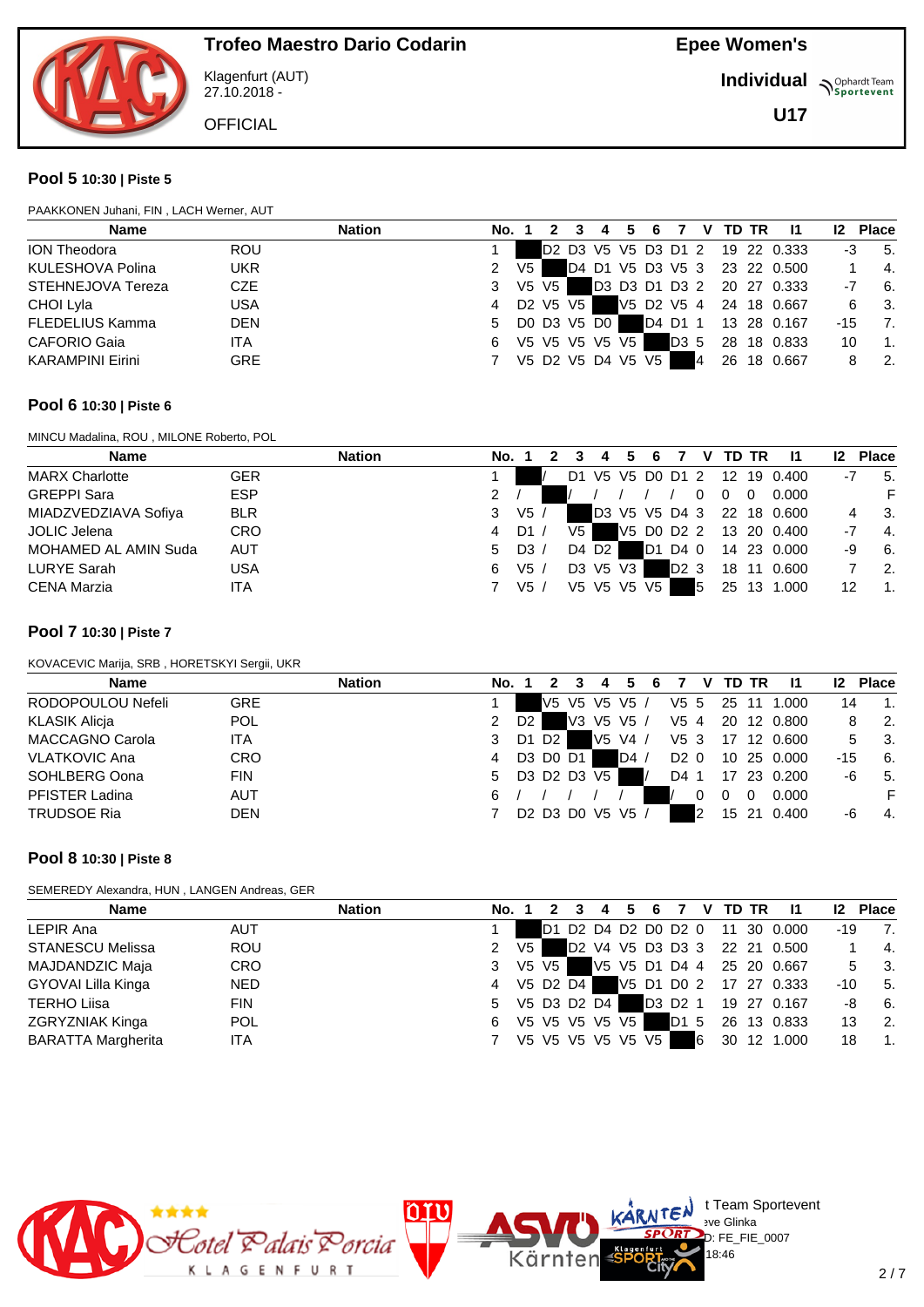

Klagenfurt (AUT) 27.10.2018 -

**OFFICIAL** 

**Epee Women's**

**Individual Supplemant** Team

**U17**

#### **Pool 9 10:30 | Piste 9**

| MAHMOUD Taysir, USA, MIELNICZEK Ignacy, POL |  |
|---------------------------------------------|--|
|---------------------------------------------|--|

| Name                    |            | <b>Nation</b> | No. 1          |         |                   | 5 | 6 |      | $\mathbf{V}$ | TD TR | - 11                            |       | <b>Place</b>   |
|-------------------------|------------|---------------|----------------|---------|-------------------|---|---|------|--------------|-------|---------------------------------|-------|----------------|
| SYNYTSA Olena-Khanna    | <b>UKR</b> |               |                |         |                   |   |   |      |              |       | V5 D3 V5 D3 D4 D3 2 23 22 0.333 |       | -5.            |
| <b>BALACEANU Iulia</b>  | <b>ROU</b> | 2             | D <sub>2</sub> |         |                   |   |   |      |              |       | D1 D4 D0 D4 D4 0 15 30 0.000    | $-15$ | 7.             |
| <b>KLUGHARDT Gloria</b> | <b>POL</b> | 3             |                | V4 V5 I |                   |   |   |      |              |       | V5 V5 V5 V5 6 29 11 1.000       | 18    | $\mathbf{1}$ . |
| SABAN Jela              | <b>CRO</b> | 4             |                |         | D1 V5 D2 I        |   |   |      |              |       | DO D4 D1 1 13 29 0.167          | -16   | -6.            |
| DE PICCOLI Chiara       | ITA        |               |                |         | 5 V5 V5 D1 V5     |   |   |      |              |       | V5 V5 5 26 11 0.833             | 15    | -2.            |
| <b>PRINZ Nele</b>       | <b>GER</b> | 6             |                |         | V5 V5 D1 V5 D0    |   |   | DO 3 |              |       | 16 27 0.500                     | $-11$ | 4.             |
| LEGAC Gloria-Dahlia     | <b>AUT</b> |               |                |         | V5 V5 D3 V5 D3 V5 |   |   |      | 4            |       | 26 18 0.667                     | 8     | 3.             |

#### **Pool 10 10:30 | Piste 10**

DAL POZZOLO Marco, ITA , MILONE Dominika, POL

| Name                   | <b>Nation</b> | No. |                |                  |               |    |                                 | 6 |      | v |          | TD TR |             |     | <b>Place</b>  |
|------------------------|---------------|-----|----------------|------------------|---------------|----|---------------------------------|---|------|---|----------|-------|-------------|-----|---------------|
| <b>STAN Irina</b>      | <b>ROU</b>    |     |                |                  | V5 D4 D2 D4 / |    |                                 |   | D4   |   |          |       | 19 22 0.200 | -3  | - 5.          |
| <b>BANOVIC Iva</b>     | <b>CRO</b>    | 2   | D <sub>2</sub> |                  | D1            | D1 | D3/                             |   | DO 0 |   |          |       | 24 0.000    | -17 | 6.            |
| OSADNIK Maja           | <b>POL</b>    | 3   |                | V5 V5            |               |    | D <sub>2</sub> V <sub>5</sub> / |   | V54  |   |          |       | 22 14 0.800 |     | -2.           |
| YAMANAKA Mina          | <b>USA</b>    | 4   |                | V5 V5 V5         |               |    | V5/                             |   | V55  |   | 25       | 10    | 1.000       | 15  | $\mathbf 1$ . |
| <b>MARSCHALL Laura</b> | <b>GER</b>    | 5   |                | V5 V4 D0 D2      |               |    |                                 |   | V53  |   | 16       |       | 20 0.600    | -4  | - 3.          |
| <b>RUEDISSER Ronja</b> | AUT           | 6   |                |                  |               |    |                                 |   |      |   | $\Omega$ |       | 0.000       |     | F             |
| MAKARUSHCHENKO Kseniia | <b>UKR</b>    |     |                | V5 V5 D4 D3 D3 / |               |    |                                 |   |      |   | 20       |       | 19 0.400    |     | 4.            |

#### **Pool 11 10:30 | Piste 21**

KORES Gaja, SLO , SRNA Jan, CZE

| <b>Name</b>            |            | <b>Nation</b> | No. 1         |                |         |                   | 4 | 5 | 6 |      |   | V TD TR | - 11                            | 12    | <b>Place</b>     |
|------------------------|------------|---------------|---------------|----------------|---------|-------------------|---|---|---|------|---|---------|---------------------------------|-------|------------------|
| <b>KNECHTL Lucia</b>   | <b>AUT</b> |               |               |                |         |                   |   |   |   |      |   |         | V5 D2 V5 D0 D2 D2 2 16 26 0.333 | -10   | -6.              |
| <b>KRSMANOVIC Gala</b> | <b>SRB</b> |               | 2             | D <sub>3</sub> |         |                   |   |   |   |      |   |         | D1 V5 D0 D4 D3 1 16 28 0.167    | $-12$ | -7.              |
| TOLMACHOVA Olha        | <b>UKR</b> |               |               |                | V5 V5 I |                   |   |   |   |      |   |         | V5 D4 V5 D4 4 28 17 0.667       | 11    | 2.               |
| <b>PYO Yunice</b>      | <b>USA</b> |               | 4             |                |         | D3 D3 D2 I        |   |   |   |      |   |         | D4 V5 V5 2 22 27 0.333          | -5    | 5.               |
| STASZULONEK Karolina   | <b>POL</b> |               | 5 V5 V5 V5 V5 |                |         |                   |   |   |   |      |   |         | V5 V5 6 30 13 1.000             |       | $\overline{1}$ . |
| PAGENSTECHER Nina      | <b>GER</b> |               | 6             |                |         | V5 V5 D2 D4 D2    |   |   |   | D4 2 |   |         | 22 26 0.333                     | -4    | $-4.$            |
| <b>DRAGHICI Ioana</b>  | <b>ROU</b> |               |               |                |         | V5 V5 V5 D3 D3 V5 |   |   |   |      | 4 |         | 26 23 0.667                     |       | - 3.             |

#### **Pool 12 10:30 | Piste 22**

FILIP Jan, CZE

**Name Nation No. 1 2 3 4 5 6 7 V TD TR I1 I2 Place** GHICA Andrada ROU 1 D1 D4 V5 D3 V5 V5 3 23 19 0.500 4 2. PATURU Meghana USA 2 V5 V3 V5 D3 D3 D4 3 23 19 0.500 4 2. STELLA Sophia Eloisa ITA 1. 1. 2010 12 1. 3 V5 D2 V5 V5 V5 V5 V5 27 15 0.833 12 1. TVERDOKHLIB Sofiya UKR 4 D1 D2 D2 V5 V4 V5 3 19 25 0.500 -6 5. ZIETEK Patrycja POL 5 V5 V5 D4 D3 V5 D4 3 26 24 0.500 2 4. ANTIC Teodora SRB 6 D3 V4 D2 D3 D3 D2 1 17 27 0.167 -10 7. SCHALL Tamina AUT 7 D0 V5 D0 D4 V5 V5 3 19 25 0.500 -6 5.

Kärnten



 $\bigcup_{v \in \mathcal{F}} \mathbb{I}$  Team Sportevent

 $18:46$ 

D: FE\_FIE\_0007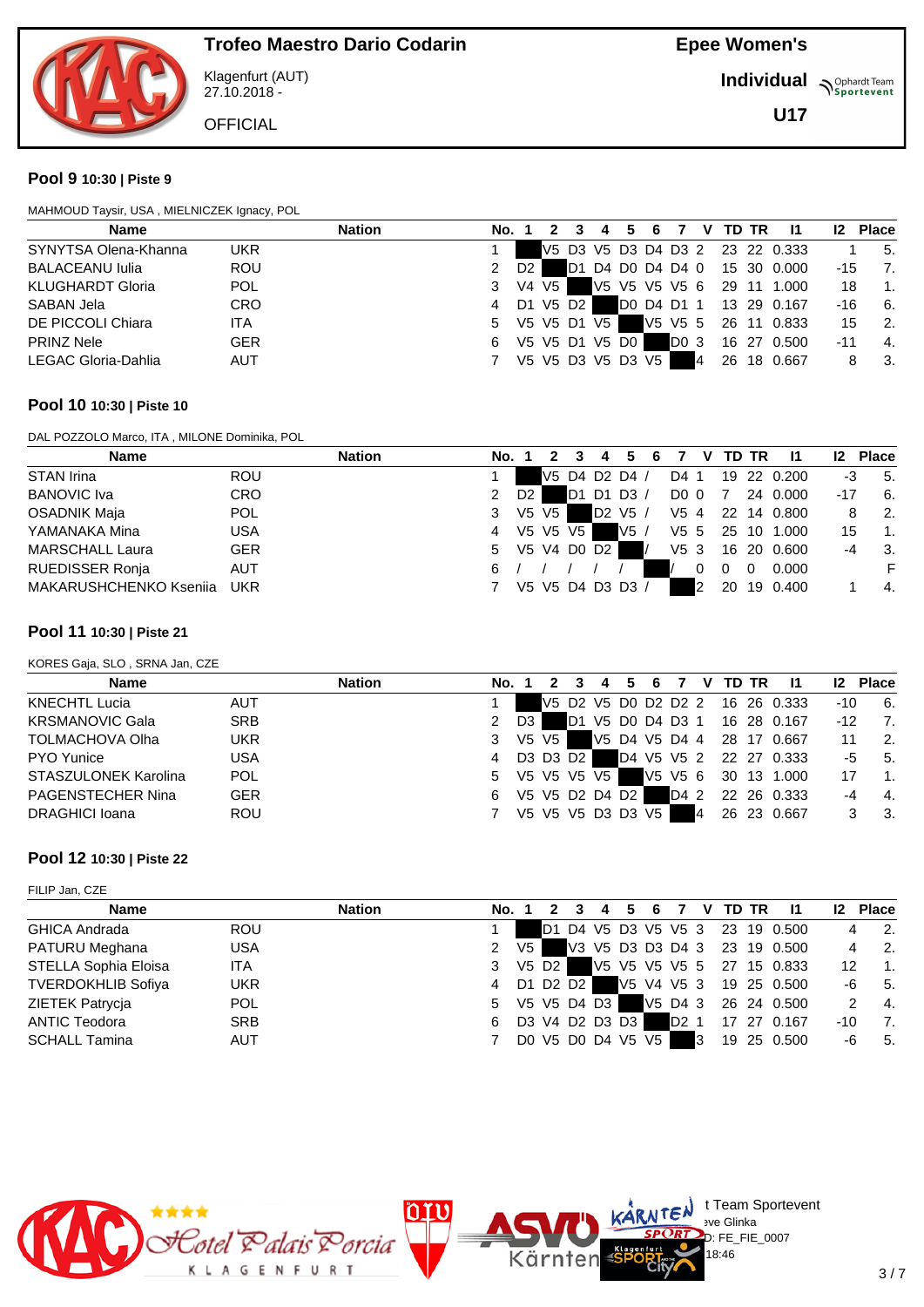

**Individual Supplemant** Team

**U17**

27.10.2018 - **OFFICIAL** 

Klagenfurt (AUT)

#### **Pool 13 10:30 | Piste 23**

| TALAN Romeo, GER          |            |               |       |                |       |                   |   |            |         |      |   |       |                                 |                 |                  |
|---------------------------|------------|---------------|-------|----------------|-------|-------------------|---|------------|---------|------|---|-------|---------------------------------|-----------------|------------------|
| <b>Name</b>               |            | <b>Nation</b> | No. 1 |                |       |                   | 4 | 5          | 6       |      | v | TD TR | - 11                            | 12 <sup>2</sup> | <b>Place</b>     |
| PIEJAK Zofia              | <b>POL</b> |               |       |                |       |                   |   |            |         |      |   |       | V5 D2 V5 D4 D3 D1 2 20 23 0.333 | -3              | 5.               |
| DELIDIMITRIOU Smaragda    | <b>GRE</b> |               | 2     | D <sub>2</sub> |       |                   |   |            |         |      |   |       | D2 V5 D3 V5 D2 2 19 27 0.333    | -8              | 6.               |
| <b>JOYCE Michaela</b>     | <b>USA</b> |               | 3     |                | V5 V5 |                   |   |            |         |      |   |       | V5 V5 V5 D4 5 29 16 0.833       | 13              | $\overline{1}$ . |
| <b>HUBER Pia</b>          | <b>AUT</b> |               | 4     |                |       | D1 D3 D3 I        |   | D1 D3 D4 0 |         |      |   |       | 15 30 0.000                     | $-15$           | 7.               |
| <b>PENNISI Alessandra</b> | <b>ITA</b> |               | 5     |                |       | V5 V5 D2 V5       |   |            | V5 D4 4 |      |   |       | 26 19 0.667                     |                 | - 3.             |
| MYSHKAVETS Darya          | <b>BLR</b> |               | 6     |                |       | V5 D4 D2 V5 D1    |   |            |         | V5 3 |   |       | 22 24 0.500                     | $-2$            | 4.               |
| <b>MOROIANU Bianca</b>    | <b>ROU</b> |               |       |                |       | V5 V5 V5 V5 V5 D3 |   |            |         |      | 5 |       | 28 20 0.833                     | 8               | 2.               |

#### **Pool 14 10:30 | Piste 24**

GON Anais Carla, ITA , SZCZESNIAK Piotr, POL

| <b>Nation</b> |                                        |                     |           |             |    |          |                                                |     |   |                                                                        |   | 11    | 12                                                                                   | <b>Place</b> |
|---------------|----------------------------------------|---------------------|-----------|-------------|----|----------|------------------------------------------------|-----|---|------------------------------------------------------------------------|---|-------|--------------------------------------------------------------------------------------|--------------|
|               |                                        |                     |           |             |    |          |                                                |     |   |                                                                        |   |       | $-12$                                                                                | 6.           |
|               |                                        |                     |           | V5          |    |          |                                                |     |   |                                                                        |   |       | $-4$                                                                                 | - 3.         |
|               |                                        |                     |           |             |    |          |                                                |     |   |                                                                        |   |       |                                                                                      | 4.           |
|               |                                        |                     |           |             |    |          |                                                |     |   |                                                                        |   |       | -9                                                                                   | -5.          |
|               |                                        |                     |           |             |    |          |                                                |     |   |                                                                        |   | 0.000 |                                                                                      |              |
|               |                                        |                     |           |             |    |          |                                                | ID1 |   | 21                                                                     |   |       |                                                                                      | 2.           |
|               |                                        |                     |           |             |    |          | V5                                             |     | 5 | 25                                                                     | 8 | 1.000 |                                                                                      |              |
| <b>UKR</b>    | <b>CRO</b><br><b>ROU</b><br><b>GER</b> | No.<br>4<br>5.<br>6 | V5<br>V5. | V5 D4<br>V5 | V5 | V5 D2 D4 | D4 D0 D4 /<br>V5/<br>V5<br>V5 V5 V5 V5 /<br>V5 |     |   | D3 D2 0<br>DO D1 3<br>D4 D3 2<br>D <sub>3</sub> D <sub>1</sub> 1<br>-4 |   |       | <b>TD TR</b><br>13 25 0.000<br>16 20 0.600<br>21 19 0.400<br>15 24 0.200<br>15 0.800 |              |

#### **Pool 15 10:30 | Piste 25**

SCHMEDLER Michael, AUT , BROSCHEID Frederik, GER

| <b>Name</b>            |            | <b>Nation</b> | No. 1 |                  |         |          | 4              | 5. | -6                |                 |                | V TD TR | - 11                            |     | <b>Place</b>     |
|------------------------|------------|---------------|-------|------------------|---------|----------|----------------|----|-------------------|-----------------|----------------|---------|---------------------------------|-----|------------------|
| MELINTESCU Ana Maria   | ROU        |               |       |                  |         |          |                |    |                   |                 |                |         | V5 V5 V5 V5 V5 V5 6 30 15 1.000 | 15  | $\overline{1}$ . |
| PRELA Anna             | <b>EST</b> |               | 2     | D <sub>2</sub> I |         |          |                |    |                   |                 |                |         | V5 V5 D3 V5 V5 4 25 17 0.667    | 8   | $\overline{2}$ . |
| ROBLES Elena           | <b>USA</b> |               | 3     |                  | D4 D1 I |          |                |    |                   |                 |                |         | V5 D1 D2 D2 1 15 28 0.167       | -13 | 7.               |
| MIROVSKA Eliska        | <b>CZE</b> |               | 4     |                  |         | D3 D1 D3 |                |    |                   |                 |                |         | D3 D3 V5 1 18 27 0.167          | -9  | 6.               |
| <b>KOLLAR Kincso</b>   | <b>HUN</b> |               | 5     |                  |         |          | D1 V5 V5 V5    |    |                   |                 |                |         | V5 D4 4 25 21 0.667             |     | 3.               |
| ZACHOROWSKA Aleksandra | <b>POL</b> |               | 6     |                  |         |          | D2 D4 V5 V5 D4 |    |                   | V5 <sub>3</sub> |                |         | 25 24 0.500                     |     | 4.               |
| VOLOSHYNA Mariya       | <b>UKR</b> |               |       |                  |         |          |                |    | D3 D1 V5 D2 V5 D4 |                 | $\overline{2}$ |         | 20 26 0.333                     | -6  | 5.               |

#### **Pool 16 10:30 | Piste 26**

CIUCULESCU Alina, ROU

| Name                      | <b>Nation</b> | No. 1 |    |          |                   | 6 | $\overline{7}$ |   | V TD TR | -11                             | 12 <sup>2</sup> | <b>Place</b>      |
|---------------------------|---------------|-------|----|----------|-------------------|---|----------------|---|---------|---------------------------------|-----------------|-------------------|
| RAUSCH Ariana             | <b>USA</b>    |       |    |          |                   |   |                |   |         | V5 V5 V5 V5 D4 D0 4 24 21 0.667 |                 | 3 <sub>1</sub>    |
| WIKTOR Weronika           | <b>POL</b>    |       | D3 |          |                   |   |                |   |         | D4 V5 V5 V5 V5 4 27 20 0.667    |                 | $\overline{2}$    |
| <b>AMENDUNI Valentina</b> | <b>ITA</b>    | 3     |    | D3 V5 1  |                   |   |                |   |         | D2 V5 D4 D3 2 22 26 0.333       | -4              | 5.                |
| RAPOSO Dana               | <b>ESP</b>    | 4     |    | D4 D1 V5 |                   |   |                |   |         | V5 D3 D1 2 19 25 0.333          | -6              | 6.                |
| <b>MONIA Daryna</b>       | <b>UKR</b>    | 5     |    |          | D1 D1 D2 D3       |   |                |   |         | DO V5 1 12 27 0.167             | $-15$           | $\overline{7}$    |
| DZEKEVICH Katsiaryna      | <b>BLR</b>    | 6     |    |          | V5 D4 V5 V5 V5    |   | V5 5           |   |         | 29 20 0.833                     | 9               | $\blacksquare$ 1. |
| <b>WEDEL Floria</b>       | <b>GER</b>    |       |    |          | V5 D4 V5 V5 D2 D4 |   |                | 3 |         | 25 19 0.500                     | 6               | $\overline{4}$    |

Kärnten



 $\bigcup_{v \in \mathcal{F}} \mathbb{I}$  Team Sportevent

 $D: FE$  FIE 0007  $18:46$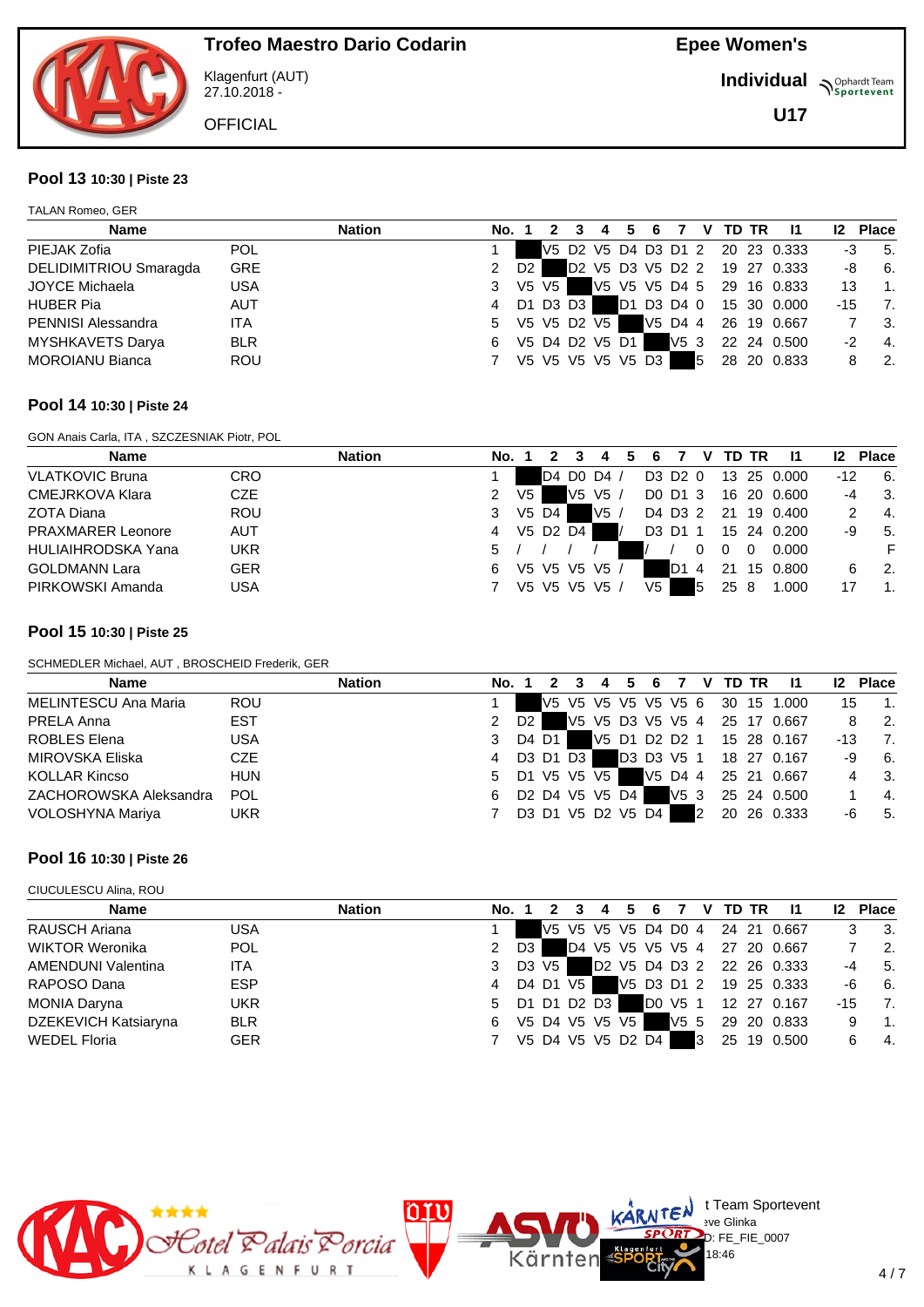

**Individual Supplemant** Team

**U17**

27.10.2018 - **OFFICIAL** 

Klagenfurt (AUT)

#### **Pool 17 10:30 | Piste 27**

| <b>MAIRITSCH Carina, AUT</b> |            |               |       |    |       |                                              |   |   |            |     |    |       |                                 |         |                  |
|------------------------------|------------|---------------|-------|----|-------|----------------------------------------------|---|---|------------|-----|----|-------|---------------------------------|---------|------------------|
| <b>Name</b>                  |            | <b>Nation</b> | No. 1 |    |       |                                              | 4 | 6 |            | v   |    | TD TR | - 11                            | $12 \,$ | <b>Place</b>     |
| <b>LOEFLATH Amelie</b>       | <b>GER</b> |               |       |    |       |                                              |   |   |            |     |    |       | D2 D1 V5 D2 V5 V5 3 20 22 0.500 | -2      | 4.               |
| <b>DEMENY Kata</b>           | <b>HUN</b> |               | 2     | V5 |       |                                              |   |   |            |     |    |       | D4 D4 D3 D4 V5 2 25 26 0.333    | $-1$    | -5.              |
| <b>KHAMIS Yasmine</b>        | <b>USA</b> |               | 3     |    | V5 V5 |                                              |   |   |            |     |    |       | V5 D4 V5 V5 5 29 19 0.833       | 10      | $\overline{1}$ . |
| <b>SABALSKA Ewelina</b>      | <b>POL</b> |               | 4     |    |       | D <sub>2</sub> V <sub>5</sub> D <sub>1</sub> |   |   | V5 D4 D2 2 |     |    |       | 19 28 0.333                     | -9      | 7.               |
| VERDESCA Liliana             | <b>ITA</b> |               | 5     |    |       | V5 V5 V5 D4                                  |   |   | V5 D2 4    |     |    |       | 26 22 0.667                     | 4       | 2.               |
| <b>BOBROVA Elizaveta</b>     | <b>EST</b> |               | 6     |    |       | D1 V5 D4 V5 D3                               |   |   | D2 2       |     |    |       | 20 28 0.333                     | -8      | - 6.             |
| ZARETSKAYA Lizaveta          | <b>BLR</b> |               |       |    |       | D4 D4 D4 V5 V5 V5                            |   |   |            | IЗ. | 27 |       | 21 0.500                        | 6       | -3.              |

#### **Pool 18 10:30 | Piste 28**

| <b>GHEORGHE Marius, ROU</b> |  |
|-----------------------------|--|
|                             |  |

| Name                       |            | <b>Nation</b> | No. 1 |       |          | 4             | 5 | 6  |         |   | V TD TR  |          |                     |    | <b>Place</b>          |
|----------------------------|------------|---------------|-------|-------|----------|---------------|---|----|---------|---|----------|----------|---------------------|----|-----------------------|
| <b>PROKSIKOVA Patricie</b> | <b>CZE</b> |               |       |       |          | V5 V5 V5 /    |   |    |         |   |          |          | V5 D4 4 24 16 0.800 |    | $\overline{1}$ .<br>8 |
| <b>HALEMBA Antonina</b>    | <b>POL</b> | $\mathcal{P}$ |       | D4    |          | V5 D2 /       |   |    | D1 D3 1 |   |          |          | 15 20 0.200         | -5 | - 6.                  |
| <b>CHRISTOU Theodora</b>   | <b>GRE</b> | 3.            |       | D2 D0 |          | V5/           |   |    | D3 V5 2 |   |          |          | 15 23 0.400         | -8 | 5.                    |
| MELLES Anne-Mai            | <b>EST</b> | 4             |       |       | D1 V5 D4 |               |   |    | D3 V5 2 |   |          |          | 18 18 0.400         |    | - 3.                  |
| PIERACCIANI Alice          | ITA        | 5             |       |       |          |               |   |    |         |   | $\Omega$ | $\Omega$ | 0.000               |    | F                     |
| LAZARENKO OLEKSANDRA       | <b>UKR</b> | 6.            |       |       |          | D4 V5 V5 V5 / |   |    | V5 4    |   |          |          | 24 16 0.800         |    | $\mathbf{1}$ .        |
| <b>MALDONADO Pilar</b>     | USA        |               |       |       |          | V5 V5 D4 D1 / |   | D4 |         | 2 |          |          | 19 22 0.400         | -3 | 4.                    |

#### **Pool 19 10:30 | Piste 29**

| SPEH Klemen, SLO |  |
|------------------|--|
|                  |  |

| Name                     |            | <b>Nation</b> | No. 1         |                |            | 4              | 5. | 6.                |      |   | V TD TR |                                 |       | 12 Place         |
|--------------------------|------------|---------------|---------------|----------------|------------|----------------|----|-------------------|------|---|---------|---------------------------------|-------|------------------|
| FRYSTACKA Petrycja       | <b>POL</b> |               |               |                |            |                |    |                   |      |   |         | V5 V5 V5 D4 D2 D4 3 25 18 0.500 |       | 4.               |
| <b>TASCHEK Katharina</b> | <b>AUT</b> |               | $\mathcal{P}$ | D <sub>0</sub> |            |                |    |                   |      |   |         | D1 D2 D1 D1 D3 0 8 30 0.000     | $-22$ | $\overline{7}$ . |
| <b>BRUMANN Sarah</b>     | <b>GER</b> |               | 3             |                | D0 V5      |                |    |                   |      |   |         | V5 D3 D4 D3 2 20 25 0.333       | -5    | 5.               |
| YEVDOKYMOVA Marija       | <b>UKR</b> |               | 4             |                | D3 V5 D4 I |                |    |                   |      |   |         | DO D1 D1 1 14 27 0.167          | $-13$ | - 6.             |
| <b>PAULIS Lucrezia</b>   | ITA        |               | 5 V5 V5 V5 V5 |                |            |                |    |                   |      |   |         | D1 V5 5 26 16 0.833             | 10    | 2.               |
| <b>HUSISIAN Hadley</b>   | <b>USA</b> |               | 6             |                |            | V5 V5 V5 V5 V5 |    |                   | D3 5 |   |         | 28 14 0.833                     | 14    | $\overline{1}$ . |
| BIELESZOVA Veronika      | <b>CZE</b> |               |               |                |            |                |    | V5 V5 V5 V5 D3 V5 |      | 5 | 28 19   | 0.833                           | 9     | 3.               |

#### **Pool 20 10:30 | Piste 30**

BAKUM Andrii, UKR

| Name                    |            | <b>Nation</b> | No. |     |             |     |                                                |                 | v |    | <b>TD TR</b> | -11         | 12  | <b>Place</b> |                |
|-------------------------|------------|---------------|-----|-----|-------------|-----|------------------------------------------------|-----------------|---|----|--------------|-------------|-----|--------------|----------------|
| <b>KECMAN Milica</b>    | <b>SRB</b> |               |     |     | V5.         |     | V5 V5 V5 /                                     | V5 5            |   |    |              | 25 12 1.000 | 13  |              | $\mathbf{1}$   |
| <b>BRUNELLI Matilde</b> | <b>ITA</b> |               | 2   | D1  |             |     | D <sub>2</sub> D <sub>2</sub> V <sub>5</sub> / | V5 <sub>2</sub> |   |    |              | 15 20 0.400 | -5  |              | $\overline{4}$ |
| JANELLI Zofia           | <b>POL</b> |               | 3   | D4  | V4          |     | D3 D3 /                                        | V5 2            |   |    |              | 19 20 0.400 | -1  |              | - 3.           |
| <b>BULAVKO Sofya</b>    | <b>USA</b> |               | 4   |     | D4 V5       | V5. | V5,                                            | V54             |   | 24 |              | 13 0.800    |     |              | $\overline{2}$ |
| FIGELJ Eva              | <b>SLO</b> |               | 5   |     | D2 D2 V5 D0 |     |                                                | D2.             |   | 11 |              | 23 0.200    | -12 |              | -6.            |
| <b>SCHALL Noelle</b>    | <b>AUT</b> |               | 6   |     |             |     |                                                |                 |   | 0  | $\Omega$     | 0.000       |     |              |                |
| AIGERMANOVA Gabriela    | <b>CZE</b> |               |     | D1. |             |     | D4 D3 D3 V5                                    |                 |   |    |              | 16 22 0.200 | -6  |              | -5.            |

Kärnten



 $\bigcup_{v \in \mathcal{F}} \mathbb{I}$  Team Sportevent

 $18:46$ 

D: FE\_FIE\_0007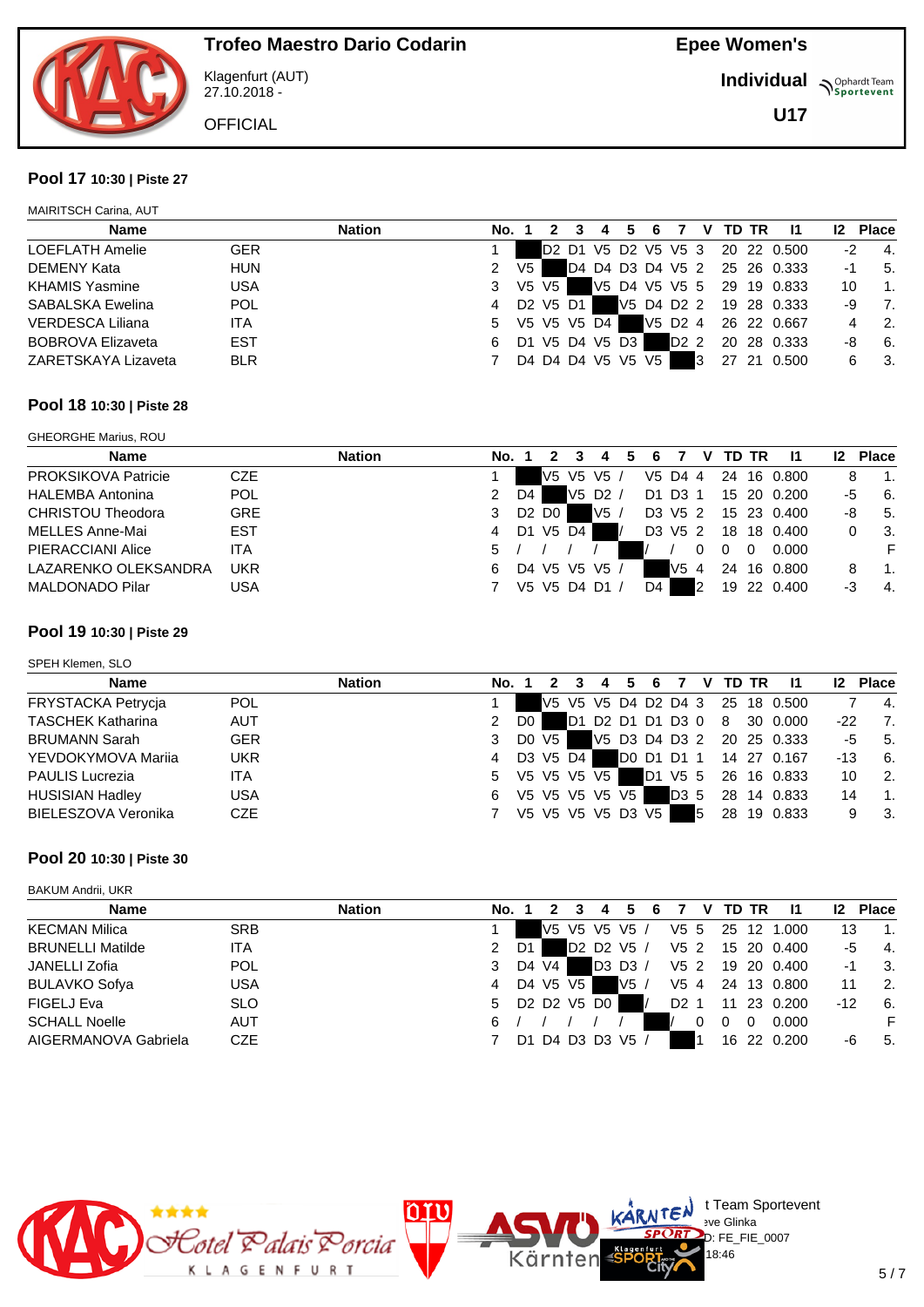

Klagenfurt (AUT) 27.10.2018 -

**OFFICIAL** 

**Epee Women's**

**Individual Supplemant** Team

**U17**

#### **Pool 21 10:30 | Piste 31**

| Name                   |            | <b>Nation</b> | No. 1         |    |       | 3        | -4 | -5                                                                         | 6   |   | V TD TR | - 11                         | 12 <sup>12</sup> | <b>Place</b>     |
|------------------------|------------|---------------|---------------|----|-------|----------|----|----------------------------------------------------------------------------|-----|---|---------|------------------------------|------------------|------------------|
| <b>TANTMANN Evelin</b> | <b>HUN</b> |               |               |    |       |          |    |                                                                            |     |   |         | V5 D3 D2 D3 V5 2 18 21 0.400 | -3               | 5.               |
| RAKOCZY Natalia        | <b>POL</b> |               | 2             | D4 |       |          |    |                                                                            |     |   |         | D1 V5 V5 V5 3 20 20 0.600    | 0                | - 3.             |
| <b>KHROL Jaclyn</b>    | <b>USA</b> |               | 3             |    | V5 V5 |          |    |                                                                            |     |   |         | V5 V5 V5 5 25 13 1.000       | 12               | $\overline{1}$ . |
| PARNIUK Maryia         | <b>BLR</b> |               | 4             |    |       | V5 D4 D4 |    | D1 V5 2                                                                    |     |   |         |                              | 0                | -4.              |
| <b>CRESTA Laura</b>    | ITA.       |               | 5 V5 D2 D3 V5 |    |       |          |    |                                                                            | V53 |   |         | 20 17 0.600                  | 3                | - 2.             |
| <b>NURCIU Elena</b>    | <b>ROU</b> |               | 6             |    |       |          |    | D <sub>2</sub> D <sub>4</sub> D <sub>2</sub> D <sub>2</sub> D <sub>3</sub> |     | 0 |         | 13 25 0.000                  | $-12$            | -6.              |

#### **Pool 22 10:30 | Piste BLUE**

#### STAHNACHOV Yauheni, BLR

| <b>Name</b>             |            | <b>Nation</b> | No. |    |                                   |      |          |                                                               |                 | v |       | TD TR |             |    | <b>Place</b> |
|-------------------------|------------|---------------|-----|----|-----------------------------------|------|----------|---------------------------------------------------------------|-----------------|---|-------|-------|-------------|----|--------------|
| <b>SALAMON Reka</b>     | <b>HUN</b> |               |     |    | D3                                |      |          | D <sub>2</sub> V <sub>5</sub> V <sub>5</sub> V <sub>5</sub> 3 |                 |   | 20 21 |       | 0.600       | -1 | -3.          |
| <b>POYSTI Laura</b>     | <b>FIN</b> |               | 2   | V5 |                                   |      |          | V4 V5 D0 V5 4                                                 |                 |   |       |       | 19 18 0.800 |    |              |
| <b>MARK Marlene</b>     | <b>AUT</b> |               | 3   |    |                                   |      |          |                                                               |                 |   |       | 0     | 0.000       |    | F            |
| GAO Aretha              | USA        |               | 4   |    | V <sub>5</sub> D <sub>3</sub> $/$ |      |          | V5 V4 D3 3                                                    |                 |   |       |       | 20 12 0.600 |    | 2.           |
| PIOTROWSKA Aleksandra   | <b>POL</b> |               | 5.  |    | D3 D4                             | DO I |          |                                                               | V3 D3 1         |   |       |       | 13 22 0.200 | -9 | - 6.         |
| <b>AXINTE Renata</b>    | <b>ROU</b> |               | 6   |    | D4 V5                             | D1   | D2 i     |                                                               | V5 <sub>2</sub> |   | 17    |       | 15 0.400    |    | 4.           |
| <b>BUSCHINI Arianna</b> | ITA        |               |     |    | D4 D3                             |      | V5 V5 D3 |                                                               |                 |   | 20    | -21   | 0.400       | -1 | -5.          |

#### **Pool 23 10:30 | Piste YELLOW**

#### VARGA Katalin, HUN , GOOSSENS Bruno, USA

| <b>Name</b>            |            | <b>Nation</b><br>No. 1 |                |  |  | 2 3 4 5 6 V TD TR | - 11                         |    | 12 Place                    |
|------------------------|------------|------------------------|----------------|--|--|-------------------|------------------------------|----|-----------------------------|
| OLTEANU Daria          | <b>ROU</b> |                        |                |  |  |                   | D4 V5 V5 D4 V5 3 23 21 0.600 |    | 3.                          |
| VOLAKOVA Hana          | CZE        | 2 V <sub>5</sub>       |                |  |  |                   | V5 D4 V5 D3 3 22 16 0.600    | 6  | $\overline{\phantom{a}}$ 2. |
| OSTROWSKA Alicja       | <b>POL</b> | 3 D4 D1                |                |  |  |                   | V5 D3 V5 2 18 23 0.400       |    | $-5$ 5.                     |
| <b>BRINI Domitilla</b> | ITA        | 4                      | D3 V5 D4       |  |  |                   | V5 D2 2 19 22 0.400          | -3 | $\overline{4}$ .            |
| <b>DEISL Stefanie</b>  | <b>AUT</b> | 5 V5 D1 V5 D3          |                |  |  |                   | D2 2 16 22 0.400             | -6 | 6.                          |
| MAZUR Yeva             | <b>UKR</b> | 6                      | D4 V5 D4 V5 V5 |  |  |                   | 3 23 17 0.600                | 6  | $\overline{1}$ .            |

#### **Pool 24 10:30 | Piste GREEN**

#### BATURA Ivan, BLR , PUIU Stefan, ROU

| <b>Name</b>                    |            | <b>Nation</b> | No. 1 |                |                                                                              |                                 |     | 6 |      | v    |       | TD TR | -11         | $12 \,$ | <b>Place</b> |
|--------------------------------|------------|---------------|-------|----------------|------------------------------------------------------------------------------|---------------------------------|-----|---|------|------|-------|-------|-------------|---------|--------------|
| <b>YEU</b> Irene               | USA        |               |       |                | V5 V5 V5 V5 /                                                                |                                 |     |   |      | V5 5 | 25 11 |       | 1.000       | 14      | 1.           |
| <b>SCHMID Linda</b>            | <b>GER</b> |               | 2     | D <sub>3</sub> | D1                                                                           | D <sub>2</sub> V <sub>5</sub> / |     |   | D4 1 |      |       |       | 15 23 0.200 | -8      | - 5.         |
| <b>FRANCHINI Alice</b>         | ITA        |               |       | D3 V5          |                                                                              | V5 D3 /                         |     |   | V53  |      |       |       | 21 17 0.600 |         | 2.           |
| <b>KORKUS Emilia</b>           | <b>POL</b> |               | 4     |                | D2 V5 D2                                                                     |                                 | D3/ |   | V5 2 |      | 17    |       | 18 0.400    | -1      | 4.           |
| <b>TRUUSE Gabriela</b>         | <b>EST</b> |               | 5     |                | D1 D3 V5 V5                                                                  |                                 |     |   | V53  |      | 19    |       | 18 0.600    |         | 3.           |
| <b>HAVLINOVA Tereza</b>        | <b>CZE</b> |               | 6     |                |                                                                              |                                 |     |   |      |      | 0     |       | 0.000       |         |              |
| <b>KLEINERT Lilly-Eleonore</b> | <b>AUT</b> |               |       |                | D <sub>2</sub> V <sub>5</sub> D <sub>4</sub> D <sub>1</sub> D <sub>2</sub> / |                                 |     |   |      |      | 14    |       | 24 0.200    | -10     | 6.           |



 $\bigcup_{v \in \mathcal{F}} \mathbb{I}$  Team Sportevent

 $D: FE$  FIE 0007  $18:46$ 

**N'Y'License:** Bye Glinka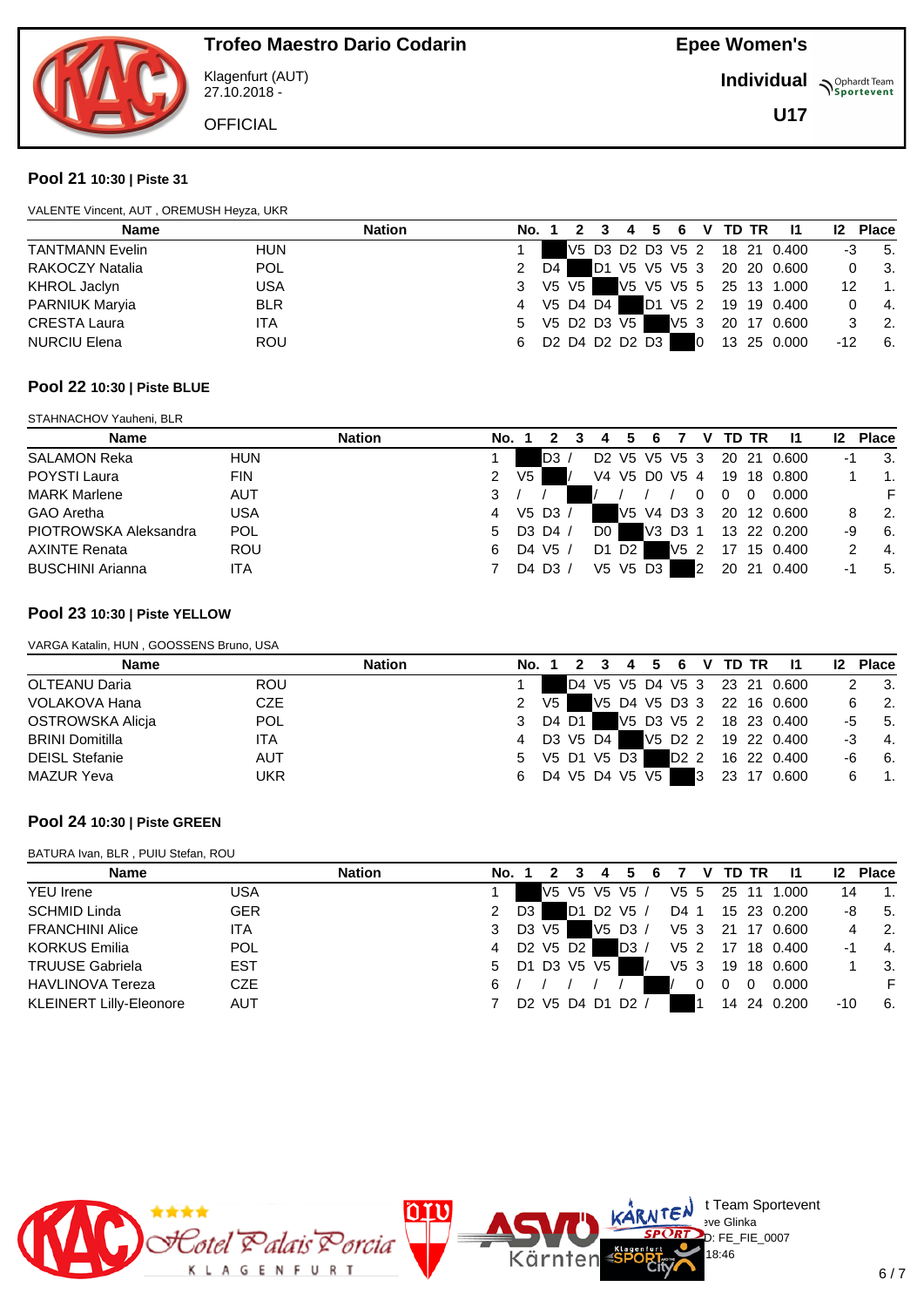

Klagenfurt (AUT) 27.10.2018 -

**OFFICIAL** 

**Individual Supplemant** Team

**U17**

#### **Pool 25 10:30 | Piste RED**

| PEROVIC Danilo, SRB, SEL Ana, SRB |               |                       |      |            |             |                |            |   |         |                              |                 |                                  |
|-----------------------------------|---------------|-----------------------|------|------------|-------------|----------------|------------|---|---------|------------------------------|-----------------|----------------------------------|
| <b>Name</b>                       | <b>Nation</b> | No. $1\quad 2\quad 3$ |      |            | 4           | 5              | 6          |   | V TD TR | - 11                         | 12 <sup>2</sup> | <b>Place</b>                     |
| TATARU Georgiana                  | ROU           |                       |      |            |             |                |            |   |         | D4 V5 V5 D4 V5 3 23 19 0.600 |                 | $\overline{\phantom{a}}$ 3.<br>4 |
| <b>ZENS Anna</b>                  | <b>LUX</b>    | $\mathcal{P}$         | V5 I |            |             |                |            |   |         | V5 D2 D1 D2 2 15 21 0.400    | -6              | 5.                               |
| <b>SCHLAGER Anna</b>              | <b>AUT</b>    | 3                     |      | D2 D3 I    |             |                | D1 D2 D3 0 |   |         | 11 24 0.000                  | -13             | - 6.                             |
| <b>WIECZOREK Anna</b>             | <b>POL</b>    | 4                     |      | D3 V4 V5 I |             |                | D2 D4 2    |   |         | 18 18 0.400                  |                 | $\overline{4}$                   |
| <b>PELA' Matilde</b>              | <b>ITA</b>    | 5                     |      |            | V5 V5 V5 V5 |                | D4 4       |   |         | 24 14 0.800                  | 10              | $\blacksquare$ 1.                |
| <b>BERDIANU</b> Ionela            | <b>MDA</b>    | 6                     |      |            |             | D4 V5 V4 V5 V5 |            | 4 |         | 23 18 0.800                  |                 | $\overline{2}$<br>5              |

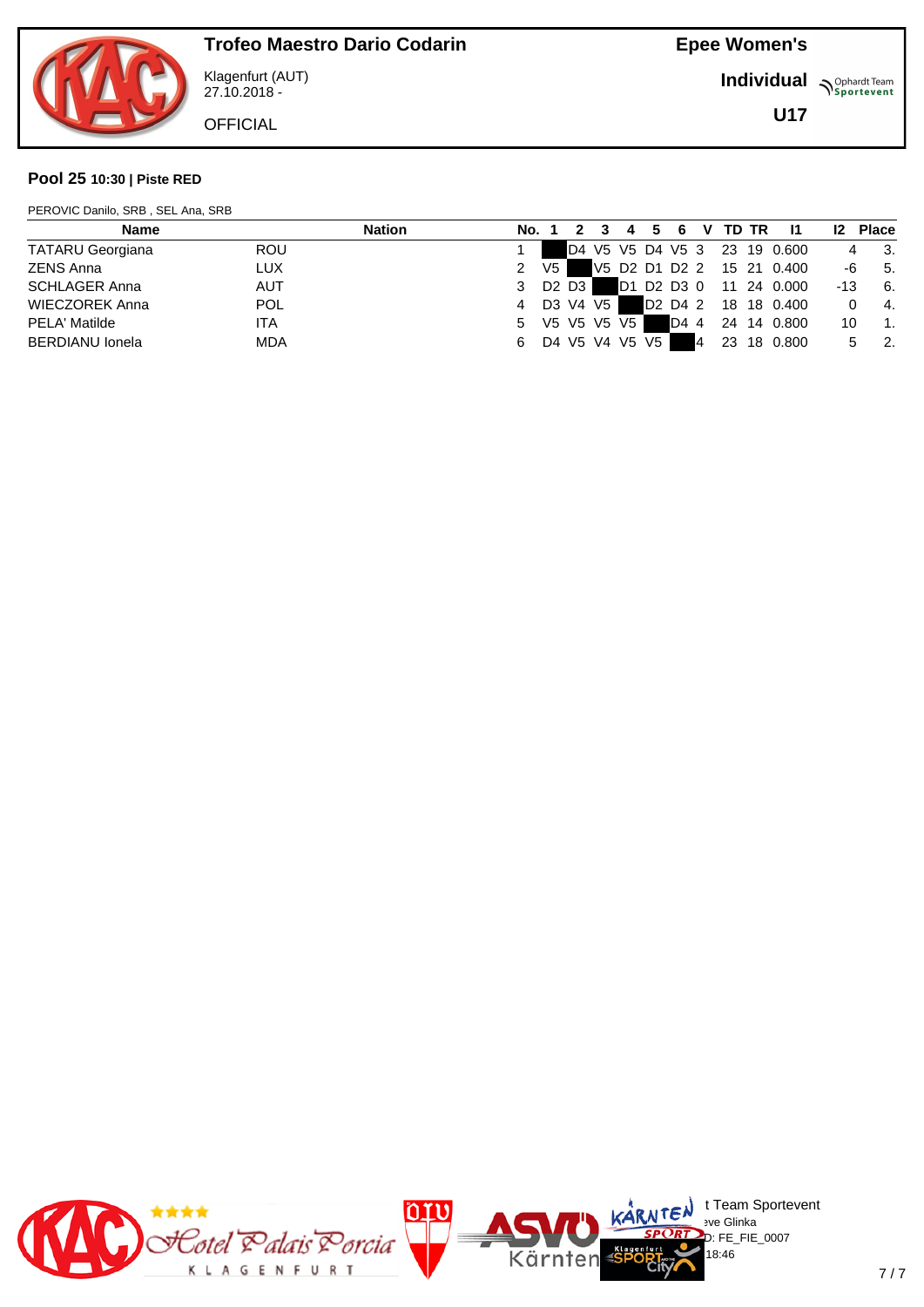

Klagenfurt (AUT) 27.10.2018 -

**OFFICIAL** 

**Individual Supplemant** Team

**U17**

# **First round**

| <b>Place</b>   | <b>Nation</b> | <b>Name</b>                    | V | M | <b>TD</b> | <b>TR</b> | Index 1 | Index 2        | B | Q       |
|----------------|---------------|--------------------------------|---|---|-----------|-----------|---------|----------------|---|---------|
| 1              | <b>USA</b>    | <b>CANDREVA Greta</b>          | 6 | 6 | 30        | 9         | 1.000   | 21             |   | Q       |
| 2              | <b>ITA</b>    | <b>BARATTA Margherita</b>      | 6 | 6 | 30        | 12        | 1.000   | 18             |   | Q       |
| 3              | POL           | <b>KLUGHARDT Gloria</b>        | 6 | 6 | 29        | 11        | 1.000   | 18             |   | Q       |
| 4              | POL           | STASZULONEK Karolina           | 6 | 6 | 30        | 13        | 1.000   | 17             |   | Q       |
| 5              | <b>USA</b>    | PIRKOWSKI Amanda               | 5 | 5 | 25        | 8         | 1.000   | 17             |   | Q       |
| 6              | ROU           | <b>MELINTESCU Ana Maria</b>    | 6 | 6 | 30        | 15        | 1.000   | 15             |   | $\sf Q$ |
| $\overline{7}$ | <b>USA</b>    | YAMANAKA Mina                  | 5 | 5 | 25        | 10        | 1.000   | 15             |   | Q       |
| 8              | <b>GRE</b>    | RODOPOULOU Nefeli              | 5 | 5 | 25        | 11        | 1.000   | 14             |   | Q       |
| 8              | <b>USA</b>    | <b>YEU</b> Irene               | 5 | 5 | 25        | 11        | 1.000   | 14             |   | Q       |
| 10             | <b>SRB</b>    | <b>KECMAN Milica</b>           | 5 | 5 | 25        | 12        | 1.000   | 13             |   | Q       |
| 11             | <b>ITA</b>    | <b>CENA Marzia</b>             | 5 | 5 | 25        | 13        | 1.000   | 12             |   | Q       |
| 11             | <b>USA</b>    | KHROL Jaclyn                   | 5 | 5 | 25        | 13        | 1.000   | 12             |   | Q       |
| 13             | <b>UKR</b>    | CHERNYSHOVA Anna               | 6 | 6 | 29        | 18        | 1.000   | 11             |   | Q       |
| 14             | <b>USA</b>    | <b>LIN Jessica</b>             | 5 | 6 | 26        | 8         | 0.833   | 18             |   | Q       |
| 15             | <b>ITA</b>    | DE PICCOLI Chiara              | 5 | 6 | 26        | 11        | 0.833   | 15             |   | Q       |
| 16             | <b>USA</b>    | <b>HUSISIAN Hadley</b>         | 5 | 6 | 28        | 14        | 0.833   | 14             |   | Q       |
| 17             | <b>USA</b>    | <b>JOYCE Michaela</b>          | 5 | 6 | 29        | 16        | 0.833   | 13             |   | Q       |
| 18             | <b>POL</b>    | ZGRYZNIAK Kinga                | 5 | 6 | 26        | 13        | 0.833   | 13             |   | Q       |
| 19             | <b>ITA</b>    | STELLA Sophia Eloisa           | 5 | 6 | 27        | 15        | 0.833   | 12             |   | Q       |
| 20             | ROU           | <b>CONSTANTINESCU Cristina</b> | 5 | 6 | 27        | 16        | 0.833   | 11             |   | Q       |
| 21             | <b>USA</b>    | <b>KHAMIS Yasmine</b>          | 5 | 6 | 29        | 19        | 0.833   | 10             |   | Q       |
| 22             | <b>ITA</b>    | <b>CAFORIO Gaia</b>            | 5 | 6 | 28        | 18        | 0.833   | 10             |   | Q       |
| 23             | <b>ITA</b>    | <b>BERARDELLI Lavinia</b>      | 5 | 6 | 27        | 17        | 0.833   | 10             |   | Q       |
| 24             | <b>ITA</b>    | PAULIS Lucrezia                | 5 | 6 | 26        | 16        | 0.833   | 10             |   | Q       |
| 25             | <b>BLR</b>    | DZEKEVICH Katsiaryna           | 5 | 6 | 29        | 20        | 0.833   | 9              |   | Q       |
| 26             | <b>CZE</b>    | BIELESZOVA Veronika            | 5 | 6 | 28        | 19        | 0.833   | 9              |   | Q       |
| 27             | ROU           | <b>MOROIANU Bianca</b>         | 5 | 6 | 28        | 20        | 0.833   | 8              |   | Q       |
| 28             | <b>USA</b>    | <b>BULAVKO Sofya</b>           | 4 | 5 | 24        | 13        | 0.800   | 11             |   | Q       |
| 29             | <b>ITA</b>    | PELA' Matilde                  | 4 | 5 | 24        | 14        | 0.800   | 10             |   | Q       |
| 30             | <b>UKR</b>    | LAZARENKO OLEKSANDRA           | 4 | 5 | 24        | 16        | 0.800   | 8              |   | Q       |
| 30             | CZE           | PROKSIKOVA Patricie            | 4 | 5 | 24        | 16        | 0.800   | 8              |   | Q       |
| 32             | <b>POL</b>    | <b>OSADNIK Maja</b>            | 4 | 5 | 22        | 14        | 0.800   | 8              |   | Q       |
| 33             | POL           | <b>KLASIK Alicja</b>           | 4 | 5 | 20        | 12        | 0.800   | 8              |   | Q       |
| 34             | <b>GER</b>    | <b>GOLDMANN Lara</b>           | 4 | 5 | 21        | 15        | 0.800   | 6              |   | Q       |
| 35             | <b>MDA</b>    | <b>BERDIANU</b> Ionela         | 4 | 5 | 23        | 18        | 0.800   | 5              |   | Q       |
| 36             | <b>FIN</b>    | POYSTI Laura                   | 4 | 5 | 19        | 18        | 0.800   | $\mathbf 1$    |   | Q       |
| 37             | <b>USA</b>    | <b>BOYS Nishta</b>             | 4 | 6 | 28        | 16        | 0.667   | 12             |   | Q       |
| 38             | <b>UKR</b>    | TOLMACHOVA Olha                | 4 | 6 | 28        | 17        | 0.667   | 11             |   | Q       |
| 39             | GRE           | <b>KARAMPINI Eirini</b>        | 4 | 6 | 26        | 18        | 0.667   | 8              |   | Q       |
| 39             | <b>AUT</b>    | LEGAC Gloria-Dahlia            | 4 | 6 | 26        | 18        | 0.667   | 8              |   | Q       |
| 41             | <b>EST</b>    | PRELA Anna                     | 4 | 6 | 25        | 17        | 0.667   | 8              |   | Q       |
| 42             | <b>POL</b>    | <b>WIKTOR Weronika</b>         | 4 | 6 | 27        | 20        | 0.667   | $\overline{7}$ |   | Q       |
| 43             | <b>USA</b>    | <b>CHU Audrey</b>              | 4 | 6 | 26        | 19        | 0.667   | 7              |   | Q       |
| 43             | <b>ITA</b>    | PENNISI Alessandra             | 4 | 6 | 26        | 19        | 0.667   | 7              |   | Q       |
| 45             | <b>ITA</b>    | <b>CORNALBA Carlotta</b>       | 4 | 6 | 28        | 22        | 0.667   | 6              |   | Q       |



 $1/4$ 

 $\bigcup_{v \in \mathcal{F}} \mathbb{I}$  Team Sportevent

12:38

 $D: FE$  FIE 0008

**N'Y'License:** Bye Glinka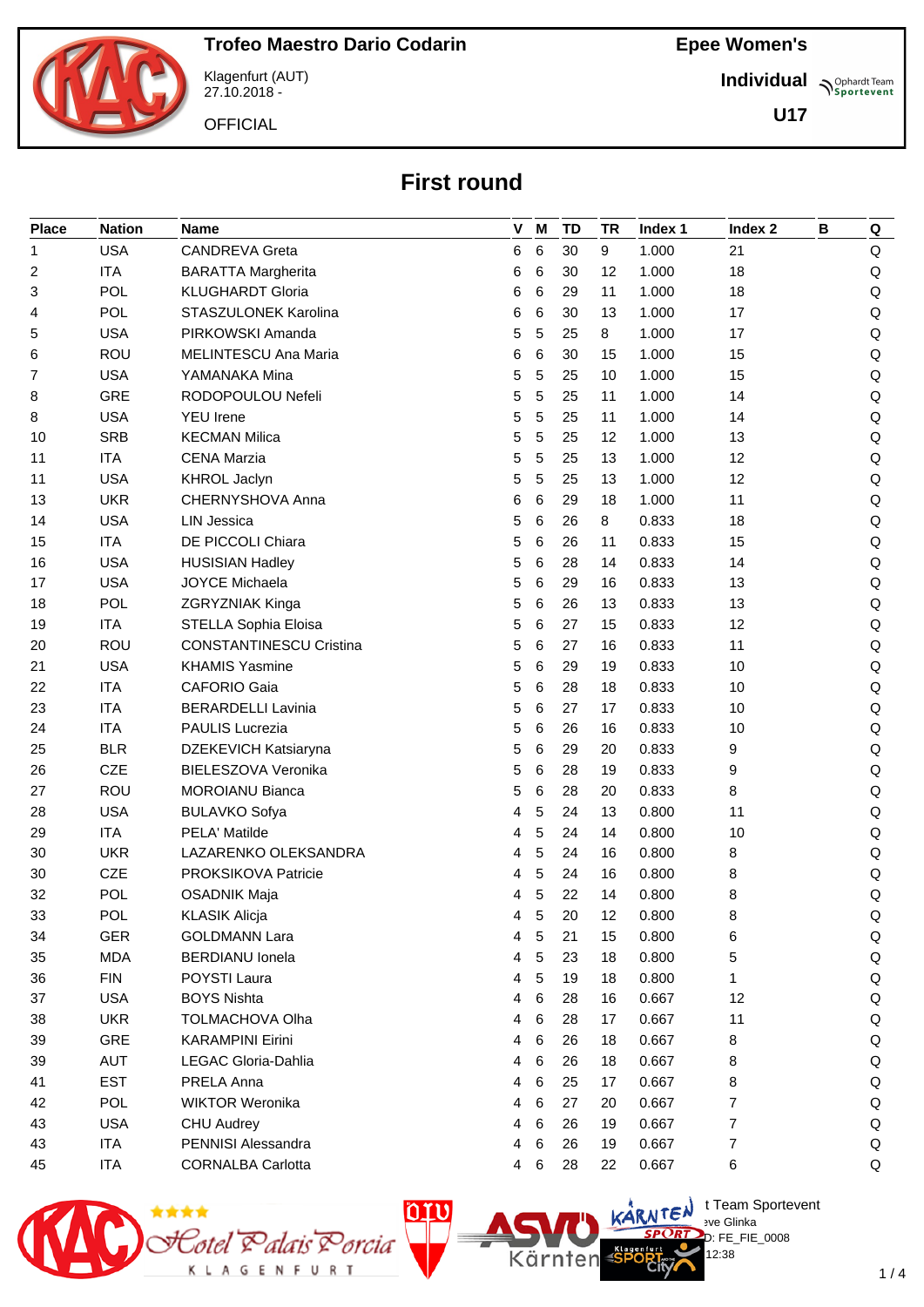

Klagenfurt (AUT) 27.10.2018 -

**OFFICIAL** 

**Individual Supplemant** Team

**U17**

| <b>Place</b> | <b>Nation</b> | <b>Name</b>                  |                | V M |   | TD | <b>TR</b> | Index 1 | Index 2   | B | Q           |
|--------------|---------------|------------------------------|----------------|-----|---|----|-----------|---------|-----------|---|-------------|
| 46           | <b>USA</b>    | CHOI Lyla                    | 4              |     | 6 | 24 | 18        | 0.667   | 6         |   | Q           |
| 47           | CRO           | MAJDANDZIC Maja              | 4              |     | 6 | 25 | 20        | 0.667   | 5         |   | Q           |
| 48           | <b>ITA</b>    | <b>VERDESCA Liliana</b>      | 4              |     | 6 | 26 | 22        | 0.667   | 4         |   | Q           |
| 49           | <b>HUN</b>    | <b>KOLLAR Kincso</b>         | 4              |     | 6 | 25 | 21        | 0.667   | 4         |   | Q           |
| 50           | <b>ROU</b>    | <b>DRAGHICI Ioana</b>        | 4              |     | 6 | 26 | 23        | 0.667   | 3         |   | $\mathsf Q$ |
| 51           | <b>USA</b>    | RAUSCH Ariana                | 4              |     | 6 | 24 | 21        | 0.667   | 3         |   | Q           |
| 52           | <b>BLR</b>    | TSURSKAYA Aliaksandra        | 4              |     | 6 | 24 | 22        | 0.667   | 2         |   | Q           |
| 53           | <b>CZE</b>    | NOVACKOVA Dominika           | 4              |     | 6 | 23 | 23        | 0.667   | 0         |   | Q           |
| 54           | <b>USA</b>    | <b>GAO</b> Aretha            | 3              |     | 5 | 20 | 12        | 0.600   | 8         |   | $\mathsf Q$ |
| 55           | <b>USA</b>    | <b>LURYE Sarah</b>           | 3              |     | 5 | 18 | 11        | 0.600   | 7         |   | $\sf Q$     |
| 56           | <b>UKR</b>    | <b>MAZUR Yeva</b>            | 3              |     | 5 | 23 | 17        | 0.600   | 6         |   | Q           |
| 57           | <b>CZE</b>    | VOLAKOVA Hana                | 3              |     | 5 | 22 | 16        | 0.600   | 6         |   | Q           |
| 58           | <b>ITA</b>    | MACCAGNO Carola              | 3              |     | 5 | 17 | 12        | 0.600   | 5         |   | $\sf Q$     |
| 59           | <b>ROU</b>    | <b>TATARU Georgiana</b>      | 3              |     | 5 | 23 | 19        | 0.600   | 4         |   | $\sf Q$     |
| 60           | <b>BLR</b>    | MIADZVEDZIAVA Sofiya         | 3              |     | 5 | 22 | 18        | 0.600   | 4         |   | Q           |
| 61           | <b>ITA</b>    | <b>FRANCHINI Alice</b>       | 3              |     | 5 | 21 | 17        | 0.600   | 4         |   | Q           |
| 62           | <b>ITA</b>    | <b>CRESTA Laura</b>          | 3              |     | 5 | 20 | 17        | 0.600   | 3         |   | $\mathsf Q$ |
| 63           | <b>ROU</b>    | <b>OLTEANU Daria</b>         | 3              |     | 5 | 23 | 21        | 0.600   | 2         |   | $\mathsf Q$ |
| 64           | <b>EST</b>    | <b>TRUUSE Gabriela</b>       | 3              |     | 5 | 19 | 18        | 0.600   | 1         |   | $\sf Q$     |
| 65           | <b>POL</b>    | RAKOCZY Natalia              | 3              |     | 5 | 20 | 20        | 0.600   | 0         |   | $\mathsf Q$ |
| 66           | <b>HUN</b>    | <b>SALAMON Reka</b>          | 3              |     | 5 | 20 | 21        | 0.600   | -1        |   | Q           |
| 67           | <b>GER</b>    | <b>MARSCHALL Laura</b>       | 3              |     | 5 | 16 | 20        | 0.600   | $-4$      |   | $\sf Q$     |
| 67           | <b>CZE</b>    | <b>CMEJRKOVA Klara</b>       | 3              |     | 5 | 16 | 20        | 0.600   | $-4$      |   | Q           |
| 69           | <b>POL</b>    | FRYSTACKA Petrycja           | 3              |     | 6 | 25 | 18        | 0.500   | 7         |   | Q           |
| 70           | <b>BLR</b>    | ZARETSKAYA Lizaveta          | 3              |     | 6 | 27 | 21        | 0.500   | 6         |   | Q           |
| 71           | <b>GER</b>    | <b>WEDEL Floria</b>          | 3              |     | 6 | 25 | 19        | 0.500   | 6         |   | Q           |
| 72           | ROU           | <b>GHICA Andrada</b>         | 3              |     | 6 | 23 | 19        | 0.500   | 4         |   | $\sf Q$     |
| 72           | <b>USA</b>    | PATURU Meghana               | 3              |     | 6 | 23 | 19        | 0.500   | 4         |   | Q           |
| 74           | <b>AUT</b>    | <b>SCHWENNINGER Fabienne</b> | 3              |     | 6 | 22 | 19        | 0.500   | 3         |   | Q           |
| 75           | <b>POL</b>    | ZIETEK Patrycja              | 3              |     | 6 | 26 | 24        | 0.500   | 2         |   | $\sf Q$     |
| 76           | <b>POL</b>    | ZACHOROWSKA Aleksandra       | 3              |     | 6 | 25 | 24        | 0.500   | 1         |   | Q           |
| 77           | <b>UKR</b>    | KULESHOVA Polina             | 3              |     | 6 | 23 | 22        | 0.500   | 1         |   | Q           |
| 78           | UKR           | SADOVA Dariia                | 3              |     | 6 | 22 | 21        | 0.500   | 1         |   | Q           |
| 78           | ROU           | <b>STANESCU Melissa</b>      | 3              |     | 6 | 22 | 21        | 0.500   | 1         |   | Q           |
| 80           | ROU           | <b>CRACIUN Maria</b>         | 3              |     | 6 | 23 | 23        | 0.500   | 0         |   | Q           |
| 81           | <b>AUT</b>    | <b>GRABHER Konstanze</b>     | 3              |     | 6 | 22 | 22        | 0.500   | $\pmb{0}$ |   | Q           |
| 82           | <b>GER</b>    | <b>ROPKE Greta</b>           | 3              |     | 6 | 23 | 25        | 0.500   | $-2$      |   | Q           |
| 83           | <b>BLR</b>    | MYSHKAVETS Darya             | 3              |     | 6 | 22 | 24        | 0.500   | $-2$      |   | Q           |
| 84           | <b>GER</b>    | LOEFLATH Amelie              | 3              |     | 6 | 20 | 22        | 0.500   | $-2$      |   | Q           |
| 85           | ROU           | KATO Zsofia                  | 3              |     | 6 | 18 | 22        | 0.500   | $-4$      |   | Q           |
| 86           | <b>AUT</b>    | ZERLAUTH Anna-Lea            | 3              |     | 6 | 21 | 27        | 0.500   | -6        |   | Q           |
| 87           | <b>UKR</b>    | <b>TVERDOKHLIB Sofiya</b>    | 3              |     | 6 | 19 | 25        | 0.500   | -6        |   | Q           |
| 87           | <b>AUT</b>    | <b>SCHALL Tamina</b>         | 3              |     | 6 | 19 | 25        | 0.500   | -6        |   | Q           |
| 89           | <b>EST</b>    | <b>NILISK Kristiin</b>       | 3              |     | 6 | 14 | 20        | 0.500   | -6        |   | Q           |
| 90           | <b>GER</b>    | PRINZ Nele                   | 3              |     | 6 | 16 | 27        | 0.500   | $-11$     |   | Q           |
| 91           | ROU           | ZOTA Diana                   | 2              |     | 5 | 21 | 19        | 0.400   | 2         |   | Q           |
| 92           | ROU           | <b>AXINTE Renata</b>         | 2              |     | 5 | 17 | 15        | 0.400   | 2         |   | Q           |
| 93           | <b>UKR</b>    | MAKARUSHCHENKO Kseniia       | $\overline{2}$ |     | 5 | 20 | 19        | 0.400   | 1         |   | Q           |



 $\bigcup_{v \in \mathcal{F}} \mathbb{I}$  Team Sportevent

12:38

 $D: FE$  FIE 0008

**N'Y'License:** Bye Glinka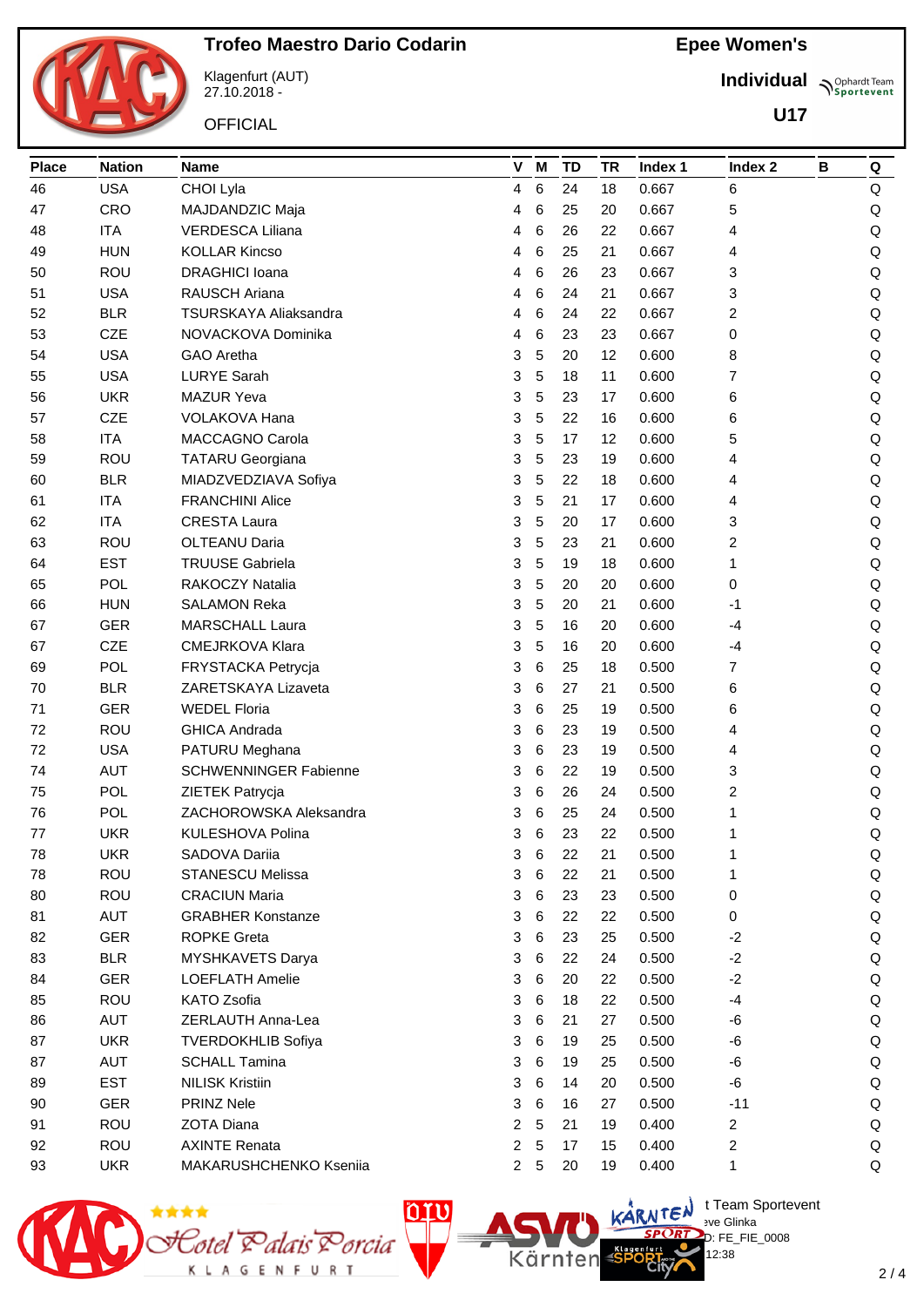

Klagenfurt (AUT) 27.10.2018 -

**OFFICIAL** 

**Individual Supplemant** Team

**U17**

| <b>Place</b> | <b>Nation</b> | <b>Name</b>                    | V                       | M          | TD | TR | Index 1 | Index 2 | в | Q           |
|--------------|---------------|--------------------------------|-------------------------|------------|----|----|---------|---------|---|-------------|
| 94           | <b>BLR</b>    | PARNIUK Maryia                 | 2                       | 5          | 19 | 19 | 0.400   | 0       |   | Q           |
| 95           | <b>EST</b>    | MELLES Anne-Mai                | 2                       | 5          | 18 | 18 | 0.400   | 0       |   | Q           |
| 95           | POL           | <b>WIECZOREK Anna</b>          | 2                       | 5          | 18 | 18 | 0.400   | 0       |   | $\sf Q$     |
| 97           | <b>ITA</b>    | <b>BUSCHINI Arianna</b>        | 2                       | 5          | 20 | 21 | 0.400   | -1      |   | $\sf Q$     |
| 98           | <b>POL</b>    | <b>JANELLI Zofia</b>           | 2                       | 5          | 19 | 20 | 0.400   | -1      |   | $\sf Q$     |
| 99           | <b>POL</b>    | <b>KORKUS Emilia</b>           | $\overline{\mathbf{c}}$ | 5          | 17 | 18 | 0.400   | $-1$    |   | $\sf Q$     |
| 100          | <b>USA</b>    | MALDONADO Pilar                | 2                       | 5          | 19 | 22 | 0.400   | -3      |   | $\sf Q$     |
| 100          | <b>ITA</b>    | <b>BRINI Domitilla</b>         | 2                       | 5          | 19 | 22 | 0.400   | $-3$    |   | $\sf Q$     |
| 102          | <b>HUN</b>    | <b>TANTMANN Evelin</b>         | 2                       | 5          | 18 | 21 | 0.400   | $-3$    |   | $\sf Q$     |
| 103          | <b>POL</b>    | <b>OSTROWSKA Alicja</b>        | 2                       | 5          | 18 | 23 | 0.400   | $-5$    |   | $\sf Q$     |
| 104          | <b>ITA</b>    | <b>BRUNELLI Matilde</b>        | 2                       | 5          | 15 | 20 | 0.400   | -5      |   | $\sf Q$     |
| 105          | <b>AUT</b>    | <b>DEISL Stefanie</b>          | 2                       | 5          | 16 | 22 | 0.400   | -6      |   | $\sf Q$     |
| 106          | <b>DEN</b>    | <b>TRUDSOE Ria</b>             | 2                       | 5          | 15 | 21 | 0.400   | -6      |   | $\sf Q$     |
| 106          | <b>LUX</b>    | <b>ZENS Anna</b>               | 2                       | 5          | 15 | 21 | 0.400   | -6      |   | $\sf Q$     |
| 108          | CRO           | <b>JOLIC Jelena</b>            | 2                       | 5          | 13 | 20 | 0.400   | $-7$    |   | Q           |
| 109          | <b>GER</b>    | <b>MARX Charlotte</b>          | 2                       | 5          | 12 | 19 | 0.400   | $-7$    |   | $\sf Q$     |
| 110          | GRE           | CHRISTOU Theodora              | 2                       | 5          | 15 | 23 | 0.400   | -8      |   | $\sf Q$     |
| 111          | <b>POL</b>    | GWOZDZ Julia                   | 2                       | 6          | 24 | 23 | 0.333   | 1       |   | $\sf Q$     |
| 112          | <b>UKR</b>    | SYNYTSA Olena-Khanna           | 2                       | 6          | 23 | 22 | 0.333   | 1       |   | $\sf Q$     |
| 113          | <b>HUN</b>    | <b>DEMENY Kata</b>             | 2                       | 6          | 25 | 26 | 0.333   | -1      |   | $\sf Q$     |
| 114          | <b>ITA</b>    | <b>BILLI Sofia</b>             | 2                       | 6          | 23 | 25 | 0.333   | -2      |   | $\sf Q$     |
| 115          | <b>POL</b>    | PIEJAK Zofia                   | 2                       | 6          | 20 | 23 | 0.333   | $-3$    |   | $\sf Q$     |
| 116          | ROU           | <b>ION Theodora</b>            | 2                       | 6          | 19 | 22 | 0.333   | -3      |   | $\sf Q$     |
| 117          | <b>GER</b>    | PAGENSTECHER Nina              | 2                       | 6          | 22 | 26 | 0.333   | $-4$    |   | $\sf Q$     |
| 117          | <b>ITA</b>    | <b>AMENDUNI Valentina</b>      | 2                       | 6          | 22 | 26 | 0.333   | $-4$    |   | $\sf Q$     |
| 119          | <b>USA</b>    | PYO Yunice                     | 2                       | 6          | 22 | 27 | 0.333   | -5      |   | $\sf Q$     |
| 120          | <b>GER</b>    | <b>BERNSTEIN Katharina</b>     | 2                       | 6          | 21 | 26 | 0.333   | $-5$    |   | $\sf Q$     |
| 121          | <b>GER</b>    | <b>BRUMANN Sarah</b>           | 2                       | 6          | 20 | 25 | 0.333   | -5      |   | Q           |
| 122          | GRE           | KOLETSOU Evrydiki              | 2                       | 6          | 22 | 28 | 0.333   | -6      |   | Q           |
| 123          | <b>UKR</b>    | VOLOSHYNA Mariya               | 2                       | 6          | 20 | 26 | 0.333   | -6      |   | $\sf Q$     |
| 124          | <b>ESP</b>    | RAPOSO Dana                    | 2                       | 6          | 19 | 25 | 0.333   | -6      |   | Q           |
| 125          | <b>CZE</b>    | STEHNEJOVA Tereza              | $\overline{\mathbf{c}}$ | 6          | 20 | 27 | 0.333   | $-7$    |   | Q           |
| 126          | <b>GRE</b>    | <b>KRITOULI Styliani</b>       | $\mathcal{P}$           | 6          | 17 | 24 | 0.333   | -7      |   | Q           |
| 127          | <b>EST</b>    | <b>BOBROVA Elizaveta</b>       | 2                       | 6          | 20 | 28 | 0.333   | -8      |   | Q           |
| 128          | GRE           | DELIDIMITRIOU Smaragda         | 2                       | 6          | 19 | 27 | 0.333   | -8      |   | Q           |
| 129          | <b>POL</b>    | SABALSKA Ewelina               | 2                       | 6          | 19 | 28 | 0.333   | -9      |   | Q           |
| 130          | <b>NED</b>    | GYOVAI Lilla Kinga             | 2                       | 6          | 17 | 27 | 0.333   | $-10$   |   | Q           |
| 131          | <b>AUT</b>    | <b>KNECHTL Lucia</b>           | 2                       | 6          | 16 | 26 | 0.333   | $-10$   |   | Q           |
| 132          | <b>ROU</b>    | STAN Irina                     | 1                       | 5          | 19 | 22 | 0.200   | $-3$    |   | Q           |
| 133          | <b>POL</b>    | <b>HALEMBA Antonina</b>        | 1                       | 5          | 15 | 20 | 0.200   | $-5$    |   | Q           |
| 134          | <b>FIN</b>    | SOHLBERG Oona                  | $\mathbf{1}$            | $\sqrt{5}$ | 17 | 23 | 0.200   | -6      |   | Q           |
| 135          | CZE           | AIGERMANOVA Gabriela           | $\mathbf{1}$            | 5          | 16 | 22 | 0.200   | -6      |   | E           |
| 136          | <b>GER</b>    | <b>SCHMID Linda</b>            | 1                       | 5          | 15 | 23 | 0.200   | -8      |   | Е           |
| 137          | <b>AUT</b>    | PRAXMARER Leonore              | 1                       | 5          | 15 | 24 | 0.200   | -9      |   | $\mathsf E$ |
| 138          | <b>POL</b>    | PIOTROWSKA Aleksandra          | 1                       | 5          | 13 | 22 | 0.200   | -9      |   | E           |
| 139          | <b>AUT</b>    | <b>KLEINERT Lilly-Eleonore</b> | 1                       | 5          | 14 | 24 | 0.200   | $-10$   |   | E           |
| 140          | <b>SLO</b>    | FIGELJ Eva                     | 1                       | 5          | 11 | 23 | 0.200   | $-12$   |   | E           |
| 141          | <b>FIN</b>    | <b>TERHO Liisa</b>             | $\mathbf{1}$            | $\,6$      | 19 | 27 | 0.167   | -8      |   | E           |
|              |               |                                |                         |            |    |    |         |         |   |             |



**N'Y'License:** Bye Glinka  $D: FE$  FIE 0008 12:38

 $\bigcup_{v \in \mathcal{F}} \mathbb{I}$  Team Sportevent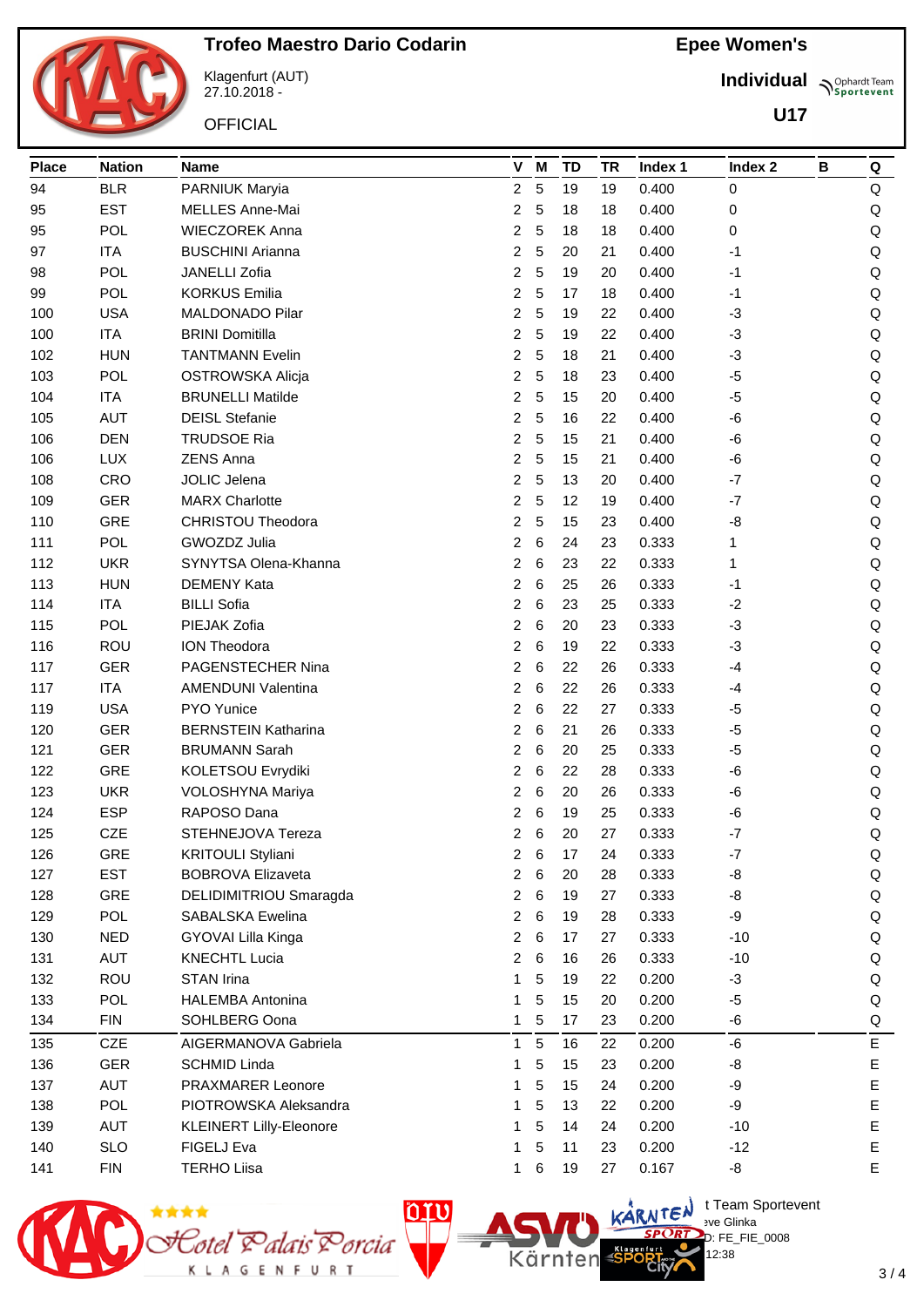

Klagenfurt (AUT) 27.10.2018 -

**OFFICIAL** 

**Individual Supplemant** Team

**U17**

| <b>Place</b> | <b>Nation</b> | <b>Name</b>                     |   |   | V M         | <b>TD</b>      | <b>TR</b> | Index 1 | Index 2 | B | Q           |
|--------------|---------------|---------------------------------|---|---|-------------|----------------|-----------|---------|---------|---|-------------|
| 142          | <b>CZE</b>    | MIROVSKA Eliska                 |   | 1 | 6           | 18             | 27        | 0.167   | -9      |   | E           |
| 143          | <b>AUT</b>    | CHEVAUX Lena                    | 1 |   | 6           | 18             | 28        | 0.167   | $-10$   |   | E           |
| 144          | <b>SRB</b>    | <b>ANTIC Teodora</b>            | 1 |   | 6           | 17             | 27        | 0.167   | $-10$   |   | E           |
| 145          | <b>BLR</b>    | ALEKSEYEVA Ekaterina            | 1 |   | 6           | 17             | 29        | 0.167   | $-12$   |   | E           |
| 146          | <b>GER</b>    | <b>JUETTEN Svenja</b>           | 1 |   | 6           | 16             | 28        | 0.167   | $-12$   |   | E           |
| 146          | <b>SRB</b>    | <b>KRSMANOVIC Gala</b>          | 1 |   | 6           | 16             | 28        | 0.167   | $-12$   |   | E           |
| 148          | <b>USA</b>    | <b>ROBLES Elena</b>             | 1 |   | 6           | 15             | 28        | 0.167   | $-13$   |   | E           |
| 149          | <b>UKR</b>    | YEVDOKYMOVA Mariia              | 1 |   | 6           | 14             | 27        | 0.167   | $-13$   |   | E           |
| 150          | <b>DEN</b>    | <b>FLEDELIUS Kamma</b>          | 1 |   | 6           | 13             | 28        | 0.167   | $-15$   |   | E           |
| 151          | <b>UKR</b>    | <b>MONIA Daryna</b>             | 1 |   | 6           | 12             | 27        | 0.167   | $-15$   |   | E           |
| 152          | CRO           | SABAN Jela                      | 1 |   | 6           | 13             | 29        | 0.167   | $-16$   |   | E           |
| 153          | <b>AUT</b>    | MOHAMED AL AMIN Suda            | 0 |   | 5           | 14             | 23        | 0.000   | -9      |   | E           |
| 154          | POL           | PEKALA Beata                    | 0 |   | 6           | 18             | 30        | 0.000   | $-12$   |   | E           |
| 155          | CRO           | <b>VLATKOVIC Bruna</b>          | 0 |   | 5           | 13             | 25        | 0.000   | $-12$   |   | E           |
| 155          | ROU           | <b>NURCIU Elena</b>             | 0 |   | 5           | 13             | 25        | 0.000   | $-12$   |   | E           |
| 157          | <b>AUT</b>    | <b>SCHLAGER Anna</b>            | 0 |   | 5           | 11             | 24        | 0.000   | $-13$   |   | E           |
| 158          | ROU           | <b>BALACEANU Iulia</b>          | 0 |   | 6           | 15             | 30        | 0.000   | $-15$   |   | E           |
| 158          | <b>AUT</b>    | <b>HUBER Pia</b>                | 0 |   | 6           | 15             | 30        | 0.000   | $-15$   |   | E           |
| 160          | CRO           | <b>VLATKOVIC Ana</b>            | 0 |   | 5           | 10             | 25        | 0.000   | $-15$   |   | E           |
| 161          | CRO           | <b>BANOVIC Iva</b>              | 0 |   | 5           | $\overline{7}$ | 24        | 0.000   | $-17$   |   | E           |
| 162          | PHI           | <b>SAYSON Samantha Beatrice</b> | 0 |   | 6           | 11             | 30        | 0.000   | $-19$   |   | E           |
| 162          | <b>AUT</b>    | <b>LEPIR Ana</b>                | 0 |   | 6           | 11             | 30        | 0.000   | $-19$   |   | E           |
| 164          | <b>AUT</b>    | <b>TASCHEK Katharina</b>        | 0 |   | 6           | 8              | 30        | 0.000   | $-22$   |   | E           |
| 9999         | <b>ESP</b>    | <b>GREPPI</b> Sara              | 0 |   | $\mathbf 0$ | 0              | 0         | 0.000   |         |   | E           |
| 9999         | <b>AUT</b>    | PFISTER Ladina                  | 0 |   | $\mathbf 0$ | 0              | 0         | 0.000   |         |   | E           |
| 9999         | <b>AUT</b>    | <b>RUEDISSER Ronja</b>          | 0 |   | $\Omega$    | 0              | 0         | 0.000   |         |   | E           |
| 9999         | <b>UKR</b>    | HULIAIHRODSKA Yana              | 0 |   | $\mathbf 0$ | 0              | 0         | 0.000   |         |   | E           |
| 9999         | <b>ITA</b>    | PIERACCIANI Alice               | 0 |   | 0           | $\Omega$       | 0         | 0.000   |         |   | E           |
| 9999         | <b>AUT</b>    | <b>SCHALL Noelle</b>            | 0 |   | $\mathbf 0$ | 0              | 0         | 0.000   |         |   | $\mathsf E$ |
| 9999         | <b>AUT</b>    | <b>MARK Marlene</b>             | 0 |   | $\Omega$    | 0              | 0         | 0.000   |         |   | E           |
| 9999         | <b>CZE</b>    | <b>HAVLINOVA Tereza</b>         | 0 |   | 0           | 0              | 0         | 0.000   |         |   | E           |

Legend: V = Victory, M = Match, TD = Hits given, TR = Hits received, Index 1 = V / M, Index 2 = TD - TR, Q = Qualified, E = Eliminated, B = Barrage

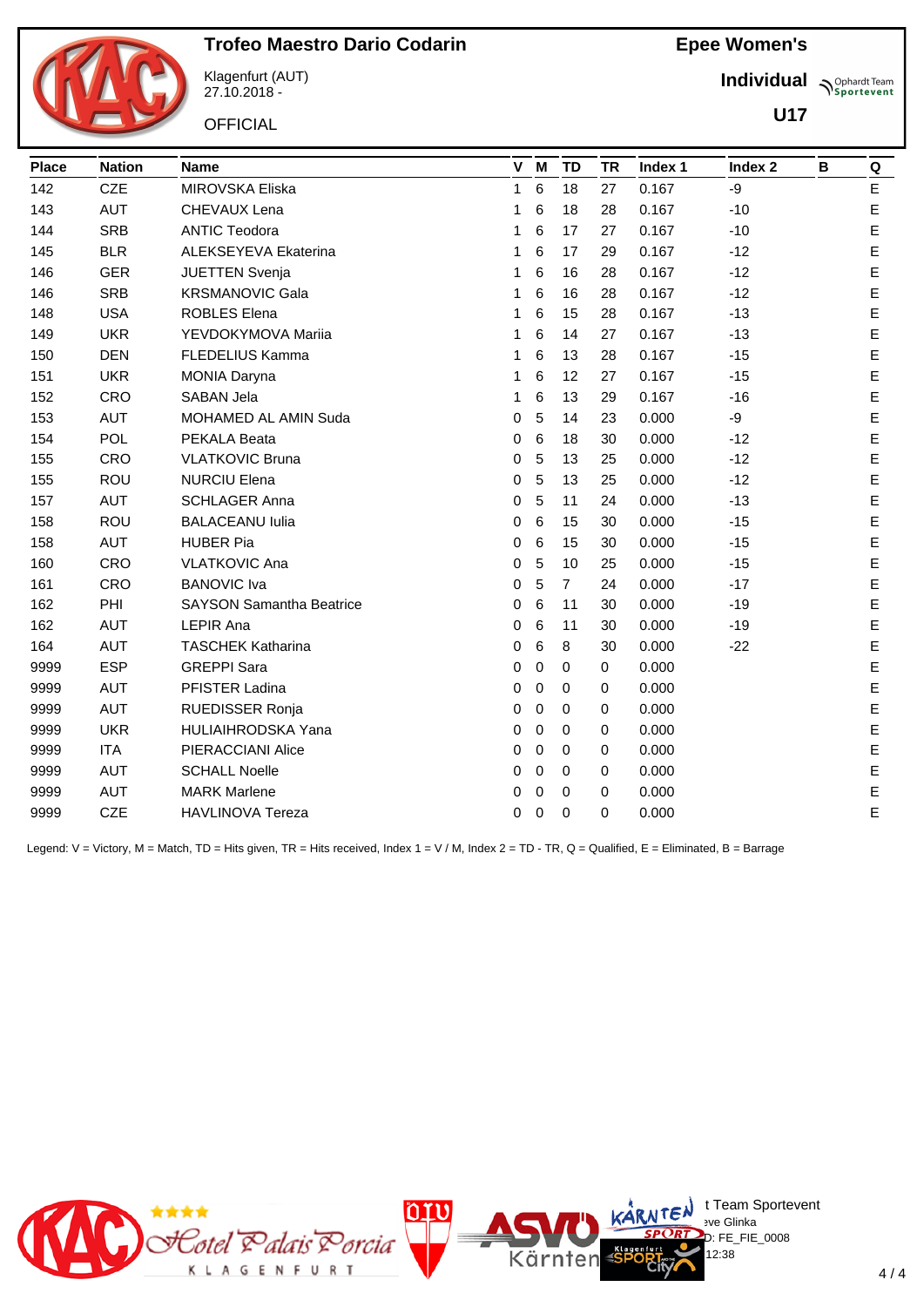

Klagenfurt (AUT) 27.10.2018 -

**OFFICIAL** 

**Individual Supplemant** Team

**U17**

# **Seeding list Direct elimination**

| <b>Place</b> |                          | <b>Nation Name</b>                          | $\mathsf{V}$ | M |      |    | TD TR Index 1 | Index 2 | $\mathbf T$     |
|--------------|--------------------------|---------------------------------------------|--------------|---|------|----|---------------|---------|-----------------|
| 1            | <b>USA</b>               | <b>CANDREVA Greta</b>                       | 6            | 6 | 30 9 |    | 1.000         | 21      |                 |
| 2            | <b>ITA</b>               | <b>BARATTA Margherita</b>                   | 6            | 6 |      |    | 30 12 1.000   | 18      |                 |
| 3            | <b>POL</b>               | <b>KLUGHARDT Gloria</b>                     | 6            | 6 | 29   | 11 | 1.000         | 18      |                 |
| 4            | <b>POL</b>               | STASZULONEK Karolina                        | 6            | 6 |      |    | 30 13 1.000   | 17      |                 |
| 5            | <b>USA</b>               | PIRKOWSKI Amanda                            | 5            | 5 | 25   | 8  | 1.000         | 17      |                 |
| 6            | <b>ROU</b>               | MELINTESCU Ana Maria                        | 6            | 6 | 30   | 15 | 1.000         | 15      |                 |
| 7            | <b>USA</b>               | YAMANAKA Mina                               | 5            | 5 | 25   | 10 | 1.000         | 15      |                 |
| 8            | GRE                      | RODOPOULOU Nefeli                           | 5            | 5 | 25   | 11 | 1.000         | 14      |                 |
| 9            | <b>USA</b>               | <b>YEU</b> Irene                            | 5            | 5 | 25   |    | 11 1.000      | 14      | T8              |
| 10           | <b>SRB</b>               | <b>KECMAN Milica</b>                        | 5            | 5 | 25   |    | 12 1.000      | 13      |                 |
| 11           | <b>ITA</b>               | <b>CENA Marzia</b>                          | 5            | 5 | 25   |    | 13 1.000      | 12      |                 |
| 12           | <b>USA</b>               | <b>KHROL Jaclyn</b>                         | 5            | 5 | 25   |    | 13 1.000      | 12      | T <sub>11</sub> |
| 13           | <b>UKR</b>               | CHERNYSHOVA Anna                            | 6            | 6 |      |    | 29 18 1.000   | 11      |                 |
| 14           | <b>USA</b>               | <b>LIN Jessica</b>                          | 5            | 6 | 26   | 8  | 0.833         | 18      |                 |
| 15           | <b>ITA</b>               | DE PICCOLI Chiara                           | 5            | 6 | 26   | 11 | 0.833         | 15      |                 |
| 16           | <b>USA</b>               | <b>HUSISIAN Hadley</b>                      | 5            | 6 | 28   |    | 14 0.833      | 14      |                 |
| 17           | <b>USA</b>               | <b>JOYCE Michaela</b>                       | 5            | 6 | 29   |    | 16 0.833      | 13      |                 |
| 18           | POL                      | ZGRYZNIAK Kinga                             | 5            | 6 | 26   |    | 13 0.833      | 13      |                 |
| 19           | <b>ITA</b>               | STELLA Sophia Eloisa                        | 5            | 6 | 27   |    | 15 0.833      | 12      |                 |
| 20           | <b>ROU</b>               | <b>CONSTANTINESCU Cristina</b>              | 5            | 6 | 27   |    | 16 0.833      | 11      |                 |
| 21           | <b>USA</b>               | <b>KHAMIS Yasmine</b>                       | 5            | 6 | 29   |    | 19 0.833      | 10      |                 |
| 22           | <b>ITA</b>               | <b>CAFORIO Gaia</b>                         | 5            | 6 | 28   |    | 18 0.833      | 10      |                 |
| 23           | <b>ITA</b>               | <b>BERARDELLI Lavinia</b>                   | 5            | 6 |      |    | 27 17 0.833   | 10      |                 |
| 24           | <b>ITA</b>               | PAULIS Lucrezia                             |              | 6 |      |    | 16 0.833      |         |                 |
|              |                          |                                             | 5            | 6 | 26   |    | 20 0.833      | 10      |                 |
| 25<br>26     | <b>BLR</b><br><b>CZE</b> | DZEKEVICH Katsiaryna<br>BIELESZOVA Veronika | 5            |   | 29   |    | 28 19 0.833   | 9       |                 |
|              | ROU                      |                                             | 5            | 6 |      |    |               | 9       |                 |
| 27           |                          | <b>MOROIANU Bianca</b>                      | 5            | 6 | 28   |    | 20 0.833      | 8       |                 |
| 28           | <b>USA</b>               | <b>BULAVKO Sofya</b><br>PELA' Matilde       | 4            | 5 | 24   |    | 13 0.800      | 11      |                 |
| 29           | <b>ITA</b>               |                                             | 4            | 5 | 24   |    | 14 0.800      | 10      |                 |
| 30           | CZE                      | PROKSIKOVA Patricie                         | 4            | 5 | 24   |    | 16 0.800      | 8       |                 |
| 31           | <b>UKR</b>               | LAZARENKO OLEKSANDRA                        | 4            | 5 | 24   |    | 16 0.800      | 8       | T30             |
| 32           | <b>POL</b>               | <b>OSADNIK Maja</b>                         | 4            | 5 |      |    | 22 14 0.800   | 8       |                 |
| 33           | POL                      | <b>KLASIK Alicja</b>                        | 4            | 5 | 20   |    | 12 0.800      | 8       |                 |
| 34           | <b>GER</b>               | <b>GOLDMANN Lara</b>                        | 4            | 5 | 21   |    | 15 0.800      | 6       |                 |
| 35           | <b>MDA</b>               | <b>BERDIANU</b> lonela                      | 4            | 5 |      |    | 23 18 0.800   | 5       |                 |
| 36           | <b>FIN</b>               | POYSTI Laura                                | 4            | 5 |      |    | 19 18 0.800   | 1       |                 |
| 37           | <b>USA</b>               | <b>BOYS Nishta</b>                          | 4            | 6 | 28   |    | 16 0.667      | 12      |                 |
| 38           | <b>UKR</b>               | <b>TOLMACHOVA Olha</b>                      | 4            | 6 |      |    | 28 17 0.667   | 11      |                 |
| 39           | <b>GRE</b>               | <b>KARAMPINI Eirini</b>                     | 4            | 6 |      |    | 26 18 0.667   | 8       |                 |
| 40           | <b>AUT</b>               | LEGAC Gloria-Dahlia                         | 4            | 6 |      |    | 26 18 0.667   | 8       | T39             |
| 41           | <b>EST</b>               | PRELA Anna                                  | 4            | 6 |      |    | 25 17 0.667   | 8       |                 |
| 42           | POL                      | <b>WIKTOR Weronika</b>                      | 4            | 6 | 27   |    | 20 0.667      | 7       |                 |
| 43           | <b>ITA</b>               | PENNISI Alessandra                          | 4            | 6 |      |    | 26 19 0.667   | 7       |                 |
| 44           | <b>USA</b>               | <b>CHU Audrey</b>                           | 4            | 6 |      |    | 26 19 0.667   | 7       | T43             |
| 45           | ITA                      | <b>CORNALBA Carlotta</b>                    | 4            | 6 | 28   |    | 22 0.667      | 6       |                 |



 $\bigcup_{v \in \mathcal{F}} \mathbb{I}$  Team Sportevent **N'Y'License:** Bye Glinka D: FE\_FIE\_0009.1 18:46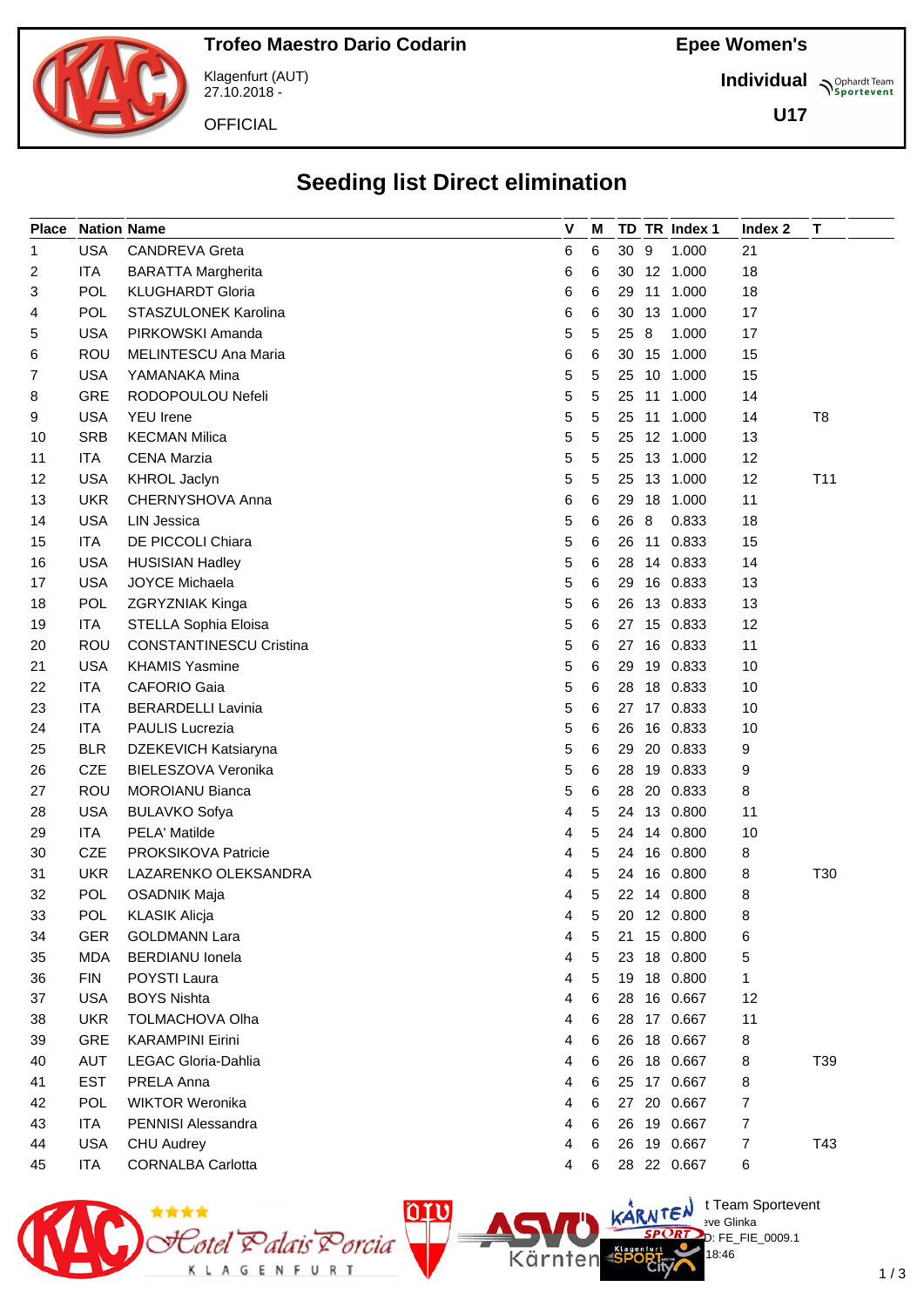

Klagenfurt (AUT) 27.10.2018 -

**OFFICIAL** 

**Individual Supplemant** Team

**U17**

| <b>Place</b> | <b>Nation Name</b> |                               | V | M |     |    | TD TR Index 1 | Index 2 | Т   |
|--------------|--------------------|-------------------------------|---|---|-----|----|---------------|---------|-----|
| 46           | <b>USA</b>         | CHOI Lyla                     | 4 | 6 | 24  |    | 18 0.667      | 6       |     |
| 47           | CRO                | MAJDANDZIC Maja               | 4 | 6 | 25  |    | 20 0.667      | 5       |     |
| 48           | <b>ITA</b>         | <b>VERDESCA Liliana</b>       | 4 | 6 | 26  |    | 22 0.667      | 4       |     |
| 49           | <b>HUN</b>         | <b>KOLLAR Kincso</b>          | 4 | 6 | 25  |    | 21 0.667      | 4       |     |
| 50           | <b>ROU</b>         | <b>DRAGHICI Ioana</b>         | 4 | 6 | 26  |    | 23 0.667      | 3       |     |
| 51           | <b>USA</b>         | <b>RAUSCH Ariana</b>          | 4 | 6 | 24  |    | 21 0.667      | 3       |     |
| 52           | <b>BLR</b>         | <b>TSURSKAYA Aliaksandra</b>  | 4 | 6 | 24  |    | 22 0.667      | 2       |     |
| 53           | <b>CZE</b>         | NOVACKOVA Dominika            | 4 | 6 | 23. |    | 23 0.667      | 0       |     |
| 54           | <b>USA</b>         | <b>GAO Aretha</b>             | 3 | 5 | 20  |    | 12 0.600      | 8       |     |
| 55           | <b>USA</b>         | <b>LURYE Sarah</b>            | 3 | 5 | 18  |    | 11 0.600      | 7       |     |
| 56           | <b>UKR</b>         | <b>MAZUR Yeva</b>             | 3 | 5 | 23  |    | 17 0.600      | 6       |     |
| 57           | <b>CZE</b>         | <b>VOLAKOVA Hana</b>          | 3 | 5 | 22  |    | 16 0.600      | 6       |     |
| 58           | <b>ITA</b>         | MACCAGNO Carola               | 3 | 5 | 17  |    | 12 0.600      | 5       |     |
| 59           | <b>ROU</b>         | <b>TATARU Georgiana</b>       | 3 | 5 | 23  |    | 19 0.600      | 4       |     |
| 60           | <b>BLR</b>         | MIADZVEDZIAVA Sofiya          | 3 | 5 | 22  |    | 18 0.600      | 4       |     |
| 61           | <b>ITA</b>         | <b>FRANCHINI Alice</b>        | 3 | 5 | 21  |    | 17 0.600      | 4       |     |
| 62           | <b>ITA</b>         | <b>CRESTA Laura</b>           | 3 | 5 | 20  |    | 17 0.600      | 3       |     |
| 63           | <b>ROU</b>         | <b>OLTEANU Daria</b>          | 3 | 5 | 23  | 21 | 0.600         | 2       |     |
| 64           | <b>EST</b>         | <b>TRUUSE Gabriela</b>        | 3 | 5 | 19  |    | 18 0.600      | 1       |     |
| 65           | <b>POL</b>         | RAKOCZY Natalia               | 3 | 5 | 20  |    | 20 0.600      | 0       |     |
| 66           | <b>HUN</b>         | <b>SALAMON Reka</b>           | 3 | 5 | 20  |    | 21 0.600      | -1      |     |
| 67           | <b>CZE</b>         | CMEJRKOVA Klara               | 3 | 5 | 16  |    | 20 0.600      | -4      |     |
| 68           | <b>GER</b>         | MARSCHALL Laura               | 3 | 5 | 16  |    | 20 0.600      | -4      | T67 |
| 69           | <b>POL</b>         | FRYSTACKA Petrycja            | 3 | 6 | 25  |    | 18 0.500      | 7       |     |
| 70           | <b>BLR</b>         | ZARETSKAYA Lizaveta           | 3 | 6 | 27  |    | 21 0.500      | 6       |     |
| 71           | <b>GER</b>         | <b>WEDEL Floria</b>           | 3 | 6 | 25  |    | 19 0.500      | 6       |     |
| 72           | <b>USA</b>         | PATURU Meghana                | 3 | 6 | 23  | 19 | 0.500         | 4       |     |
| 73           | <b>ROU</b>         | <b>GHICA Andrada</b>          | 3 | 6 | 23  |    | 19 0.500      | 4       | T72 |
| 74           | <b>AUT</b>         | <b>SCHWENNINGER Fabienne</b>  | 3 | 6 | 22  |    | 19 0.500      | 3       |     |
| 75           | <b>POL</b>         | ZIETEK Patrycja               | 3 | 6 | 26  |    | 24 0.500      | 2       |     |
| 76           | <b>POL</b>         | ZACHOROWSKA Aleksandra        | 3 | 6 | 25  |    | 24 0.500      | 1       |     |
| 77           | <b>UKR</b>         | KULESHOVA Polina              | 3 | 6 |     |    | 23 22 0.500   | 1       |     |
| 78           | ROU                | STANESCU Melissa              | 3 | 6 |     |    | 22 21 0.500   | 1       |     |
| 79           | <b>UKR</b>         | SADOVA Dariia                 | 3 | 6 |     |    | 22 21 0.500   | 1       | T78 |
| 80           | <b>ROU</b>         | <b>CRACIUN Maria</b>          | 3 | 6 |     |    | 23 23 0.500   | 0       |     |
| 81           | <b>AUT</b>         | <b>GRABHER Konstanze</b>      | 3 | 6 |     |    | 22 22 0.500   | 0       |     |
| 82           | <b>GER</b>         | <b>ROPKE Greta</b>            | 3 | 6 |     |    | 23 25 0.500   | $-2$    |     |
| 83           | <b>BLR</b>         | MYSHKAVETS Darya              | 3 | 6 |     |    | 22 24 0.500   | $-2$    |     |
| 84           | <b>GER</b>         | <b>LOEFLATH Amelie</b>        | 3 | 6 |     |    | 20 22 0.500   | $-2$    |     |
| 85           | <b>ROU</b>         | <b>KATO Zsofia</b>            | 3 | 6 | 18  |    | 22 0.500      | $-4$    |     |
| 86           | AUT                | ZERLAUTH Anna-Lea             | 3 | 6 | 21  |    | 27 0.500      | -6      |     |
| 87           | <b>UKR</b>         | <b>TVERDOKHLIB Sofiya</b>     | 3 | 6 | 19  |    | 25 0.500      | -6      |     |
| 88           | <b>AUT</b>         | <b>SCHALL Tamina</b>          | 3 | 6 |     |    | 19 25 0.500   | -6      | T87 |
| 89           | <b>EST</b>         | <b>NILISK Kristiin</b>        | 3 | 6 | 14  |    | 20 0.500      | -6      |     |
| 90           | <b>GER</b>         | <b>PRINZ Nele</b>             | 3 | 6 |     |    | 16 27 0.500   | $-11$   |     |
| 91           | <b>ROU</b>         | <b>ZOTA Diana</b>             | 2 | 5 | 21  |    | 19 0.400      | 2       |     |
| 92           | <b>ROU</b>         | <b>AXINTE Renata</b>          | 2 | 5 | 17  |    | 15 0.400      | 2       |     |
| 93           | <b>UKR</b>         | <b>MAKARUSHCHENKO Ksenija</b> | 2 | 5 | 20  |    | 19 0.400      | 1       |     |
|              |                    |                               |   |   |     |    |               |         |     |

OIU

Kärnten

<u>Sotel BalaisBorcia</u>

K L A G E N F U R T

 $\bigcup_{v \in \mathcal{F}} \mathbb{I}$  Team Sportevent

18:46

D: FE\_FIE\_0009.1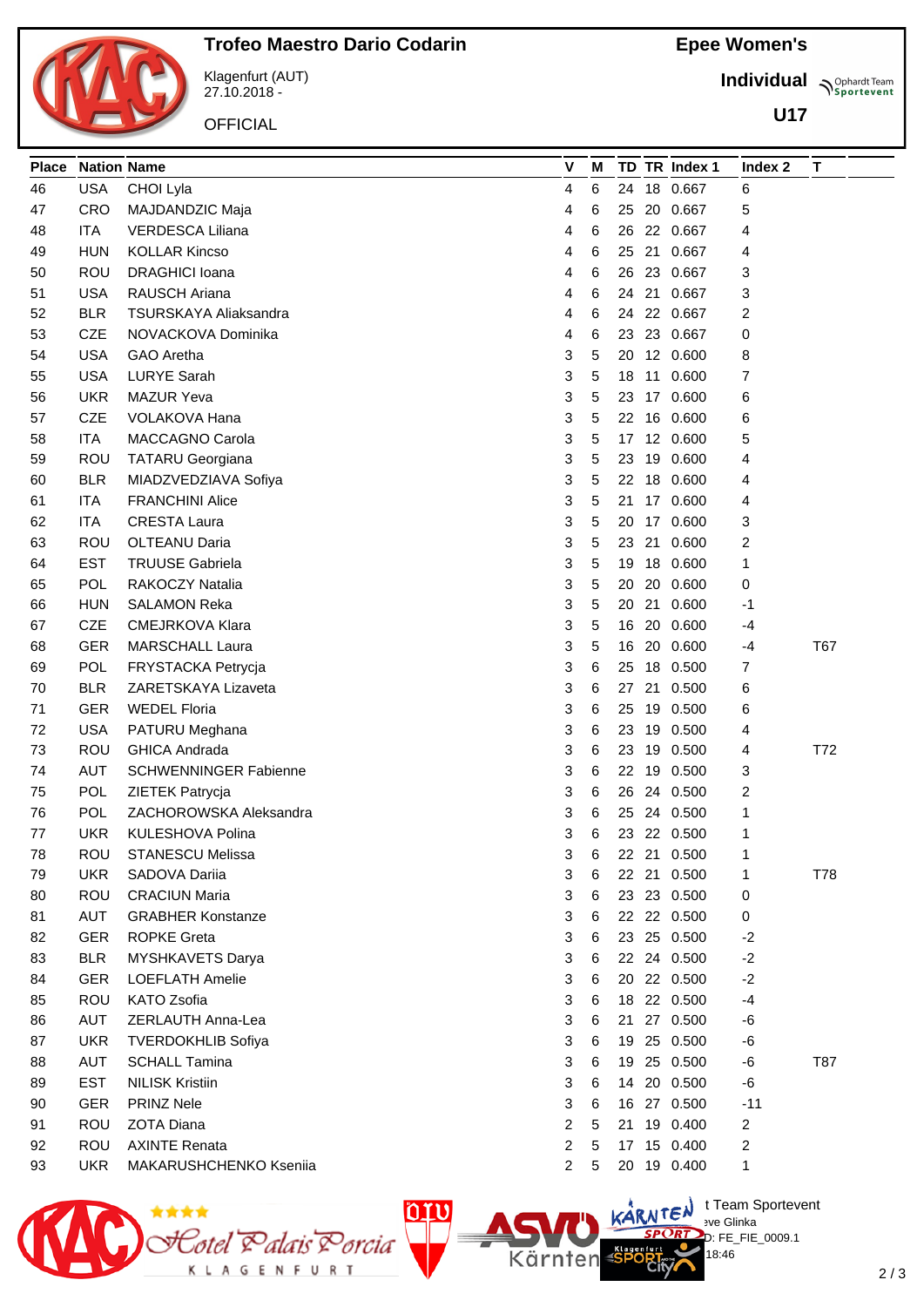

Klagenfurt (AUT) 27.10.2018 -

**OFFICIAL** 

**Individual Supplemant** Team

**U17**

| <b>Place</b> | <b>Nation Name</b> |                            | V | М |    |    | TD TR Index 1 | Index <sub>2</sub> | т    |
|--------------|--------------------|----------------------------|---|---|----|----|---------------|--------------------|------|
| 94           | <b>BLR</b>         | PARNIUK Maryia             | 2 | 5 | 19 |    | 19 0.400      | 0                  |      |
| 95           | <b>EST</b>         | <b>MELLES Anne-Mai</b>     | 2 | 5 | 18 |    | 18 0.400      | 0                  |      |
| 96           | <b>POL</b>         | <b>WIECZOREK Anna</b>      | 2 | 5 | 18 |    | 18 0.400      | 0                  | T95  |
| 97           | ITA                | <b>BUSCHINI Arianna</b>    | 2 | 5 | 20 |    | 21 0.400      | -1                 |      |
| 98           | POL                | JANELLI Zofia              | 2 | 5 | 19 |    | 20 0.400      | -1                 |      |
| 99           | POL                | <b>KORKUS Emilia</b>       | 2 | 5 | 17 |    | 18 0.400      | -1                 |      |
| 100          | <b>USA</b>         | MALDONADO Pilar            | 2 | 5 | 19 |    | 22 0.400      | $-3$               |      |
| 101          | ITA                | <b>BRINI Domitilla</b>     | 2 | 5 | 19 |    | 22 0.400      | -3                 | T100 |
| 102          | <b>HUN</b>         | <b>TANTMANN Evelin</b>     | 2 | 5 | 18 |    | 21 0.400      | -3                 |      |
| 103          | <b>POL</b>         | OSTROWSKA Alicja           | 2 | 5 | 18 |    | 23 0.400      | -5                 |      |
| 104          | ITA.               | <b>BRUNELLI Matilde</b>    | 2 | 5 | 15 |    | 20 0.400      | $-5$               |      |
| 105          | <b>AUT</b>         | <b>DEISL Stefanie</b>      | 2 | 5 | 16 |    | 22 0.400      | -6                 |      |
| 106          | <b>LUX</b>         | <b>ZENS Anna</b>           | 2 | 5 |    |    | 15 21 0.400   | -6                 |      |
| 107          | <b>DEN</b>         | <b>TRUDSOE Ria</b>         | 2 | 5 | 15 | 21 | 0.400         | -6                 | T106 |
| 108          | CRO                | <b>JOLIC Jelena</b>        | 2 | 5 | 13 |    | 20 0.400      | $-7$               |      |
| 109          | <b>GER</b>         | <b>MARX Charlotte</b>      | 2 | 5 | 12 |    | 19 0.400      | -7                 |      |
| 110          | <b>GRE</b>         | <b>CHRISTOU Theodora</b>   | 2 | 5 | 15 |    | 23 0.400      | -8                 |      |
| 111          | <b>POL</b>         | GWOZDZ Julia               | 2 | 6 | 24 |    | 23 0.333      | 1                  |      |
| 112          | <b>UKR</b>         | SYNYTSA Olena-Khanna       | 2 | 6 | 23 |    | 22 0.333      | 1                  |      |
| 113          | <b>HUN</b>         | <b>DEMENY Kata</b>         | 2 | 6 | 25 |    | 26 0.333      | -1                 |      |
| 114          | ITA                | <b>BILLI Sofia</b>         | 2 | 6 |    |    | 23 25 0.333   | $-2$               |      |
| 115          | <b>POL</b>         | PIEJAK Zofia               | 2 | 6 | 20 |    | 23 0.333      | -3                 |      |
| 116          | <b>ROU</b>         | <b>ION Theodora</b>        | 2 | 6 | 19 |    | 22 0.333      | -3                 |      |
| 117          | ITA.               | <b>AMENDUNI Valentina</b>  | 2 | 6 |    |    | 22 26 0.333   | -4                 |      |
| 118          | <b>GER</b>         | PAGENSTECHER Nina          | 2 | 6 |    |    | 22 26 0.333   | -4                 | T117 |
| 119          | <b>USA</b>         | <b>PYO</b> Yunice          | 2 | 6 |    |    | 22 27 0.333   | -5                 |      |
| 120          | <b>GER</b>         | <b>BERNSTEIN Katharina</b> | 2 | 6 | 21 |    | 26 0.333      | -5                 |      |
| 121          | <b>GER</b>         | <b>BRUMANN Sarah</b>       | 2 | 6 | 20 |    | 25 0.333      | -5                 |      |
| 122          | <b>GRE</b>         | KOLETSOU Evrydiki          | 2 | 6 |    |    | 22 28 0.333   | -6                 |      |
| 123          | <b>UKR</b>         | VOLOSHYNA Mariya           | 2 | 6 | 20 |    | 26 0.333      | -6                 |      |
| 124          | <b>ESP</b>         | RAPOSO Dana                | 2 | 6 | 19 |    | 25 0.333      | -6                 |      |
| 125          | <b>CZE</b>         | STEHNEJOVA Tereza          | 2 | 6 |    |    | 20 27 0.333   | $-7$               |      |
| 126          | GRE                | <b>KRITOULI Styliani</b>   | 2 | 6 |    |    | 17 24 0.333   | $-7$               |      |
| 127          | <b>EST</b>         | <b>BOBROVA Elizaveta</b>   | 2 | 6 | 20 |    | 28 0.333      | -8                 |      |
| 128          | <b>GRE</b>         | DELIDIMITRIOU Smaragda     | 2 | 6 |    |    | 19 27 0.333   | -8                 |      |
| 129          | <b>POL</b>         | SABALSKA Ewelina           | 2 | 6 | 19 |    | 28 0.333      | -9                 |      |
| 130          | <b>NED</b>         | GYOVAI Lilla Kinga         | 2 | 6 | 17 |    | 27 0.333      | $-10$              |      |
| 131          | <b>AUT</b>         | <b>KNECHTL Lucia</b>       | 2 | 6 | 16 |    | 26 0.333      | $-10$              |      |
| 132          | <b>ROU</b>         | STAN Irina                 | 1 | 5 |    |    | 19 22 0.200   | $-3$               |      |
| 133          | <b>POL</b>         | <b>HALEMBA Antonina</b>    | 1 | 5 | 15 |    | 20 0.200      | $-5$               |      |
| 134          | <b>FIN</b>         | SOHLBERG Oona              | 1 | 5 |    |    | 17 23 0.200   | -6                 |      |



 $\bigcup_{v \in \mathcal{F}} \mathbb{I}$  Team Sportevent

18:46

D: FE\_FIE\_0009.1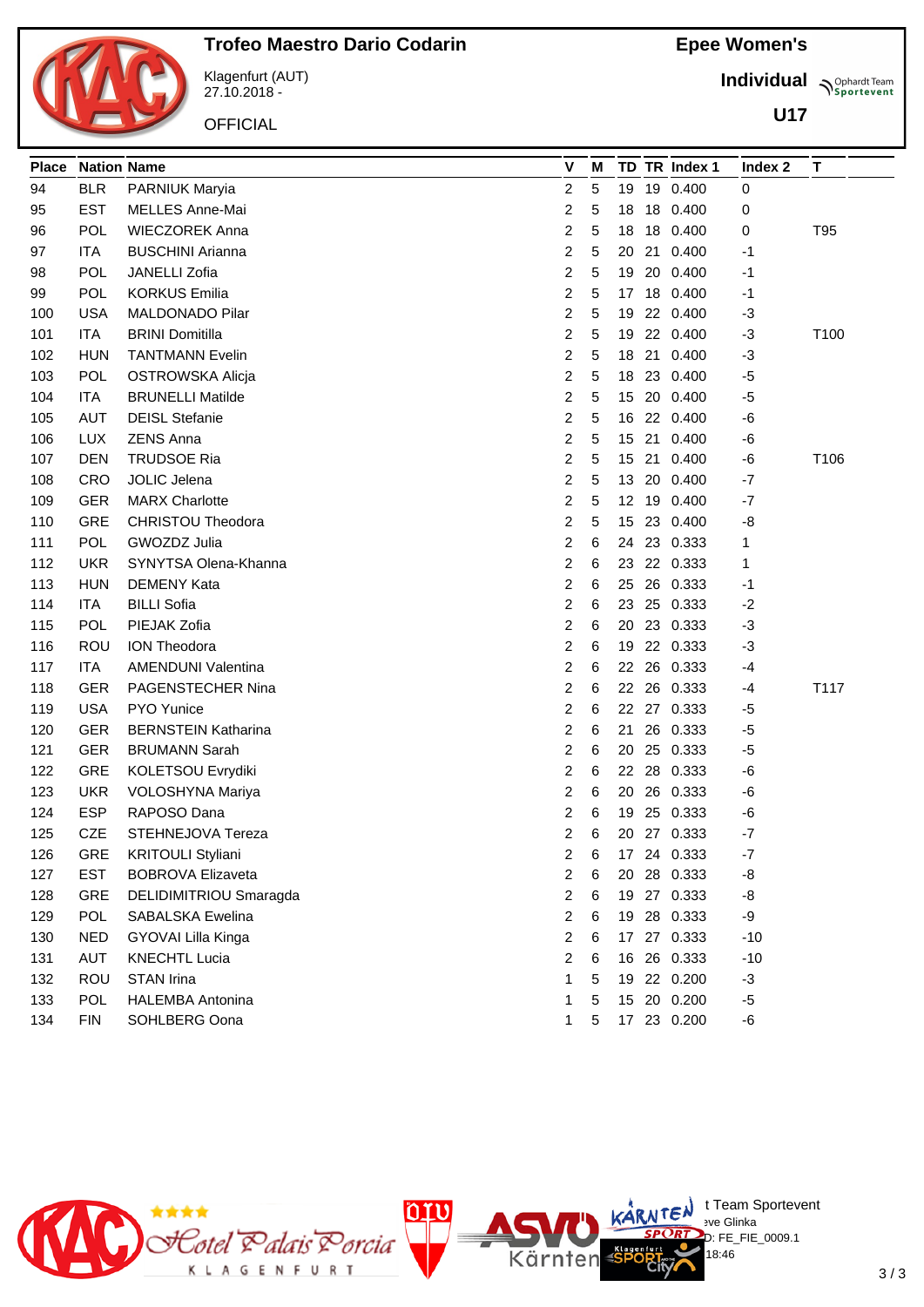|                                    |                                             | <b>Trofeo Maestro Dario Codarin</b>                  |                          |                         |              |                                                   | <b>Epee Women's</b>                  |
|------------------------------------|---------------------------------------------|------------------------------------------------------|--------------------------|-------------------------|--------------|---------------------------------------------------|--------------------------------------|
|                                    | Klagenfurt (AUT)<br>27.10.2018 - 27.10.2018 |                                                      |                          |                         |              |                                                   | Individual <b>Supplem</b> Sportevent |
|                                    | <b>OFFICIAL</b>                             |                                                      |                          |                         |              |                                                   | U17                                  |
| $x$   Table of 256                 |                                             | y   Table of 128                                     |                          | z   Table of 64         |              | A   Table of 32                                   |                                      |
| <b>CANDREVA Greta</b><br>$\vert$ 1 | <b>USA</b>                                  |                                                      |                          |                         |              |                                                   |                                      |
| 256 *** bye ***                    |                                             | Piste 16                                             | Sat 13:10                |                         |              |                                                   |                                      |
| Piste 22                           | Sat 12:45                                   | CANDREVA Greta                                       | USA V<br>15              |                         |              |                                                   |                                      |
| 129 SABALSKA Ewelina               | POL V 15                                    | SABALSKA Ewelina (129)<br>R: PEROVIC Danilo (SRB)    | POL D<br>$6\phantom{.}6$ |                         |              |                                                   |                                      |
| 128 DELIDIMITRIOU Smaragda         | $GRE$ D<br>$\overline{7}$                   |                                                      |                          | Piste 16                | Sat 14:40    |                                                   |                                      |
| R: MAIRITSCH Carina (AUT)          |                                             |                                                      |                          | CANDREVA Greta          | USA V<br>15  |                                                   |                                      |
| <b>RAKOCZY Natalia</b><br>65       | POL                                         |                                                      |                          | <b>TRUUSE Gabriela</b>  | EST D<br>6   |                                                   |                                      |
|                                    |                                             | Piste 17                                             | Sat 13:10                | R: PEROVIC Danilo (SRB) |              |                                                   |                                      |
| 192 *** bye ***                    |                                             | RAKOCZY Natalia                                      | POL D<br>$\overline{4}$  |                         |              |                                                   |                                      |
|                                    |                                             | <b>TRUUSE Gabriela</b>                               | EST V<br>15              |                         |              |                                                   |                                      |
| 193 *** bye ***                    |                                             | R: BAKUM Andrii (UKR)                                |                          |                         |              |                                                   |                                      |
| 64 TRUUSE Gabriela                 | <b>EST</b>                                  |                                                      |                          |                         |              | Piste 16<br>CANDREVA Greta                        | Sat 15:30<br>USA V                   |
|                                    |                                             |                                                      |                          |                         |              |                                                   | 15                                   |
| <b>KLASIK Alicja</b><br>33         | POL                                         |                                                      |                          |                         |              | BUSCHINI Arianna (97)<br>R: MILONE Roberto (POL)  | $ITA$ $D$<br>$\overline{4}$          |
| 224 *** bye ***                    |                                             | Piste 18                                             | Sat 13:10                |                         |              |                                                   |                                      |
|                                    |                                             | <b>KLASIK Alicja</b>                                 | POL V<br>15              |                         |              |                                                   |                                      |
| 161 *** bye ***                    |                                             | <b>WIECZOREK Anna</b><br>R: BROSCHEID Frederik (GER) | POL D<br>$\sqrt{5}$      |                         |              |                                                   |                                      |
| <b>WIECZOREK Anna</b><br>96        | <b>POL</b>                                  |                                                      |                          | Piste 17                | Sat 14:40    |                                                   |                                      |
|                                    |                                             |                                                      |                          | <b>KLASIK Alicja</b>    | POL D<br>13  |                                                   |                                      |
|                                    |                                             |                                                      |                          | BUSCHINI Arianna (97)   | $ITA$ $V$ 15 |                                                   |                                      |
| 97<br><b>BUSCHINI Arianna</b>      | <b>ITA</b>                                  | Piste 19                                             | Sat 13:10                | R: FILIP Jan (CZE)      |              |                                                   |                                      |
| 160 *** bye ***                    |                                             | <b>BUSCHINI Arianna</b>                              | ITA V<br>15              |                         |              |                                                   |                                      |
|                                    |                                             | <b>OSADNIK Maja</b>                                  | POL D<br>13              |                         |              |                                                   |                                      |
| 225 *** bye ***                    |                                             | R: CIUCULESCU Alina (ROU)                            |                          |                         |              |                                                   |                                      |
| 32 OSADNIK Maja                    | <b>POL</b>                                  |                                                      |                          |                         |              |                                                   |                                      |
| ****                               |                                             | <u>oru</u>                                           | KARNTEN                  |                         |              | Copyright by Ophardt Team Sportevent              |                                      |
|                                    | Palais Porcia                               |                                                      |                          |                         |              | License: Steve Glinka<br>Document ID: FE_FIE_0010 | 1/17                                 |
|                                    | <b>KLAGENFURT</b>                           | Kärnten                                              |                          |                         |              | 27.10.2018 18:46                                  |                                      |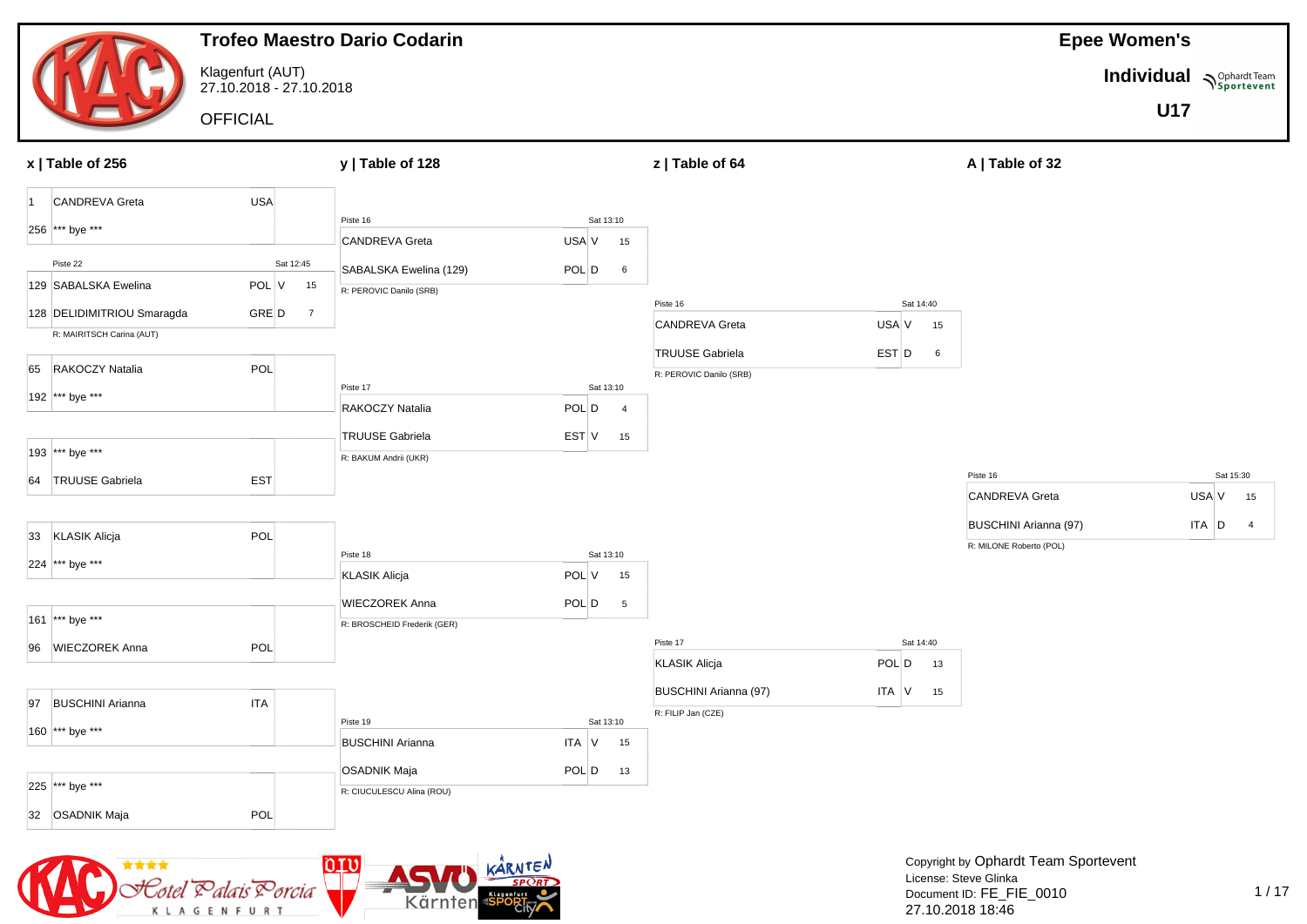|                            |                                             | <b>Trofeo Maestro Dario Codarin</b> |                         |                                                             |             |                            | <b>Epee Women's</b>      |             |
|----------------------------|---------------------------------------------|-------------------------------------|-------------------------|-------------------------------------------------------------|-------------|----------------------------|--------------------------|-------------|
|                            | Klagenfurt (AUT)<br>27.10.2018 - 27.10.2018 |                                     |                         |                                                             |             |                            | Individual Nophardt Team |             |
|                            | <b>OFFICIAL</b>                             |                                     |                         |                                                             |             |                            | <b>U17</b>               |             |
| x   Table of 256           |                                             | y   Table of 128                    |                         | z   Table of 64                                             |             | A   Table of 32            |                          |             |
| 17 JOYCE Michaela          | <b>USA</b>                                  |                                     |                         |                                                             |             |                            |                          |             |
| 240 *** bye ***            |                                             | Piste 16                            | Sat 13:30               |                                                             |             |                            |                          |             |
|                            |                                             | <b>JOYCE Michaela</b>               | USA V<br>15             |                                                             |             |                            |                          |             |
|                            |                                             | SYNYTSA Olena-Khanna                | $UKR$ $D$<br>11         |                                                             |             |                            |                          |             |
| 145 *** bye ***            |                                             | R: SZCZESNIAK Piotr (POL)           |                         | Piste 18                                                    | Sat 14:40   |                            |                          |             |
| 112 SYNYTSA Olena-Khanna   | UKR                                         |                                     |                         | JOYCE Michaela                                              | USA V<br>15 |                            |                          |             |
|                            |                                             |                                     |                         |                                                             |             |                            |                          |             |
| 81 GRABHER Konstanze       | AUT                                         |                                     |                         | <b>GRABHER Konstanze (81)</b><br>R: MIELNICZEK Ignacy (POL) | AUT D<br>8  |                            |                          |             |
| 176 *** bye ***            |                                             | Piste 17                            | Sat 13:30               |                                                             |             |                            |                          |             |
|                            |                                             | <b>GRABHER Konstanze</b>            | AUT V<br>15             |                                                             |             |                            |                          |             |
|                            |                                             | VERDESCA Liliana                    | ITA D<br>8              |                                                             |             |                            |                          |             |
| 209 *** bye ***            |                                             | R: CIUCULESCU Alina (ROU)           |                         |                                                             |             |                            |                          |             |
| 48 VERDESCA Liliana        | <b>ITA</b>                                  |                                     |                         |                                                             |             | Piste 17                   |                          | Sat 15:30   |
|                            |                                             |                                     |                         |                                                             |             | JOYCE Michaela             |                          | USA D<br>9  |
| <b>KOLLAR Kincso</b><br>49 | <b>HUN</b>                                  |                                     |                         |                                                             |             | <b>HUSISIAN Hadley</b>     |                          | USA V<br>15 |
|                            |                                             | Piste 18                            | Sat 13:30               |                                                             |             | R: SCHMEDLER Michael (AUT) |                          |             |
| 208 *** bye ***            |                                             | <b>KOLLAR Kincso</b>                | HUN V<br>15             |                                                             |             |                            |                          |             |
|                            |                                             | <b>CRACIUN Maria</b>                | ROU D<br>$\overline{7}$ |                                                             |             |                            |                          |             |
| 177 *** bye ***            |                                             | R: DAL POZZOLO Marco (ITA)          |                         |                                                             |             |                            |                          |             |
| 80 CRACIUN Maria           | ROU                                         |                                     |                         | Piste 19                                                    | Sat 14:40   |                            |                          |             |
|                            |                                             |                                     |                         | <b>KOLLAR Kincso</b>                                        | HUN D<br>10 |                            |                          |             |
| 113 DEMENY Kata            | HUN                                         |                                     |                         | <b>HUSISIAN Hadley</b>                                      | USA V<br>15 |                            |                          |             |
|                            |                                             | Piste 19                            | Sat 13:30               | R: MINCU Madalina (ROU)                                     |             |                            |                          |             |
| 144 *** bye ***            |                                             | <b>DEMENY Kata</b>                  | HUN D<br>$\overline{4}$ |                                                             |             |                            |                          |             |
|                            |                                             | <b>HUSISIAN Hadley</b>              | USA V<br>15             |                                                             |             |                            |                          |             |
| 241 *** bye ***            |                                             | R: MAIRITSCH Carina (AUT)           |                         |                                                             |             |                            |                          |             |
| 16 HUSISIAN Hadley         | <b>USA</b>                                  |                                     |                         |                                                             |             |                            |                          |             |

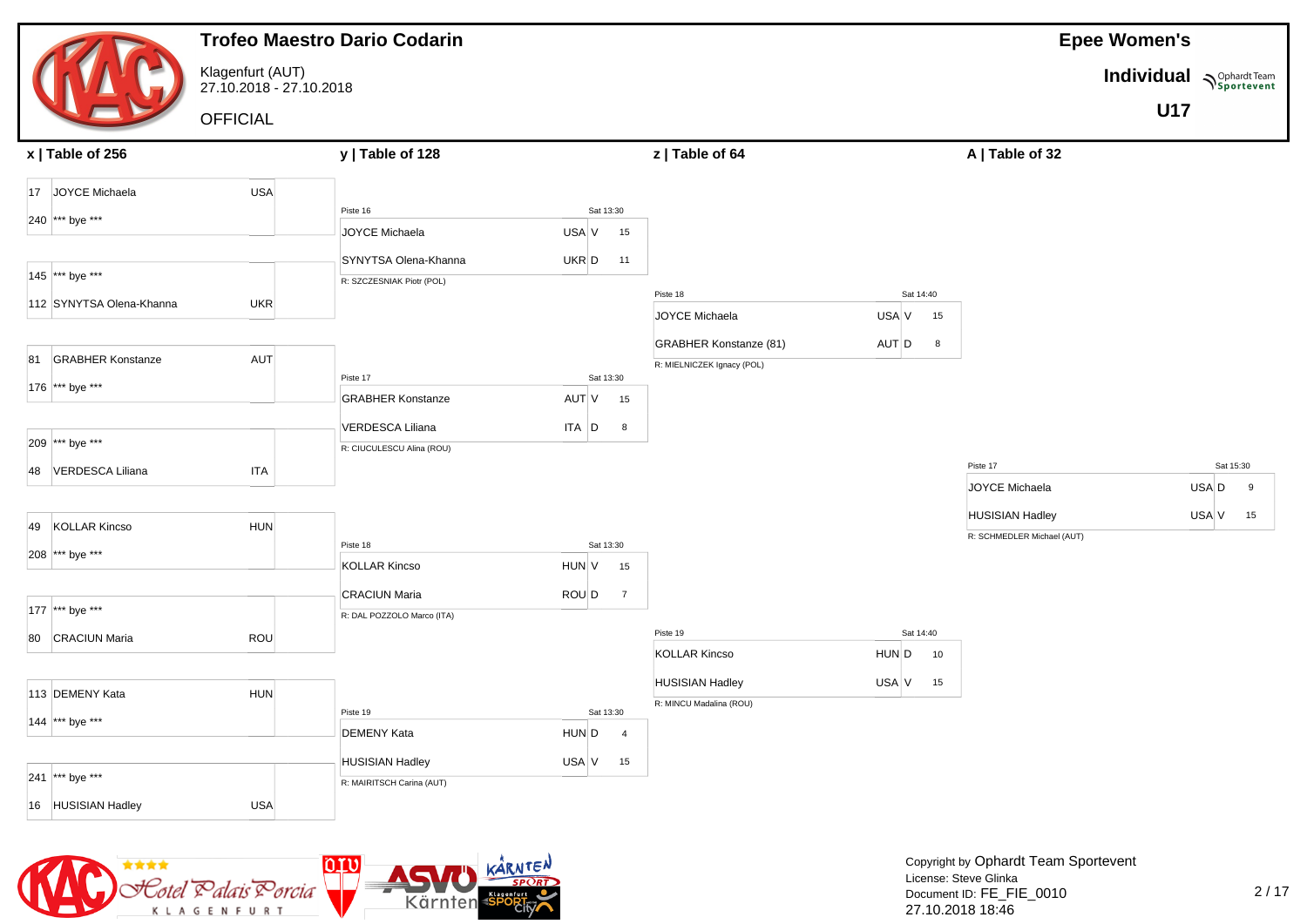|   |                         |                                             | <b>Trofeo Maestro Dario Codarin</b> |                           |                                       |                 |                      | <b>Epee Women's</b>      |               |
|---|-------------------------|---------------------------------------------|-------------------------------------|---------------------------|---------------------------------------|-----------------|----------------------|--------------------------|---------------|
|   |                         | Klagenfurt (AUT)<br>27.10.2018 - 27.10.2018 |                                     |                           |                                       |                 |                      | Individual Nophardt Team |               |
|   |                         | <b>OFFICIAL</b>                             |                                     |                           |                                       |                 |                      | <b>U17</b>               |               |
|   | x   Table of 256        |                                             | y   Table of 128                    |                           | z   Table of 64                       |                 | A   Table of 32      |                          |               |
| 9 | <b>YEU</b> Irene        | USA                                         |                                     |                           |                                       |                 |                      |                          |               |
|   | 248 *** bye ***         |                                             | Piste 16                            | Sat 13:50                 |                                       |                 |                      |                          |               |
|   |                         |                                             | <b>YEU Irene</b>                    | USA V<br>15               |                                       |                 |                      |                          |               |
|   | 137 *** bye ***         |                                             | <b>BERNSTEIN Katharina</b>          | $GER$ D<br>$\overline{7}$ |                                       |                 |                      |                          |               |
|   |                         |                                             | R: PEROVIC Danilo (SRB)             |                           | Piste 16                              | Sat 15:00       |                      |                          |               |
|   | 120 BERNSTEIN Katharina | <b>GER</b>                                  |                                     |                           | <b>YEU</b> Irene                      | USA D<br>9      |                      |                          |               |
|   |                         |                                             |                                     |                           | MAZUR Yeva                            | UKR V<br>15     |                      |                          |               |
|   | 73 GHICA Andrada        | <b>ROU</b>                                  | Piste 17                            | Sat 13:50                 | R: TALAN Romeo (GER)                  |                 |                      |                          |               |
|   | 184 *** bye ***         |                                             | <b>GHICA Andrada</b>                | ROU D<br>12               |                                       |                 |                      |                          |               |
|   |                         |                                             | <b>MAZUR Yeva</b>                   | UKR V<br>15               |                                       |                 |                      |                          |               |
|   | 201 *** bye ***         |                                             | R: SZCZESNIAK Piotr (POL)           |                           |                                       |                 |                      |                          |               |
|   | 56 MAZUR Yeva           | UKR                                         |                                     |                           |                                       |                 | Piste 18             |                          | Sat 15:30     |
|   |                         |                                             |                                     |                           |                                       |                 | MAZUR Yeva (56)      |                          | UKR D<br>9    |
|   | 41 PRELA Anna           | <b>EST</b>                                  |                                     |                           |                                       |                 | PAULIS Lucrezia      |                          | $ITA$ V<br>15 |
|   |                         |                                             | Piste 18                            | Sat 13:50                 |                                       |                 | R: LACH Werner (AUT) |                          |               |
|   | 216 *** bye ***         |                                             | PRELA Anna                          | EST V<br>15               |                                       |                 |                      |                          |               |
|   |                         |                                             | <b>SCHALL Tamina</b>                | $AUT$ $D$<br>9            |                                       |                 |                      |                          |               |
|   | 169 *** bye ***         |                                             | R: BAKUM Andrii (UKR)               |                           |                                       |                 |                      |                          |               |
|   | 88 SCHALL Tamina        | AUT                                         |                                     |                           | Piste 17<br>PRELA Anna                | Sat 15:00<br>10 |                      |                          |               |
|   |                         |                                             |                                     |                           |                                       | EST D           |                      |                          |               |
|   | 105 DEISL Stefanie      | <b>AUT</b>                                  |                                     |                           | PAULIS Lucrezia<br>R: FILIP Jan (CZE) | $ITA$ $V$ 15    |                      |                          |               |
|   | 152 *** bye ***         |                                             | Piste 19                            | Sat 13:50                 |                                       |                 |                      |                          |               |
|   |                         |                                             | <b>DEISL Stefanie</b>               | AUT D<br>8                |                                       |                 |                      |                          |               |
|   | 233 *** bye ***         |                                             | <b>PAULIS Lucrezia</b>              | $ITA$ $V$ 15              |                                       |                 |                      |                          |               |
|   |                         |                                             | R: CIUCULESCU Alina (ROU)           |                           |                                       |                 |                      |                          |               |
|   | 24 PAULIS Lucrezia      | <b>ITA</b>                                  |                                     |                           |                                       |                 |                      |                          |               |



Copyright by Ophardt Team Sportevent License: Steve Glinka Document ID: FE\_FIE\_0010 27.10.2018 18:46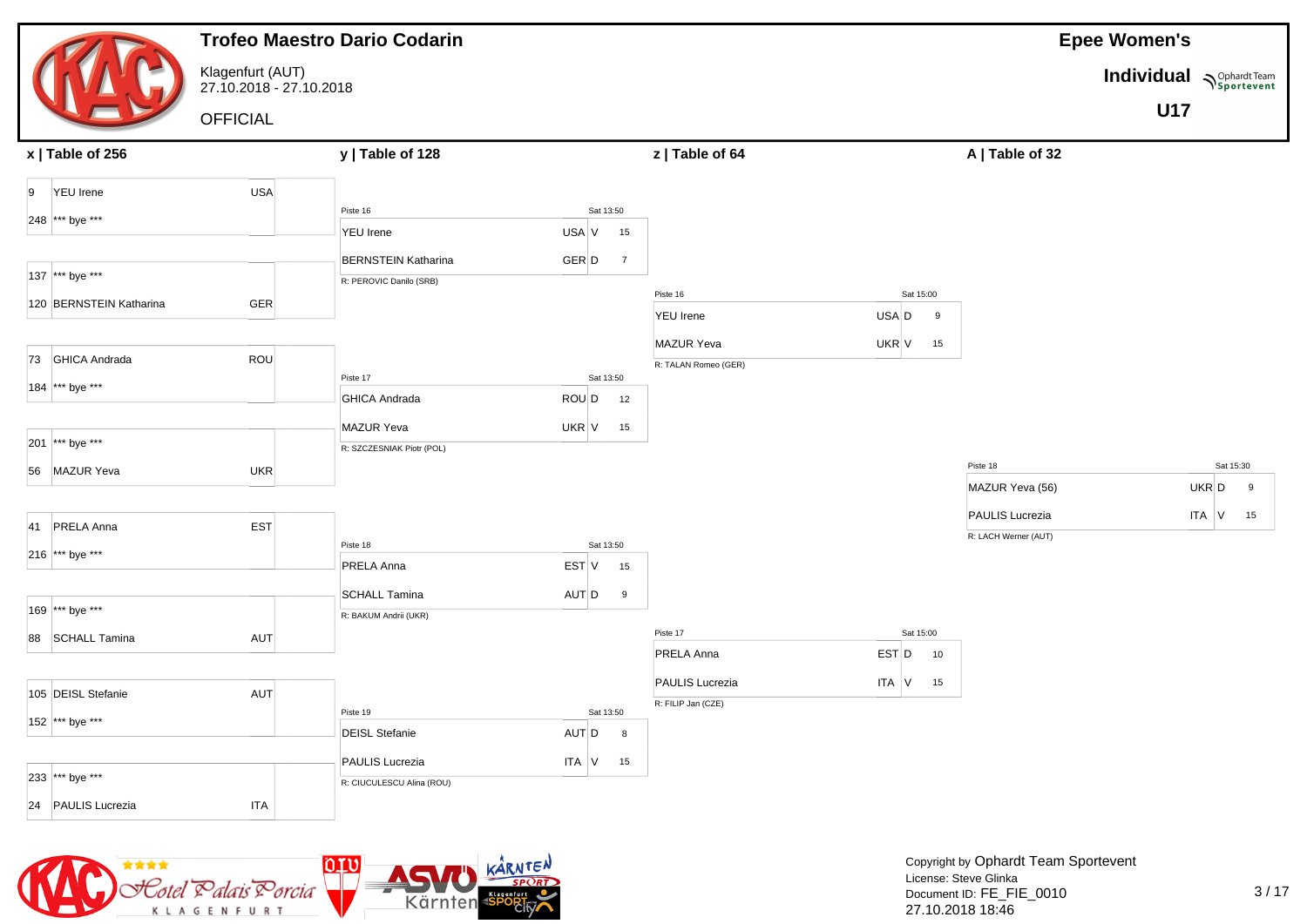|                                                                                                                                          |                                             | <b>Trofeo Maestro Dario Codarin</b>                                                                    |                                                          |                                                                                    |                                         |                                                 | <b>Epee Women's</b>      |                          |
|------------------------------------------------------------------------------------------------------------------------------------------|---------------------------------------------|--------------------------------------------------------------------------------------------------------|----------------------------------------------------------|------------------------------------------------------------------------------------|-----------------------------------------|-------------------------------------------------|--------------------------|--------------------------|
|                                                                                                                                          | Klagenfurt (AUT)<br>27.10.2018 - 27.10.2018 |                                                                                                        |                                                          |                                                                                    |                                         |                                                 | Individual Nophardt Team |                          |
|                                                                                                                                          | <b>OFFICIAL</b>                             |                                                                                                        |                                                          |                                                                                    |                                         |                                                 | <b>U17</b>               |                          |
| $x$   Table of 256                                                                                                                       |                                             | y   Table of 128                                                                                       |                                                          | z   Table of 64                                                                    |                                         | A   Table of 32                                 |                          |                          |
| 25 DZEKEVICH Katsiaryna<br>232 *** bye ***<br>153 *** bye ***<br>104 BRUNELLI Matilde<br><b>NILISK Kristiin</b><br>89<br>168 *** bye *** | <b>BLR</b><br><b>ITA</b><br>EST             | Piste 16<br>DZEKEVICH Katsiaryna<br><b>BRUNELLI Matilde</b><br>R: BROSCHEID Frederik (GER)<br>Piste 17 | Sat 14:10<br>BLR V<br>15<br>$ITA$ $D$<br>12<br>Sat 14:10 | Piste 18<br>DZEKEVICH Katsiaryna<br>LEGAC Gloria-Dahlia<br>R: MAHMOUD Taysir (USA) | Sat 15:00<br>BLR D<br>13<br>AUT V<br>15 |                                                 |                          |                          |
| 217 *** bye ***<br>40 LEGAC Gloria-Dahlia                                                                                                | AUT                                         | <b>NILISK Kristiin</b><br>LEGAC Gloria-Dahlia<br>R: SZCZESNIAK Piotr (POL)                             | EST D<br>$\overline{1}$<br>AUT V<br>5                    |                                                                                    |                                         | Piste 19<br>LEGAC Gloria-Dahlia (40)            |                          | Sat 15:30<br>AUT D<br>10 |
| VOLAKOVA Hana<br>57<br>200 *** bye ***<br>185 *** bye ***                                                                                | CZE                                         | Piste 18<br>VOLAKOVA Hana<br>PATURU Meghana                                                            | Sat 14:10<br>$CZE$ $D$<br>8<br>USA V<br>15               |                                                                                    |                                         | RODOPOULOU Nefeli<br>R: MIELNICZEK Ignacy (POL) |                          | GRE V<br>15              |
| 72 PATURU Meghana                                                                                                                        | USA                                         | R: DAL POZZOLO Marco (ITA)                                                                             |                                                          | Piste 19<br>PATURU Meghana (72)                                                    | Sat 15:00<br>USA D<br>$\overline{7}$    |                                                 |                          |                          |
| 121 BRUMANN Sarah<br>136 *** bye ***                                                                                                     | <b>GER</b>                                  | Piste 19<br><b>BRUMANN Sarah</b>                                                                       | Sat 14:10<br>GER D<br>8                                  | RODOPOULOU Nefeli<br>R: MINCU Madalina (ROU)                                       | GRE V<br>12                             |                                                 |                          |                          |
| 249 *** bye ***<br>RODOPOULOU Nefeli<br>8                                                                                                | GRE                                         | RODOPOULOU Nefeli<br>R: CIUCULESCU Alina (ROU)                                                         | $GRE$ V<br>15                                            |                                                                                    |                                         |                                                 |                          |                          |

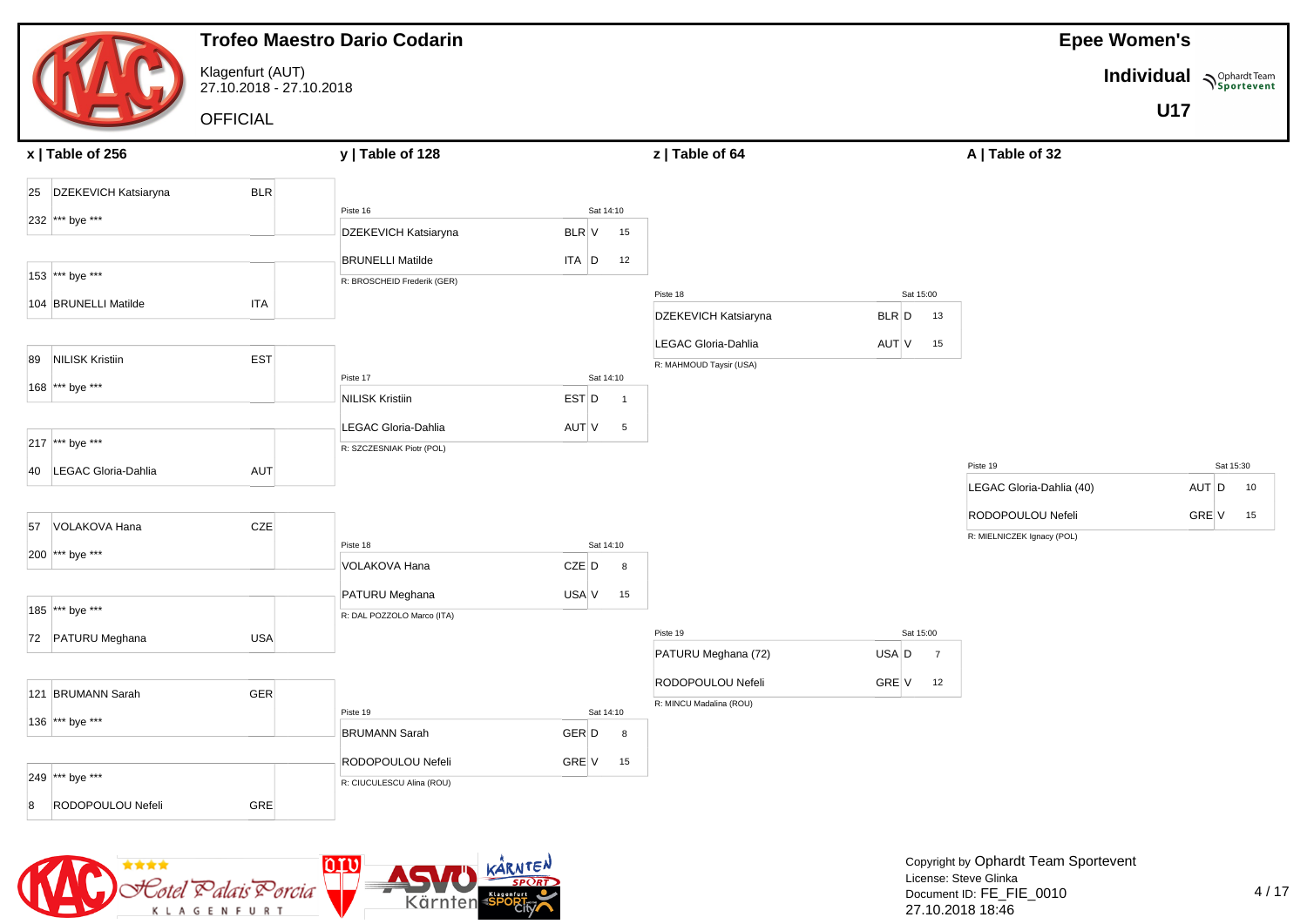|                                 |                                             | <b>Trofeo Maestro Dario Codarin</b>              |                          |                                                     |                          |                      | <b>Epee Women's</b>      |           |
|---------------------------------|---------------------------------------------|--------------------------------------------------|--------------------------|-----------------------------------------------------|--------------------------|----------------------|--------------------------|-----------|
|                                 | Klagenfurt (AUT)<br>27.10.2018 - 27.10.2018 |                                                  |                          |                                                     |                          |                      | Individual Nophardt Team |           |
|                                 | <b>OFFICIAL</b>                             |                                                  |                          |                                                     |                          |                      | <b>U17</b>               |           |
| $x$   Table of 256              |                                             | y   Table of 128                                 |                          | z   Table of 64                                     |                          | A   Table of 32      |                          |           |
| 5<br>PIRKOWSKI Amanda           | <b>USA</b>                                  |                                                  |                          |                                                     |                          |                      |                          |           |
| 252 *** bye ***                 |                                             | Piste 20<br>PIRKOWSKI Amanda                     | Sat 13:10<br>USA V<br>15 |                                                     |                          |                      |                          |           |
| Piste 23                        | Sat 12:45                                   | HALEMBA Antonina (133)                           | POL D<br>10              |                                                     |                          |                      |                          |           |
| 133 HALEMBA Antonina            | POL V<br>15                                 | R: FILIP Jan (CZE)                               |                          |                                                     |                          |                      |                          |           |
| 124 RAPOSO Dana                 | ESP <sub>D</sub><br>13                      |                                                  |                          | Piste 20<br>PIRKOWSKI Amanda                        | Sat 14:40<br>USA V<br>15 |                      |                          |           |
| R: PAAKKONEN Juhani (FIN)       |                                             |                                                  |                          |                                                     | 5                        |                      |                          |           |
| <b>FRYSTACKA Petrycja</b><br>69 | POL                                         |                                                  |                          | FRYSTACKA Petrycja (69)<br>R: GON Anais Carla (ITA) | POL D                    |                      |                          |           |
| 188  *** bye ***                |                                             | Piste 21                                         | Sat 13:10                |                                                     |                          |                      |                          |           |
|                                 |                                             | FRYSTACKA Petrycja                               | POL V<br>15              |                                                     |                          |                      |                          |           |
| 197 *** bye ***                 |                                             | MIADZVEDZIAVA Sofiya<br>R: GON Anais Carla (ITA) | BLR D<br>10              |                                                     |                          |                      |                          |           |
| 60 MIADZVEDZIAVA Sofiya         | <b>BLR</b>                                  |                                                  |                          |                                                     |                          | Piste 20             |                          | Sat 15:30 |
|                                 |                                             |                                                  |                          |                                                     |                          | PIRKOWSKI Amanda     | USA D                    | 14        |
| <b>BOYS Nishta</b><br>37        | <b>USA</b>                                  |                                                  |                          |                                                     |                          | <b>BULAVKO Sofya</b> | USA V                    | 15        |
| 220 *** bye ***                 |                                             | Piste 22                                         | Sat 13:10                |                                                     |                          | R: BATURA Ivan (BLR) |                          |           |
|                                 |                                             | <b>BOYS Nishta</b>                               | USA V<br>15              |                                                     |                          |                      |                          |           |
| 165 *** bye ***                 |                                             | <b>AXINTE Renata</b>                             | $ROU D$ 11               |                                                     |                          |                      |                          |           |
| 92 AXINTE Renata                | ROU                                         | R: MIELNICZEK Ignacy (POL)                       |                          | Piste 21                                            | Sat 14:40                |                      |                          |           |
|                                 |                                             |                                                  |                          | <b>BOYS Nishta</b>                                  | USA D<br>$\overline{7}$  |                      |                          |           |
|                                 |                                             |                                                  |                          | <b>BULAVKO Sofya</b>                                | USA V<br>15              |                      |                          |           |
| 101 BRINI Domitilla             | <b>ITA</b>                                  | Piste 23                                         | Sat 13:10                | R: MAIRITSCH Carina (AUT)                           |                          |                      |                          |           |
| 156 *** bye ***                 |                                             | <b>BRINI Domitilla</b>                           | $ITA$ $D$<br>12          |                                                     |                          |                      |                          |           |
|                                 |                                             | <b>BULAVKO Sofya</b>                             | USA V<br>15              |                                                     |                          |                      |                          |           |
| 229 *** bye ***                 |                                             | R: SCHMEDLER Michael (AUT)                       |                          |                                                     |                          |                      |                          |           |
| 28 BULAVKO Sofya                | <b>USA</b>                                  |                                                  |                          |                                                     |                          |                      |                          |           |

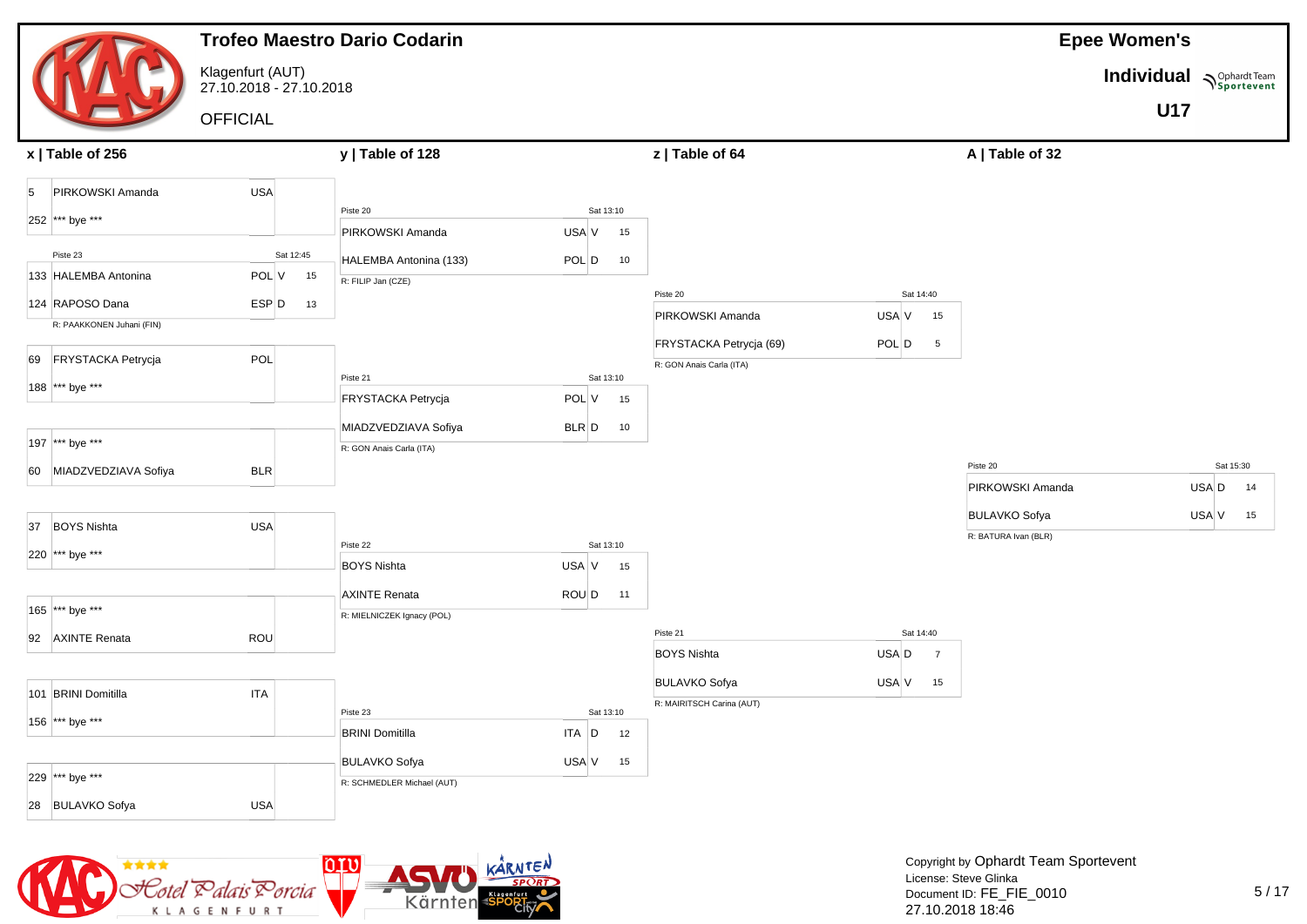|                           |                                             | <b>Trofeo Maestro Dario Codarin</b> |             |                             |             |                       | <b>Epee Women's</b>      |             |
|---------------------------|---------------------------------------------|-------------------------------------|-------------|-----------------------------|-------------|-----------------------|--------------------------|-------------|
|                           | Klagenfurt (AUT)<br>27.10.2018 - 27.10.2018 |                                     |             |                             |             |                       | Individual Nophardt Team |             |
|                           | <b>OFFICIAL</b>                             |                                     |             |                             |             |                       | <b>U17</b>               |             |
| x   Table of 256          |                                             | y   Table of 128                    |             | z   Table of 64             |             | A   Table of 32       |                          |             |
| 21 KHAMIS Yasmine         | <b>USA</b>                                  |                                     |             |                             |             |                       |                          |             |
| 236 *** bye ***           |                                             | Piste 20                            | Sat 13:30   |                             |             |                       |                          |             |
|                           |                                             | <b>KHAMIS Yasmine</b>               | USA V<br>15 |                             |             |                       |                          |             |
|                           |                                             | JOLIC Jelena                        | CRO D<br>8  |                             |             |                       |                          |             |
| 149 *** bye ***           |                                             | R: SEMEREDY Alexandra (HUN)         |             | Piste 22                    | Sat 14:40   |                       |                          |             |
| 108 JOLIC Jelena          | CRO                                         |                                     |             | <b>KHAMIS Yasmine</b>       | USA V<br>13 |                       |                          |             |
|                           |                                             |                                     |             | <b>CHU Audrey</b>           | USA D<br>10 |                       |                          |             |
| 85 KATO Zsofia            | ROU                                         |                                     |             | R: DAL POZZOLO Marco (ITA)  |             |                       |                          |             |
| 172 *** bye ***           |                                             | Piste 21                            | Sat 13:30   |                             |             |                       |                          |             |
|                           |                                             | KATO Zsofia                         | ROU D<br>8  |                             |             |                       |                          |             |
|                           |                                             | CHU Audrey                          | USA V<br>15 |                             |             |                       |                          |             |
| 213 *** bye ***           |                                             | R: GON Anais Carla (ITA)            |             |                             |             |                       |                          |             |
| 44 CHU Audrey             | <b>USA</b>                                  |                                     |             |                             |             | Piste 21              |                          | Sat 15:30   |
|                           |                                             |                                     |             |                             |             | <b>KHAMIS Yasmine</b> |                          | USA D<br>5  |
| NOVACKOVA Dominika<br>53  | <b>CZE</b>                                  |                                     |             |                             |             | <b>KHROL Jaclyn</b>   |                          | USA V<br>11 |
| 204 *** bye ***           |                                             | Piste 22                            | Sat 13:30   |                             |             | R: GRYT Maciej (POL)  |                          |             |
|                           |                                             | NOVACKOVA Dominika                  | CZE D<br>11 |                             |             |                       |                          |             |
|                           |                                             | ZACHOROWSKA Aleksandra              | POL V<br>15 |                             |             |                       |                          |             |
| 181 *** bye ***           |                                             | R: MAHMOUD Taysir (USA)             |             |                             |             |                       |                          |             |
| 76 ZACHOROWSKA Aleksandra | POL                                         |                                     |             | Piste 23                    | Sat 14:40   |                       |                          |             |
|                           |                                             |                                     |             | ZACHOROWSKA Aleksandra (76) | POL D<br>9  |                       |                          |             |
| 117 AMENDUNI Valentina    | <b>ITA</b>                                  |                                     |             | KHROL Jaclyn                | USA V<br>15 |                       |                          |             |
|                           |                                             | Piste 23                            | Sat 13:30   | R: PAAKKONEN Juhani (FIN)   |             |                       |                          |             |
| 140 *** bye ***           |                                             | <b>AMENDUNI Valentina</b>           | ITA D<br>5  |                             |             |                       |                          |             |
|                           |                                             | <b>KHROL Jaclyn</b>                 | USA V<br>15 |                             |             |                       |                          |             |
| 245 *** bye ***           |                                             | R: SCHMEDLER Michael (AUT)          |             |                             |             |                       |                          |             |
| 12 KHROL Jaclyn           | <b>USA</b>                                  |                                     |             |                             |             |                       |                          |             |

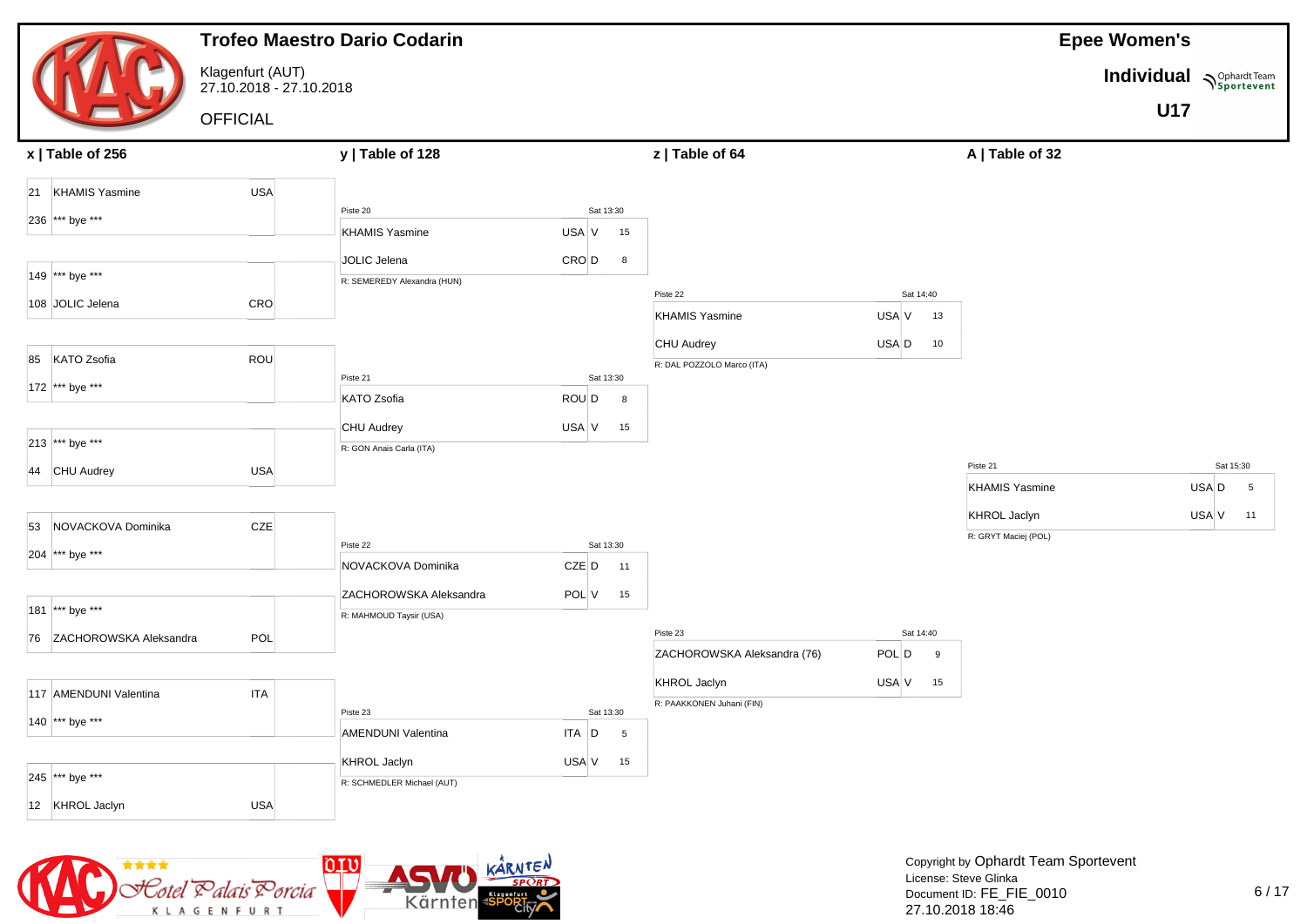|                                                   |                                             | <b>Trofeo Maestro Dario Codarin</b>                   |                               |                                                      |                              | <b>Epee Women's</b>                                         |            |                          |
|---------------------------------------------------|---------------------------------------------|-------------------------------------------------------|-------------------------------|------------------------------------------------------|------------------------------|-------------------------------------------------------------|------------|--------------------------|
|                                                   | Klagenfurt (AUT)<br>27.10.2018 - 27.10.2018 |                                                       |                               |                                                      |                              |                                                             |            | Individual Nophardt Team |
|                                                   | <b>OFFICIAL</b>                             |                                                       |                               |                                                      |                              |                                                             | <b>U17</b> |                          |
| x   Table of 256                                  |                                             | y   Table of 128                                      |                               | z   Table of 64                                      |                              | A   Table of 32                                             |            |                          |
| 13 CHERNYSHOVA Anna<br>244 *** bye ***            | <b>UKR</b>                                  | Piste 20<br>CHERNYSHOVA Anna                          | Sat 13:50<br>UKR V<br>15      |                                                      |                              |                                                             |            |                          |
| 141 *** bye ***<br>116 ION Theodora               | ROU                                         | ION Theodora<br>R: MAHMOUD Taysir (USA)               | ROU D<br>14                   | Piste 20<br>CHERNYSHOVA Anna                         | Sat 15:00<br>UKR D<br>9      |                                                             |            |                          |
| 77 KULESHOVA Polina<br>180 *** bye ***            | <b>UKR</b>                                  | Piste 21<br>KULESHOVA Polina                          | Sat 13:50<br>UKR V<br>15      | KULESHOVA Polina (77)<br>R: GON Anais Carla (ITA)    | UKR V<br>15                  |                                                             |            |                          |
| 205 *** bye ***<br>52 TSURSKAYA Aliaksandra       | <b>BLR</b>                                  | <b>TSURSKAYA Aliaksandra</b><br>R: FILIP Jan (CZE)    | BLR D<br>14                   |                                                      |                              | Piste 22<br>KULESHOVA Polina (77)                           |            | Sat 15:30<br>UKR D<br>6  |
| <b>CORNALBA Carlotta</b><br>45<br>212 *** bye *** | <b>ITA</b><br>$\mathsf{A}$                  | Piste 22<br><b>CORNALBA Carlotta</b>                  | Sat 13:50<br><b>ITA</b><br>15 |                                                      |                              | <b>CONSTANTINESCU Cristina</b><br>R: MAIRITSCH Carina (AUT) |            | ROU V<br>15              |
| 173 *** bye ***<br>84 LOEFLATH Amelie             | GER                                         | <b>LOEFLATH Amelie</b><br>R: MIELNICZEK Ignacy (POL)  | GER D<br>13                   | Piste 21<br>CORNALBA Carlotta                        | Sat 15:00<br><b>ITA</b><br>Α |                                                             |            |                          |
| 109 MARX Charlotte<br>148 *** bye ***             | <b>GER</b>                                  | Piste 23<br><b>MARX Charlotte</b>                     | Sat 13:50<br>GER D<br>$\,6\,$ | CONSTANTINESCU Cristina<br>R: MAIRITSCH Carina (AUT) | ROU<br>$\mathsf 0$           |                                                             |            |                          |
| 237 *** bye ***<br>20 CONSTANTINESCU Cristina     | <b>ROU</b>                                  | CONSTANTINESCU Cristina<br>R: SCHMEDLER Michael (AUT) | ROU V<br>15                   |                                                      |                              |                                                             |            |                          |

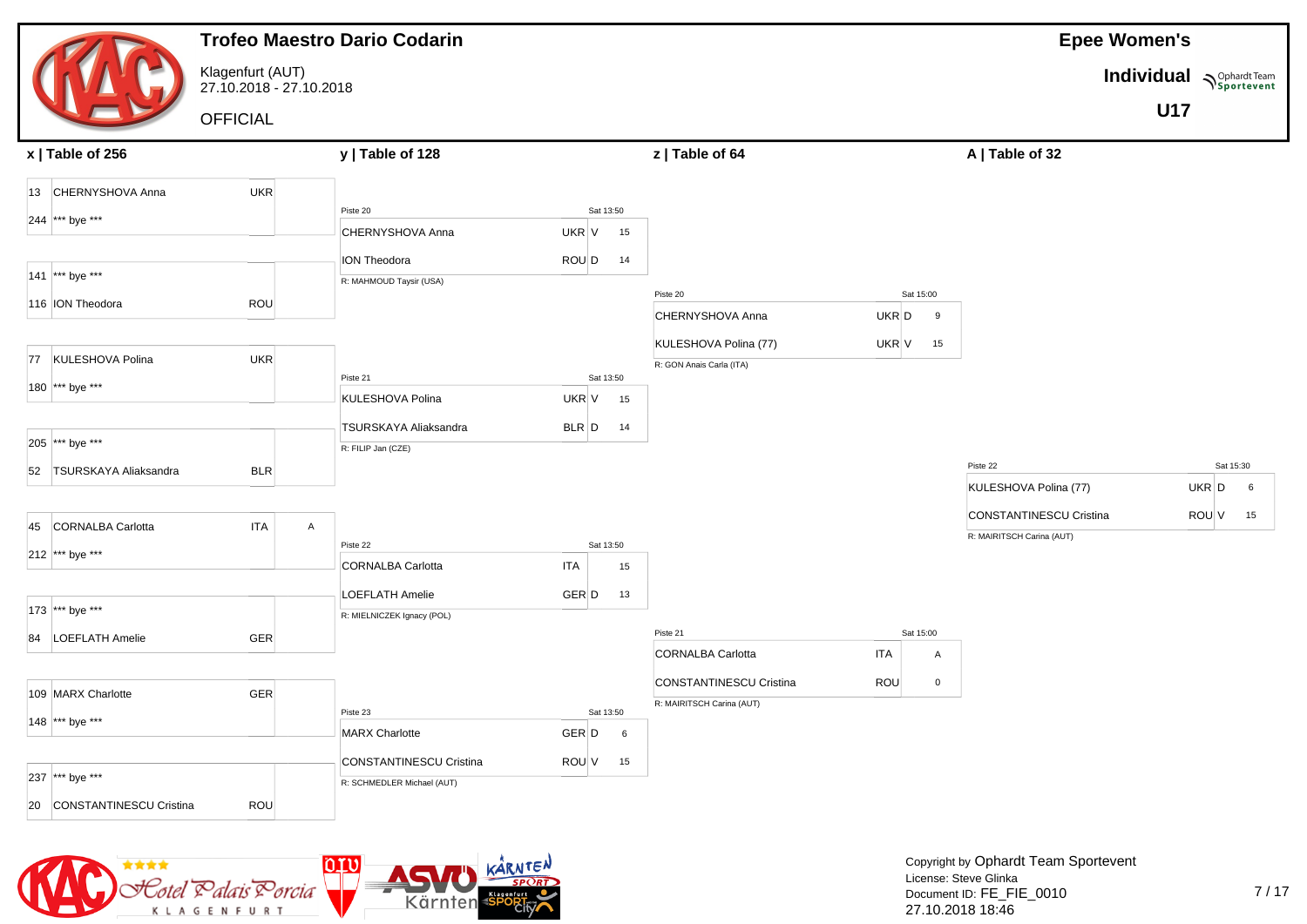|                 |                         |                                             |           |    | <b>Trofeo Maestro Dario Codarin</b> |           |           |                |                             |                     |                         | <b>Epee Women's</b>      |       |           |
|-----------------|-------------------------|---------------------------------------------|-----------|----|-------------------------------------|-----------|-----------|----------------|-----------------------------|---------------------|-------------------------|--------------------------|-------|-----------|
|                 |                         | Klagenfurt (AUT)<br>27.10.2018 - 27.10.2018 |           |    |                                     |           |           |                |                             |                     |                         | Individual Nophardt Team |       |           |
|                 |                         |                                             |           |    |                                     |           |           |                |                             |                     |                         | <b>U17</b>               |       |           |
|                 |                         | <b>OFFICIAL</b>                             |           |    |                                     |           |           |                |                             |                     |                         |                          |       |           |
|                 | x   Table of 256        |                                             |           |    | y   Table of 128                    |           |           |                | z   Table of 64             |                     | A   Table of 32         |                          |       |           |
| 29              | PELA' Matilde           | <b>ITA</b>                                  |           |    |                                     |           |           |                |                             |                     |                         |                          |       |           |
|                 | 228 *** bye ***         |                                             |           |    | Piste 20                            |           | Sat 14:10 |                |                             |                     |                         |                          |       |           |
|                 |                         |                                             |           |    | PELA' Matilde                       | ITA V     |           | 12             |                             |                     |                         |                          |       |           |
|                 |                         |                                             |           |    | MALDONADO Pilar                     | USA D     |           | 11             |                             |                     |                         |                          |       |           |
|                 | 157 *** bye ***         |                                             |           |    | R: SEMEREDY Alexandra (HUN)         |           |           |                |                             |                     |                         |                          |       |           |
|                 | 100 MALDONADO Pilar     | <b>USA</b>                                  |           |    |                                     |           |           |                | Piste 22                    | Sat 15:00           |                         |                          |       |           |
|                 |                         |                                             |           |    |                                     |           |           |                | PELA' Matilde               | ITA V<br>15         |                         |                          |       |           |
|                 |                         |                                             |           |    |                                     |           |           |                | MAKARUSHCHENKO Kseniia (93) | UKR D<br>13         |                         |                          |       |           |
| 93              | MAKARUSHCHENKO Kseniia  | <b>UKR</b>                                  |           |    | Piste 21                            |           | Sat 14:10 |                | R: SEMEREDY Alexandra (HUN) |                     |                         |                          |       |           |
|                 | 164 *** bye ***         |                                             |           |    | MAKARUSHCHENKO Kseniia              | UKR V     |           | 15             |                             |                     |                         |                          |       |           |
|                 |                         |                                             |           |    |                                     |           |           |                |                             |                     |                         |                          |       |           |
|                 | 221 *** bye ***         |                                             |           |    | POYSTI Laura<br>R: FILIP Jan (CZE)  | FIN D     |           | 10             |                             |                     |                         |                          |       |           |
|                 | 36 POYSTI Laura         | <b>FIN</b>                                  |           |    |                                     |           |           |                |                             |                     | Piste 23                |                          |       | Sat 15:30 |
|                 |                         |                                             |           |    |                                     |           |           |                |                             |                     | PELA' Matilde           |                          | ITA V | 15        |
|                 |                         |                                             |           |    |                                     |           |           |                |                             |                     | FRANCHINI Alice (61)    |                          | ITA D | 10        |
| 61              | <b>FRANCHINI Alice</b>  | <b>ITA</b>                                  |           |    |                                     |           |           |                |                             |                     | R: MAHMOUD Taysir (USA) |                          |       |           |
|                 | 196 *** bye ***         |                                             |           |    | Piste 22                            |           | Sat 14:10 |                |                             |                     |                         |                          |       |           |
|                 |                         |                                             |           |    | <b>FRANCHINI Alice</b>              | $ITA$ $V$ |           | 15             |                             |                     |                         |                          |       |           |
|                 |                         |                                             |           |    | MARSCHALL Laura                     | GER D     |           | 10             |                             |                     |                         |                          |       |           |
|                 | 189 *** bye ***         |                                             |           |    | R: MAHMOUD Taysir (USA)             |           |           |                |                             |                     |                         |                          |       |           |
|                 | 68 MARSCHALL Laura      | GER                                         |           |    |                                     |           |           |                | Piste 23                    | Sat 15:00           |                         |                          |       |           |
|                 | Piste 24                |                                             | Sat 12:45 |    |                                     |           |           |                | <b>FRANCHINI Alice</b>      | ITA<br>$\vee$<br>15 |                         |                          |       |           |
|                 | 125 STEHNEJOVA Tereza   | $CZE$ $D$                                   |           | 11 |                                     |           |           |                | STASZULONEK Karolina        | POL D<br>14         |                         |                          |       |           |
|                 |                         |                                             |           |    | Piste 23                            |           | Sat 14:10 |                | R: PAAKKONEN Juhani (FIN)   |                     |                         |                          |       |           |
|                 | 132 STAN Irina          | ROU V                                       |           | 15 | STAN Irina (132)                    | ROU D     |           | $\overline{7}$ |                             |                     |                         |                          |       |           |
|                 | R: PEROVIC Danilo (SRB) |                                             |           |    | STASZULONEK Karolina                | POL V     |           | 15             |                             |                     |                         |                          |       |           |
|                 | 253 *** bye ***         |                                             |           |    | R: SCHMEDLER Michael (AUT)          |           |           |                |                             |                     |                         |                          |       |           |
| $\vert 4 \vert$ | STASZULONEK Karolina    | POL                                         |           |    |                                     |           |           |                |                             |                     |                         |                          |       |           |
|                 |                         |                                             |           |    |                                     |           |           |                |                             |                     |                         |                          |       |           |

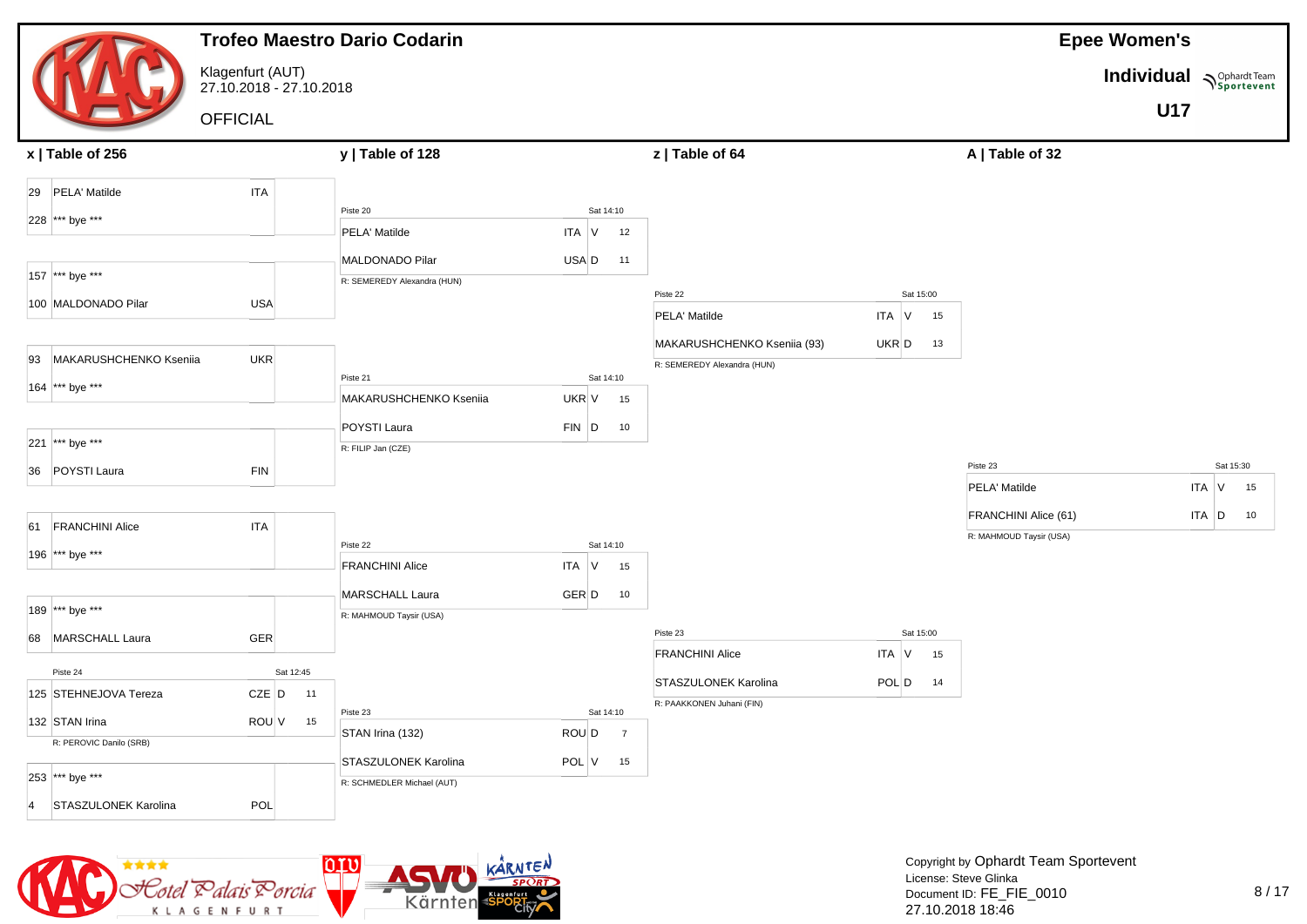|                                                 |                                             | <b>Trofeo Maestro Dario Codarin</b>                                          |                            |                                                            |                                            |                                                | <b>Epee Women's</b>           |
|-------------------------------------------------|---------------------------------------------|------------------------------------------------------------------------------|----------------------------|------------------------------------------------------------|--------------------------------------------|------------------------------------------------|-------------------------------|
|                                                 | Klagenfurt (AUT)<br>27.10.2018 - 27.10.2018 |                                                                              |                            |                                                            |                                            |                                                | Individual Nophardt Team      |
|                                                 | <b>OFFICIAL</b>                             |                                                                              |                            |                                                            |                                            |                                                | <b>U17</b>                    |
| $x$   Table of 256                              |                                             | y   Table of 128                                                             |                            | z   Table of 64                                            |                                            | A   Table of 32                                |                               |
| <b>KLUGHARDT Gloria</b><br>3<br>254 *** bye *** | POL                                         | Piste 24                                                                     | Sat 13:10                  |                                                            |                                            |                                                |                               |
| Piste 25<br>131 KNECHTL Lucia                   | Sat 12:45<br>AUT V<br>15                    | <b>KLUGHARDT Gloria</b><br>KNECHTL Lucia (131)<br>R: PIRVULEASA Ovidiu (ROU) | POL V<br>15<br>AUT D<br>12 |                                                            |                                            |                                                |                               |
| 126 KRITOULI Styliani<br>R: BATURA Ivan (BLR)   | GRE D<br>6                                  |                                                                              |                            | Piste 24<br><b>KLUGHARDT Gloria</b><br><b>CRESTA Laura</b> | Sat 14:40<br>POL V<br>10<br>$ITA$ $D$<br>9 |                                                |                               |
| CMEJRKOVA Klara<br>67<br>190 *** bye ***        | CZE                                         | Piste 25<br>CMEJRKOVA Klara                                                  | Sat 13:10<br>CZE D<br>13   | R: KORES Gaja (SLO)                                        |                                            |                                                |                               |
| 195 *** bye ***                                 |                                             | <b>CRESTA Laura</b><br>R: KOVACEVIC Marija (SRB)                             | ITA V<br>15                |                                                            |                                            | Piste 24                                       | Sat 15:30                     |
| 62 CRESTA Laura                                 | <b>ITA</b>                                  |                                                                              |                            |                                                            |                                            | <b>KLUGHARDT Gloria</b><br>PROKSIKOVA Patricie | POL V<br>15<br>$CZE$ $D$<br>6 |
| <b>BERDIANU</b> Ionela<br>35<br>222 *** bye *** | <b>MDA</b>                                  | Piste 26<br><b>BERDIANU</b> Ionela                                           | Sat 13:10<br>MDA V<br>15   |                                                            |                                            | R: PETRUS Dmytro (UKR)                         |                               |
| 163 *** bye ***                                 | <b>BLR</b>                                  | <b>PARNIUK Maryia</b><br>R: MILONE Roberto (POL)                             | 12<br>BLR D                | Piste 25                                                   | Sat 14:40                                  |                                                |                               |
| 94 PARNIUK Maryia                               |                                             |                                                                              |                            | <b>BERDIANU</b> Ionela<br>PROKSIKOVA Patricie              | MDA D<br>14<br>CZE V<br>15                 |                                                |                               |
| <b>KORKUS Emilia</b><br>99<br>158 *** bye ***   | <b>POL</b>                                  | Piste 27<br><b>KORKUS Emilia</b>                                             | Sat 13:10<br>POL D<br>12   | R: SCHMEDLER Michael (AUT)                                 |                                            |                                                |                               |
| 227 *** bye ***                                 |                                             | PROKSIKOVA Patricie<br>R: PETRUS Dmytro (UKR)                                | CZE V<br>15                |                                                            |                                            |                                                |                               |
| 30 PROKSIKOVA Patricie                          | CZE                                         |                                                                              |                            |                                                            |                                            |                                                |                               |

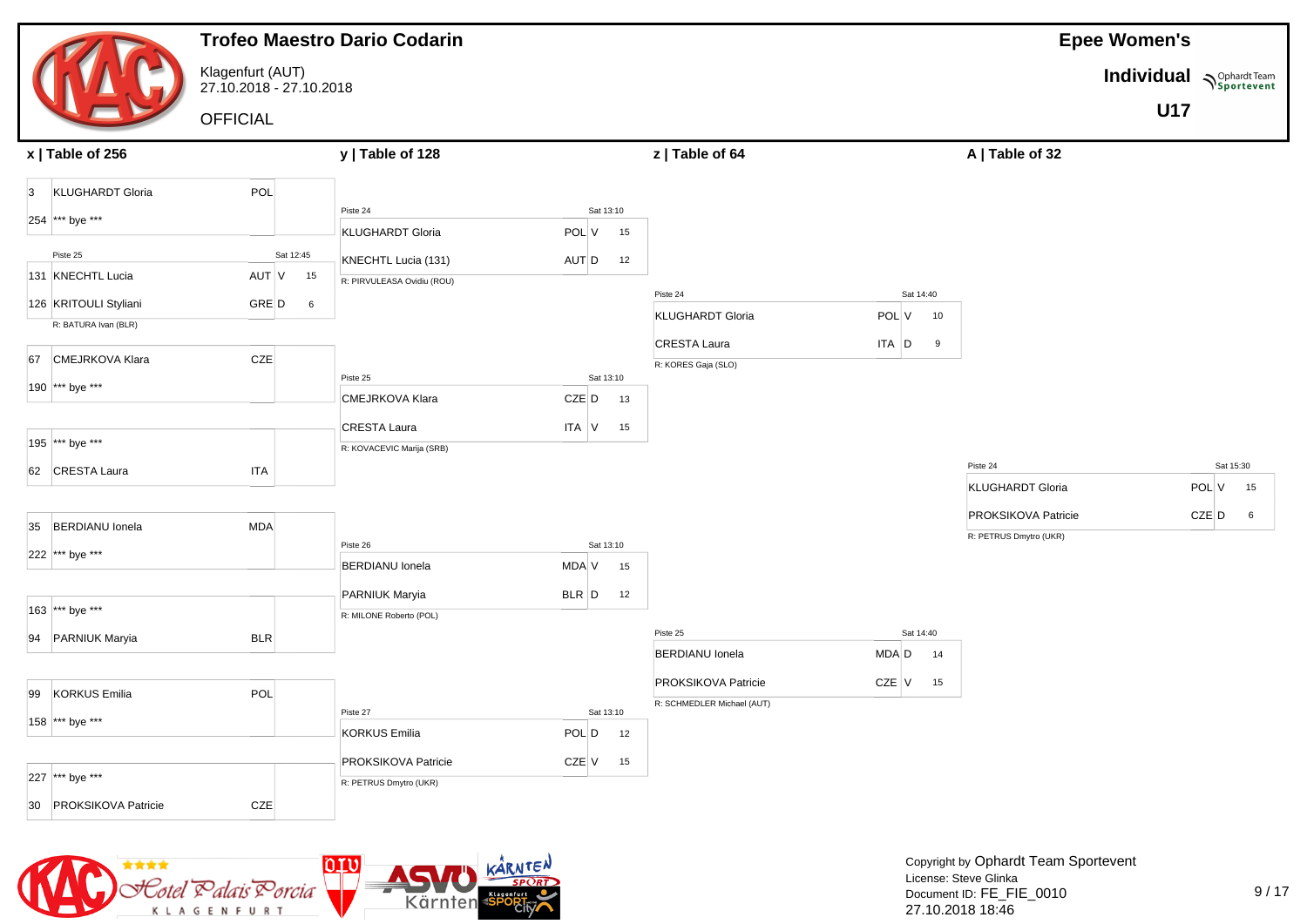|                                            |                                             | <b>Trofeo Maestro Dario Codarin</b>                          |                                  |                                                  |                          |                                               | <b>Epee Women's</b>      |                          |
|--------------------------------------------|---------------------------------------------|--------------------------------------------------------------|----------------------------------|--------------------------------------------------|--------------------------|-----------------------------------------------|--------------------------|--------------------------|
|                                            | Klagenfurt (AUT)<br>27.10.2018 - 27.10.2018 |                                                              |                                  |                                                  |                          |                                               | Individual Nophardt Team |                          |
|                                            | <b>OFFICIAL</b>                             |                                                              |                                  |                                                  |                          |                                               | <b>U17</b>               |                          |
| x   Table of 256                           |                                             | y   Table of 128                                             |                                  | z   Table of 64                                  |                          | A   Table of 32                               |                          |                          |
| 19 STELLA Sophia Eloisa<br>238 *** bye *** | <b>ITA</b>                                  | Piste 24<br>STELLA Sophia Eloisa                             | Sat 13:30<br>ITA<br>$\vee$<br>15 |                                                  |                          |                                               |                          |                          |
| 147 *** bye ***<br>110 CHRISTOU Theodora   | <b>GRE</b>                                  | CHRISTOU Theodora<br>R: MILONE Roberto (POL)                 | GRE D<br>11                      | Piste 26<br>STELLA Sophia Eloisa                 | Sat 14:40<br>ITA D<br>10 |                                               |                          |                          |
| 83 MYSHKAVETS Darya<br>174 *** bye ***     | <b>BLR</b>                                  | Piste 25<br>MYSHKAVETS Darya                                 | Sat 13:30<br>BLR D<br>10         | CHOI Lyla<br>R: PETRUS Dmytro (UKR)              | USA V<br>15              |                                               |                          |                          |
| 211 *** bye ***<br>46 CHOI Lyla            | <b>USA</b>                                  | CHOI Lyla<br>R: GRYT Maciej (POL)                            | USA V<br>15                      |                                                  |                          | Piste 25<br>CHOI Lyla (46)                    |                          | Sat 15:30<br>USA D<br>10 |
| 51 RAUSCH Ariana<br>206 *** bye ***        | <b>USA</b>                                  | Piste 26<br>RAUSCH Ariana                                    | Sat 13:30<br>USA V<br>15         |                                                  |                          | <b>LIN Jessica</b><br>R: MINCU Madalina (ROU) |                          | USA V<br>15              |
| 179 *** bye ***<br>78 STANESCU Melissa     | <b>ROU</b>                                  | <b>STANESCU Melissa</b><br>R: TALAN Romeo (GER)              | ROU D<br>13                      | Piste 27<br>RAUSCH Ariana                        | Sat 14:40<br>USA D<br>10 |                                               |                          |                          |
| 115 PIEJAK Zofia<br>142 *** bye ***        | POL                                         | Piste 27                                                     | Sat 13:30                        | <b>LIN Jessica</b><br>R: PIRVULEASA Ovidiu (ROU) | USA V<br>15              |                                               |                          |                          |
| 243 *** bye ***<br>14 LIN Jessica          | <b>USA</b>                                  | PIEJAK Zofia<br><b>LIN Jessica</b><br>R: PETRUS Dmytro (UKR) | POL D<br>6<br>USA V<br>15        |                                                  |                          |                                               |                          |                          |

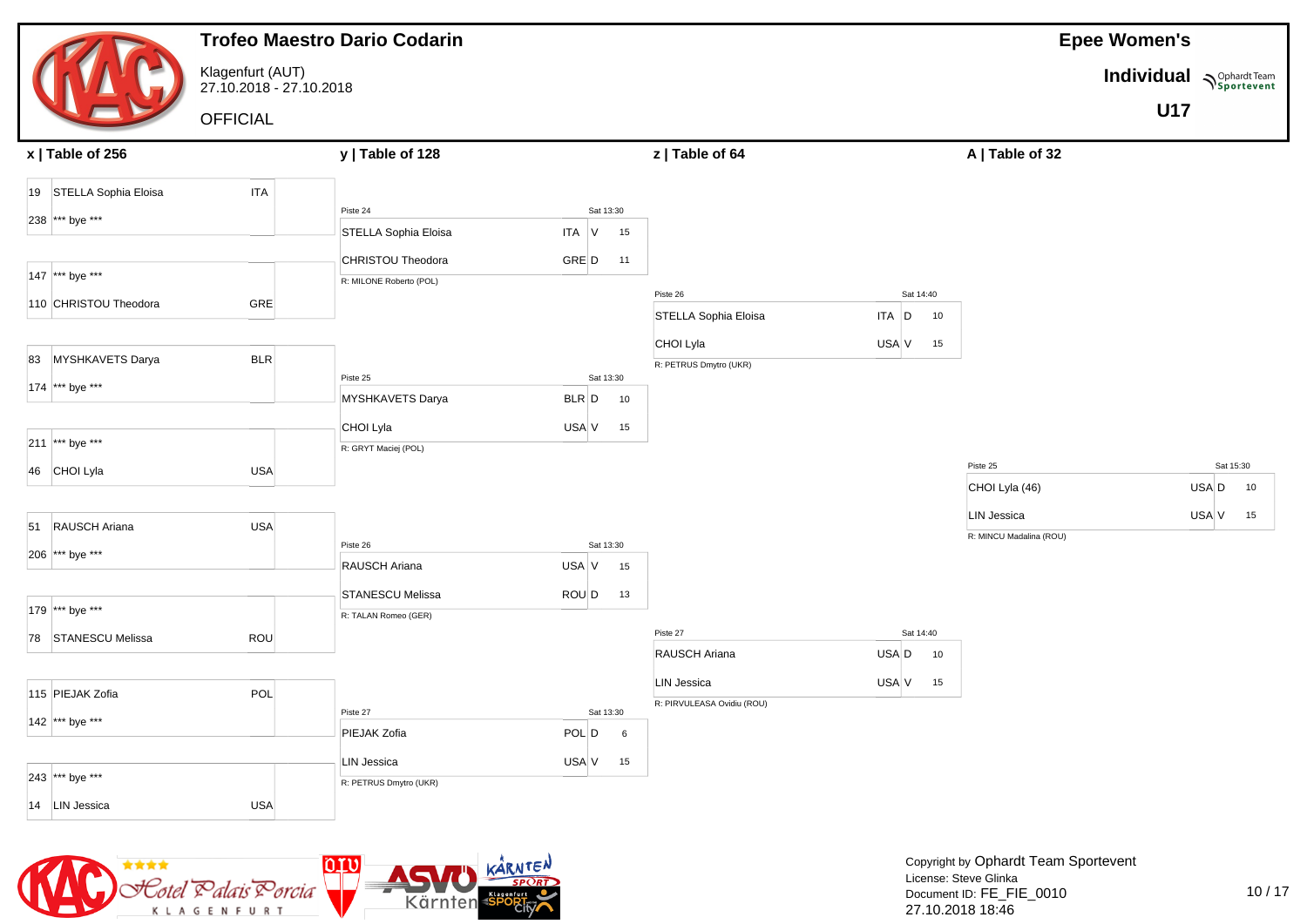|                          |                                             | <b>Trofeo Maestro Dario Codarin</b>    |                          |                                              |                           | <b>Epee Women's</b>      |
|--------------------------|---------------------------------------------|----------------------------------------|--------------------------|----------------------------------------------|---------------------------|--------------------------|
|                          | Klagenfurt (AUT)<br>27.10.2018 - 27.10.2018 |                                        |                          |                                              |                           | Individual Nophardt Team |
|                          | <b>OFFICIAL</b>                             |                                        |                          |                                              |                           | <b>U17</b>               |
| x   Table of 256         |                                             | y   Table of 128                       |                          | z   Table of 64                              | A   Table of 32           |                          |
| 11 CENA Marzia           | <b>ITA</b>                                  | Piste 24                               | Sat 13:50                |                                              |                           |                          |
| 246 *** bye ***          |                                             | <b>CENA Marzia</b>                     | $ITA$ V<br>15            |                                              |                           |                          |
| 139 *** bye ***          |                                             | PAGENSTECHER Nina                      | GER D<br>$\overline{7}$  |                                              |                           |                          |
| 118 PAGENSTECHER Nina    | GER                                         | R: PIRVULEASA Ovidiu (ROU)             |                          | Piste 24                                     | Sat 15:00                 |                          |
|                          |                                             |                                        |                          | <b>CENA Marzia</b>                           | ITA V<br>15               |                          |
| 75 ZIETEK Patrycja       | POL                                         |                                        |                          | ZIETEK Patrycja (75)<br>R: BATURA Ivan (BLR) | POL D<br>8                |                          |
| 182 *** bye ***          |                                             | Piste 25<br>ZIETEK Patrycja            | Sat 13:50<br>POL V<br>15 |                                              |                           |                          |
|                          |                                             | <b>GAO</b> Aretha                      | USA D<br>14              |                                              |                           |                          |
| 203 *** bye ***          |                                             | R: SEMEREDY Alexandra (HUN)            |                          |                                              | Piste 26                  | Sat 15:30                |
| 54 GAO Aretha            | <b>USA</b>                                  |                                        |                          |                                              | <b>CENA Marzia</b>        | $ITA$ V<br>15            |
| PENNISI Alessandra<br>43 | <b>ITA</b>                                  |                                        |                          |                                              | <b>CAFORIO Gaia</b>       | ITA D<br>11              |
| 214 *** bye ***          |                                             | Piste 26<br>PENNISI Alessandra         | Sat 13:50<br>ITA V<br>15 |                                              | R: PAAKKONEN Juhani (FIN) |                          |
|                          |                                             | ZERLAUTH Anna-Lea                      | AUT D<br>8               |                                              |                           |                          |
| 171 *** bye ***          |                                             | R: TALAN Romeo (GER)                   |                          |                                              |                           |                          |
| 86 ZERLAUTH Anna-Lea     | AUT                                         |                                        |                          | Piste 25<br>PENNISI Alessandra               | Sat 15:00<br>ITA D<br>14  |                          |
| 107 TRUDSOE Ria          | <b>DEN</b>                                  |                                        |                          | CAFORIO Gaia                                 | ITA V<br>15               |                          |
| 150 *** bye ***          |                                             | Piste 27                               | Sat 13:50                | R: CELLEROVA Michala (SVK)                   |                           |                          |
|                          |                                             | <b>TRUDSOE Ria</b>                     | DEN D<br>8               |                                              |                           |                          |
| 235 *** bye ***          |                                             | CAFORIO Gaia<br>R: PETRUS Dmytro (UKR) | $ITA$ V<br>15            |                                              |                           |                          |
| 22 CAFORIO Gaia          | <b>ITA</b>                                  |                                        |                          |                                              |                           |                          |

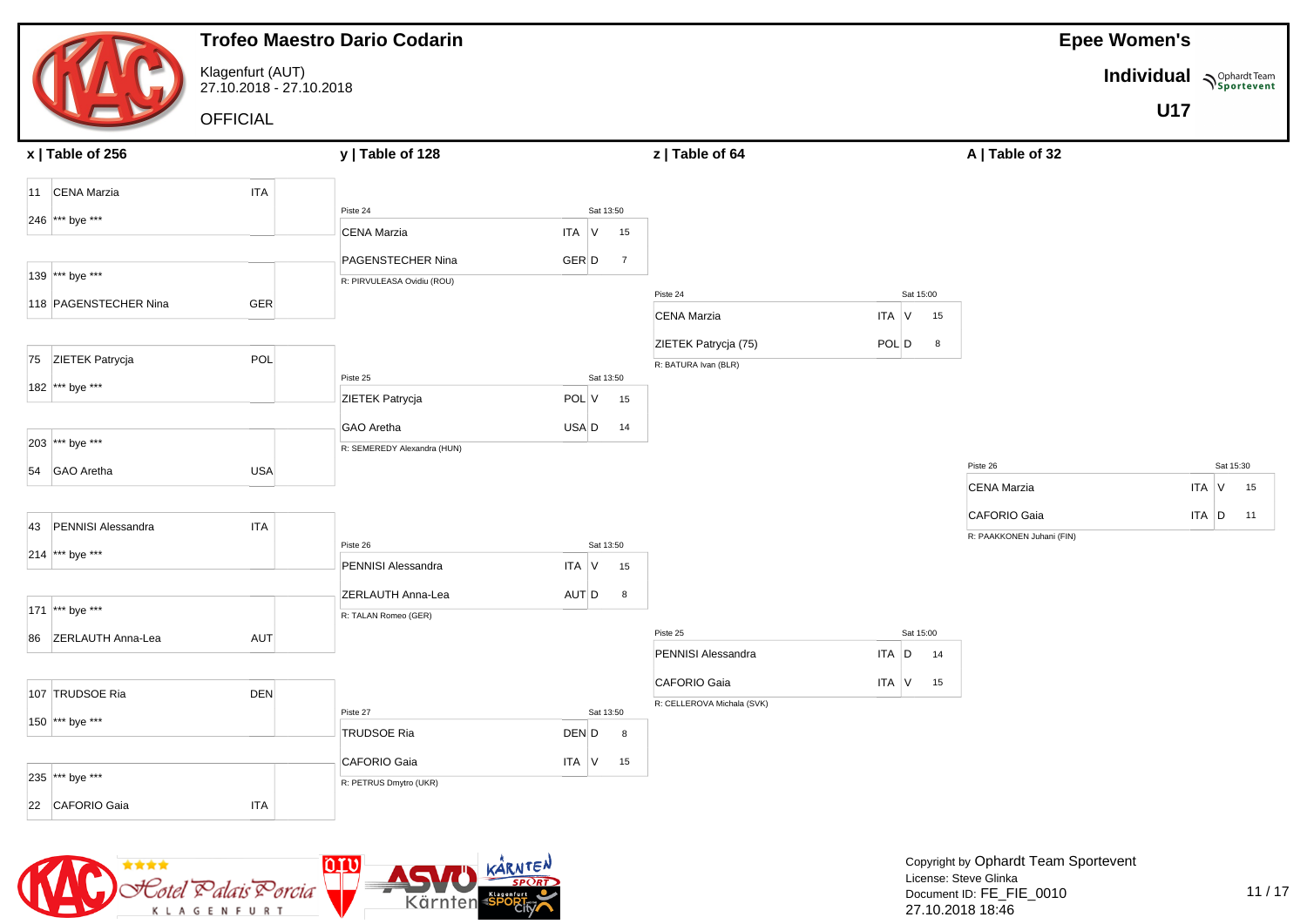|                           |                                             |                | <b>Trofeo Maestro Dario Codarin</b> |       |                |                                                      |                          |                                                       | <b>Epee Women's</b>      |                          |  |
|---------------------------|---------------------------------------------|----------------|-------------------------------------|-------|----------------|------------------------------------------------------|--------------------------|-------------------------------------------------------|--------------------------|--------------------------|--|
|                           | Klagenfurt (AUT)<br>27.10.2018 - 27.10.2018 |                |                                     |       |                |                                                      |                          |                                                       | Individual Nophardt Team |                          |  |
|                           | <b>OFFICIAL</b>                             |                |                                     |       |                |                                                      |                          |                                                       | <b>U17</b>               |                          |  |
| x   Table of 256          |                                             |                | y   Table of 128                    |       |                | z   Table of 64                                      |                          | A   Table of 32                                       |                          |                          |  |
| 27 MOROIANU Bianca        | <b>ROU</b>                                  |                |                                     |       |                |                                                      |                          |                                                       |                          |                          |  |
| 230 *** bye ***           |                                             |                | Piste 24                            |       | Sat 14:10      |                                                      |                          |                                                       |                          |                          |  |
|                           |                                             |                | MOROIANU Bianca                     | ROU V | 15             |                                                      |                          |                                                       |                          |                          |  |
|                           |                                             |                | <b>TANTMANN Evelin</b>              | HUN D | $\overline{7}$ |                                                      |                          |                                                       |                          |                          |  |
| 155 *** bye ***           |                                             |                | R: TALAN Romeo (GER)                |       |                | Piste 26                                             | Sat 15:00                |                                                       |                          |                          |  |
| 102 TANTMANN Evelin       | <b>HUN</b>                                  |                |                                     |       |                | MOROIANU Bianca                                      | ROU V<br>15              |                                                       |                          |                          |  |
|                           |                                             |                |                                     |       |                | <b>TOLMACHOVA Olha</b>                               | UKR D<br>12              |                                                       |                          |                          |  |
| 91 ZOTA Diana             | <b>ROU</b>                                  |                |                                     |       |                | R: GRYT Maciej (POL)                                 |                          |                                                       |                          |                          |  |
| 166 *** bye ***           |                                             |                | Piste 25                            |       | Sat 14:10      |                                                      |                          |                                                       |                          |                          |  |
|                           |                                             |                | ZOTA Diana                          | ROU D | 13             |                                                      |                          |                                                       |                          |                          |  |
|                           |                                             |                | <b>TOLMACHOVA Olha</b>              | UKR V | 15             |                                                      |                          |                                                       |                          |                          |  |
| 219 *** bye ***           |                                             |                | R: MILONE Roberto (POL)             |       |                |                                                      |                          |                                                       |                          |                          |  |
| 38   TOLMACHOVA Olha      | <b>UKR</b>                                  |                |                                     |       |                |                                                      |                          | Piste 27<br><b>MOROIANU Bianca</b>                    |                          | Sat 15:30<br>ROU D<br>13 |  |
|                           |                                             |                |                                     |       |                |                                                      |                          |                                                       |                          |                          |  |
| 59 TATARU Georgiana       | ROU                                         |                |                                     |       |                |                                                      |                          | VOLOSHYNA Mariya (123)<br>R: BROSCHEID Frederik (GER) |                          | UKR V<br>14              |  |
| 198 *** bye ***           |                                             |                | Piste 26                            |       | Sat 14:10      |                                                      |                          |                                                       |                          |                          |  |
|                           |                                             |                | <b>TATARU Georgiana</b>             | ROU D | $-5$           |                                                      |                          |                                                       |                          |                          |  |
|                           |                                             |                | ZARETSKAYA Lizaveta                 | BLR V | $\overline{7}$ |                                                      |                          |                                                       |                          |                          |  |
| 187 *** bye ***           |                                             |                | R: GRYT Maciej (POL)                |       |                |                                                      |                          |                                                       |                          |                          |  |
| 70 ZARETSKAYA Lizaveta    | <b>BLR</b>                                  |                |                                     |       |                | Piste 27<br>ZARETSKAYA Lizaveta (70)                 | Sat 15:00<br>BLR D<br>13 |                                                       |                          |                          |  |
| Piste 26                  | Sat 12:45                                   |                |                                     |       |                |                                                      |                          |                                                       |                          |                          |  |
| 123 VOLOSHYNA Mariya      | UKR V                                       | 15             |                                     |       |                | VOLOSHYNA Mariya (123)<br>R: SCHMEDLER Michael (AUT) | UKR V<br>15              |                                                       |                          |                          |  |
| 134 SOHLBERG Oona         | $FIN$ $D$                                   | $\overline{7}$ | Piste 27                            |       | Sat 14:10      |                                                      |                          |                                                       |                          |                          |  |
| R: TALAN Romeo (GER)      |                                             |                | VOLOSHYNA Mariya                    | UKR V | 15             |                                                      |                          |                                                       |                          |                          |  |
|                           |                                             |                | MELINTESCU Ana Maria                | ROU D | 14             |                                                      |                          |                                                       |                          |                          |  |
| 251 *** bye ***           |                                             |                | R: LACH Werner (AUT)                |       |                |                                                      |                          |                                                       |                          |                          |  |
| MELINTESCU Ana Maria<br>6 | ROU                                         |                |                                     |       |                |                                                      |                          |                                                       |                          |                          |  |

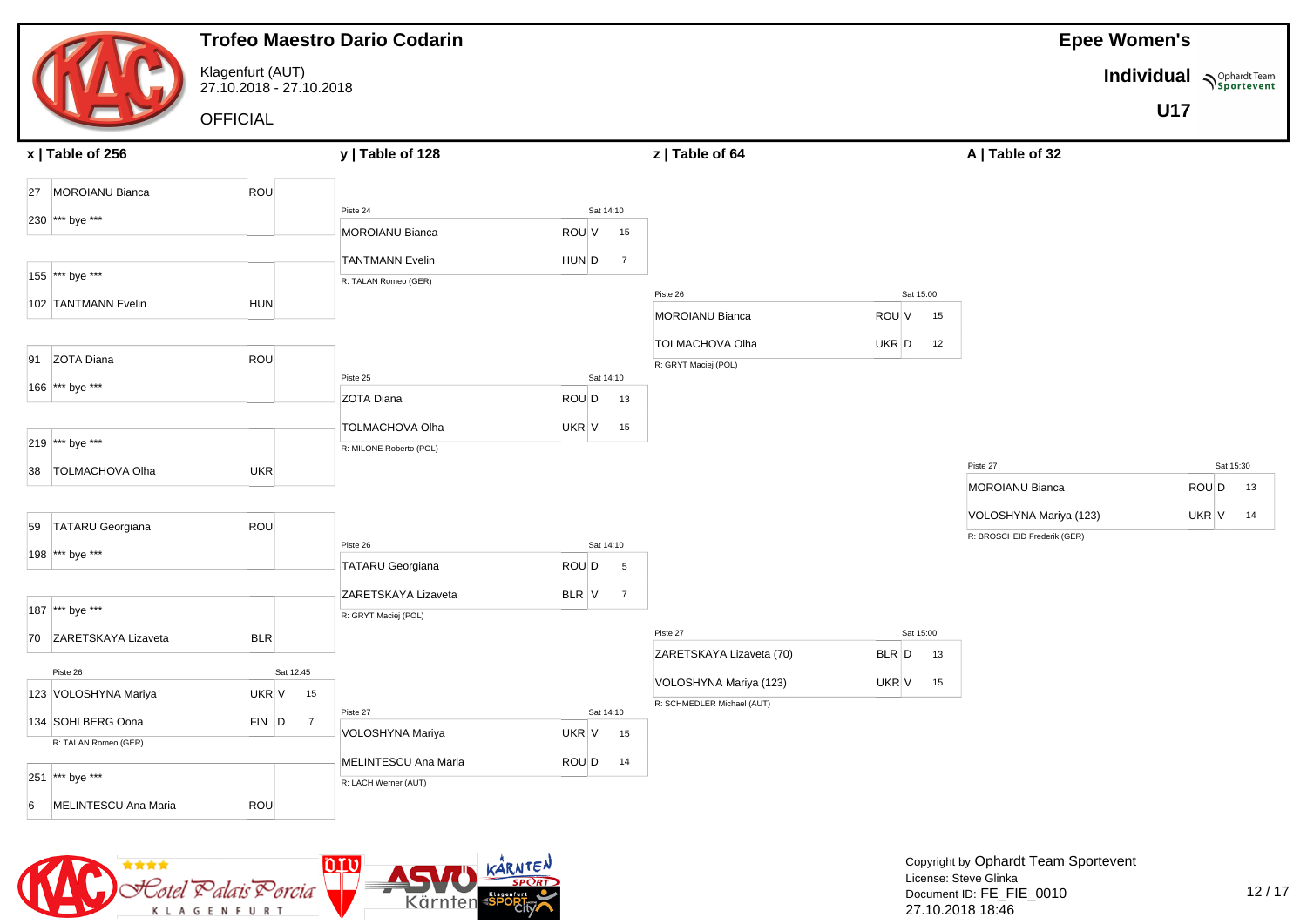| Klagenfurt (AUT)<br>Individual Nophardt Team<br>27.10.2018 - 27.10.2018<br><b>U17</b><br><b>OFFICIAL</b><br>y   Table of 128<br>z   Table of 64<br>A   Table of 32<br>x   Table of 256<br><b>USA</b><br>YAMANAKA Mina<br>17<br>Piste 28<br>Sat 13:10<br>250 *** bye ***<br>YAMANAKA Mina<br>USA D<br>13 |               |
|---------------------------------------------------------------------------------------------------------------------------------------------------------------------------------------------------------------------------------------------------------------------------------------------------------|---------------|
|                                                                                                                                                                                                                                                                                                         |               |
|                                                                                                                                                                                                                                                                                                         |               |
|                                                                                                                                                                                                                                                                                                         |               |
|                                                                                                                                                                                                                                                                                                         |               |
|                                                                                                                                                                                                                                                                                                         |               |
|                                                                                                                                                                                                                                                                                                         |               |
| KOLETSOU Evrydiki<br>GRE V<br>15                                                                                                                                                                                                                                                                        |               |
| 135 *** bye ***<br>R: KORES Gaja (SLO)<br>Sat 14:40<br>Piste 28                                                                                                                                                                                                                                         |               |
| GRE<br>122 KOLETSOU Evrydiki<br>KOLETSOU Evrydiki (122)<br>GRE D<br>13                                                                                                                                                                                                                                  |               |
|                                                                                                                                                                                                                                                                                                         |               |
| MACCAGNO Carola<br>$ITA$ $V$<br>15<br>GER<br>71 WEDEL Floria<br>R: LACH Werner (AUT)                                                                                                                                                                                                                    |               |
| Piste 29<br>Sat 13:10<br>186 *** bye ***                                                                                                                                                                                                                                                                |               |
| <b>WEDEL Floria</b><br>GER D<br>$\overline{7}$                                                                                                                                                                                                                                                          |               |
| MACCAGNO Carola<br>$ITA$ V<br>15                                                                                                                                                                                                                                                                        |               |
| 199 *** bye ***<br>R: CELLEROVA Michala (SVK)                                                                                                                                                                                                                                                           |               |
| Piste 28<br><b>ITA</b><br>58 MACCAGNO Carola                                                                                                                                                                                                                                                            | Sat 15:30     |
| MACCAGNO Carola (58)                                                                                                                                                                                                                                                                                    | ITA V<br>15   |
| <b>BIELESZOVA Veronika</b><br>GRE<br>39 KARAMPINI Eirini                                                                                                                                                                                                                                                | $CZE$ D<br>10 |
| R: BAKUM Andrii (UKR)<br>Piste 30<br>Sat 13:10                                                                                                                                                                                                                                                          |               |
| 218 *** bye ***<br><b>KARAMPINI Eirini</b><br>GRE V<br>15                                                                                                                                                                                                                                               |               |
| <b>PRINZ Nele</b><br>GER D<br>$\,6\,$                                                                                                                                                                                                                                                                   |               |
| 167 *** bye ***<br>R: LACH Werner (AUT)                                                                                                                                                                                                                                                                 |               |
| Piste 29<br>Sat 14:40<br>90 PRINZ Nele<br><b>GER</b>                                                                                                                                                                                                                                                    |               |
| <b>KARAMPINI Eirini</b><br>GRE D<br>5                                                                                                                                                                                                                                                                   |               |
| <b>BIELESZOVA Veronika</b><br>CZE V<br>15                                                                                                                                                                                                                                                               |               |
| POL<br>103 OSTROWSKA Alicja<br>R: BAKUM Andrii (UKR)<br>Sat 13:10<br>Piste 31                                                                                                                                                                                                                           |               |
| 154 *** bye ***<br>OSTROWSKA Alicja<br>POL D<br>$\overline{2}$                                                                                                                                                                                                                                          |               |
|                                                                                                                                                                                                                                                                                                         |               |
| BIELESZOVA Veronika<br>CZE V<br>15<br>231 *** bye ***<br>R: MINCU Madalina (ROU)                                                                                                                                                                                                                        |               |
| 26 BIELESZOVA Veronika<br>CZE                                                                                                                                                                                                                                                                           |               |

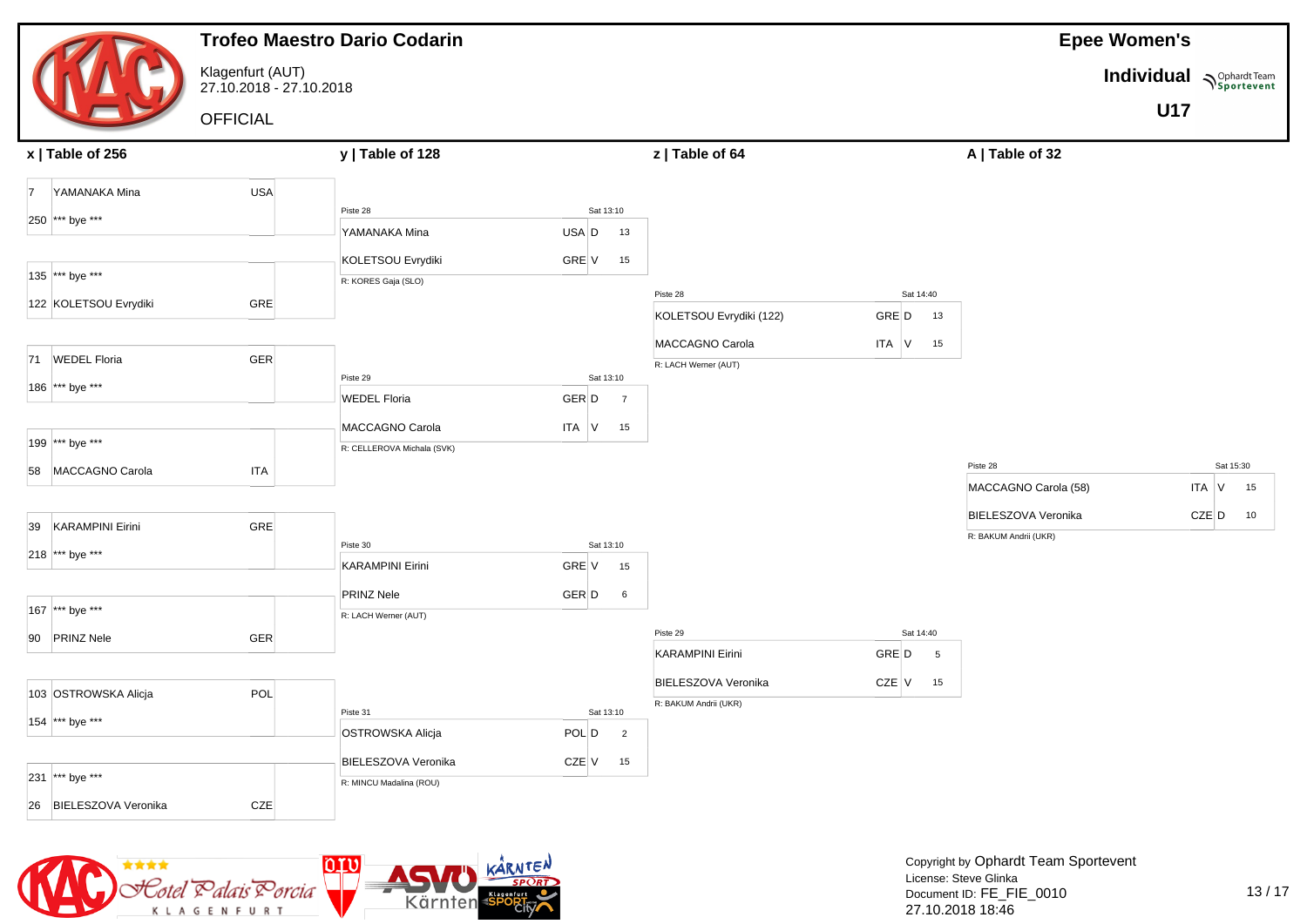|                                                    |                                             | <b>Trofeo Maestro Dario Codarin</b>                         |                                      |                                                       |                              |                                                | <b>Epee Women's</b>      |                                      |
|----------------------------------------------------|---------------------------------------------|-------------------------------------------------------------|--------------------------------------|-------------------------------------------------------|------------------------------|------------------------------------------------|--------------------------|--------------------------------------|
|                                                    | Klagenfurt (AUT)<br>27.10.2018 - 27.10.2018 |                                                             |                                      |                                                       |                              |                                                | Individual Nophardt Team |                                      |
|                                                    | <b>OFFICIAL</b>                             |                                                             |                                      |                                                       |                              |                                                | <b>U17</b>               |                                      |
| x   Table of 256                                   |                                             | y   Table of 128                                            |                                      | z   Table of 64                                       |                              | A   Table of 32                                |                          |                                      |
| 23 BERARDELLI Lavinia<br>234 *** bye ***           | <b>ITA</b>                                  | Piste 28<br><b>BERARDELLI Lavinia</b>                       | Sat 13:30<br>ITA V<br>15             |                                                       |                              |                                                |                          |                                      |
| 151 *** bye ***<br>106 ZENS Anna                   | <b>LUX</b>                                  | ZENS Anna<br>R: PAAKKONEN Juhani (FIN)                      | LUX D<br>$\overline{7}$              | Piste 30<br><b>BERARDELLI Lavinia</b>                 | Sat 14:40<br>$ITA$ $D$<br>12 |                                                |                          |                                      |
| <b>TVERDOKHLIB Sofiya</b><br>87<br>170 *** bye *** | <b>UKR</b>                                  | Piste 29<br><b>TVERDOKHLIB Sofiya</b>                       | Sat 13:30<br>UKR D<br>9              | <b>WIKTOR Weronika</b><br>R: SEMEREDY Alexandra (HUN) | POL V<br>15                  |                                                |                          |                                      |
| 215 *** bye ***<br>42 WIKTOR Weronika              | POL                                         | WIKTOR Weronika<br>R: BATURA Ivan (BLR)                     | POL V<br>15                          |                                                       |                              | Piste 29<br>WIKTOR Weronika (42)               |                          | Sat 15:30<br>POL D<br>$\overline{7}$ |
| 55<br><b>LURYE Sarah</b><br>202 *** bye ***        | <b>USA</b>                                  | Piste 30<br>LURYE Sarah                                     | Sat 13:30<br>USA V<br>15             |                                                       |                              | LURYE Sarah (55)<br>R: PIRVULEASA Ovidiu (ROU) |                          | USA V<br>8                           |
| 183 *** bye ***<br>74 SCHWENNINGER Fabienne        | AUT                                         | <b>SCHWENNINGER Fabienne</b><br>R: SEMEREDY Alexandra (HUN) | AUT D<br>$\mathbf{3}$                | Piste 31<br><b>LURYE Sarah</b>                        | Sat 14:40<br>USA V<br>15     |                                                |                          |                                      |
| 119 PYO Yunice<br>138 *** bye ***                  | <b>USA</b>                                  | Piste 31<br>PYO Yunice                                      | Sat 13:30<br>USA D<br>$\overline{7}$ | <b>KECMAN Milica</b><br>R: BROSCHEID Frederik (GER)   | SRB <sub>D</sub><br>9        |                                                |                          |                                      |
| 247 *** bye ***<br>10 KECMAN Milica                | <b>SRB</b>                                  | <b>KECMAN Milica</b><br>R: MINCU Madalina (ROU)             | SRB V<br>15                          |                                                       |                              |                                                |                          |                                      |



Copyright by Ophardt Team Sportevent License: Steve Glinka Document ID: FE\_FIE\_0010 27.10.2018 18:46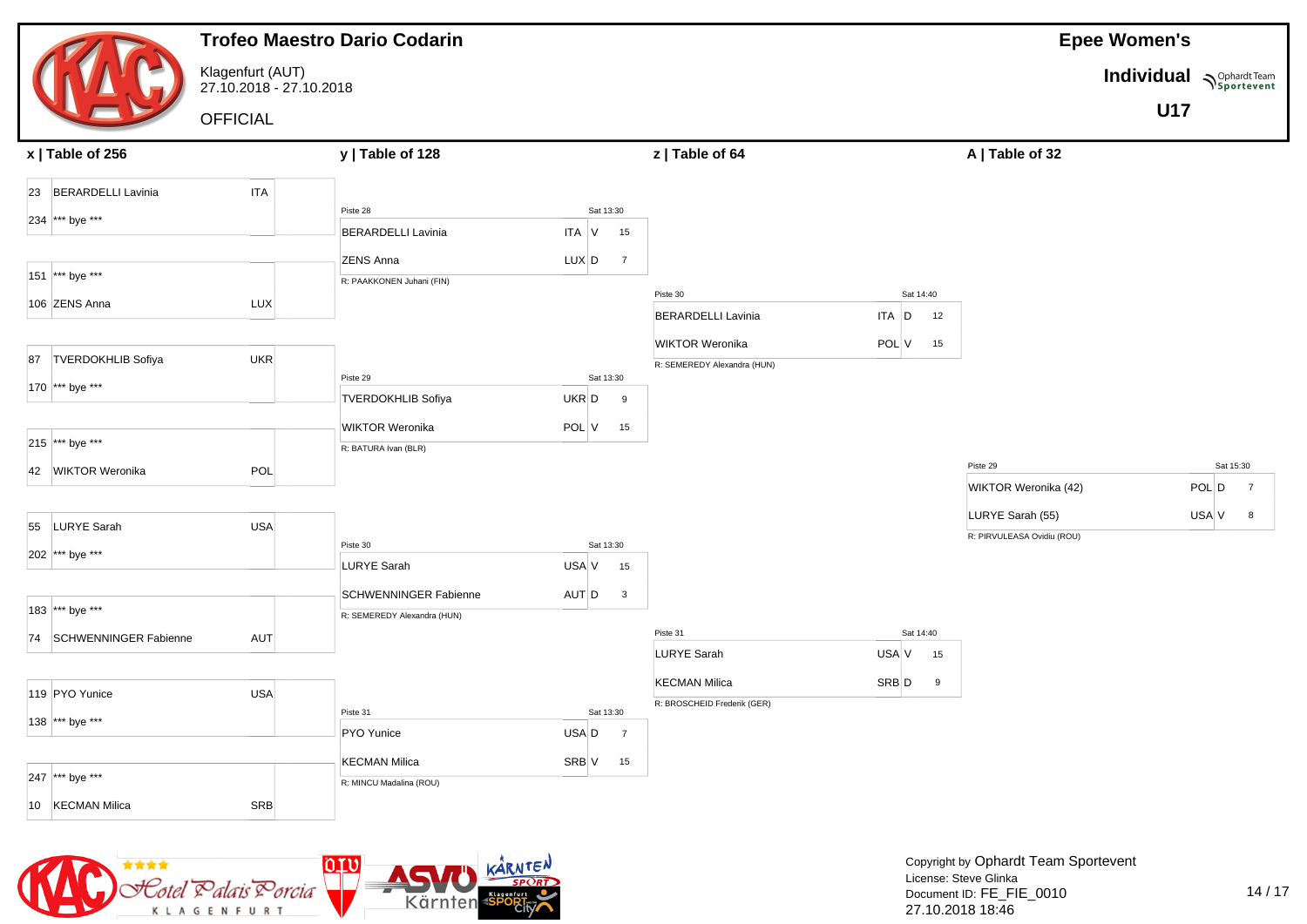|                                         |                                             | <b>Trofeo Maestro Dario Codarin</b>                 |                                  |                                                       |                          |                                      | <b>Epee Women's</b>      |                            |
|-----------------------------------------|---------------------------------------------|-----------------------------------------------------|----------------------------------|-------------------------------------------------------|--------------------------|--------------------------------------|--------------------------|----------------------------|
|                                         | Klagenfurt (AUT)<br>27.10.2018 - 27.10.2018 |                                                     |                                  |                                                       |                          |                                      | Individual Nophardt Team |                            |
|                                         | <b>OFFICIAL</b>                             |                                                     |                                  |                                                       |                          |                                      | <b>U17</b>               |                            |
| x   Table of 256                        |                                             | y   Table of 128                                    |                                  | z   Table of 64                                       |                          | A   Table of 32                      |                          |                            |
| 15 DE PICCOLI Chiara<br>242 *** bye *** | <b>ITA</b>                                  | Piste 28                                            | Sat 13:50                        |                                                       |                          |                                      |                          |                            |
|                                         |                                             | DE PICCOLI Chiara                                   | <b>ITA</b><br>$\mathsf{V}$<br>15 |                                                       |                          |                                      |                          |                            |
| 143 *** bye ***                         |                                             | <b>BILLI Sofia</b><br>R: LACH Werner (AUT)          | ITA D<br>12                      |                                                       |                          |                                      |                          |                            |
| 114 BILLI Sofia                         | <b>ITA</b>                                  |                                                     |                                  | Piste 28<br>DE PICCOLI Chiara                         | Sat 15:00<br>ITA V<br>15 |                                      |                          |                            |
|                                         |                                             |                                                     |                                  | SADOVA Dariia (79)                                    | UKR D<br>12              |                                      |                          |                            |
| 79 SADOVA Dariia<br>178 *** bye ***     | <b>UKR</b>                                  | Piste 29                                            | Sat 13:50                        | R: CIUCULESCU Alina (ROU)                             |                          |                                      |                          |                            |
|                                         |                                             | SADOVA Dariia                                       | UKR V<br>15                      |                                                       |                          |                                      |                          |                            |
| 207 *** bye ***                         |                                             | <b>DRAGHICI</b> Ioana<br>R: CELLEROVA Michala (SVK) | ROU D<br>12                      |                                                       |                          |                                      |                          |                            |
| 50 DRAGHICI Ioana                       | ROU                                         |                                                     |                                  |                                                       |                          | Piste 30                             |                          | Sat 15:30                  |
|                                         |                                             |                                                     |                                  |                                                       |                          | DE PICCOLI Chiara<br>ZGRYZNIAK Kinga |                          | ITA V<br>15<br>POL D<br>13 |
| MAJDANDZIC Maja<br>47                   | CRO                                         | Piste 30                                            | Sat 13:50                        |                                                       |                          | R: KORES Gaja (SLO)                  |                          |                            |
| 210 *** bye ***                         |                                             | MAJDANDZIC Maja                                     | CRO D<br>9                       |                                                       |                          |                                      |                          |                            |
| 175 *** bye ***                         |                                             | <b>ROPKE Greta</b><br>R: KORES Gaja (SLO)           | GER V<br>15                      |                                                       |                          |                                      |                          |                            |
| 82 ROPKE Greta                          | GER                                         |                                                     |                                  | Piste 29                                              | Sat 15:00                |                                      |                          |                            |
|                                         |                                             |                                                     |                                  | ROPKE Greta (82)                                      | GER D<br>12              |                                      |                          |                            |
| 111 GWOZDZ Julia                        | POL                                         | Piste 31                                            | Sat 13:50                        | <b>ZGRYZNIAK Kinga</b><br>R: SEMEREDY Alexandra (HUN) | POL V 15                 |                                      |                          |                            |
| 146 *** bye ***                         |                                             | GWOZDZ Julia                                        | POL D<br>10                      |                                                       |                          |                                      |                          |                            |
| 239 *** bye ***                         |                                             | ZGRYZNIAK Kinga                                     | $POL$ V<br>15                    |                                                       |                          |                                      |                          |                            |
| 18 ZGRYZNIAK Kinga                      | POL                                         | R: MINCU Madalina (ROU)                             |                                  |                                                       |                          |                                      |                          |                            |

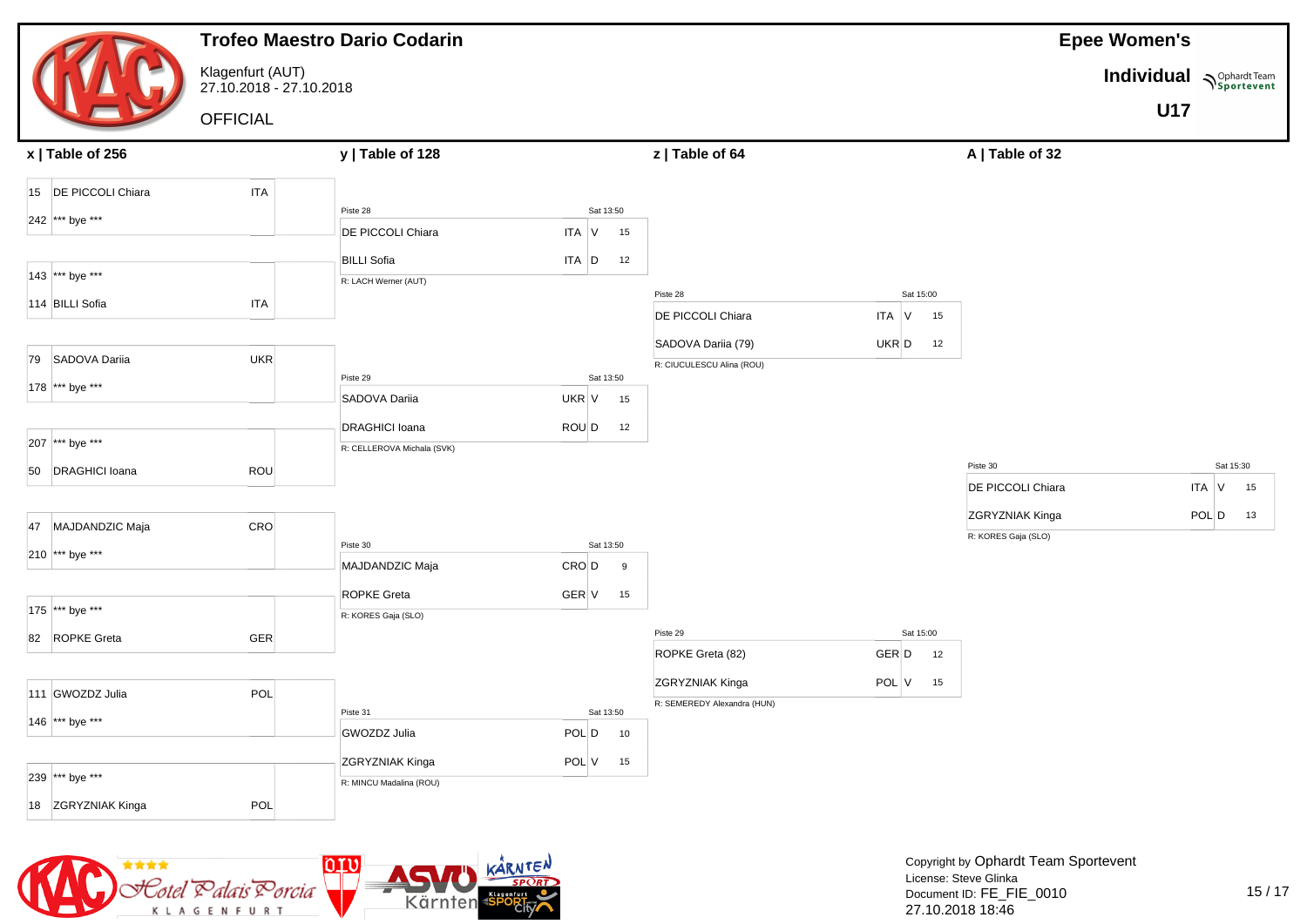|                                                                    | <b>Trofeo Maestro Dario Codarin</b>                                      |                                                        |                         | <b>Epee Women's</b>                             |             |
|--------------------------------------------------------------------|--------------------------------------------------------------------------|--------------------------------------------------------|-------------------------|-------------------------------------------------|-------------|
| Klagenfurt (AUT)<br>27.10.2018 - 27.10.2018                        |                                                                          |                                                        |                         | Individual Nophardt Team                        |             |
| <b>OFFICIAL</b>                                                    |                                                                          |                                                        |                         | <b>U17</b>                                      |             |
| x   Table of 256                                                   | y   Table of 128                                                         | z   Table of 64                                        |                         | A   Table of 32                                 |             |
| <b>UKR</b><br>LAZARENKO OLEKSANDRA<br>31                           |                                                                          |                                                        |                         |                                                 |             |
| 226 *** bye ***                                                    | Piste 28<br>Sat 14:10<br>LAZARENKO OLEKSANDRA<br>UKR D<br>8              |                                                        |                         |                                                 |             |
| 159 *** bye ***                                                    | JANELLI Zofia<br>POL V<br>15                                             |                                                        |                         |                                                 |             |
| POL<br>98 JANELLI Zofia                                            | R: BATURA Ivan (BLR)                                                     | Piste 30                                               | Sat 15:00               |                                                 |             |
|                                                                    |                                                                          | JANELLI Zofia (98)                                     | POL V<br>15             |                                                 |             |
| EST<br>MELLES Anne-Mai<br>95                                       | Piste 29                                                                 | MELLES Anne-Mai (95)<br>R: LACH Werner (AUT)           | EST D<br>$\overline{7}$ |                                                 |             |
| 162 *** bye ***                                                    | Sat 14:10<br>MELLES Anne-Mai<br>EST V<br>15                              |                                                        |                         |                                                 |             |
| 223 *** bye ***                                                    | GER D<br><b>GOLDMANN Lara</b><br>11                                      |                                                        |                         |                                                 |             |
| <b>GER</b><br>34 GOLDMANN Lara                                     | R: PAAKKONEN Juhani (FIN)                                                |                                                        | Piste 31                |                                                 | Sat 15:30   |
|                                                                    |                                                                          |                                                        |                         | JANELLI Zofia (98)                              | POL V<br>15 |
| ROU<br>63 OLTEANU Daria                                            |                                                                          |                                                        |                         | SALAMON Reka (66)<br>R: DAL POZZOLO Marco (ITA) | HUN D<br>14 |
| 194 *** bye ***                                                    | Sat 14:10<br>Piste 30<br><b>OLTEANU Daria</b><br>ROU D<br>$\overline{7}$ |                                                        |                         |                                                 |             |
| 191 *** bye ***                                                    | $HUN V$ 15<br><b>SALAMON Reka</b>                                        |                                                        |                         |                                                 |             |
| <b>HUN</b><br>66 SALAMON Reka                                      | R: KORES Gaja (SLO)                                                      | Piste 31                                               | Sat 15:00               |                                                 |             |
| Sat 12:45<br>Piste 27                                              |                                                                          | SALAMON Reka (66)                                      | HUN V<br>15             |                                                 |             |
| EST V<br>127 BOBROVA Elizaveta<br>15                               | Sat 14:10                                                                | <b>BARATTA Margherita</b><br>R: SZCZESNIAK Piotr (POL) | $ITA$ $D$<br>12         |                                                 |             |
| $NED$ 0 11<br>130 GYOVAI Lilla Kinga<br>R: MIELNICZEK Ignacy (POL) | Piste 31<br><b>BOBROVA Elizaveta</b><br>EST D<br>10                      |                                                        |                         |                                                 |             |
| 255 *** bye ***                                                    | <b>BARATTA Margherita</b><br>ITA V<br>15                                 |                                                        |                         |                                                 |             |
| <b>BARATTA Margherita</b><br>ITA<br>$\overline{2}$                 | R: MINCU Madalina (ROU)                                                  |                                                        |                         |                                                 |             |

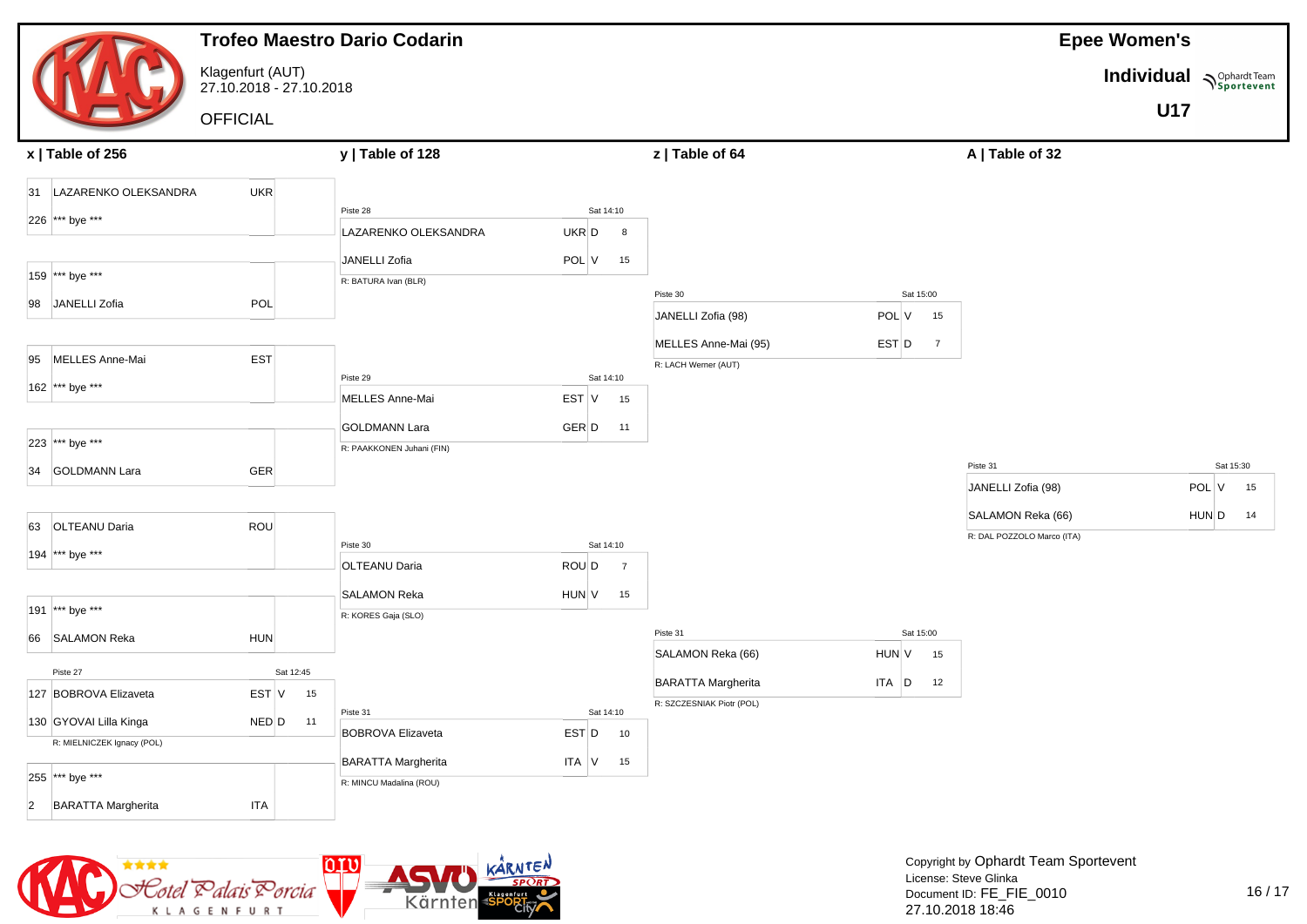|                 | <b>Trofeo</b>          |
|-----------------|------------------------|
|                 | Klagenfur<br>27.10.201 |
|                 | <b>OFFICIA</b>         |
| B   Table of 16 |                        |
| Piste 18        |                        |

### **Maestro Dario Codarin**

Klagenfurt (AUT) 27.10.2018 - 27.10.2018 **Epee Women's**

**Individual Supplardt Team** 

**U17**

AL

|                | B   Table of 16<br>Piste 18             |            | Sat 16:00      | H   Table of 8                                          |           |           |    | I   Semi-Final               |                      |           | $K$   Final                                     |            |
|----------------|-----------------------------------------|------------|----------------|---------------------------------------------------------|-----------|-----------|----|------------------------------|----------------------|-----------|-------------------------------------------------|------------|
|                | <b>CANDREVA Greta</b>                   | $USA V$ 15 |                |                                                         |           |           |    |                              |                      |           |                                                 |            |
|                |                                         |            |                | Piste BLUE                                              |           | Sat 16:30 |    |                              |                      |           |                                                 |            |
| 16             | <b>HUSISIAN Hadley</b>                  | USA D      | 12             |                                                         |           |           |    |                              |                      |           |                                                 |            |
|                | R: MIELNICZEK Ignacy (POL)<br>Piste 19  |            | Sat 16:00      | <b>CANDREVA Greta</b>                                   | USA V     |           | 15 |                              |                      |           |                                                 |            |
| 9              | PAULIS Lucrezia (24)                    | ITA V      | 11             | PAULIS Lucrezia (24)<br>R: BROSCHEID Frederik (GER)     | $ITA$ $D$ |           | 14 |                              |                      |           |                                                 |            |
| 8              | RODOPOULOU Nefeli                       | GRE D      | $\overline{c}$ |                                                         |           |           |    | Piste BLUE                   |                      | Sat 17:20 |                                                 |            |
|                | R: BATURA Ivan (BLR)                    |            |                |                                                         |           |           |    | <b>CANDREVA Greta</b>        | USA V                | 15        |                                                 |            |
|                | Piste 20                                |            | Sat 16:00      |                                                         |           |           |    | CONSTANTINESCU Cristina (20) | ROU D                | 8         |                                                 |            |
| 5              | BULAVKO Sofya (28)                      | USA V      | 15             |                                                         |           |           |    | R: SCHMEDLER Michael (AUT)   |                      |           |                                                 |            |
| 12             | <b>KHROL Jaclyn</b>                     | USA D      | 9              | Piste YELLOW                                            |           | Sat 16:30 |    |                              |                      |           |                                                 |            |
|                | R: BROSCHEID Frederik (GER)<br>Piste 21 |            | Sat 16:00      | BULAVKO Sofya (28)                                      | USA D     |           | 14 |                              |                      |           |                                                 |            |
| 13             | CONSTANTINESCU Cristina (20)            | ROU V      | 15             | CONSTANTINESCU Cristina (20)<br>R: MILONE Roberto (POL) | ROU V     |           | 15 |                              |                      |           |                                                 |            |
| $\overline{4}$ | PELA' Matilde (29)                      | $ITA$ $D$  | 12             |                                                         |           |           |    |                              |                      |           | Piste FI                                        | Sat 17:50  |
|                | R: SCHMEDLER Michael (AUT)              |            |                |                                                         |           |           |    |                              |                      |           | <b>CANDREVA Greta</b>                           | $USA V$ 15 |
|                | Piste 28                                |            | Sat 16:00      |                                                         |           |           |    |                              |                      |           |                                                 |            |
| 3              | <b>KLUGHARDT Gloria</b>                 | POL D      | 11             |                                                         |           |           |    |                              |                      |           | CENA Marzia (11)<br>R: BROSCHEID Frederik (GER) | ITA D<br>8 |
| 14             | <b>LIN Jessica</b>                      | USA V      | 15             | Piste BLUE                                              |           | Sat 16:50 |    |                              |                      |           |                                                 |            |
|                | R: DAL POZZOLO Marco (ITA)              |            |                | LIN Jessica (14)                                        | USA D     |           | 10 |                              |                      |           |                                                 |            |
|                | Piste 29                                |            | Sat 16:00      | CENA Marzia (11)                                        | ITA V     |           | 15 |                              |                      |           |                                                 |            |
| 11             | <b>CENA Marzia</b>                      | ITA V      | 15             | R: PETRUS Dmytro (UKR)                                  |           |           |    |                              |                      |           |                                                 |            |
| 6              | VOLOSHYNA Mariya (123)                  | UKR D      | 12             |                                                         |           |           |    | Piste YELLOW                 |                      | Sat 17:20 |                                                 |            |
|                | R: MILONE Roberto (POL)                 |            |                |                                                         |           |           |    | CENA Marzia (11)             | <b>ITA</b><br>$\vee$ | 15        |                                                 |            |
|                | Piste 30                                |            | Sat 16:00      |                                                         |           |           |    | LURYE Sarah (55)             | USA D                | 6         |                                                 |            |
| 17             | MACCAGNO Carola (58)                    | $ITA$ $D$  | 10             |                                                         |           |           |    | R: PETRUS Dmytro (UKR)       |                      |           |                                                 |            |
| 10             | LURYE Sarah (55)                        | USA V      | 15             | Piste YELLOW<br>LURYE Sarah (55)                        | USA V     | Sat 16:50 | 15 |                              |                      |           |                                                 |            |
|                | R: LACH Werner (AUT)<br>Piste 31        |            | Sat 16:00      |                                                         |           |           |    |                              |                      |           |                                                 |            |
| 15             | <b>DE PICCOLI Chiara</b>                | ITA V      | 15             | DE PICCOLI Chiara (15)<br>R: SCHMEDLER Michael (AUT)    | ITA D     |           | 13 |                              |                      |           |                                                 |            |
| $\overline{2}$ | JANELLI Zofia (98)                      | POL D      | 12             |                                                         |           |           |    |                              |                      |           |                                                 |            |
|                | R: PIRVULEASA Ovidiu (ROU)              |            |                |                                                         |           |           |    |                              |                      |           |                                                 |            |

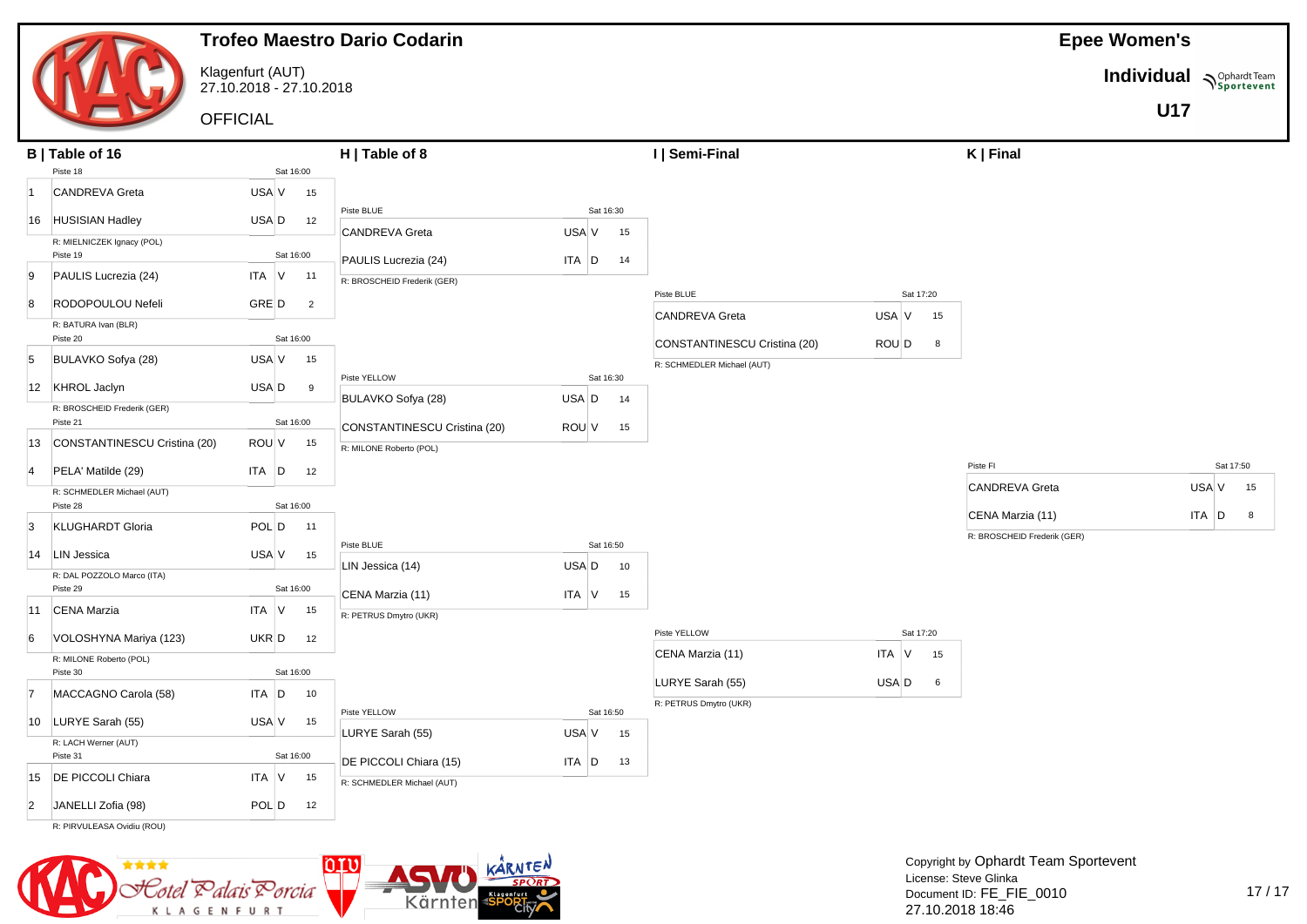**Trofeo Maestro Dario Codarin** Klagenfurt (AUT)

**Individual**

**Sportevent** 

**U17**

**OFFICIAL** 

# **Final placement**

| <b>Place</b> | <b>Nation</b> | <b>Name</b>                                       | yob  |
|--------------|---------------|---------------------------------------------------|------|
| 1            | <b>USA</b>    | <b>CANDREVA Greta</b>                             | 2002 |
| 2            | <b>ITA</b>    | <b>CENA Marzia</b>                                | 2002 |
| 3            | ROU           | <b>CONSTANTINESCU Cristina</b>                    | 2002 |
| 3            | <b>USA</b>    | <b>LURYE Sarah</b>                                | 2002 |
| Table of 8   |               |                                                   |      |
| 5            | <b>USA</b>    | <b>LIN Jessica</b>                                | 2003 |
| 6            | <b>ITA</b>    | DE PICCOLI Chiara                                 | 2003 |
| 7            | <b>ITA</b>    | PAULIS Lucrezia                                   | 2003 |
| 8            | <b>USA</b>    | <b>BULAVKO Sofya</b>                              | 2002 |
| Table of 16  |               |                                                   |      |
| 9            | <b>POL</b>    | <b>KLUGHARDT Gloria</b>                           | 2003 |
| 10           | <b>GRE</b>    | RODOPOULOU Nefeli                                 | 2003 |
| 11           | <b>USA</b>    | KHROL Jaclyn                                      | 2003 |
| 12           | <b>USA</b>    | <b>HUSISIAN Hadley</b>                            | 2003 |
| 13           | <b>ITA</b>    | PELA' Matilde                                     | 2003 |
| 14           | <b>ITA</b>    | <b>MACCAGNO Carola</b>                            | 2003 |
| 15           | POL           | JANELLI Zofia                                     | 2002 |
| 16           | <b>UKR</b>    | VOLOSHYNA Mariya                                  | 2002 |
| Table of 32  |               |                                                   |      |
| 17           | <b>USA</b>    | PIRKOWSKI Amanda                                  | 2002 |
| 18           | <b>USA</b>    | <b>JOYCE Michaela</b>                             | 2004 |
| 19           | POL           | ZGRYZNIAK Kinga                                   | 2003 |
| 20           | <b>USA</b>    | <b>KHAMIS Yasmine</b>                             | 2006 |
| 21           | <b>ITA</b>    | <b>CAFORIO Gaia</b>                               | 2003 |
| 22           | <b>CZE</b>    | BIELESZOVA Veronika                               | 2002 |
| 23           | ROU           | <b>MOROIANU Bianca</b>                            | 2003 |
| 24           | <b>CZE</b>    | PROKSIKOVA Patricie                               | 2002 |
| 25           | <b>AUT</b>    | LEGAC Gloria-Dahlia                               | 2003 |
| 26           | POL           | <b>WIKTOR Weronika</b>                            | 2002 |
| 27           | <b>USA</b>    | CHOI Lyla                                         | 2003 |
| 28           | <b>UKR</b>    | <b>MAZUR Yeva</b>                                 | 2003 |
| 29           | <b>ITA</b>    | <b>FRANCHINI Alice</b>                            | 2002 |
| 30           | <b>HUN</b>    | <b>SALAMON Reka</b>                               | 2004 |
| 31           | <b>UKR</b>    | KULESHOVA Polina                                  | 2003 |
| 32           | <b>ITA</b>    | <b>BUSCHINI Arianna</b>                           | 2002 |
| Table of 64  |               |                                                   |      |
| 33           | <b>ITA</b>    | <b>BARATTA Margherita</b>                         | 2003 |
| 34           | POL           | STASZULONEK Karolina                              | 2002 |
| 35           | <b>USA</b>    | <b>YEU Irene</b>                                  | 2002 |
| 36           | <b>SRB</b>    | <b>KECMAN Milica</b>                              | 2002 |
| 37           | <b>UKR</b>    | CHERNYSHOVA Anna                                  | 2002 |
| 38           | <b>ITA</b>    | STELLA Sophia Eloisa                              | 2003 |
| 39           | <b>ITA</b>    | <b>BERARDELLI Lavinia</b>                         | 2003 |
| 40           | <b>BLR</b>    | DZEKEVICH Katsiaryna                              | 2002 |
| 41           | POL           | <b>KLASIK Alicja</b>                              | 2004 |
| 42           | <b>MDA</b>    | <b>BERDIANU</b> Ionela                            | 2004 |
|              |               | t Team Sportevent<br>nru<br>KARNTEN<br>eve Glinka |      |
|              |               | $D: FE_FIE_0012$<br>Lorcia                        |      |
|              |               | <b>Klagenfurt</b><br>18:46<br>Kärnten             |      |
|              |               | <b>GENFURT</b><br>A                               | 1/   |

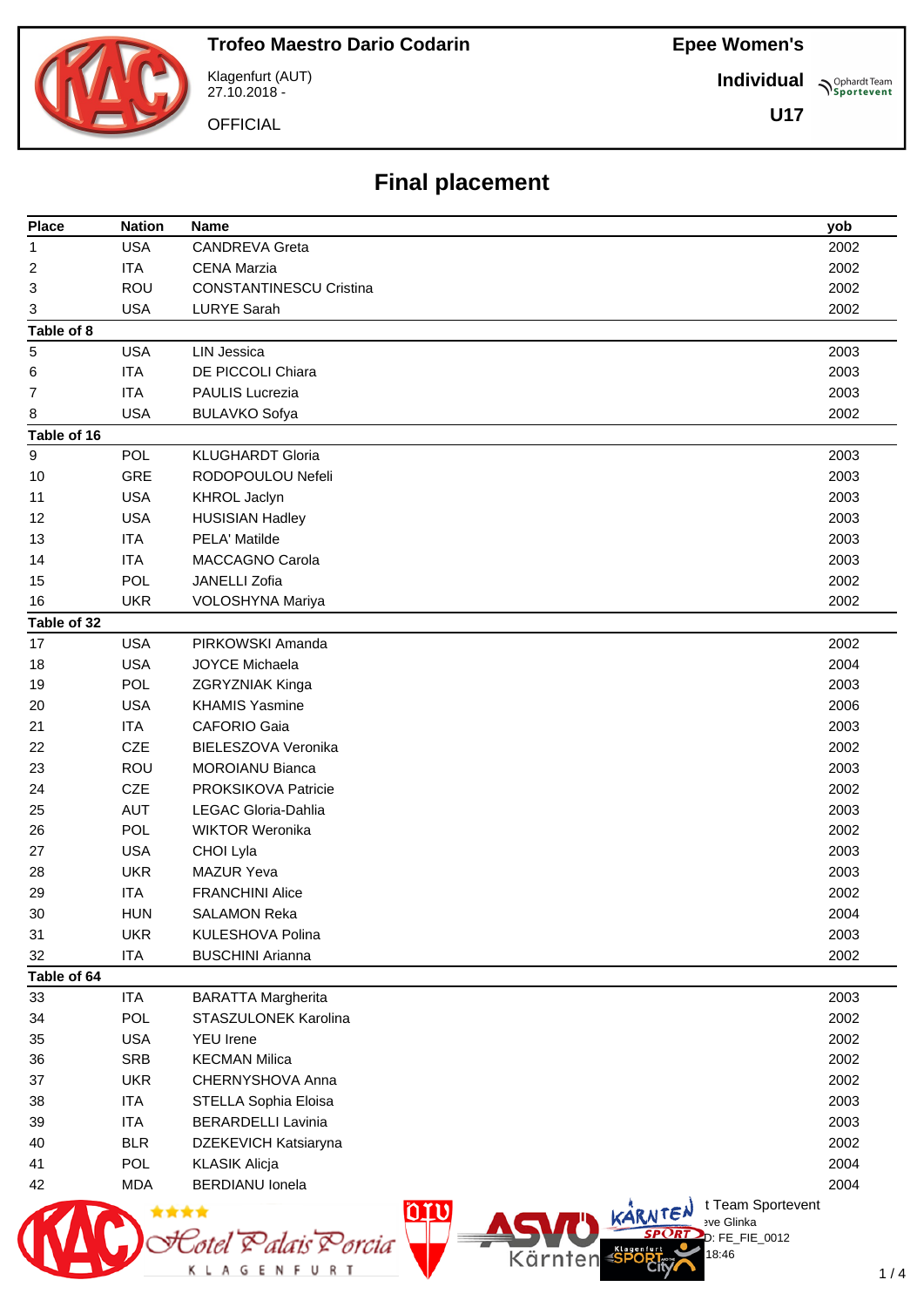**Trofeo Maestro Dario Codarin** Klagenfurt (AUT) 27.10.2018 -

**OFFICIAL** 

**Individual Supplemant** Team

**U17**

| <b>Place</b> | <b>Nation</b> | <b>Name</b>                                                             | yob  |
|--------------|---------------|-------------------------------------------------------------------------|------|
| 43           | <b>USA</b>    | <b>BOYS Nishta</b>                                                      | 2003 |
| 44           | <b>UKR</b>    | <b>TOLMACHOVA Olha</b>                                                  | 2003 |
| 45           | <b>GRE</b>    | <b>KARAMPINI Eirini</b>                                                 | 2002 |
| 46           | <b>EST</b>    | PRELA Anna                                                              | 2002 |
| 47           | <b>ITA</b>    | PENNISI Alessandra                                                      | 2002 |
| 47           | <b>USA</b>    | <b>CHU Audrey</b>                                                       | 2002 |
| 49 ABD       | <b>ITA</b>    | <b>CORNALBA Carlotta (Direct elimination)</b>                           | 2003 |
| 50           | <b>HUN</b>    | <b>KOLLAR Kincso</b>                                                    | 2002 |
| 51           | <b>USA</b>    | RAUSCH Ariana                                                           | 2002 |
| 52           | <b>ITA</b>    | <b>CRESTA Laura</b>                                                     | 2002 |
| 53           | <b>EST</b>    | <b>TRUUSE Gabriela</b>                                                  | 2004 |
| 54           | <b>POL</b>    | FRYSTACKA Petrycja                                                      | 2003 |
| 55           | <b>BLR</b>    | ZARETSKAYA Lizaveta                                                     | 2003 |
| 56           | <b>USA</b>    | PATURU Meghana                                                          | 2004 |
| 57           | POL           | ZIETEK Patrycja                                                         | 2002 |
| 58           | POL           | ZACHOROWSKA Aleksandra                                                  | 2002 |
| 59           | <b>UKR</b>    | SADOVA Dariia                                                           | 2002 |
| 60           | <b>AUT</b>    | <b>GRABHER Konstanze</b>                                                | 2004 |
| 61           | <b>GER</b>    | <b>ROPKE Greta</b>                                                      | 2002 |
| 62           | <b>UKR</b>    | MAKARUSHCHENKO Ksenija                                                  | 2003 |
| 63           | <b>EST</b>    | MELLES Anne-Mai                                                         | 2003 |
| 64           | <b>GRE</b>    | KOLETSOU Evrydiki                                                       | 2003 |
| Table of 128 |               |                                                                         |      |
| 65           | <b>ROU</b>    | MELINTESCU Ana Maria                                                    | 2003 |
| 66           | <b>USA</b>    | YAMANAKA Mina                                                           | 2002 |
| 67           | <b>UKR</b>    | LAZARENKO OLEKSANDRA                                                    | 2004 |
| 68           | POL           | <b>OSADNIK Maja</b>                                                     | 2004 |
| 69           | <b>GER</b>    | <b>GOLDMANN Lara</b>                                                    | 2002 |
| 70           | <b>FIN</b>    | POYSTI Laura                                                            | 2002 |
| 71           | <b>CRO</b>    | MAJDANDZIC Maja                                                         | 2002 |
| 72           | <b>ITA</b>    | <b>VERDESCA Liliana</b>                                                 | 2003 |
| 73           | <b>ROU</b>    | <b>DRAGHICI Ioana</b>                                                   | 2004 |
| 74           | <b>BLR</b>    | TSURSKAYA Aliaksandra                                                   | 2003 |
| 75           | <b>CZE</b>    | NOVACKOVA Dominika                                                      | 2003 |
| 76           | <b>USA</b>    | <b>GAO Aretha</b>                                                       | 2002 |
| 77           | <b>CZE</b>    | VOLAKOVA Hana                                                           | 2002 |
| 78           | ROU           | <b>TATARU Georgiana</b>                                                 | 2003 |
| 79           | <b>BLR</b>    | MIADZVEDZIAVA Sofiya                                                    | 2004 |
| 80           | <b>ROU</b>    | OLTEANU Daria                                                           | 2003 |
| 81           | <b>POL</b>    | RAKOCZY Natalia                                                         | 2002 |
| 82           | <b>CZE</b>    | CMEJRKOVA Klara                                                         | 2002 |
| 82           | <b>GER</b>    | <b>MARSCHALL Laura</b>                                                  | 2002 |
| 84           | <b>GER</b>    | <b>WEDEL Floria</b>                                                     | 2003 |
| 85           | ROU           | <b>GHICA Andrada</b>                                                    | 2003 |
| 86           | AUT           | <b>SCHWENNINGER Fabienne</b>                                            | 2003 |
| 87           | <b>ROU</b>    | <b>STANESCU Melissa</b>                                                 | 2003 |
| 88           | <b>ROU</b>    | <b>CRACIUN Maria</b>                                                    | 2003 |
| 89           | <b>BLR</b>    | MYSHKAVETS Darya                                                        | 2002 |
| 90           | <b>GER</b>    | <b>LOEFLATH Amelie</b>                                                  | 2002 |
|              | A ****        | t Team Sportevent<br><b>ACT F'S KARNTEN</b><br><u>oru</u><br>sve Glinka |      |



Statel Palais Porcia

.<br>D: FE\_FIE\_0012

18:46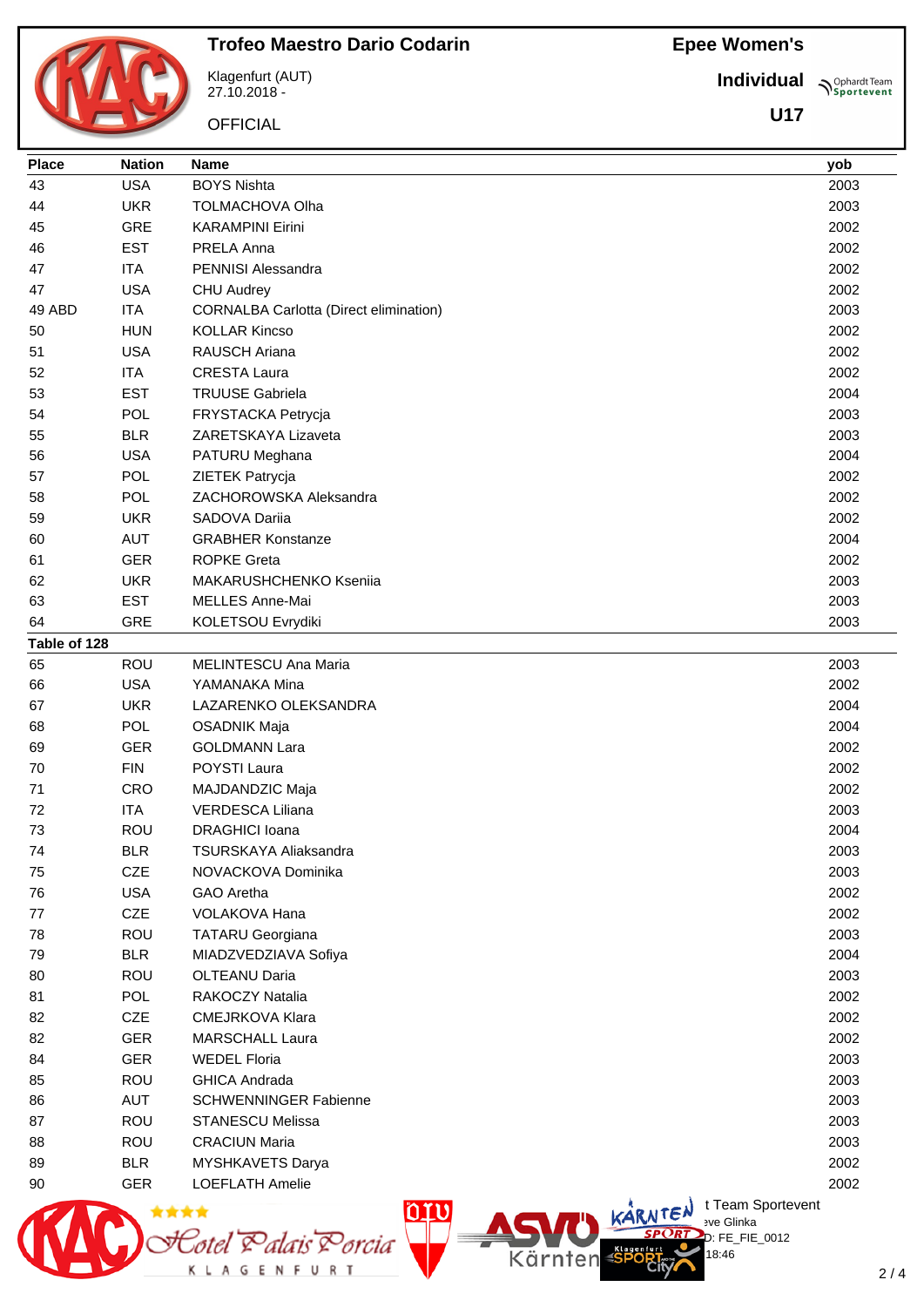**Trofeo Maestro Dario Codarin**

Klagenfurt (AUT) 27.10.2018 -

OFFICIAL

**Individual Prophardt Team** 

**U17**

| <b>Place</b>       | <b>Nation</b> | <b>Name</b>                                 | yob          |
|--------------------|---------------|---------------------------------------------|--------------|
| 91                 | <b>ROU</b>    | KATO Zsofia                                 | 2002         |
| 92                 | <b>AUT</b>    | ZERLAUTH Anna-Lea                           | 2003         |
| 93                 | <b>UKR</b>    | <b>TVERDOKHLIB Sofiya</b>                   | 2004         |
| 93                 | <b>AUT</b>    | <b>SCHALL Tamina</b>                        | 2005         |
| 95                 | <b>EST</b>    | <b>NILISK Kristiin</b>                      | 2004         |
| 96                 | <b>GER</b>    | PRINZ Nele                                  | 2004         |
| 97                 | ROU           | <b>ZOTA Diana</b>                           | 2003         |
| 98                 | <b>ROU</b>    | <b>AXINTE Renata</b>                        | 2004         |
| 99                 | <b>BLR</b>    | PARNIUK Maryia                              | 2004         |
| 100                | <b>POL</b>    | <b>WIECZOREK Anna</b>                       | 2003         |
| 101                | <b>POL</b>    | <b>KORKUS Emilia</b>                        | 2004         |
| 102                | <b>ITA</b>    | <b>BRINI Domitilla</b>                      | 2002         |
| 102                | <b>USA</b>    | MALDONADO Pilar                             | 2004         |
| 104                | <b>HUN</b>    | <b>TANTMANN Evelin</b>                      | 2002         |
| 105                | <b>POL</b>    | OSTROWSKA Alicja                            | 2003         |
| 106                | <b>ITA</b>    | <b>BRUNELLI Matilde</b>                     | 2002         |
| 107                | <b>AUT</b>    | <b>DEISL Stefanie</b>                       | 2003         |
| 108                | <b>DEN</b>    | <b>TRUDSOE Ria</b>                          | 2003         |
| 108                | <b>LUX</b>    | <b>ZENS Anna</b>                            | 2003         |
| 110                | CRO           | <b>JOLIC Jelena</b>                         | 2003         |
| 111                | <b>GER</b>    | <b>MARX Charlotte</b>                       | 2005         |
| 112                | GRE           | <b>CHRISTOU Theodora</b>                    | 2002         |
| 113                | <b>POL</b>    | GWOZDZ Julia                                | 2002         |
| 114                | <b>UKR</b>    | SYNYTSA Olena-Khanna                        | 2004         |
| 115                | <b>HUN</b>    | <b>DEMENY Kata</b>                          | 2002         |
| 116                | <b>ITA</b>    | <b>BILLI Sofia</b>                          | 2002         |
| 117                | POL           | PIEJAK Zofia                                | 2003         |
| 118                | <b>ROU</b>    | ION Theodora                                | 2004         |
| 119                | <b>GER</b>    | PAGENSTECHER Nina                           | 2002         |
| 119                | <b>ITA</b>    | <b>AMENDUNI Valentina</b>                   | 2003         |
| 121                | <b>USA</b>    | PYO Yunice                                  | 2002         |
| 122                | <b>GER</b>    | <b>BERNSTEIN Katharina</b>                  | 2003         |
| 123                | <b>GER</b>    | <b>BRUMANN Sarah</b>                        | 2004         |
| 124                | <b>EST</b>    | <b>BOBROVA Elizaveta</b>                    | 2005         |
| 125                | POL           | SABALSKA Ewelina                            | 2003         |
| 126                | <b>AUT</b>    | <b>KNECHTL Lucia</b>                        | 2003         |
| 127                | ROU           | <b>STAN Irina</b>                           | 2002         |
| 128                | POL           | <b>HALEMBA Antonina</b>                     | 2006         |
| Table of 256       |               |                                             |              |
| 129                | <b>ESP</b>    | RAPOSO Dana                                 | 2002         |
| 130                | <b>CZE</b>    | STEHNEJOVA Tereza                           | 2003         |
| 131                | <b>GRE</b>    | <b>KRITOULI Styliani</b>                    | 2003         |
| 132                | <b>GRE</b>    | DELIDIMITRIOU Smaragda                      | 2003         |
| 133                | <b>NED</b>    | GYOVAI Lilla Kinga                          | 2004         |
| 134                | <b>FIN</b>    | SOHLBERG Oona                               | 2002         |
| <b>First round</b> | CZE           |                                             |              |
| 135<br>136         | <b>GER</b>    | AIGERMANOVA Gabriela<br><b>SCHMID Linda</b> | 2002<br>2003 |
| 137                | <b>AUT</b>    | PRAXMARER Leonore                           | 2003         |
|                    |               | t Team Sportevent                           |              |
|                    |               | oru<br>KARNTEN<br>eve Glinka                |              |
|                    |               | D: FE_FIE_0012<br><sup>s</sup> orcia        |              |
|                    |               | Kärnten<br>18:46<br>ENFURT<br>G<br>ΚL       | 3/           |
|                    |               |                                             |              |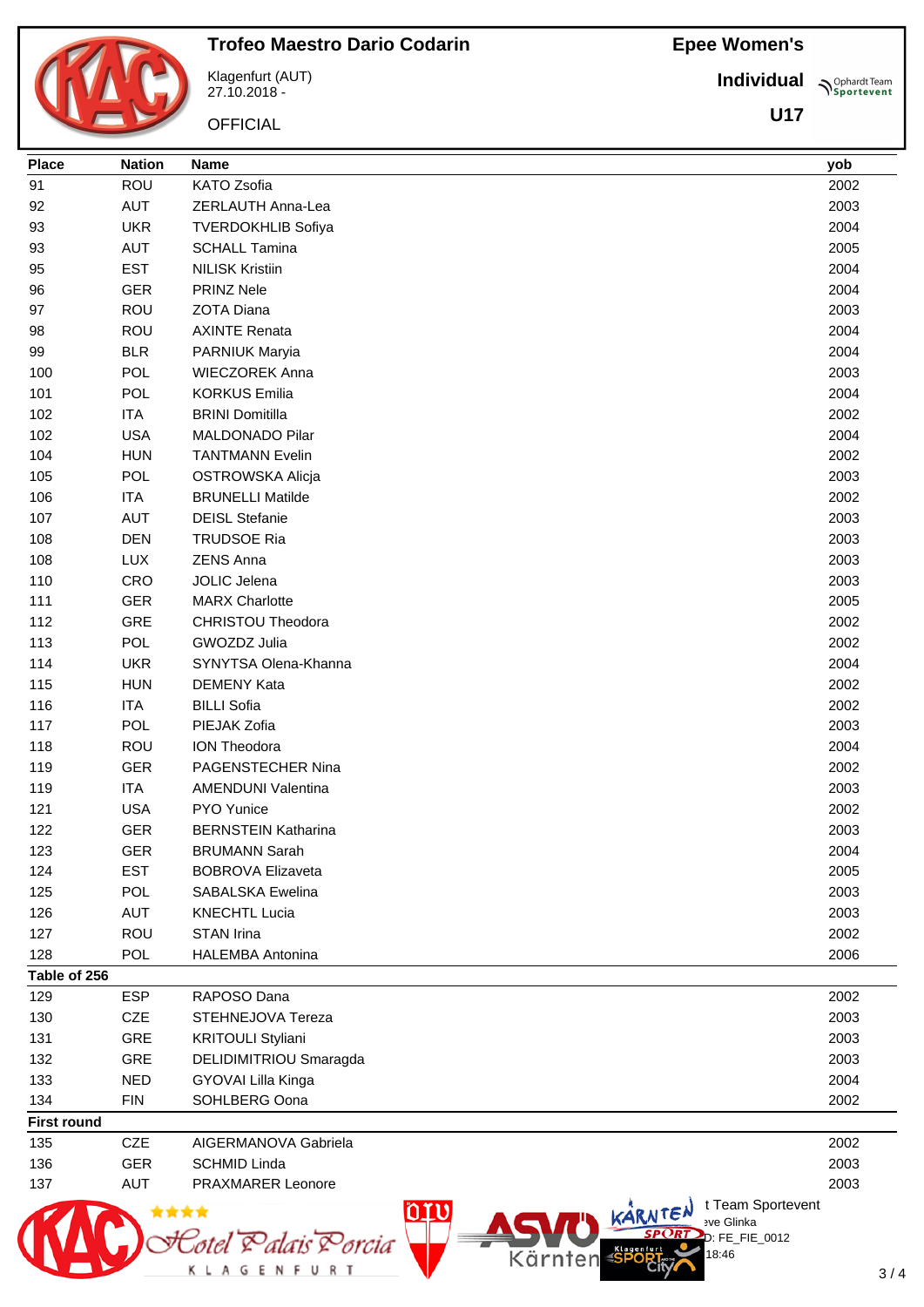**Individual Supplemant** Team

## **Trofeo Maestro Dario Codarin**

Klagenfurt (AUT) 27.10.2018 -

|               | <b>OFFICIAL</b>                | U17  |
|---------------|--------------------------------|------|
| <b>Nation</b> | Name                           | yob  |
| POL           | PIOTROWSKA Aleksandra          | 2003 |
| <b>AUT</b>    | <b>KLEINERT Lilly-Eleonore</b> | 2004 |
| <b>SLO</b>    | FIGELJ Eva                     | 2003 |
|               |                                |      |

| 139        | <b>AUT</b> | <b>KLEINERT Lilly-Eleonore</b>     | 2004 |
|------------|------------|------------------------------------|------|
| 140        | <b>SLO</b> | FIGELJ Eva                         | 2003 |
| 141        | <b>FIN</b> | <b>TERHO Liisa</b>                 | 2002 |
| 142        | <b>CZE</b> | MIROVSKA Eliska                    | 2004 |
| 143        | <b>AUT</b> | CHEVAUX Lena                       | 2005 |
| 144        | <b>SRB</b> | <b>ANTIC Teodora</b>               | 2003 |
| 145        | <b>BLR</b> | ALEKSEYEVA Ekaterina               | 2004 |
| 146        | <b>GER</b> | <b>JUETTEN Svenja</b>              | 2004 |
| 146        | <b>SRB</b> | <b>KRSMANOVIC Gala</b>             | 2003 |
| 148        | <b>USA</b> | <b>ROBLES Elena</b>                | 2004 |
| 149        | <b>UKR</b> | YEVDOKYMOVA Mariia                 | 2003 |
| 150        | <b>DEN</b> | <b>FLEDELIUS Kamma</b>             | 2002 |
| 151        | <b>UKR</b> | <b>MONIA Daryna</b>                | 2003 |
| 152        | <b>CRO</b> | SABAN Jela                         | 2004 |
| 153        | <b>AUT</b> | MOHAMED AL AMIN Suda               | 2003 |
| 154        | <b>POL</b> | PEKALA Beata                       | 2002 |
| 155        | ROU        | <b>NURCIU Elena</b>                | 2004 |
| 155        | CRO        | <b>VLATKOVIC Bruna</b>             | 2004 |
| 157        | <b>AUT</b> | <b>SCHLAGER Anna</b>               | 2003 |
| 158        | <b>AUT</b> | <b>HUBER Pia</b>                   | 2003 |
| 158        | ROU        | <b>BALACEANU Iulia</b>             | 2003 |
| 160        | CRO        | <b>VLATKOVIC Ana</b>               | 2004 |
| 161        | CRO        | <b>BANOVIC Iva</b>                 | 2002 |
| 162        | <b>AUT</b> | <b>LEPIR Ana</b>                   | 2005 |
| 162        | PHI        | <b>SAYSON Samantha Beatrice</b>    | 2003 |
| 164        | <b>AUT</b> | <b>TASCHEK Katharina</b>           | 2002 |
| <b>DNS</b> | <b>UKR</b> | HULIAIHRODSKA Yana (First round)   | 2003 |
| <b>DNS</b> | <b>ITA</b> | PIERACCIANI Alice (First round)    | 2002 |
| <b>DNS</b> | <b>AUT</b> | MARK Marlene (First round)         | 2003 |
| <b>DNS</b> | <b>AUT</b> | PFISTER Ladina (First round)       | 2003 |
| <b>DNS</b> | <b>ESP</b> | <b>GREPPI Sara (First round)</b>   | 2004 |
| <b>DNS</b> | <b>AUT</b> | <b>SCHALL Noelle (First round)</b> | 2002 |
| <b>DNS</b> | <b>CZE</b> | HAVLINOVA Tereza (First round)     | 2003 |
| <b>DNS</b> | <b>AUT</b> | RUEDISSER Ronja (First round)      | 2004 |
|            |            |                                    |      |

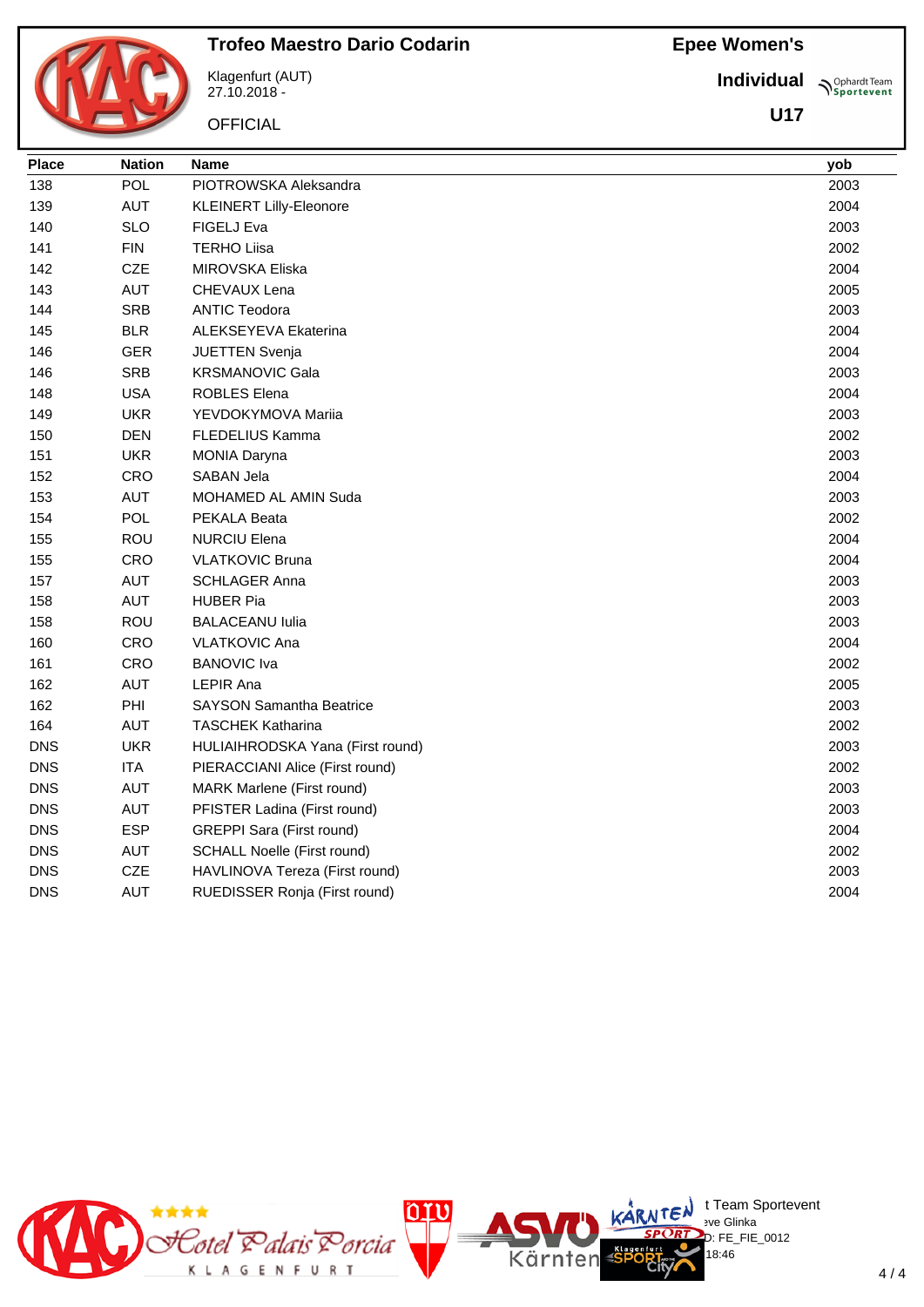

Klagenfurt (AUT) 27.10.2018 -

CORRECTION #1

**Individual**

**U17**

**Sportevent** 

# **Referees activity**

|            |             |              | <b>Nation Foil Epee Sabre Name</b> |              | $\, {\bf B}$<br>н<br>Κ<br>Ref<br>Pools x<br>A<br>L<br>y<br>z |                |                |              |              | Vid          | Ass |   |                |   |              |
|------------|-------------|--------------|------------------------------------|--------------|--------------------------------------------------------------|----------------|----------------|--------------|--------------|--------------|-----|---|----------------|---|--------------|
| <b>AUT</b> |             |              | <b>BRUCKMUELLER Fabian</b>         |              |                                                              |                |                |              |              |              |     |   | 0              | 0 | 0            |
|            |             |              | <b>LACH Werner</b>                 | 1            |                                                              | 3              | $\overline{2}$ | $\mathbf{1}$ | $\mathbf{1}$ |              |     |   | 8              | 0 | 0            |
|            |             |              | <b>MAIRITSCH Carina</b>            | $\mathbf 1$  | 1                                                            | $\mathbf{1}$   | $\overline{2}$ | $\mathbf{1}$ |              |              |     |   | 6              | 0 | 0            |
|            |             | D            | <b>SCHMEDLER Katharina</b>         |              |                                                              |                |                |              |              |              |     |   | 0              | 0 | 0            |
|            |             | CN           | <b>SCHMEDLER Michael</b>           | 1            |                                                              | 4              | $\overline{2}$ | $\mathbf{1}$ | $\mathbf{1}$ | $\mathbf{1}$ | 1   |   | 11             | 0 | 1            |
|            |             |              | <b>VALENTE Vincent</b>             | $\mathbf 1$  |                                                              |                |                |              |              |              |     |   | 1              | 0 | 0            |
| <b>BLR</b> |             |              | <b>BATURA</b> Ivan                 | $\mathbf 1$  | 1                                                            | 2              | $\mathbf{1}$   | 1            | 1            |              |     |   | 7              | 0 | 0            |
|            |             |              | STAHNACHOV Yauheni                 | 1            |                                                              |                |                |              |              |              |     |   | 1              | 0 | 0            |
| <b>CRO</b> |             |              | <b>BOKULIC Ivan</b>                |              |                                                              |                |                |              |              |              |     |   | 0              | 0 | 0            |
| <b>CZE</b> |             |              | FILIP Jan                          | 1            |                                                              | 3              | $\overline{c}$ |              |              |              |     |   | 6              | 0 | 0            |
|            | B           |              | SRNA Jan                           | $\mathbf{1}$ |                                                              |                |                |              |              |              |     |   | 1              | 0 | 0            |
|            |             |              | <b>VALC Jiri</b>                   |              |                                                              |                |                |              |              |              |     |   | 0              | 0 | 0            |
| <b>FIN</b> |             |              | PAAKKONEN Juhani                   | $\mathbf{1}$ | 1                                                            | $\overline{2}$ | $\overline{2}$ | 1            |              |              |     |   | 7              | 0 | 0            |
| <b>GBR</b> |             | $\mathsf{C}$ | <b>AYANWALE Kola</b>               |              |                                                              |                |                |              |              |              |     |   | 0              | 0 | 0            |
| <b>GER</b> |             | CN CN        | <b>BROSCHEID Frederik</b>          | 1            |                                                              | $\overline{2}$ | $\mathbf{1}$   | $\mathbf{1}$ | $\mathbf{1}$ | $\mathbf{1}$ |     | 1 | 8              | 0 | $\mathbf{1}$ |
|            | D           | $\mathsf C$  | <b>LANGEN Andreas</b>              | $\mathbf 1$  |                                                              |                |                |              |              |              |     |   | 1              | 0 | 0            |
|            |             | CN           | <b>MAUNZ Florian</b>               |              |                                                              |                |                |              |              |              |     |   | 0              | 0 | 0            |
|            |             |              | <b>TALAN Romeo</b>                 | 1            | 1                                                            | 3              | 1              |              |              |              |     |   | 6              | 0 | 0            |
| <b>HUN</b> |             |              | <b>SEMEREDY Alexandra</b>          | $\mathbf{1}$ |                                                              | 3              | $\mathbf{1}$   |              |              |              |     |   | 5              | 0 | 0            |
|            | B           |              | <b>VARGA Katalin</b>               | $\mathbf{1}$ |                                                              |                |                |              |              |              |     |   | 1              | 0 | 0            |
| <b>ITA</b> |             |              | <b>BETTINO Alessio</b>             |              |                                                              |                |                |              |              |              |     |   | 0              | 0 | 0            |
|            |             |              | DAL POZZOLO Marco                  | 1            |                                                              | 2              | $\mathbf{1}$   | $\mathbf{1}$ | $\mathbf{1}$ |              |     |   | 6              | 0 | 1            |
|            |             |              | <b>GON Anais Carla</b>             | $\mathbf 1$  |                                                              | 2              | 2              |              |              |              |     |   | 5              | 0 | 0            |
|            | B           |              | <b>MARCUZ Elisa</b>                | $\mathbf{1}$ |                                                              |                |                |              |              |              |     |   | 1              | 0 | 0            |
| <b>POL</b> |             |              | FAJKIS Krystian                    |              |                                                              |                |                |              |              |              |     |   | 0              | 0 | 0            |
|            |             |              | <b>GRYT Maciej</b>                 | 1            |                                                              | $\overline{2}$ | 1              | 1            |              |              |     |   | 5              | 0 | 1            |
|            |             |              | MIELNICZEK Ignacy                  | 1            | 1                                                            | 2              | $\mathbf{1}$   | $\mathbf{1}$ | 1            |              |     |   | 7              | 0 | 0            |
|            |             |              | <b>MILONE Dominika</b>             | 1            |                                                              |                |                |              |              |              |     |   | 1              | 0 | 0            |
|            |             |              | MILONE Roberto                     | $\mathbf 1$  |                                                              | 3              |                | $\mathbf{1}$ | 1            | $\mathbf{1}$ |     |   | $\overline{7}$ | 0 | 1            |
|            |             | B            | SZCZESNIAK Piotr                   | $\mathbf 1$  |                                                              | 3              | 1              |              |              |              |     |   | 5              | 0 | 0            |
| <b>ROU</b> |             |              | CIUCULESCU Alina                   | $\mathbf{1}$ |                                                              | 4              | 1              |              |              |              |     |   | 6              | 0 | 0            |
|            | $\mathsf C$ |              | <b>GHEORGHE Marius</b>             | $\mathbf 1$  |                                                              |                |                |              |              |              |     |   | 1              | 0 | 0            |
|            |             |              | <b>MANOLACHE Christina</b>         |              |                                                              |                |                |              |              |              |     |   | 0              | 0 | 0            |
|            |             |              | MINCU Madalina                     | 1            |                                                              | 4              | $\overline{2}$ | 1            |              |              |     |   | 8              | 0 | 0            |
|            |             |              | PIRVULEASA Ovidiu                  | 1            |                                                              | $\overline{2}$ | $\mathbf{1}$   | $\mathbf{1}$ | $\mathbf{1}$ |              |     |   | 6              | 0 | 0            |
|            |             |              | PUIU Stefan                        | $\mathbf{1}$ |                                                              |                |                |              |              |              |     |   | 1              | 0 | 0            |
| <b>SLO</b> |             | B            | JEZA Eva                           |              |                                                              |                |                |              |              |              |     |   | 0              | 0 | 0            |
|            |             | B            | <b>KORES Gaja</b>                  | 1            |                                                              | 3              | $\mathbf{1}$   | 1            |              |              |     |   | 6              | 0 | 0            |
|            | B           |              | SPEH Klemen                        | 1            |                                                              |                |                |              |              |              |     |   | 1              | 0 | 0            |
| <b>SRB</b> |             |              | KOSTADINOVIC Petar                 |              |                                                              |                |                |              |              |              |     |   | 0              | 0 | 0            |
|            |             |              | PEROVIC Danilo                     | $\mathbf{1}$ | $\mathbf{1}$                                                 | $\overline{2}$ | $\mathbf{1}$   |              |              |              |     |   | 5              | 0 | 0            |
| <b>SVK</b> | В           | $\sf B$      | <b>CELLER Pavol</b>                |              |                                                              |                |                |              |              |              |     |   | 0              | 0 | 0            |
|            | С           |              | CELLEROVA Michala                  | 1            |                                                              | $\overline{2}$ | $\mathbf{1}$   |              |              |              |     |   | 4              | 0 | 0            |
| <b>UKR</b> | B           |              | <b>BAKUM Andrii</b>                | 1            |                                                              | $\overline{2}$ | $\mathbf{1}$   | $\mathbf{1}$ |              |              |     |   | 5              | 0 | 0            |



 $\bigcup_{v \in \mathcal{F}} \mathbb{I}$  Team Sportevent

18:44

 $D: FE$  FIE 0017

**N'Y'License:** Bye Glinka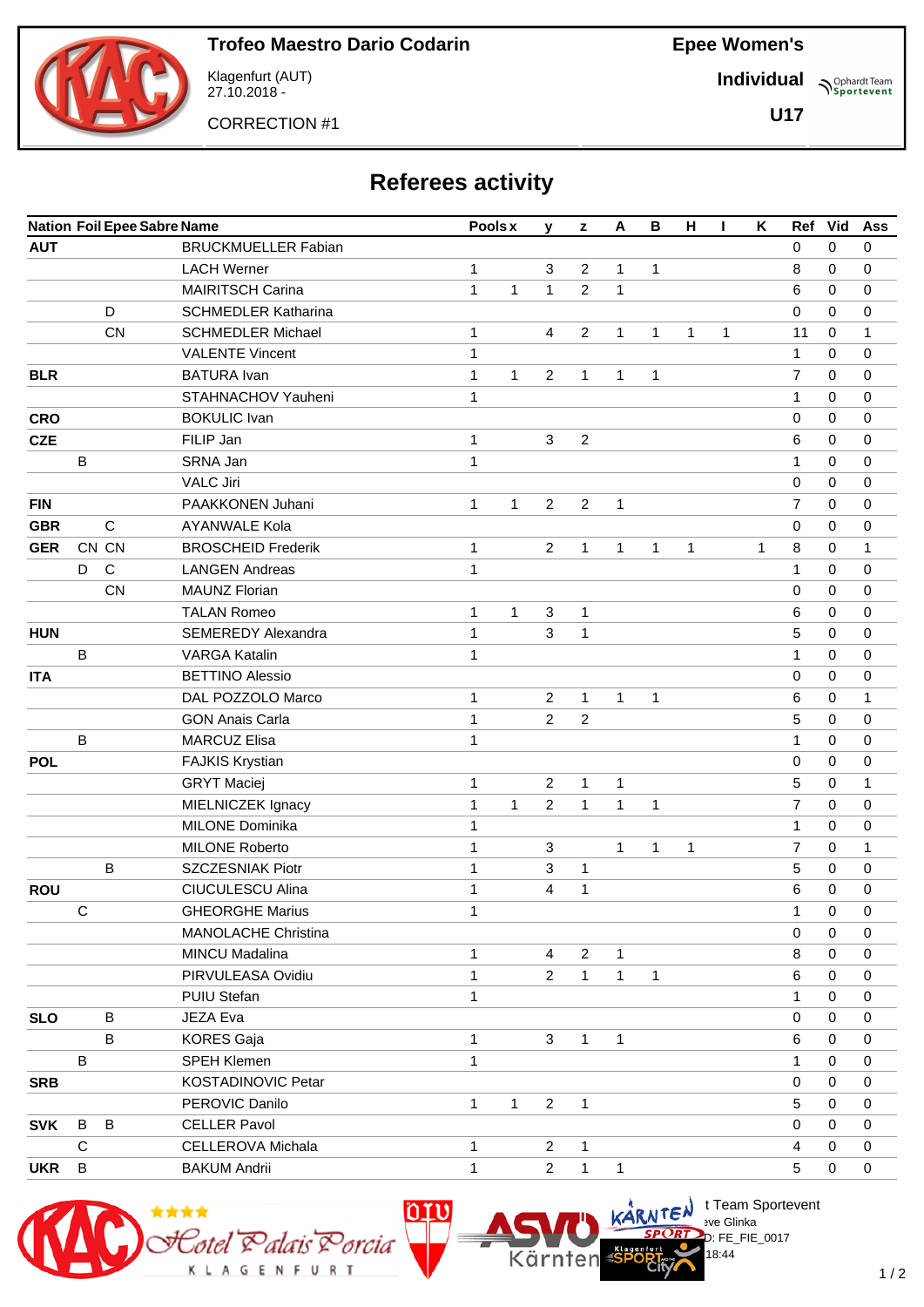

Klagenfurt (AUT) 27.10.2018 -

CORRECTION #1

**Epee Women's**

**Individual Prophardt Team** 

**U17**

| <b>Nation Foil Epee Sabre Name</b> |   |   |                         | Pools x | v | z | A | в | н | Κ | Vid<br>Ref |          |          |  |
|------------------------------------|---|---|-------------------------|---------|---|---|---|---|---|---|------------|----------|----------|--|
|                                    |   |   | <b>HORETSKYI Sergii</b> |         |   |   |   |   |   |   |            |          | 0        |  |
|                                    |   |   | OREMUSH Heyza           |         |   |   |   |   |   |   |            | $\Omega$ | 0        |  |
|                                    |   |   | PETRUS Dmytro           |         | 3 |   |   |   |   |   | 8          | 0        |          |  |
| <b>USA</b>                         | B |   | GOOSSENS Bruno          |         |   |   |   |   |   |   |            |          | $\Omega$ |  |
|                                    |   |   | <b>MAHMOUD Taysir</b>   |         |   |   |   |   |   |   | 6          |          | $\Omega$ |  |
|                                    | B | B | <b>SHUMATE Sean</b>     |         |   |   |   |   |   |   |            |          |          |  |

50 Referees